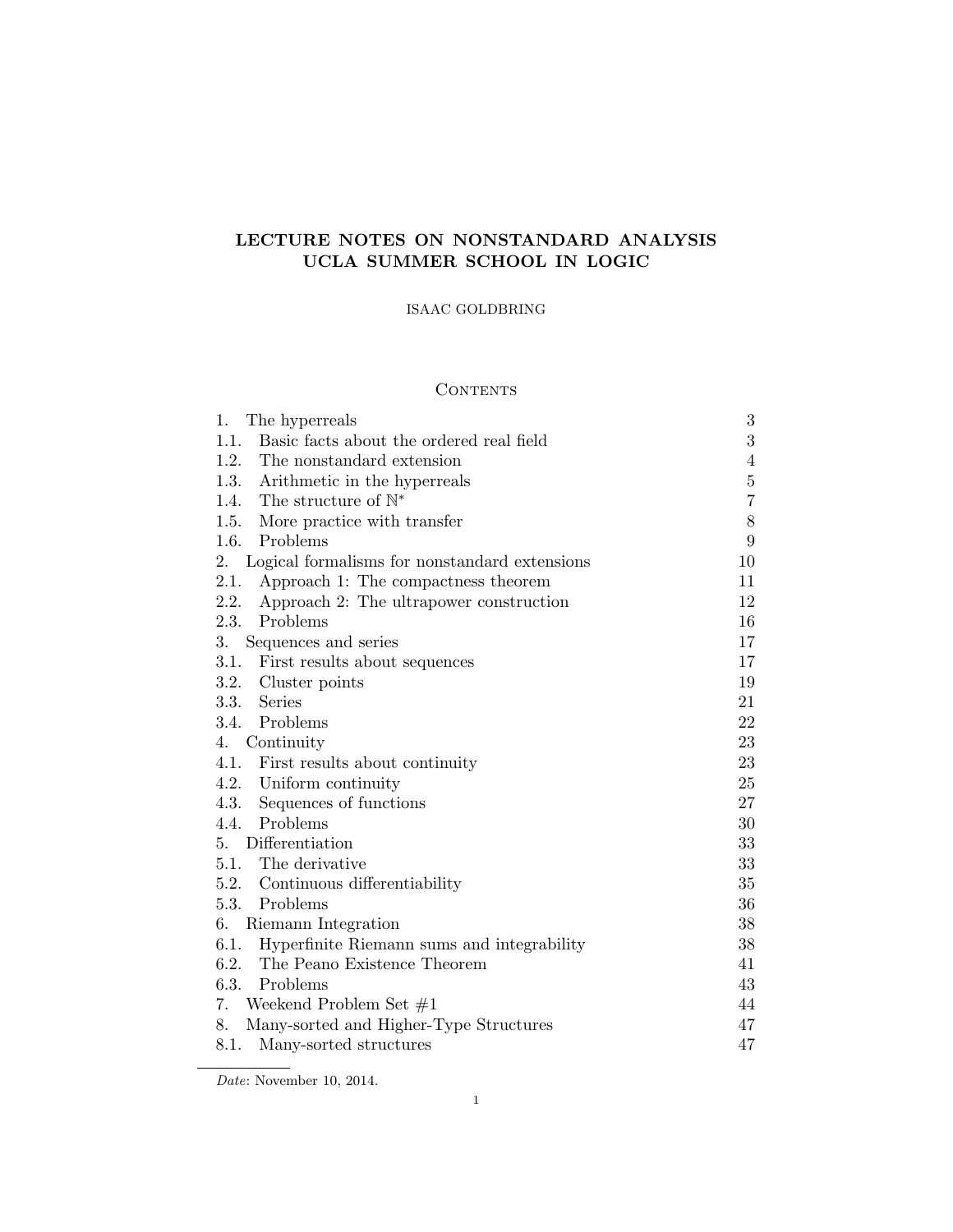| 8.2.<br>Higher-type sorts                                   | 48  |
|-------------------------------------------------------------|-----|
| 8.3.<br>Saturation                                          | 51  |
| 8.4. Useful nonstandard principles                          | 53  |
| 8.5. Recap: the nonstandard setting                         | 54  |
| 8.6.<br>Problems                                            | 54  |
| Metric Space Topology<br>9.                                 | 55  |
| 9.1.<br>Open and closed sets, compactness, completeness     | 55  |
| 9.2.<br>More about continuity                               | 63  |
| 9.3. Compact maps                                           | 64  |
| 9.4. Problems                                               | 65  |
| 10. Banach Spaces                                           | 67  |
| 10.1. Normed spaces                                         | 67  |
| 10.2.<br>Bounded linear maps                                | 68  |
| Finite-dimensional spaces and compact linear maps<br>10.3.  | 69  |
| Problems<br>10.4.                                           | 71  |
| 11. Hilbert Spaces                                          | 73  |
| Inner product spaces<br>11.1.                               | 73  |
| 11.2. Orthonormal bases and $\ell^2$                        | 75  |
| 11.3. Orthogonal projections                                | 79  |
| 11.4.<br>Hyperfinite-dimensional subspaces                  | 82  |
| 11.5.<br>Problems                                           | 83  |
| 12. Weekend Problem Set $#2$                                | 85  |
| 13.<br>The Spectral Theorem for compact hermitian operators | 88  |
| 13.1.<br>Problems                                           | 93  |
| The Bernstein-Robinson Theorem<br>14.                       | 94  |
| 15.<br>Measure Theory                                       | 101 |
| 15.1. General measure theory                                | 101 |
| 15.2. Loeb measure                                          | 102 |
| 15.3. Product measure                                       | 103 |
| 15.4.<br>Integration                                        | 104 |
| 15.5.<br>Conditional expectation                            | 104 |
| 15.6.<br>Problems                                           | 105 |
| Szemerédi Regularity Lemma<br>16.                           | 106 |
| Problems<br>16.1.                                           | 108 |
| References                                                  | 110 |

Nonstandard analysis was invented by Abraham Robinson in the 1960s as a way to rescue the naïve use of infinitesimal and infinite elements favored by mathematicians such as Leibniz and Euler before the advent of the rigorous methods introduced by Cauchy and Weierstrauss. Indeed, Robinson realized that the compactness theorem of first-order logic could be used to provide fields that "logically behaved" like the ordered real field while containing "ideal" elements such as infinitesimal and infinite elements.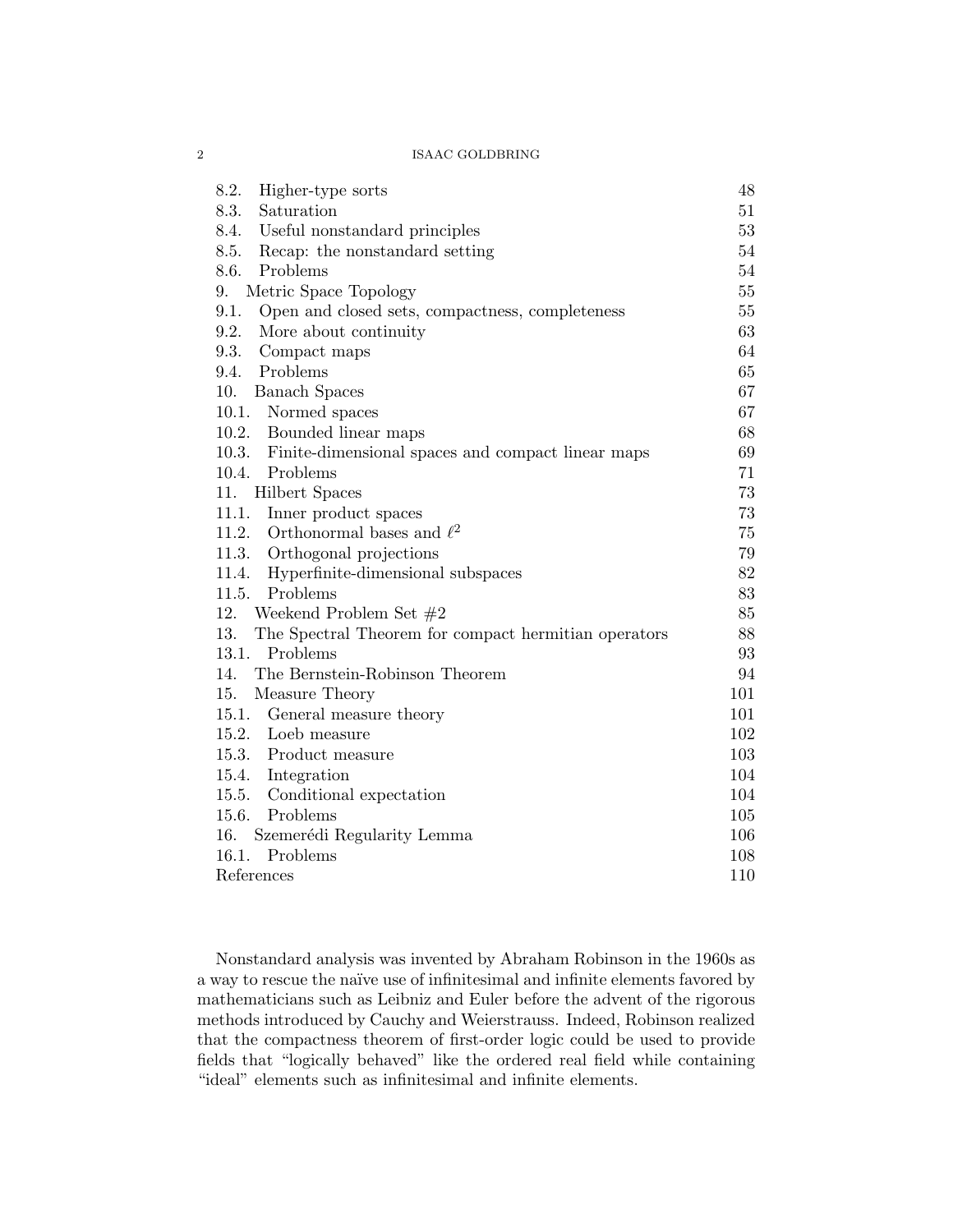Since its origins, nonstandard analysis has become a powerful mathematical tool, not only for yielding easier definitions for standard concepts and providing slick proofs of well-known mathematical theorems, but for also providing mathematicians with amazing new tools to prove theorems, e.g. hyperfinite approximation. In addition, by providing useful mathematical heuristics a precise language to be discussed, many mathematical ideas have been elucidated greatly.

In these notes, we try and cover a wide spectrum of applications of nonstandard methods. In the first part of these notes, we explain what a nonstandard extension is and we use it to reprove some basic facts from calculus. We then broaden our nonstandard framework to handle more sophisticated mathematical situations and begin studying metric space topology. We then enter functional analysis by discussing Banach and Hilbert spaces. Here we prove our first serious theorems: the Spectral Theorem for compact hermitian operators and the Bernstein-Robinson Theorem on invariant subspaces; this latter theorem was the first major theorem whose first proof was nonstandard. We then end by briefly discussing Loeb measure and using it to give a slick proof of an important combinatorial result, the Szemerédi Regularity Lemma.

Due to time limitations, there are many beautiful subjects I had to skip. In particular, I had to omit the nonstandard hull construction (although this is briefly introduced in the second weekend problem set) as well as applications of nonstandard analysis to Lie theory (e.g. Hilbert's fifth problem), geometric group theory (e.g. asymptotic cones), and commutative algebra (e.g. bounds in the theory of polynomial rings).

We have borrowed much of our presentation from two main sources: Goldblatt's fantastic book [2] and Davis' concise [1]. Occasionally, I have borrowed some ideas from Henson's [3]. The material on Szemerédi's Regularity Lemma and the Furstenberg Correspondence come from Terence Tao's blog.

I would like to thank Bruno De Mendonca Braga and Jonathan Wolf for pointing out errors in an earlier version of these notes.

## 1. The hyperreals

1.1. Basic facts about the ordered real field. The ordered field of real numbers is the structure  $(\mathbb{R}; +, \cdot, 0, 1, <)$ . We recall some basic properties:

- ( $\mathbb Q$  is dense in  $\mathbb R$ ) for every  $r \in \mathbb R$  and every  $\epsilon \in \mathbb R^{>0}$ , there is  $q \in \mathbb Q$ such that  $|r - q| < \epsilon$ ;
- (Triangle Inequality) for every  $x, y \in \mathbb{R}$ , we have  $|x + y| \leq |x| + |y|$ ;
- (Archimedean Property) for every  $x, y \in \mathbb{R}^{>0}$ , there is  $n \in \mathbb{N}$  such that  $nx > y$ .

Perhaps the most important property of the ordered real field is

**Definition 1.1** (Completeness Property). If  $A \subseteq \mathbb{R}$  is nonempty and bounded above, then there is a  $b \in \mathbb{R}$  such that:

• for all  $a \in A$ , we have  $a \leq b$  (b is an upper bound for A);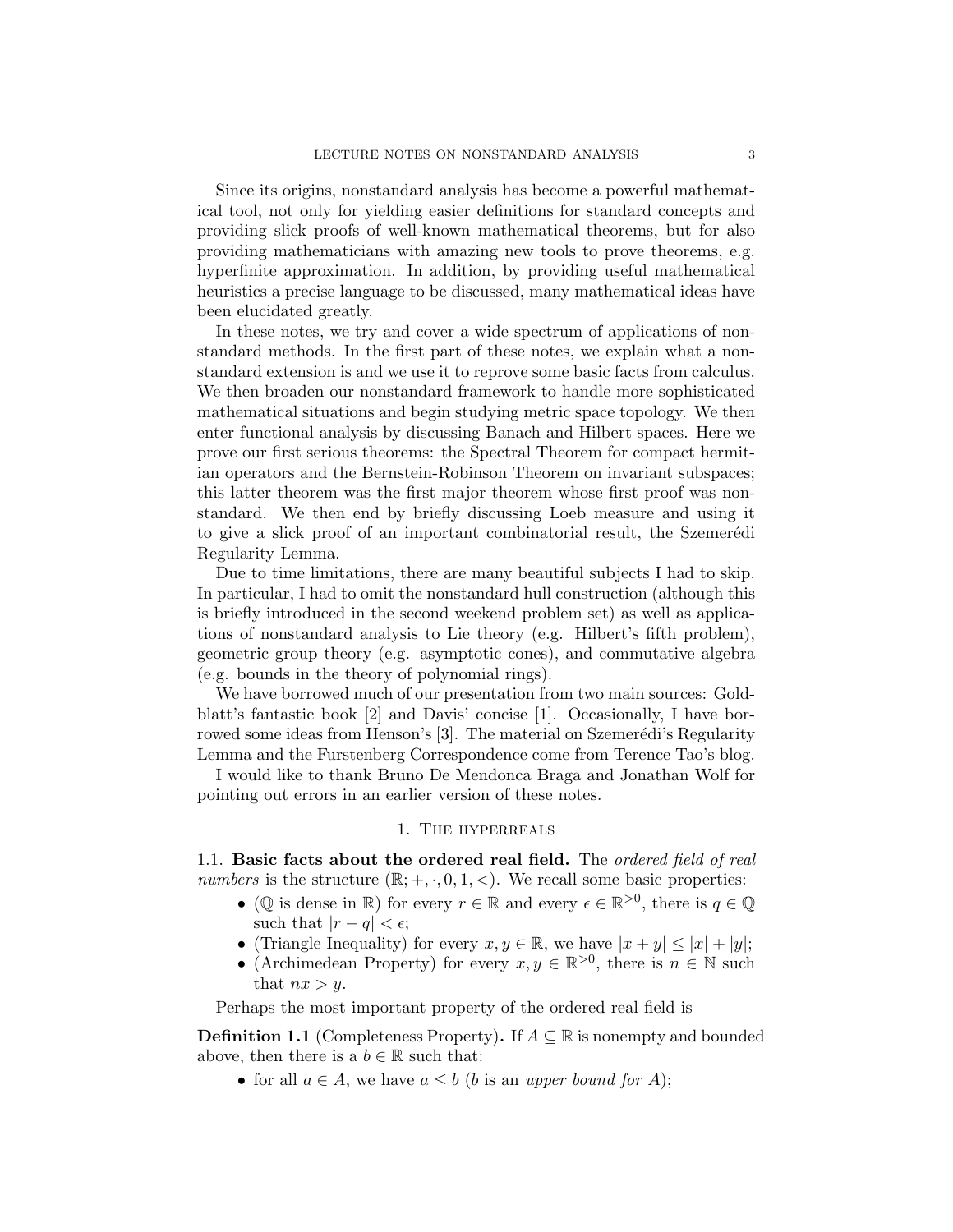• if  $a \leq c$  for all  $a \in A$ , then  $b \leq c$  (b is the *least* upper bound for A). Such  $b$  is easily seen to be unique and is called the *least upper bound of A*, or the *supremum* of A, and is denote  $\text{sup}(A)$ .

**Exercise 1.2.** Show that if A is nonempty and bounded below, then A has a greatest lower bound. The greatest lower bound is also called the infimum of A and is denoted inf(A).

1.2. The nonstandard extension. In order to start "doing" nonstandard analysis as quickly as possible, we will postpone a formal construction of the nonstandard universe. Instead, we will pose some postulates that a nonstandard universe should possess, assume the existence of such a nonstandard universe, and then begin reasoning in this nonstandard universe. Of course, after we have seen the merits of some nonstandard reasoning, we will return and give a couple of rigorous constructions of nonstandard universes.

We will work in a *nonstandard universe*  $\mathbb{R}^*$  that has the following properties:

- (NS1)  $(\mathbb{R}; +, \cdot, 0, 1, <)$  is an ordered subfield of  $(\mathbb{R}^*; +, \cdot, 0, 1, <)$ .
- (NS2)  $\mathbb{R}^*$  has a *positive infinitesimal* element, that is, there is  $\epsilon \in \mathbb{R}^*$  such that  $\epsilon > 0$  but  $\epsilon < r$  for every  $r \in \mathbb{R}^{>0}$ .
- (NS3) For every  $n \in \mathbb{N}$  and every function  $f : \mathbb{R}^n \to \mathbb{R}$ , there is a "natural extension"  $f : (\mathbb{R}^*)^n \to \mathbb{R}^*$ . The natural extensions of the field operations  $+$ ,  $\cdot : \mathbb{R}^2 \to \mathbb{R}$  coincide with the field operations in  $\mathbb{R}^*$ . Similarly, for every  $A \subseteq \mathbb{R}^n$ , there is a subset  $A^* \subseteq (\mathbb{R}^*)^n$  such that  $A^* \cap \mathbb{R}^n = A.$
- (NS4) R ∗ , equipped with the above assignment of extensions of functions and subsets, "behaves logically" like R.

The last item in the above list is, of course, extremely vague and imprecise. We will need to discuss some logic in order to carefully explain what we mean by this. Roughly speaking, any statement that is expressible in first-order logic and mentioning only *standard* numbers is true in  $\mathbb R$  if and only if it is true in  $\mathbb{R}^*$ . This is often referred to as the *Transfer Principle*, although, logically speaking, we are just requiring that  $\mathbb{R}^*$ , in a suitable first-order language, be an *elementary extension* of  $\mathbb{R}$ . We will explain this in more detail later in these notes.

That being said, until we rigorously explain the logical formalism of nonstandard analysis, we should caution the reader that typical transferrable statements involve quantifiers over numbers and not sets of numbers. For example, the completeness property for R says that "for all sets of numbers A that are nonempty and bounded above,  $\sup(A)$  exists." This is an example of a statement that is not transferrable; see Exercise 1.8 below.

**Definition 1.3.**  $\mathbb{R}^*$  is called the *ordered field of hyperreals*.

Remark. If  $f: A \to \mathbb{R}$  is a function, where  $A \subseteq \mathbb{R}^n$ , we would like to also consider its nonstandard extension  $f: A^* \to \mathbb{R}^*$ . We will take care of this matter shortly.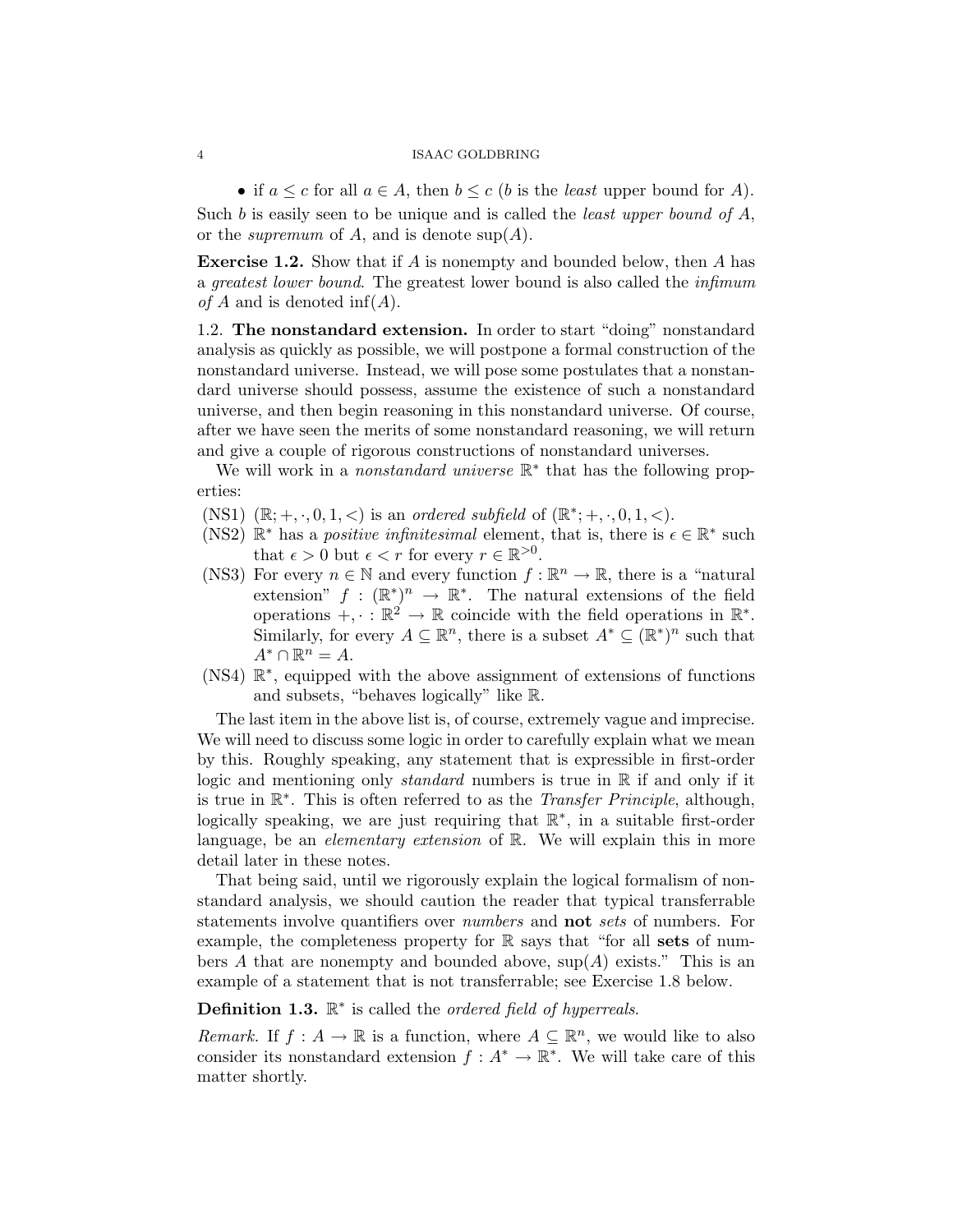1.3. Arithmetic in the hyperreals. First, let's discuss some immediate consequences of the above postulates. Since  $\mathbb{R}^*$  is an ordered field, we can start performing the field operations to our positive infinitesimal  $\epsilon$ . For example,  $\epsilon$  has an additive inverse  $-\epsilon$ , which is then a *negative infinitesimal*. Also, we can consider  $\pi \cdot \epsilon$ ; it is reasonably easy to see that  $\pi \cdot \epsilon$  is also a positive infinitesimal. (This will also follow from a more general principle that we will shortly see.)

Since  $\epsilon \neq 0$ , it has a multiplicative inverse  $\epsilon^{-1}$ . For a given  $r \in \mathbb{R}^{>0}$ , since  $\epsilon < \frac{1}{r}$ , we see that  $\epsilon^{-1} > r$ . Since r was an arbitrary positive real number, we see that  $\epsilon^{-1}$  is a *positive infinite element*. And of course,  $-\epsilon^{-1}$ is a negative infinite element. But now we can continue playing, considering is a *negative infinite element*. But<br>numbers like  $\sqrt{2} \cdot \epsilon^{-3}$  and so on...

And besides algebraic manipulations, we also have transcendental matters to consider. Indeed, we have the nonstandard extension of the function  $\sin : \mathbb{R}^* \to \mathbb{R}^*$ ; what is  $\sin(\epsilon)$ ? All in due time... First, let's make precise some of the words we have been thus far freely tossing around.

## Definition 1.4.

(1) The set of finite hyperreals is

 $\mathbb{R}_{\text{fin}} := \{x \in \mathbb{R}^* \mid |x| \leq n \text{ for some } n \in \mathbb{N}\}.$ 

- (2) The set of *infinite hyperreals* is  $\mathbb{R}_{\text{inf}} := \mathbb{R}^* \setminus \mathbb{R}_{\text{fin}}$ .
- (3) The set of infinitesimal hyperreals is

$$
\mu := \{ x \in \mathbb{R}^* \mid |x| \le \frac{1}{n} \text{ for all } n \in \mathbb{N}^{>0} \}.
$$

The notation  $\mu$  comes from the more general notion of *monad*, which we will encounter later in the notes.

Observe that  $\mu \subseteq \mathbb{R}_{fin}$ ,  $\mathbb{R} \subseteq \mathbb{R}_{fin}$ , and  $\mu \cap \mathbb{R} = \{0\}$ . Also note that if  $\delta \in \mu \setminus \{0\}$ , then  $\delta^{-1} \notin \mathbb{R}_{fin}$ .

### Lemma 1.5.

- (1)  $\mathbb{R}_{\text{fin}}$  is a subring of  $\mathbb{R}^*$ : for all  $x, y \in \mathbb{R}_{\text{fin}}$ ,  $x \pm y$ ,  $x \cdot y \in \mathbb{R}_{\text{fin}}$ .
- (2)  $\mu$  is an ideal of  $\mathbb{R}_{fin}$ :  $\mu$  is a subring of  $\mathbb{R}^*$  and for all  $x \in \mathbb{R}_{fin}$  and  $y \in \mu$ , we have  $xy \in \mu$ .

*Proof.* (1) Fix  $x, y \in \mathbb{R}_{\text{fin}}$ . Choose  $r, s \in \mathbb{R}^{>0}$  such that  $|x| \leq r$  and  $|y| \leq s$ . Then  $|x \pm y| \leq r + s$  and  $|xy| \leq rs$ , whence  $x \pm y$ ,  $xy \in \mathbb{R}_{fin}$ .

(2) Suppose  $x, y \in \mu$ . We need to show that  $x \pm y \in \mu$ . Fix  $r \in \mathbb{R}^{>0}$ ; we need  $|x \pm y| \leq r$ . Well, since  $x, y \in \mu$ , we have that  $|x|, |y| \leq \frac{r}{2}$ . Then,  $|x \pm y| \leq |x| + |y| \leq \frac{r}{2} + \frac{r}{2} = r.$ 

Now suppose  $x \in \mathbb{R}_{fin}$  and  $y \in \mu$ . We need  $xy \in \mu$ . Fix  $r \in \mathbb{R}^{>0}$ ; we need  $|xy| \leq r$ . Choose  $s \in \mathbb{R}^{>0}$  such that  $|x| \leq s$ . Since  $y \in \mu$ , we have  $|y| \leq \frac{r}{s}$ . Thus,  $|xy| = |x||y| \leq s \cdot \frac{r}{s} = r$ .  $\frac{r}{s} = r.$ 

A natural question now arises: What is the quotient ring  $\mathbb{R}_{fin}/\mu$ ? The answer will arrive shortly.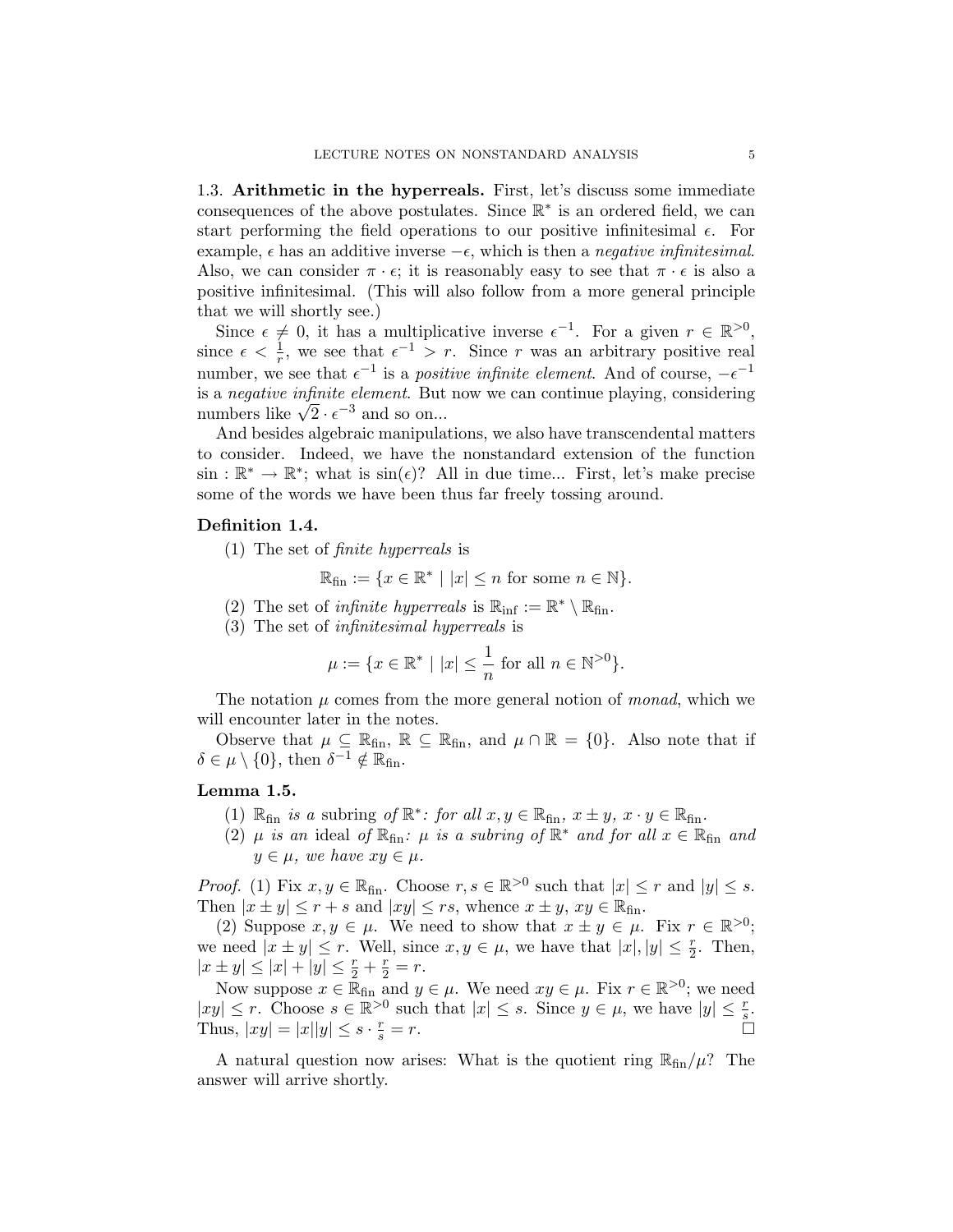**Definition 1.6.** For  $x, y \in \mathbb{R}^*$ , we say x and y are *infinitely close*, written,  $x \approx y$ , if  $x - y \in \mu$ .

## Exercise 1.7.

- (1)  $\approx$  is an equivalence relation on  $\mathbb{R}^*$ , namely, for all  $x, y, z \in \mathbb{R}^*$ :
	- $x \approx x$ ;
	- $x \approx y$  implies  $y \approx x$ ;
	- $x \approx y$  and  $y \approx z$  implies  $x \approx z$ .
- (2)  $\approx$  is a congruence relation on  $\mathbb{R}_{fin}$ , namely,  $\approx$  is an equivalence relation on  $\mathbb{R}_{fin}$  and, for all  $x, y, u, v \in \mathbb{R}_{fin}$ , if  $x \approx u$  and  $y \approx v$ , then  $x \pm y \approx u \pm v$  and  $xy \approx uv$ .

**Exercise 1.8.** Show that  $\mathbb{R}$  is a nonempty set that is bounded above in  $\mathbb{R}^*$ but that  $sup(\mathbb{R})$  does not exist in  $\mathbb{R}^*$ . Thus, the completeness property is not true for  $\mathbb{R}^*$ .

The next theorem is of extreme importance.

**Theorem 1.9** (Existence of Standard Parts). If  $r \in \mathbb{R}_{fin}$ , then there is a unique  $s \in \mathbb{R}$  such that  $r \approx s$ . We call s the standard part of r and write  $st(r) = s.$ 

*Proof.* Uniqueness is immediate: if  $r \approx s_1$  and  $r \approx s_2$ , with  $s_1, s_2 \in \mathbb{R}$ , then  $s_1 \approx s_2$ , so  $s_1 - s_2 \in \mu \cap \mathbb{R} = \{0\}$ , so  $s_1 = s_2$ . We now show existence. Without loss of generality, we can assume  $r > 0$ . (Why?) We then set  $A = \{x \in \mathbb{R} \mid x < r\}.$  Since  $r \in \mathbb{R}_{\text{fin}}$ , A is bounded above. Also,  $0 \in A$ , so A is nonempty. Thus, by the Completeness Property,  $\sup(A)$  exists. Set  $s := \sup(A)$ . We claim that this is the desired s. Fix  $\delta \in \mathbb{R}^{>0}$ . Since s is an upper bound for  $A, s + \delta \notin A$ , so  $r \leq s + \delta$ . If  $r \leq s - \delta$ , then  $s - \delta$  would be an upper bound for A, contradicting the fact that s was the least upper bound for A. Consequently,  $r \geq s - \delta$ . It follows that  $|r - s| \leq \delta$ . Since  $\delta \in \mathbb{R}^{>0}$  is arbitrary, it follows that  $r - s \in \mu$ .

Remark. In proving that standard parts exist, we used the Completeness Property for R. Later, we will show that the Completeness Property is a consequence of the existence of standard parts. Thus, an equivalent way to state the completeness property for  $\mathbb R$  is that standard parts exist.

Remark. Later, when we start studying metric space topology from the nonstandard perspective, we will call an element nearstandard if it is within an infinitesimal distance from a standard element. Some metric spaces also have a natural notion of *finite*, e.g.  $\mathbb{R}$ , and, more generally, normed vector spaces. The equivalence between finite and nearstandard asserted in the previous theorem will also hold for finite-dimensional normed spaces. In general, nearstandard points are always finite, but in infinite-dimensional settings, this inclusion is often strict. This topic will be discussed later in these notes.

**Exercise 1.10.** Let  $x, y \in \mathbb{R}_{fin}$ .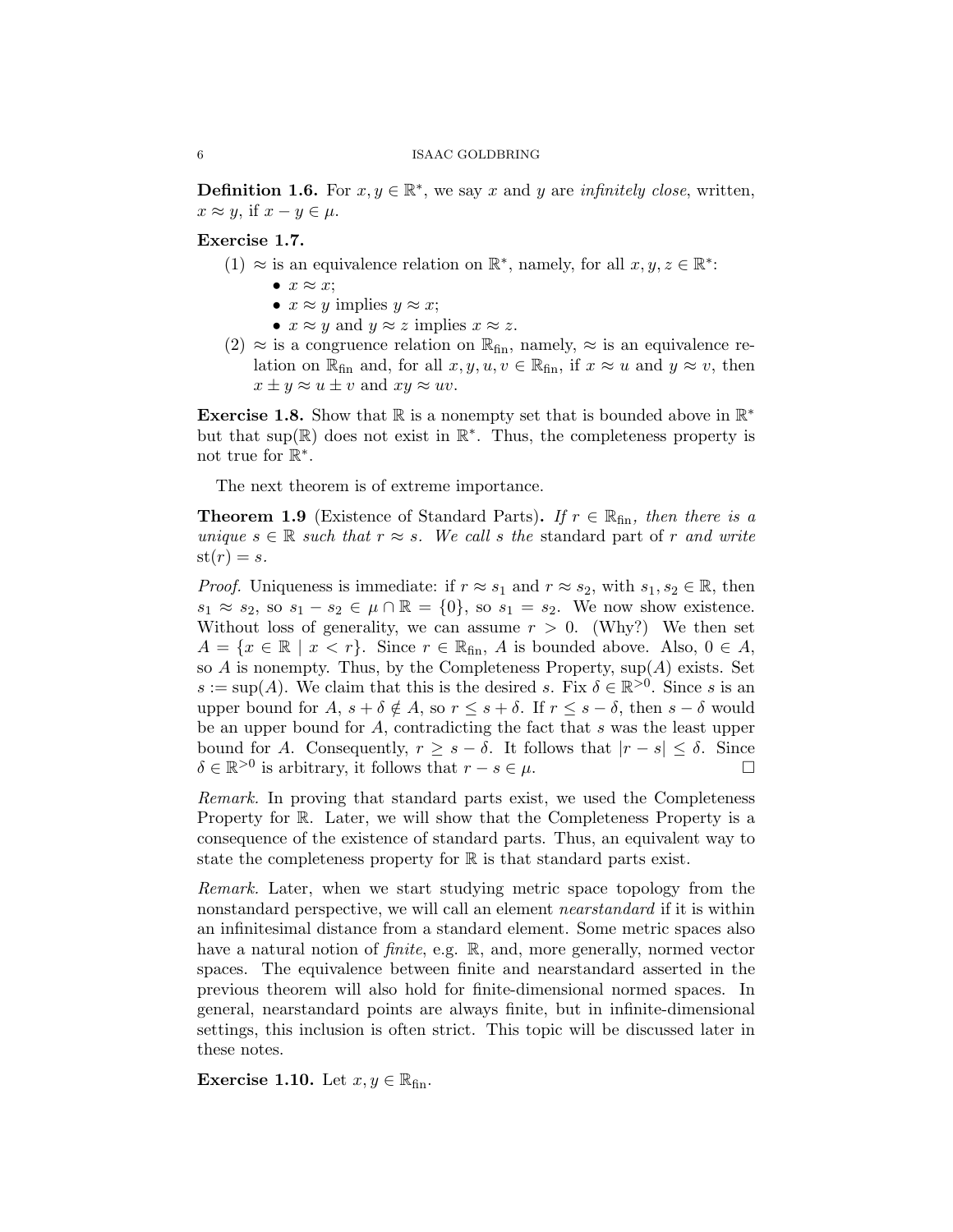- (1)  $x \approx y$  if and only if  $\text{st}(x) = \text{st}(y)$ .
- (2) If  $x \leq y$ , then  $st(x) \leq st(y)$ . The converse of this statement is false; give an example.
- (3) If  $x \in \mathbb{R}$ , then  $st(x) = x$ .

**Theorem 1.11.** st :  $\mathbb{R}_{fin} \to \mathbb{R}$  is a surjective ring homomorphism: for all  $x, y \in \mathbb{R}_{fin}$ ,  $st(x + y) = st(x) + st(y)$  and  $st(xy) = st(x) st(y)$ .

*Proof.* This follows immediately from Exercises 1.7(2) and 1.10(3).  $\Box$ 

Corollary 1.12.  $\mathbb{R}_{fin}/\mu \cong \mathbb{R}$ .

*Proof.* The kernel of st is precisely  $\mu$ ; now use the First Isomorphism Theorem for rings.  $\Box$ 

Corollary 1.13.  $\mu$  is a maximal ideal of  $\mathbb{R}_{fin}$ .

*Proof.* This follows from the fact that  $\mathbb{R}_{fin}/\mu$  is a field.

Exercise 1.14. Give a direct proof of the last corollary, that is, show directly that  $\mu$  is a maximal ideal of  $\mathbb{R}_{fin}$ .

1.4. The structure of  $\mathbb{N}^*$ . In this subsection, let's take a brief look at the picture of  $\mathbb{N}^*$ . First, let's establish that  $\mathbb{N}^* \setminus \mathbb{N} \neq \emptyset$ . To see this, let  $y \in \mathbb{R}^*$ be positive infinite. Since the statement "for all  $x \in \mathbb{R}$ , if  $x > 0$ , then there is  $n \in \mathbb{N}$  such that  $x \leq n$ " is true in  $\mathbb{R}$ , the statement "for all  $x \in \mathbb{R}^*$ , if  $x > 0$ , then there is  $n \in \mathbb{N}^*$  such that  $x \leq n$ " is true in  $\mathbb{R}^*$  by the transfer principle. Thus, there is  $N \in \mathbb{N}^*$  such that  $y \leq N$ . However, if  $N \in \mathbb{N}$ , then y is finite, a contradiction. Thus,  $N \in \mathbb{N}^* \setminus \mathbb{N}$ . Also note that the same argument implies that N is positive infinite.

The last sentence of the previous paragraph holds for all  $N \in \mathbb{N}^* \setminus \mathbb{N}$ : if  $N \in \mathbb{N}^* \setminus \mathbb{N}$ , then N is positive infinite. Indeed, the statement "for all  $n \in \mathbb{N}, n \geq 0$ " is true in  $\mathbb{R}$ , so the statement "for all  $n \in \mathbb{N}^*, n \geq 0$ " is true in  $\mathbb{R}^*$ , whence  $N \geq 0$ . Also, if  $N \in \mathbb{R}_{fin}$ , then there is  $n \in \mathbb{N}$  such that  $n \leq N \leq n+1$ . However, the statement "for all  $m \in \mathbb{N}$ , if  $n \leq m \leq n+1$ , then  $m = n$  or  $m = n+1$ " is true in R; applying the transfer principle to this statement, we have  $N = n$  or  $N = n + 1$ , whence  $N \in \mathbb{N}$ , a contradiction. Thus,  $N \in \mathbb{R}_{\text{inf}}$ .

Now that we know that all *nonstandard natural numbers* are positive infinite, let's ask the question: "How many nonstandard natural numbers are there?" To examine this question, let's first establish some notation and terminology. For  $N \in \mathbb{N}^*$ , set  $\gamma(N) := \{ N \pm m \mid m \in \mathbb{N} \}$ , the galaxy or archimedean class of N. Clearly,  $N \in \mathbb{N}$  if and only if  $\gamma(N) = \mathbb{Z}$ ; we call this the *finite galaxy*, while all other galaxies will be referred to as *infinite* galaxies.

**Lemma 1.15.** If  $N \in \mathbb{N}^* \setminus \mathbb{N}$ , then  $\gamma(N) \subseteq \mathbb{N}^*$ .

*Proof.* By transfer,  $N+1 \in \mathbb{N}^*$ ; by induction, this shows that  $N+m \in \mathbb{N}^*$  for all  $m \in \mathbb{N}$ . We now show, also inductively, that  $N - m \in \mathbb{N}^*$  for all  $m \in \mathbb{N}$ .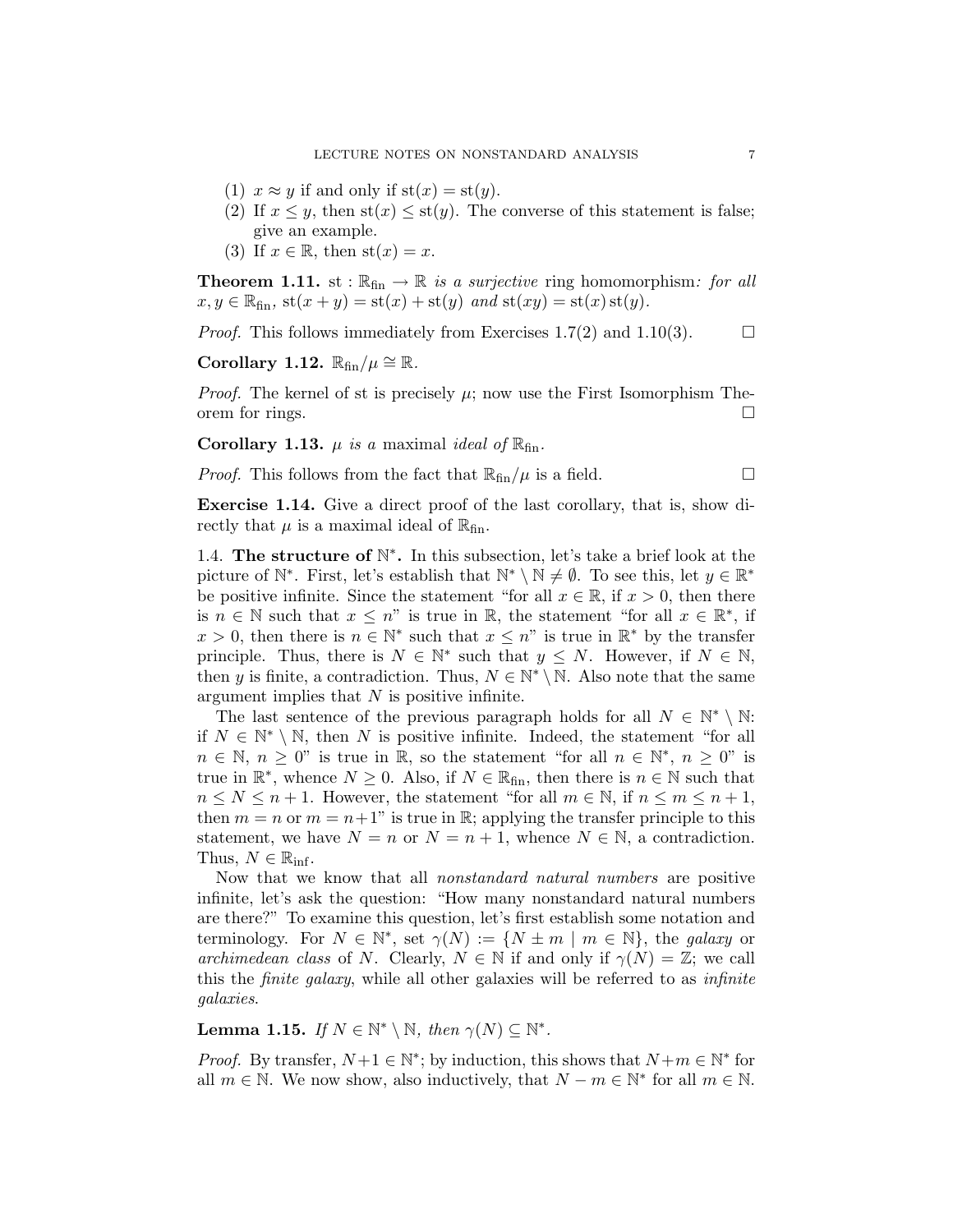Suppose that the result is true for a given m. Notice that  $N - m \neq 0$ , else  $N = m \in \mathbb{N}$ . Applying transfer to the statement "for all  $n \in \mathbb{N}$ , if  $n \neq 0$ , then  $n - 1 \in \mathbb{N}$ ," we see that  $(N - m) - 1 = N - (m + 1) \in \mathbb{N}^*$  $\Box$ 

Since we know we have at least one nonstandard natural number, we now know that we have an entire galaxy of them. Notice that a galaxy looks just like a copy of Z and that  $\gamma(M) = \gamma(N)$  if and only if  $|M - N| \in \mathbb{N}$ .

Observe that if  $\gamma(M) = \gamma(M')$  and  $\gamma(N) = \gamma(N')$  and  $\gamma(M) \neq \gamma(N)$ , then  $M < N$  if and only if  $M' < N'$ . Consequently, we can define an ordering on galaxies: if  $\gamma(M) \neq \gamma(N)$ , then we say  $\gamma(M) < \gamma(N)$  if and only if  $M < N$ . When  $\gamma(M) < \gamma(N)$ , we think of M as being *infinitely less* than N.

What can be said about the ordering of the set of galaxies? In particular, are there more than just two galaxies?

Lemma 1.16. The set of infinite galaxies is densely ordered without endpoints, meaning:

- (1) there is no largest infinite galaxy, that is, for every  $M \in \mathbb{N}^* \setminus \mathbb{N}$ , there is  $N \in \mathbb{N}^* \setminus \mathbb{N}$  such that  $\gamma(M) < \gamma(N)$ ;
- (2) there is no smallest infinite galaxy, that is, for every  $M \in \mathbb{N}^* \setminus \mathbb{N}$ , there is  $N \in \mathbb{N}^* \setminus \mathbb{N}$  such that  $\gamma(N) < \gamma(M)$ ;
- (3) between any two infinite galaxies, there is a third (infinite) galaxy, that is, for every  $M_1, M_2 \in \mathbb{N}^* \setminus \mathbb{N}$  such that  $\gamma(M_1) < \gamma(M_2)$ , there is  $N \in \mathbb{N}^* \setminus N$  such that  $\gamma(M_1) < \gamma(N) < \gamma(M_2)$ .

*Proof.* (1) Given  $M \in \mathbb{N}^* \setminus \mathbb{N}$ , we claim that  $\gamma(M) < \gamma(2M)$ . Otherwise,  $2M = M + m$  for some  $m \in \mathbb{N}$ , whence  $M = m$ , a contradiction.

(2) Since  $\gamma(M) = \gamma(M-1)$ , we may as well suppose that M is even. Then  $\gamma(\frac{M}{2})$  $\frac{M}{2}$   $\leq \gamma(M)$  from the proof of (1); it remains to note that  $\frac{M}{2} \in \mathbb{N}^* \setminus \mathbb{N}$ .

(3) Again, we may as well assume that  $M_1$  and  $M_2$  are both even. In this case, arguing as before, one can see that  $\gamma(M_1) < \gamma(\frac{M_1 + M_2}{2}) < \gamma(M_2)$ .  $\Box$ 

Under suitable richness assumptions on the nonstandard extension (to be discussed later), one can go even further: if  $(N_\alpha)_{\alpha<\kappa}$  is a descending sequence of nonstandard natural numbers, then there is  $N \in \mathbb{N}^* \setminus \mathbb{N}$  such that  $N < N_{\alpha}$  for all  $\alpha < \kappa$ .

1.5. More practice with transfer. In order to get some practice with the Transfer Principle, we will prove the assertion made in Remark 1.3. More precisely:

**Theorem 1.17.** The statement "every finite element of  $\mathbb{R}^*$  has a standard part" implies the Completeness Property of the ordered real field.

*Proof.* Suppose that  $A \subseteq \mathbb{R}$  is nonempty and bounded above. We must show that  $\text{sup}(A)$  exists. Let  $b \in \mathbb{R}$  be an upper bound for A. Let's define a function  $f : \mathbb{R} \to \mathbb{R}$  as follows: If  $r \in \mathbb{R} \setminus \mathbb{N}$ , set  $f(r) = 0$ . Otherwise, set  $f(n) =$  the least  $k \in \mathbb{Z}$  such that  $\frac{k}{n}$  is an upper bound for A; such a k exists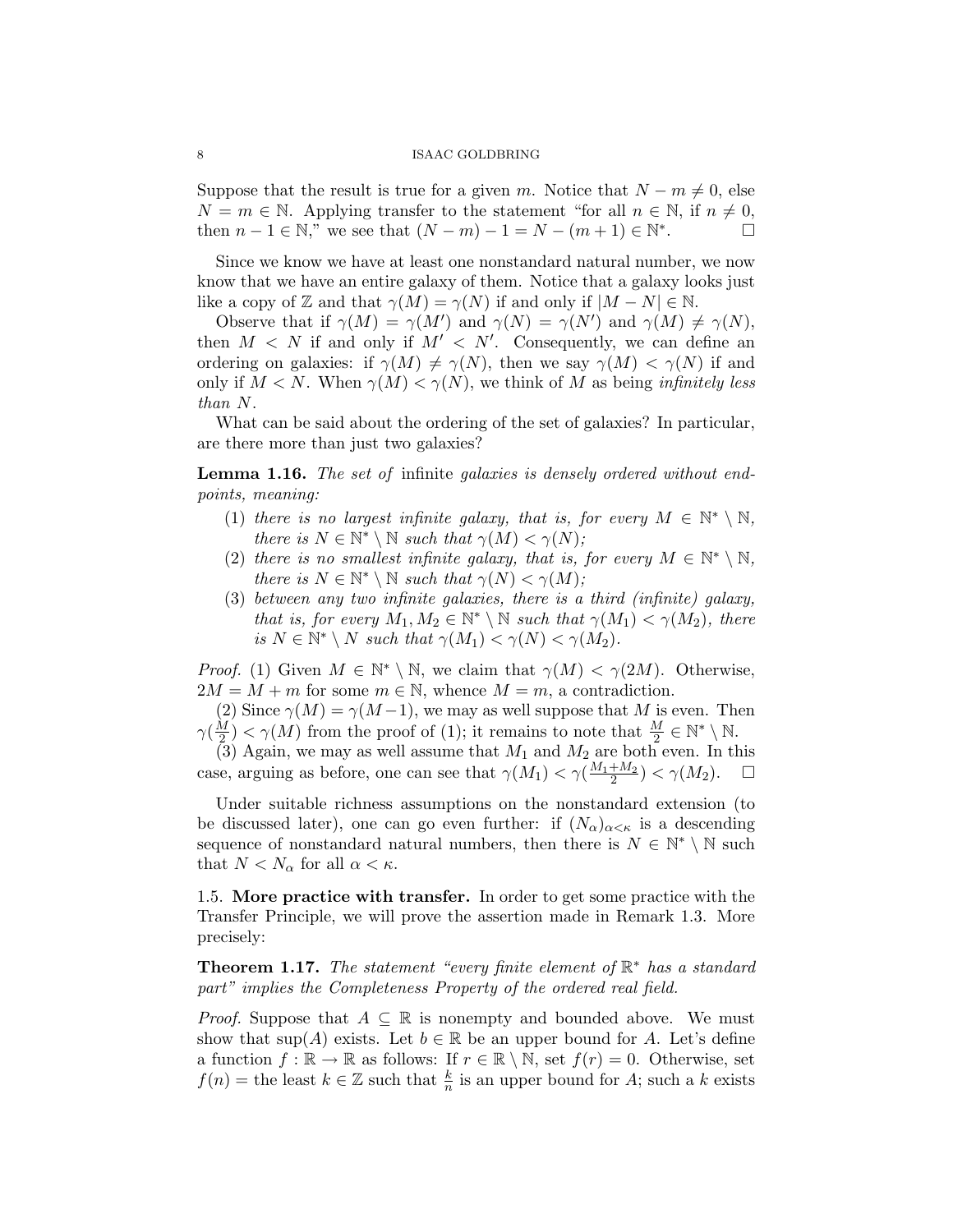by the Archimedean property. Observe that, if  $m, n \in \mathbb{N}$  and  $n \leq m$ , then  $f(n) \leq f(m)$ .

We now consider the nonstandard extension of the function  $f : \mathbb{R}^* \to \mathbb{R}^*$ . Fix  $N \in \mathbb{N}^* \setminus \mathbb{N}$ . The key idea is to understand  $f(N)$ . By the transfer principle, we know that  $f(N)$  is the least element of  $\mathbb{Z}^*$  such that  $\frac{f(N)}{N}$  is an upper bound for  $A^*$ . Also, by the transfer principle applied to the last observation of the previous paragraph, if  $m \in \mathbb{N}$ , then  $f(m) \leq f(N)$ .

**Claim 1:**  $\frac{f(N)}{N} \in \mathbb{R}_{fin}$ : Suppose this is not the case, so,  $\frac{f(N)}{N} \in \mathbb{R}_{inf}$ . Since  $f(1) \leq f(N)$ , we must have that  $f(N)$  is a *positive* infinite element. Since the statement "for all  $n \in \mathbb{N}$ , there is  $a \in A$  such that  $\frac{f(n)-1}{n} < a$ " is true in R, by the Transfer Principle, the statement for all  $n \in \mathbb{N}^*$ , there is  $a \in A^*$ such that  $\frac{f(n)-1}{n} < a$ " is true in  $\mathbb{R}^*$ . Thus, we may fix  $a_0 \in A^*$  such that  $\frac{f(N)-1}{N}$  < a<sub>0</sub>. Since  $\frac{f(N)-1}{N}$  is a positive infinite element (as it differs from the positive infinite element  $\frac{f(N)}{N}$  by the infinitesimal amount  $\frac{1}{N}$ , we have that  $a_0$  is also a positive infinite element of  $\mathbb{R}^*$ . However, the statement "for all  $a \in A$ , we have  $a \leq b$ " is true in  $\mathbb{R}$ , whence the statement "for all  $a \in A^*$ , we have  $a \leq b$ " is true in  $\mathbb{R}^*$ . Consequently,  $a_0 \leq b$ , contradicting the fact that *a* is a positive infinite element of  $\mathbb{R}^*$ .

By Claim 1 and the assumption of the theorem,  $\text{st}(\frac{f(N)}{N})$  exists. Set  $r :=$  $\mathrm{st}(\frac{f(N)}{N}).$ 

**Claim 2:** r is an upper bound for A: To see this, fix  $a \in A$ . Then, by the transfer principle,  $r \leq \frac{f(N)}{N}$  $\frac{(N)}{N}$ , whence  $a = \text{st}(a) \leq \text{st}(\frac{f(N)}{N}) = r$ .

**Claim 3:**  $r = \sup(A)$ : To see this, fix  $\delta \in \mathbb{R}^{>0}$ . We must find  $a \in A$  such that  $r - \delta < a$ . As we showed in the proof of Claim 1, there is  $a \in A^*$  such that  $\frac{f(N)-1}{N} < a$ . Since  $\frac{1}{N} < \delta$ , we have  $r - \delta < \frac{f(N)-1}{N}$ , whence  $r - \delta < a$ . In other words, the statement "there is  $a \in A^*$  such that  $r - \delta < a$ " is true in  $\mathbb{R}^*$ . By the transfer principle, the statement "there is  $a \in A$  such that  $r - \delta < a$ " is true in R, which is precisely what we needed.  $\square$ 

## 1.6. Problems.

**Problem 1.1.** Let  $x, x', y, y' \in \mathbb{R}_{fin}$ .

- (1) Show that  $x \approx y$  if and only if  $st(x) = st(y)$ .
- (2) Show that if  $x \in \mathbb{R}$ , then  $x = \text{st}(x)$ .
- (3) Show that  $x \leq y$  implies  $\operatorname{st}(x) \leq \operatorname{st}(y)$ . Show that the converse is false.
- (4) Show that if  $st(x) < st(y)$ , then  $x < y$ . In fact, show that if  $st(x) <$ st(y), then there is  $r \in \mathbb{R}$  such that  $x < r < y$ .
- (5) Suppose that  $x \approx x'$  and  $y \approx y'$ . Show that: (a)  $x \pm y \approx x' \pm y';$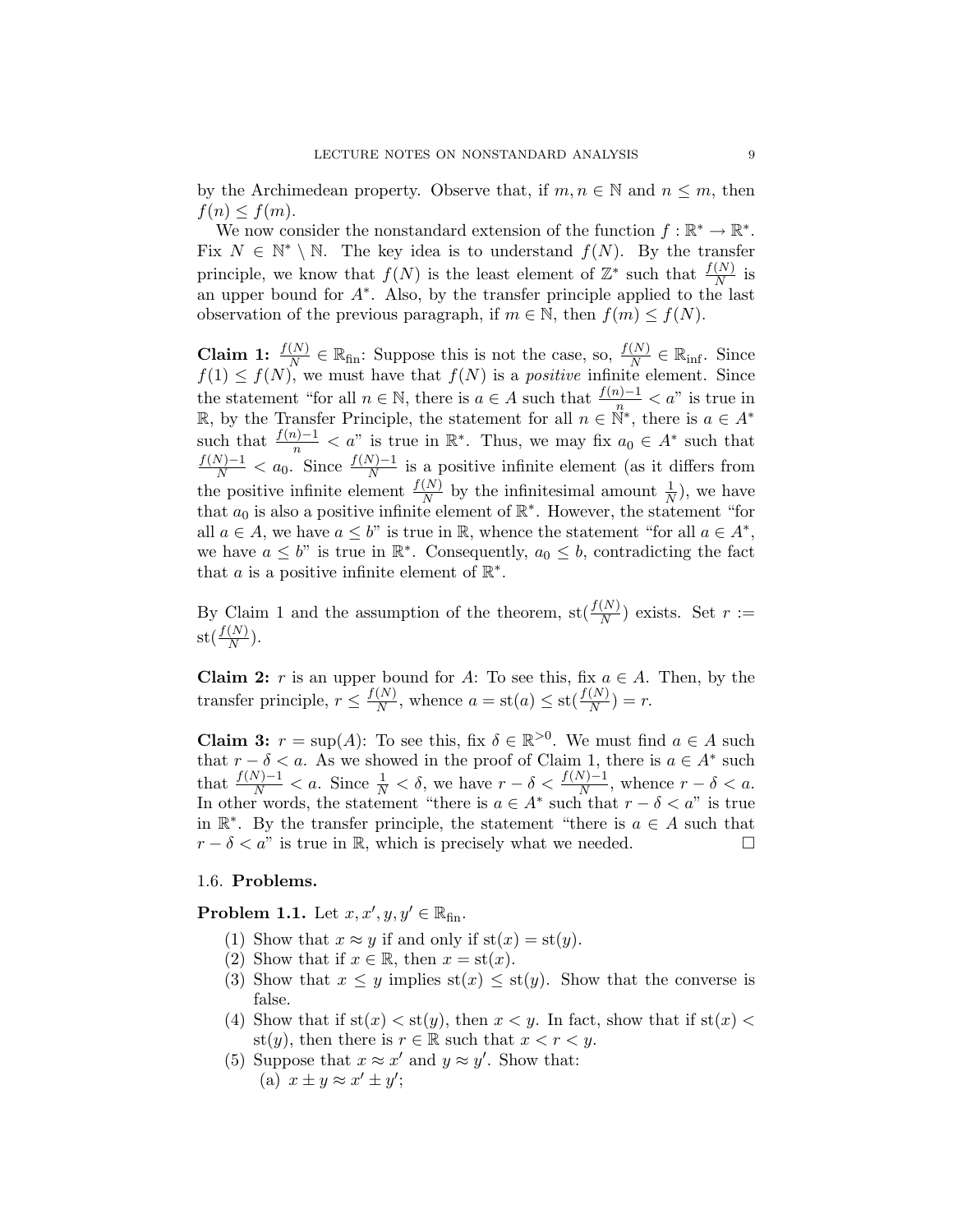(b) 
$$
x \cdot y \approx x' \cdot y'
$$
;  
\n(c)  $\frac{x}{y} \approx \frac{x'}{y'}$  if  $y \not\approx 0$ .  
\nShow that (c) can fail if  $y, y' \in \mu \setminus \{0\}$ .

**Problem 1.2.** Suppose  $x, y \in \mathbb{R}^*$  and  $x \approx y$ . Show that if  $b \in \mathbb{R}_{fin}$ , then  $bx \approx by$ . Show that this can fail if  $b \notin \mathbb{R}_{fin}$ .

### Problem 1.3.

- (1) Show that  $\mathbb{R}^*$  is not complete by finding a nonempty subset of  $\mathbb{R}^*$ which is bounded above that does not have a supremum.
- (2) Show that if  $A \subseteq \mathbb{R}$  is unbounded, then A has no least upper bound when considered as a subset of  $\mathbb{R}^*$ . (This may even be how you solved part (a).)

**Problem 1.4.** Let F be an ordered field. F is said to be *archimedean* if for any  $x, y \in F$  with  $x, y > 0$ , there is  $n \in \mathbb{N}$  such that  $y < nx$ . Show that  $\mathbb{R}^*$  is not archimedean. (It is a fact that archimedean ordered fields are complete, so this problem strengthens the result of the previous problem.)

**Problem 1.5.** Construct a sequence of subsets  $(A_n)$  of  $\mathbb{R}$  such that

$$
(\bigcup_{n=1}^{\infty} A_n)^* \neq \bigcup_{n=1}^{\infty} A_n^*.
$$

**Problem 1.6.** If F is a field and V is an F-vector space, let  $\dim_F(V)$  denote the dimension of  $V$  as an  $F$ -vector space.

- (1) Observe that  $\mathbb{R}^*$  is an  $\mathbb{R}^*$ -vector space. (More generally, any field F is naturally an F-vector space.) What is  $\dim_{\mathbb{R}^*}(\mathbb{R}^*)$ ?
- (2) Observe that  $\mathbb{R}^*$  is also a vector space over  $\mathbb{R}$ . Show that  $\dim_{\mathbb{R}}(\mathbb{R}^*)$  =  $\infty$ . (Hint: Let  $x \in \mathbb{R}^* \setminus \mathbb{R}$ . Show that  $\{1, x, x^2, \ldots, x^n, \ldots\}$  is an  $\mathbb{R}$ linearly independent set.)
- (3) Show that  $\mathbb{R}_{fin}$  is an  $\mathbb{R}$ -subspace of  $\mathbb{R}^*$ . What is  $\dim_{\mathbb{R}}(\mathbb{R}_{fin})$ ?
- (4) Show that  $\mu$  is an R-subspace of R<sup>\*</sup>. What is  $\dim_{\mathbb{R}}(\mu)$ ?
- (5) What is  $\dim_{\mathbb{R}}(\mathbb{R}^*/\mathbb{R}_{fin})$ ?
- (6) What is dim<sub>R</sub>( $\mathbb{R}_{fin}/\mu$ )?

**Problem 1.7.** Show that card( $\mathbb{N}^*$ )  $\geq 2^{\aleph_0}$ ; here card(A) denotes the cardinality of the set A. (Hint: First show that  $card(\mathbb{Q}^*) \geq 2^{\aleph_0}$ ).

**Problem 1.8.** Give a direct proof that  $\mu$  is a maximal ideal of  $\mathbb{R}_{fin}$ , that is, show that if I is an ideal of  $\mathbb{R}_{fin}$  such that  $\mu \subseteq I$ , then  $I = \mu$  or  $I = \mathbb{R}_{fin}$ .

2. Logical formalisms for nonstandard extensions

At this point, you might be wondering one of two things:

- (1) What else can I do with these wonderful postulates for nonstandard extensions? or
- (2) Does such a nonstandard extension exist or was everything done in Section 1 all magical nonsense?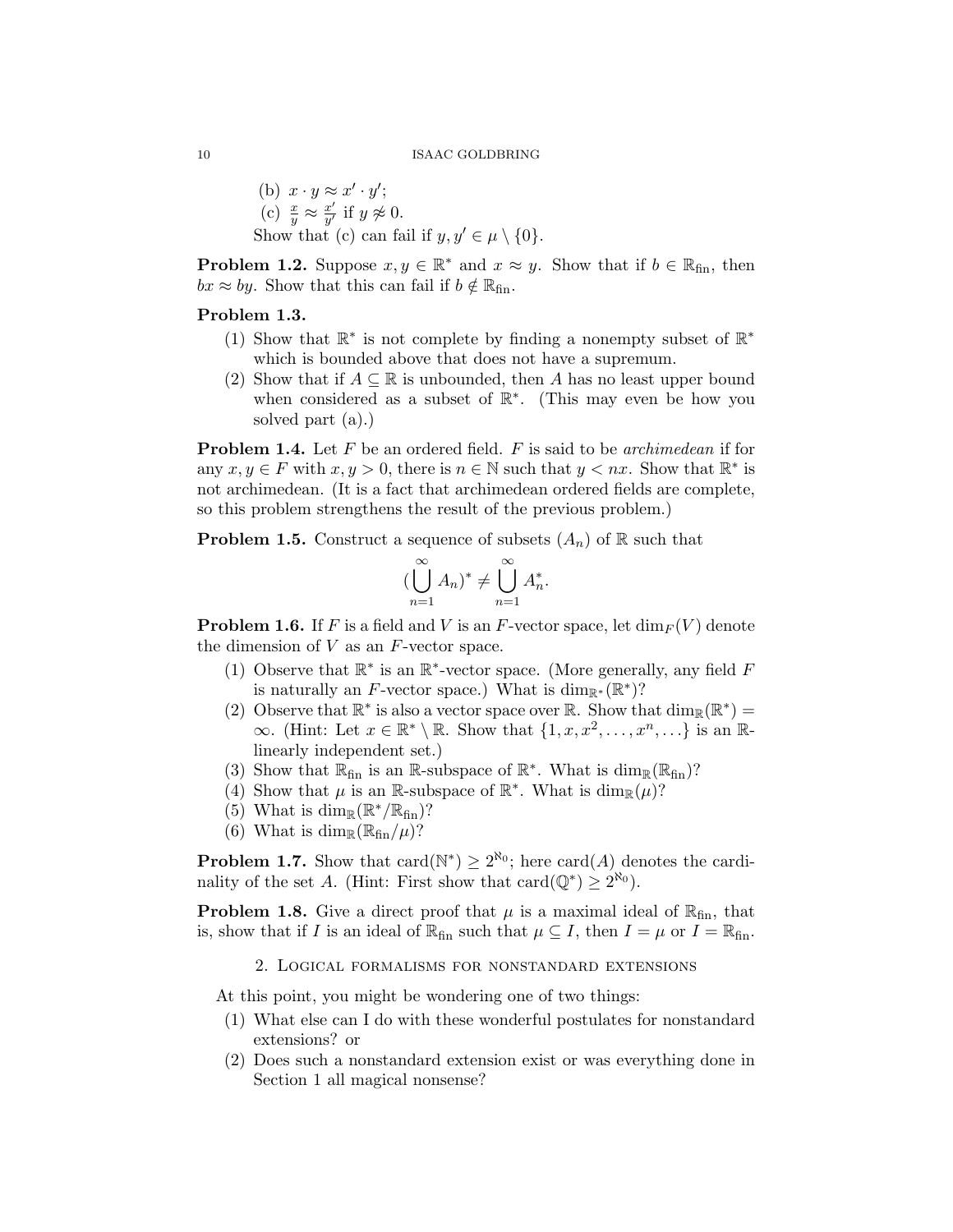If you asked the former question, you can safely skip this section and discover the wonders of the nonstandard calculus to come in the following sections. (But please, at some point, return and read this section!) If you asked the latter question, we will ease your trepidations by offering not one, but two, different logical formalisms for nonstandard extensions. The first formalism will rely heavily on the Compactness Theorem from first-order logic, but, modulo that prerequisite, this route is the quickest way to obtain nonstandard extensions. The second formalism is the Ultraproduct Approach, which is the most algebraic and "mainstream" way to explain nonstandard methods to "ordinary" mathematicians. Of course, at some point, some logic must be introduced in the form of Los' (pronounced "Wash's") theorem, which will be discussed as well.

2.1. Approach 1: The compactness theorem. In this section, some familiarity with first-order logic is assumed. We let  $\mathcal L$  denote the first-order language consisting of the following symbols:

- for every  $r \in \mathbb{R}$ , we have a constant symbol  $c_r$ ;
- for every  $n > 0$  and every  $f : \mathbb{R}^n \to \mathbb{R}$ , we have a *n*-ary function symbol  $F_f$ ;
- for every  $n > 0$  and every  $A \subseteq \mathbb{R}^n$ , we have a *n*-ary relation symbol  $P_A$ .

We let  $\Re$  be the *L*-structure whose universe is  $\Re$  and whose symbols are interpreted in the natural way, namely  $(c_r)^{\Re} = r$ ,  $(F_f)^{\Re} = f$ , and  $(P_A)^{\Re} =$ A. Let  $\Gamma = \text{Th}(\mathfrak{R}) \cup \{c_0 < v < c_r \mid r \in \mathbb{R}^{>0}\},$  a set of  $\mathcal{L}\text{-formulae. Then}$  $\Gamma$  is finitely satisfiable: for any  $r_1, \ldots, r_n \in \mathbb{R}^{>0}$ , choose  $r \in \mathbb{R}^{>0}$  such that  $r < r_i$  for  $i = 1, ..., n$ . Then  $\mathfrak{R} \models \text{Th}(\mathfrak{R}) \cup \{c_0 < v < c_{r_i} \mid i = 1, ..., n\}$  [r]. By the Compactness Theorem,  $\Gamma$  is satisfiable, say by some  $\mathcal{L}$ -structure  $\mathfrak A$ and  $a \in A$ . Intuitively, a will be our desired positive infinitesimal. But first, we need  $\Re$  to be a substructure of  $\mathfrak{A}$ ; some "abstract nonsense" can help take care of this.

### Exercise 2.1.

- (1) The function  $h : \mathfrak{R} \to \mathfrak{A}$  given by  $h(r) = (c_r)^{\mathfrak{A}}$  is an injective homomorphism of  $\mathcal{L}$ -structures.
- (2) Use (1) to find some  $\mathcal{L}$ -structure  $\mathfrak{A}'$  isomorphic to  $\mathfrak A$  such that  $\mathfrak R$  is a substructure of  $\mathfrak{A}'$ .

By the result of the previous exercise, we may suppose that  $\Re$  is a substructure of  $\mathfrak{A}$ . In this case, we denote  $\mathfrak{A}$  by  $\mathfrak{R}^*$  and denote the universe of  $\mathfrak{R}^*$  by  $\mathbb{R}^*$ . For  $f : \mathbb{R}^n \to \mathbb{R}$ , we let  $f : (\mathbb{R}^*)^n \to \mathbb{R}^*$  denote  $(F_f)^{\mathfrak{R}^*}$ . For  $A \subseteq \mathbb{R}^n$ , we set  $A^* := (P_A)^{\mathfrak{R}^*}$ . These are the extensions that axiom (NS3) postulates. Since being an ordered field is part of Th $(\mathfrak{R})$ , we have that  $\mathbb{R}^*$ is an ordered field and, since  $\Re$  is a substructure of  $\Re^*$ , we have that  $\mathbb R$  is an ordered subfield of  $\mathbb{R}^*$ , verifying postulate (NS1). Let  $\epsilon \in \mathbb{R}^*$  be such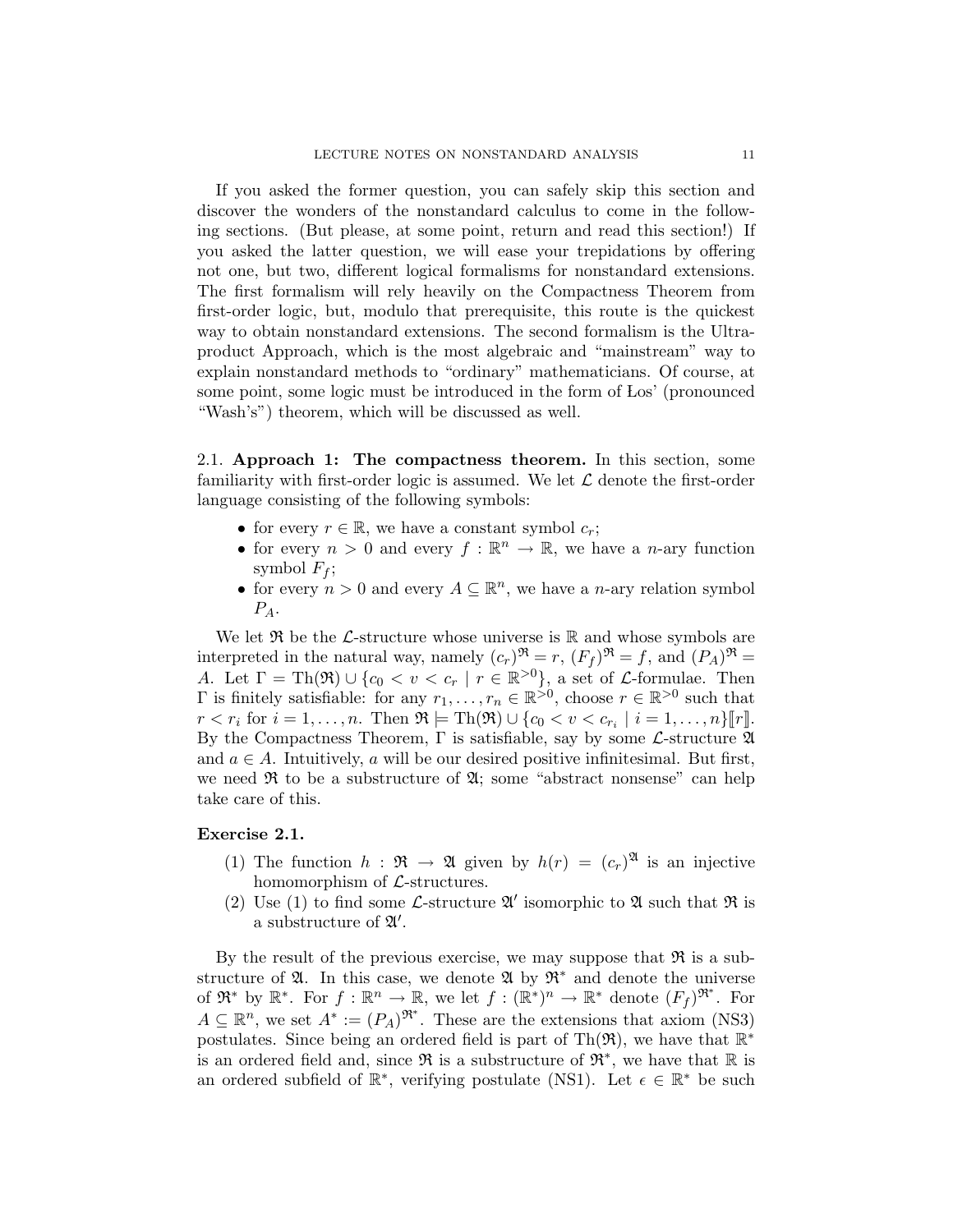that, for every  $r \in \mathbb{R}^{>0}$ ,  $\mathfrak{R}^* \models c_0 < v < c_r [\![\epsilon]\!]$ . Then  $\epsilon$  is a positive infinites-<br>imal, verifying postulate (NS2). Finally, the fact that  $\mathfrak{R}^* \models \text{Th}(\mathfrak{R})$  is the imal, verifying postulate (NS2). Finally, the fact that  $\mathfrak{R}^* \models \text{Th}(\mathfrak{R})$  is the rigorous, precise meaning of postulate (NS4). We have thus proven:

Theorem 2.2. There is a nonstandard universe, namely  $\mathfrak{R}^*$ .

**Exercise 2.3.** Suppose that  $A \subseteq \mathbb{R}^n$  and  $f : A \to \mathbb{R}$  is a function.

- (1) Let  $f_1 : \mathbb{R}^n \to \mathbb{R}$  be an arbitrary extension of f to all of  $\mathbb{R}^n$ . Define  $f^* := f_1^* | A^*$ . Show that  $f^*$  is independent of the choice of extension  $f_1$ . (This provides a way to define the nonstandard extensions of partial functions.)
- (2) Set  $\Gamma_f := \{(x, y) \in \mathbb{R}^{n+1} \mid f(x) = y\}$ . Show that  $\Gamma_f^*$  is the graph of a function  $g : A^* \to \mathbb{R}^*$ . Show also that  $g = f^*$ .

The following observation is very useful.

**Proposition 2.4.** Suppose that  $\varphi(x_1, \ldots, x_m)$  is an  $\mathcal{L}$ -formula. Set  $S :=$  $\{\vec{r} \in \mathbb{R}^m \mid \mathfrak{R} \models \varphi[\![\vec{r}]\!]\}.$  Then  $S^* = \{\vec{r} \in (\mathbb{R}^*)^m \mid \mathfrak{R}^* \models \varphi[\![\vec{r}]\!]).$ 

*Proof.* Just observe that  $\forall \vec{v}(P_S\vec{v} \leftrightarrow \varphi(\vec{v}))$  belongs to Th $(\Re)$ .

$$
\qquad \qquad \Box
$$

Corollary 2.5. N is not a definable set (even with parameters) in  $\mathfrak{R}^*$ .

*Proof.* Suppose, towards a contradiction, that there is an  $\mathcal{L}$ -formula  $\varphi(x, \vec{y})$ and  $\vec{r} \in \mathbb{R}^*$  such that  $\mathbb{N} = \{a \in \mathbb{R}^* \mid \mathfrak{R}^* \models \varphi[a, \vec{r}]\}.$  Write down an L-sentence  $\sigma$  which says that for all  $\vec{y}$ , if  $\varphi(x, \vec{y})$  defines a nonempty set of natural numbers that is bounded above, then  $\varphi(x, \vec{y})$  has a maximum. (Remember you have a symbol  $P_{\mathbb{N}}$  for the set of natural numbers.) Since  $\mathfrak{R} \models \sigma$ , we have  $\mathfrak{R}^* \models \sigma$ . Now N is bounded above in  $\mathbb{R}^*$  (by an infinite element). Thus,  $\mathbb N$  should have a maximum in  $\mathbb R^*$ , which is clearly ridiculous.  $\Box$ 

Since  $\mathbb{N}^*$  is a definable set in  $\mathfrak{R}^*$  (defined by  $P_{\mathbb{N}}$ ), we obtain the following

Corollary 2.6.  $\mathbb{N}^* \setminus \mathbb{N}$  is not definable in  $\mathfrak{R}^*$ .

In modern nonstandard analysis parlance, the previous two results would be phrased as "N and  $\mathbb{N}^* \setminus \mathbb{N}$ " are not *internal* sets. We will discuss internal sets later in these notes.

2.2. Approach 2: The ultrapower construction. In this approach to nonstandard analysis, one gives an "explicit" construction of the nonstandard universe in a manner very similar to the explicit construction of the real numbers from the rational numbers. Recall that a real number can be viewed as a sequence of rational numbers which we view as better and better approximations to the real number. Similarly, an element of  $\mathbb{R}^*$  should be viewed as a sequence of real numbers. For example, the sequence  $(1, 2, 3, \ldots)$ should represent some *infinite* element of  $\mathbb{R}^*$ .

However, many different sequences of rational numbers represent the same real number. Thus, a real number is an equivalence class of sequences of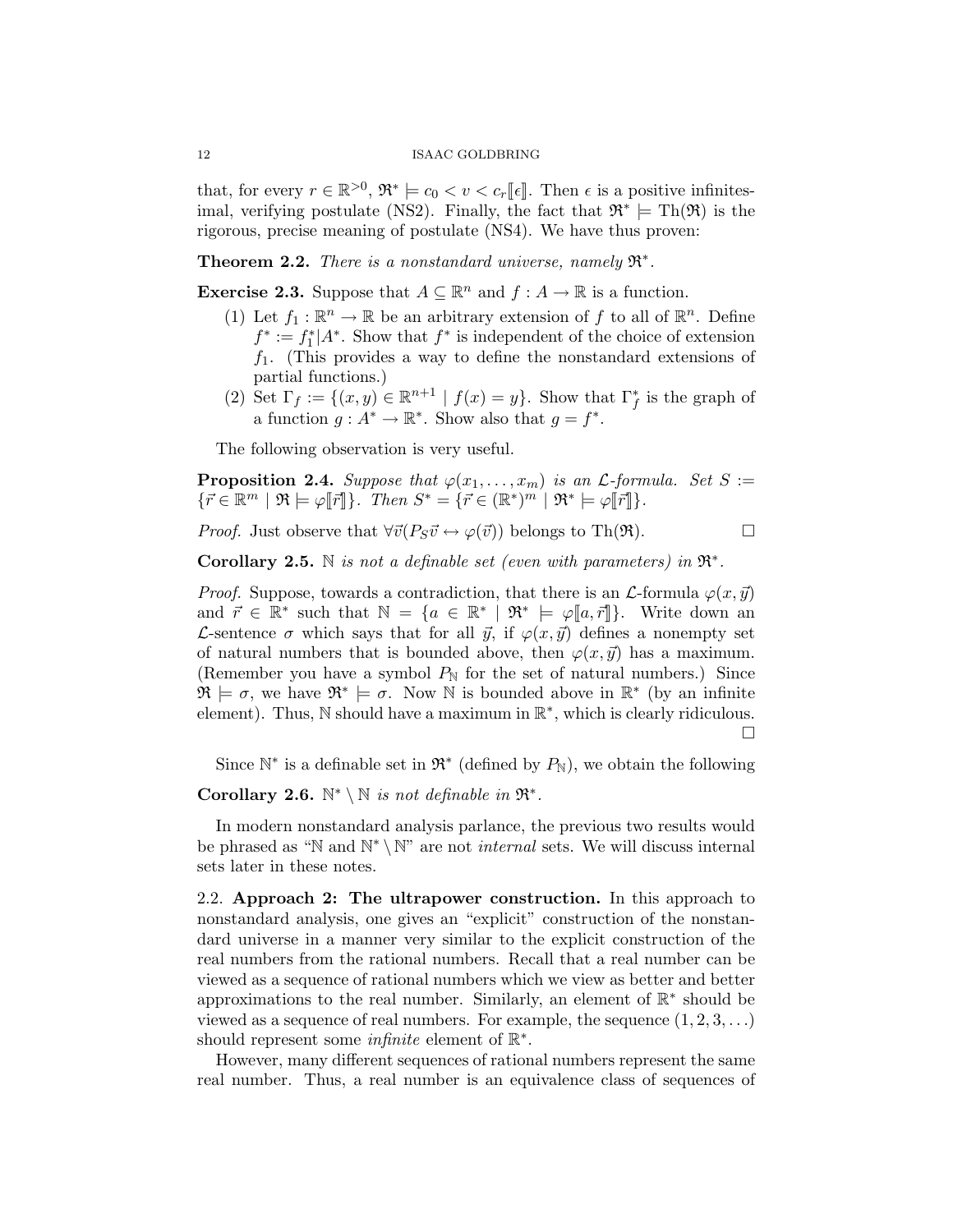rational numbers  $(q_n)$ , where  $(q_n)$  and  $(q'_n)$  are equivalent if they "represent the same real number," or, more formally, if  $\lim_{n\to\infty} (q_n - q'_n) = 0$ . We run into the same issue here: many sequences of real numbers should represent the same hyperreal number. For instance, it should hopefully be clear that the sequence  $(1, 2, 3, \ldots, n, n+1, \ldots)$  and  $(\pi, e, -72, 4, 5, 6, \ldots, n, n+1, \ldots)$ should represent the same (infinite) hyperreal number as they only differ in a finite number of coordinates.

More generally, we would like to say that two sequences of real numbers represent the same hyperreal number if they agree on "most" coordinates. But what is a good notion of "most" coordinates? A first guess might be that "most" means all but finitely many; it turns out that this guess is insufficient for our purposes. Instead, we will need a slightly more general notion of when two sequences agree on a large number of coordinates; this brings in the notion of a filter.

**Definition 2.7.** A (proper) filter on  $\mathbb N$  is a set  $\mathcal F$  of subsets of  $\mathbb N$  (that is,  $\mathcal{F} \subseteq \mathcal{P}(\mathbb{N})$  such that:

- $\emptyset \notin \mathcal{F}, \mathbb{N} \in \mathcal{F}$ ;
- if  $A, B \in \mathcal{F}$ , then  $A \cap B \in F$ ;
- if  $A \in \mathcal{F}$  and  $A \subseteq B$ , then  $B \in \mathcal{F}$ .

We think of elements of  $\mathcal F$  as "big" sets (because that's what filters do, they catch the big objects). The first and third axioms are (hopefully) intuitive properties of big sets. Perhaps the second axiom is not as intuitive, but if one thinks of the complement of a big set as a "small" set, then the second axiom asserts that the union of two small sets is small (which is hopefully more intuitive).

**Exercise 2.8.** Set  $\mathcal{F} := \{A \subseteq \mathbb{N} \mid \mathbb{N} \setminus A \text{ is finite}\}\$ . Prove that  $\mathcal{F}$  is a filter on N, called the Frechet or cofinite filter on N.

**Exercise 2.9.** Suppose that  $D$  is a set of subsets of N with the *finite intersec*tion property, namely, whenever  $D_1, \ldots, D_n \in \mathcal{D}$ , we have  $D_1 \cap \cdots \cap D_n \neq \emptyset$ . Set

 $\langle \mathcal{D} \rangle := \{ E \subseteq \mathbb{N} \mid D_1 \cap \cdots D_n \subseteq E \text{ for some } D_1, \ldots, D_n \in \mathcal{D} \}.$ 

Show that  $\langle \mathcal{D} \rangle$  is the smallest filter on N containing D, called the filter generated by D.

If  $\mathcal F$  is a filter on N, then a subset of N cannot be simultaneously big and small (that is, both it and it's complement belong to  $\mathcal{F}$ ), but there is no requirement that it be one of the two. It will be desirable (for reasons that will become clear in a second) to add this as an additional property:

**Definition 2.10.** If F is a filter on N, then F is an *ultrafilter* if, for any  $A \subseteq \mathbb{N}$ , either  $A \in \mathcal{F}$  or  $\mathbb{N} \setminus A \in \mathcal{F}$  (but not both!).

Ultrafilters are usually denoted by  $U$ . Observe that the Frechet filter on N is not an ultrafilter since there are sets  $A \subseteq \mathbb{N}$  such that A and  $\mathbb{N} \setminus A$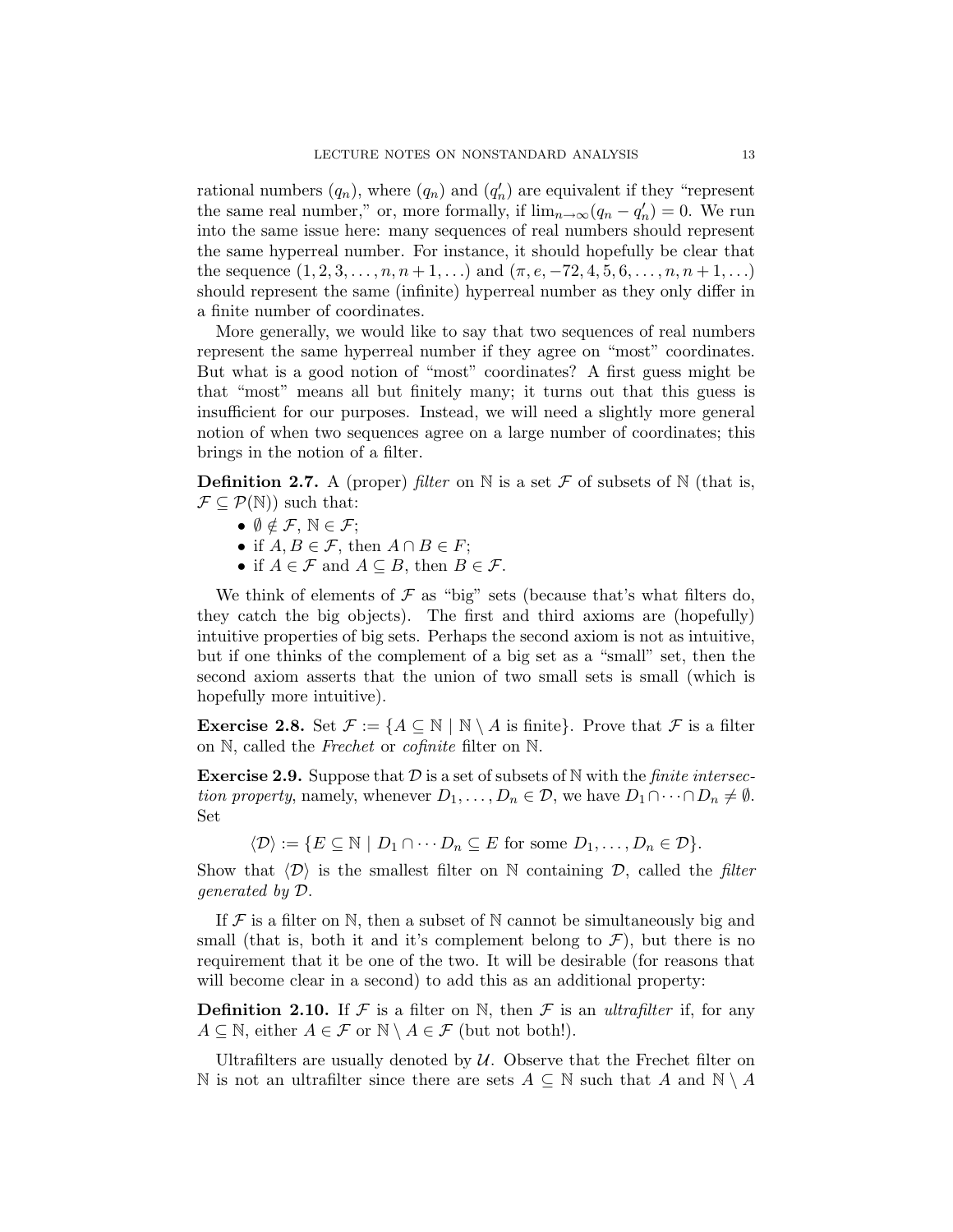are both infinite (e.g. the even numbers). So what is an example of an ultrafilter on N?

**Definition 2.11.** Given  $m \in \mathbb{N}$ , set  $\mathcal{F}_m := \{A \subseteq \mathbb{N} \mid m \in A\}.$ 

**Exercise 2.12.** For  $m \in \mathbb{N}$ , prove that  $\mathcal{F}_m$  is an ultrafilter on  $\mathbb{N}$ , called the principal ultrafilter generated by m.

We say that an ultrafilter U on N is *principal* if  $\mathcal{U} = \mathcal{F}_m$  for some  $m \in$ N. Although principal ultrafilters settle the question of the existence of ultrafilters, they will turn out to be useless for our purposes, as we will see in a few moments.

**Exercise 2.13.** Prove that an ultrafilter  $\mathcal{U}$  on  $\mathbb{N}$  is principal if and only if there is a *finite* set  $A \subseteq \mathbb{N}$  such that  $A \in \mathcal{U}$ .

**Exercise 2.14.** Suppose that U is an ultrafilter on N and  $A_1, \ldots, A_n$  are pairwise disjoint subsets of N such that  $A_1 \cup \cdots \cup A_n \in \mathcal{U}$ . Prove that there is a unique  $i \in \{1, \ldots, n\}$  such that  $A_i \in \mathcal{U}$ .

We are now ready to explain the ultrapower construction. Fix an ultrafilter U on N. If  $(a_n)$  and  $(b_n)$  are infinite sequences of real numbers, we say that  $(a_n)$  and  $(b_n)$  are equal modulo U, written  $(a_n) \sim_{\mathcal{U}} (b_n)$ , if  ${n \in \mathbb{N} \mid a_n = b_n} \in \mathcal{U}$ . (This is the precise meaning of when two sequences agree on "most" coordinates.)

Exercise 2.15. Show that  $\sim_{\mathcal{U}}$  is an equivalence relation on the set of infinite sequences of real numbers. (The "ultra" assumption is not used in this exercsie.)

For an infinite sequence  $(a_n)$ , we write  $[(a_n)]_{\mathcal{U}}$ , or simply  $[(a_n)]$ , for the equivalence class of  $(a_n)$  with respect to ∼u. We let  $\mathbb{R}^{\mathcal{U}}$  denote the set of  $\sim_{\mathcal{U}}$ -equivalence classes.

We want to turn  $\mathbb{R}^{\mathcal{U}}$  into an ordered field. The natural guess for the field operations are:

- $[(a_n)] + [(b_n)] := [(a_n + b_n)]$
- $[(a_n)] \cdot [(b_n)] := [(a_n b_n)].$

Of course, since we are working with equivalence classes, we need to make sure that the above operations are well-defined. For example, if  $(a_n) \sim_{\mathcal{U}} (a'_n)$ and  $(b_n) \sim_{\mathcal{U}} (b'_n)$ , we need to know that  $(a_n + b_n) \sim_{\mathcal{U}} (a'_n + b'_n)$  (and similarly for multiplication). However, if we set  $A := \{n \in \mathbb{N} \mid a_n = a'_n\}$ and  $B := \{ n \in \mathbb{N} \mid b_n = b'_n \},\$  then for  $n \in A \cap B$ ,  $a_n + b_n = a'_n + b'_n$ ; since  $A \cap B \in \mathcal{U}$  and  $A \cap B \subseteq \{n \in \mathbb{N} \mid a_n + b_n = a'_n + b'_n\}$ , this shows that  $(a_n + b_n) \sim_{\mathcal{U}} (a'_n + b'_n).$ 

Next we define an order on  $\mathbb{R}^{\mathcal{U}}$  by declaring  $[(a_n)] < [(b_n)]$  if and only if  ${n \in \mathbb{N} \mid a_n < b_n} \in \mathcal{U}$ . One needs to verify that this is in fact a linear order. For example, to check the "linearity" axioms, fix  $[(a_n)], [(b_n)] \in \mathbb{R}^{\mathcal{U}}$ . Set  $A := \{n \in \mathbb{N} \mid a_n < b_n\}, B := \{n \in \mathbb{N} \mid a_n = b_n\},\$  and  $C = \{n \in \mathbb{N} \mid a_n = b_n\}$  $\mathbb{N} \mid a_n > b_n$ . Then  $\mathbb{N} = A \cup B \cup C$  and  $A, B, C$  are pairwise disjoint.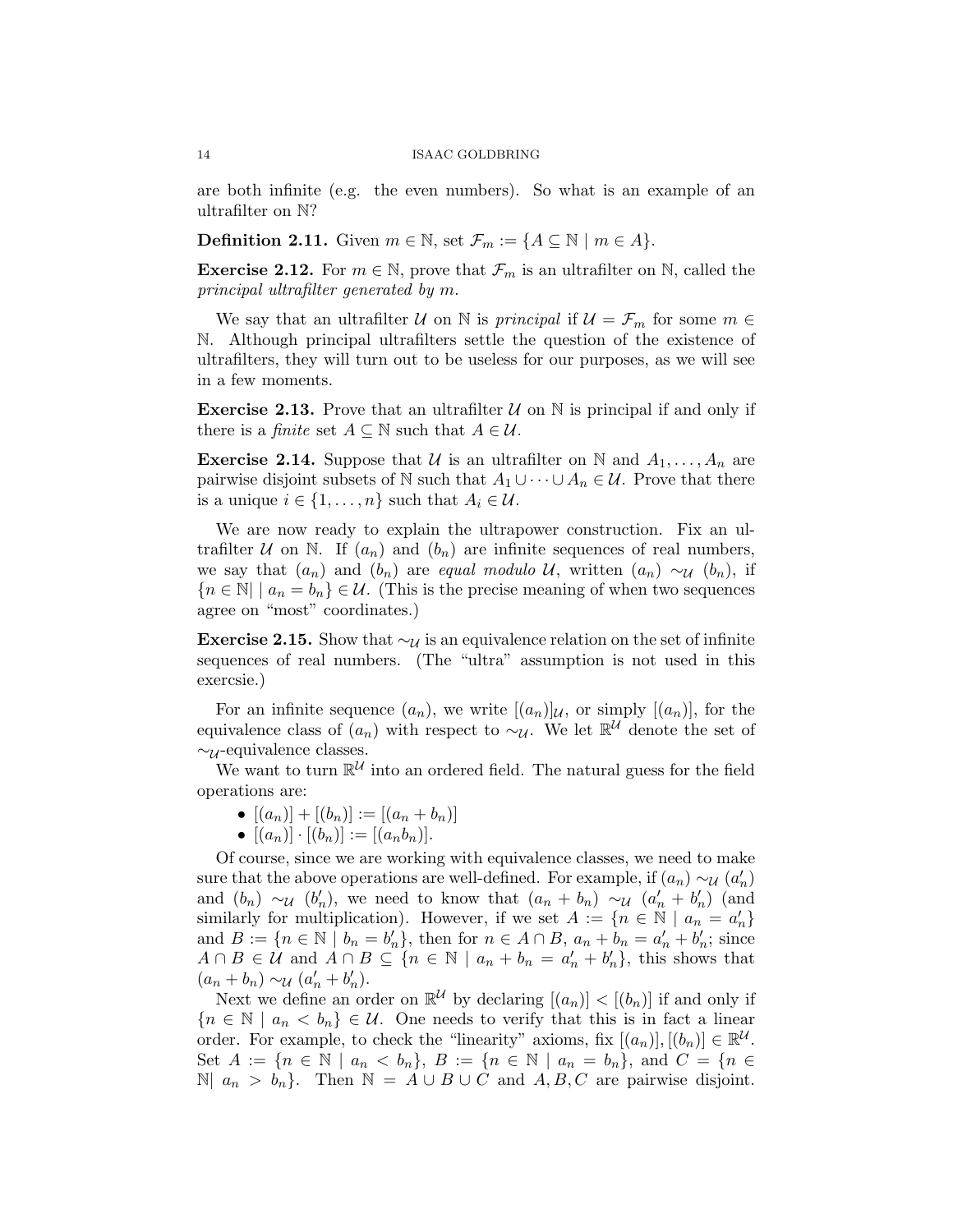Thus, by Exercise 2.14, exactly one of A, B, C is in  $\mathcal{U}$ , corresponding to the situations  $[(a_n)] < [(b_n)]$ ,  $[(a_n)] = [(b_n)]$ , and  $[(a_n)] > [(b_n)]$ . (This is the first time that we have used the *ultra*- assumption.)

Set  $\mathbf{0} := [(0, 0, 0, \dots)]$  and  $\mathbf{1} := [(1, 1, 1, \dots)].$ 

**Theorem 2.16.**  $(\mathbb{R}^{\mathcal{U}}, +, \cdot, 0, 1, <)$  is an ordered field.

Proof. Checking the ordered field axioms is mainly routine. Let us only verify the existence of multiplicative inverses. Suppose that  $[(a_n)] \neq \mathbf{0}$ , that is, that  $\{n \in \mathbb{N} \mid a_n \neq 0\} \in \mathcal{U}$ . Define a new sequence  $(b_n)$  by  $b_n = a_n$  if  $a_n \neq 0$  and  $b_n = 1$  if  $a_n = 0$ . (The choice of 1 is irrelevant here; all that matters is we defined  $b_n \neq 0$ .) Observe that  $[(a_n)] = [(b_n)]$  and  $b_n \neq 0$  for all n. Now  $[(a_n)] \cdot [(b_n^{-1})] = [(b_n)] \cdot [(b_n^{-1})] = 1$ , whence  $[(a_n)]$  has a multiplicative inverse.  $\square$ 

We claim that  $\mathbb{R}^{\mathcal{U}}$  (for suitable  $\mathcal{U}$ ) will serve as a nonstandard extension. First, in order to verify postulate  $(NS1)$ , we need  $\mathbb R$  to be an ordered subfield of  $\mathbb{R}^{\mathcal{U}}$ . This can't literally be true as  $\mathbb{R}$  is not a subset of  $\mathbb{R}^{\mathcal{U}}$ . Instead, we are going to define an ordered field embedding  $d : \mathbb{R} \to \mathbb{R}^{\mathcal{U}}$  (and then, following ordinary mathematical practice, we pretend that  $\mathbb{R}$  "is"  $d(\mathbb{R}) \subseteq \mathbb{R}^{\mathcal{U}}$ , that is, we identify R with its image  $d(\mathbb{R})$ . The embedding d is given by  $d(r)$  =  $[(r, r, r, \dots)]$ . For example,  $d(0) = \mathbf{0}$  and  $d(1) = \mathbf{1}$ . It is straightforward to verify that d is an ordered field embedding, called the diagonal embedding. In this sense, (NS1) is satisfied.

What about (NS2)? Here, we need to specify an extra condition on our ultrafilter  $U$ . To see this, we first explain why principal ultrafilters are boring:

**Exercise 2.17.** Prove that the diagonal embedding  $d : \mathbb{R} \to \mathbb{R}^{\mathcal{U}}$  is surjective (that is, an isomorphism) if and only if  $U$  is principal.

The whole point of nonstandard extensions is to get new elements, so principal ultrapowers (that is  $\mathbb{R}^{\mathcal{U}}$  for  $\mathcal{U}$  principal) do not help us achieve the goals of nonstandard analysis. So, we should use nonprincipal ultrafilters. But do they exist?

#### Theorem 2.18. There exists a nonprincipal ultrafilter on N.

*Proof.* Let  $\mathcal F$  be the Frechet filter on N. By Zorn's Lemma, there is a maximal filter  $U$  on N containing  $\mathcal{F}$ . We leave it as an exercise to the reader to show that  $U$  is a nonprincipal ultrafilter. (Hint: Use Exercise 2.9 to show that  $\mathcal U$  is an ultrafilter.)

For the rest of this subsection, fix a nonprincipal ultrafilter  $U$  on  $N$ . We can now verify (NS2). For notational reasons, it will be simpler to construct a positive infinite element  $\alpha \in \mathbb{R}^{\mathcal{U}}$ ; then  $\epsilon := \frac{1}{\alpha}$  will be the desired positive infinitesimal. We claim that  $\alpha := [(1, 2, 3, \ldots)]$  is a positive infinite element. To see this, fix  $r \in \mathbb{R}^{>0}$ ; we need to verify that  $d(r) < \alpha$ , that is, we need to verify  $X := \{n \in \mathbb{N} \mid r < n\} \in \mathcal{U}$ . Well, if  $X \notin \mathcal{U}$ , then  $\mathbb{N} \setminus X \in \mathcal{U}$ ; but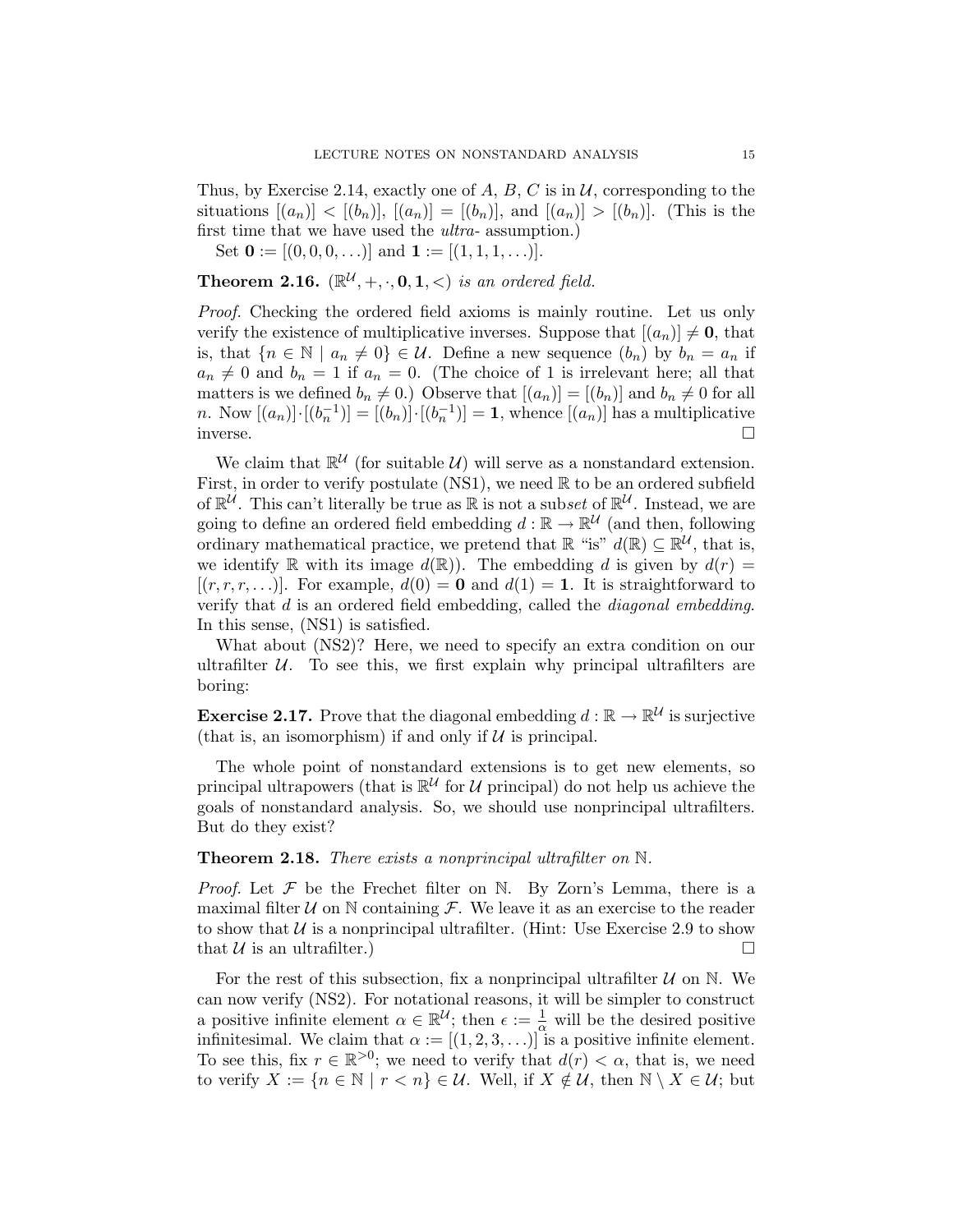$\mathbb{N} \setminus X$  is finite, whence U is principal by Exercise 2.13. Consequently  $X \in \mathcal{U}$ and  $\alpha$  is infinite.

For axiom (NS3), we define nonstandard extensions of sets and functions as follows:

• For  $f : \mathbb{R}^n \to \mathbb{R}$ , we define  $f : (\mathbb{R}^{\mathcal{U}})^n \to \mathbb{R}^{\mathcal{U}}$  by

$$
f([(a_m^1)], \ldots, [(a_m^n)]) := [(f(a_m^1, \ldots, a_m^n))].
$$

• For  $A \subseteq \mathbb{R}^n$ , we define  $A^* \subseteq (\mathbb{R}^{\mathcal{U}})^n$  by

 $([a_m^1)], \ldots, [(a_m^n)]) \in A^*$  if and only if  $\{m \in \mathbb{N} \mid (a_m^1, \ldots, a_m^n) \in A\} \in \mathcal{U}$ .

As before, one must check that these operations are well-defined (we leave this to the reader) and, after identifying  $\mathbb R$  with  $d(\mathbb R)$ , these functions and relations really do "extend" the original functions and relations (again relegated to the lucky reader to verify).

Finally, what about (NS4)? It is here that logic must reenter the picture in some shape or form. (Up until this point, the nonlogician aiming to use nonstandard methods via the ultrapower approach has been content.) Let  $\mathcal L$ be the first-order language described in the previous subsection. We make  $\mathbb{R}^{\mathcal{U}}$  into an *L*-structure  $\mathfrak{R}^{\mathcal{U}}$  by interpreting  $F_f$  and  $P_A$  as the extensions defined above. Then the precise formulation of (NS4) is the following:

**Theorem 2.19** (Los'). Suppose that  $\varphi(v_1, \ldots, v_n)$  is an L-formula and  $[(a_m^1)], \ldots, [(a_m^n)] \in \mathbb{R}^{\mathcal{U}}$ . Then

 $\mathfrak{R}^{\mathcal{U}} \models \varphi[[(a_m^1)], \ldots, [(a_m^n)]]$  if and only if  $\{m \in \mathbb{N} \mid \mathfrak{R} \models \varphi[a_m^1, \ldots, a_m^n]\} \in \mathcal{U}$ .

Proof. A useful exercise in logic; proceed by induction on the complexity of  $\varphi$ .

Observe that, as a corollary of Los' theorem, that  $\mathbb{R}^{\mathcal{U}}$  is an ordered field (as these axioms are first-order). The analyst trying to refrain from logic surely avoids Los' theorem, but in practice, ends up repeatedly verifying its conclusion on a case-by-case basis.

In summary, we obtain:

**Theorem 2.20.**  $\mathbb{R}^{\mathcal{U}}$  is a nonstandard universe.

### 2.3. Problems.

Problem 2.1. Discuss how to make define the nonstandard extension of functions  $f: A \to B$  with  $A \subseteq \mathbb{R}^m$  and  $B \subseteq \mathbb{R}^n$ .

**Problem 2.2.** Let  $A \subseteq \mathbb{R}^m$  and  $B \subseteq \mathbb{R}^n$ .

- (1) Suppose  $f : A \to B$  is 1-1. Show that if  $a \in A^* \setminus A$ , then  $f(a) \in$  $B^* \setminus B$ .
- (2) Show that A is finite if and only if  $A^* = A$ .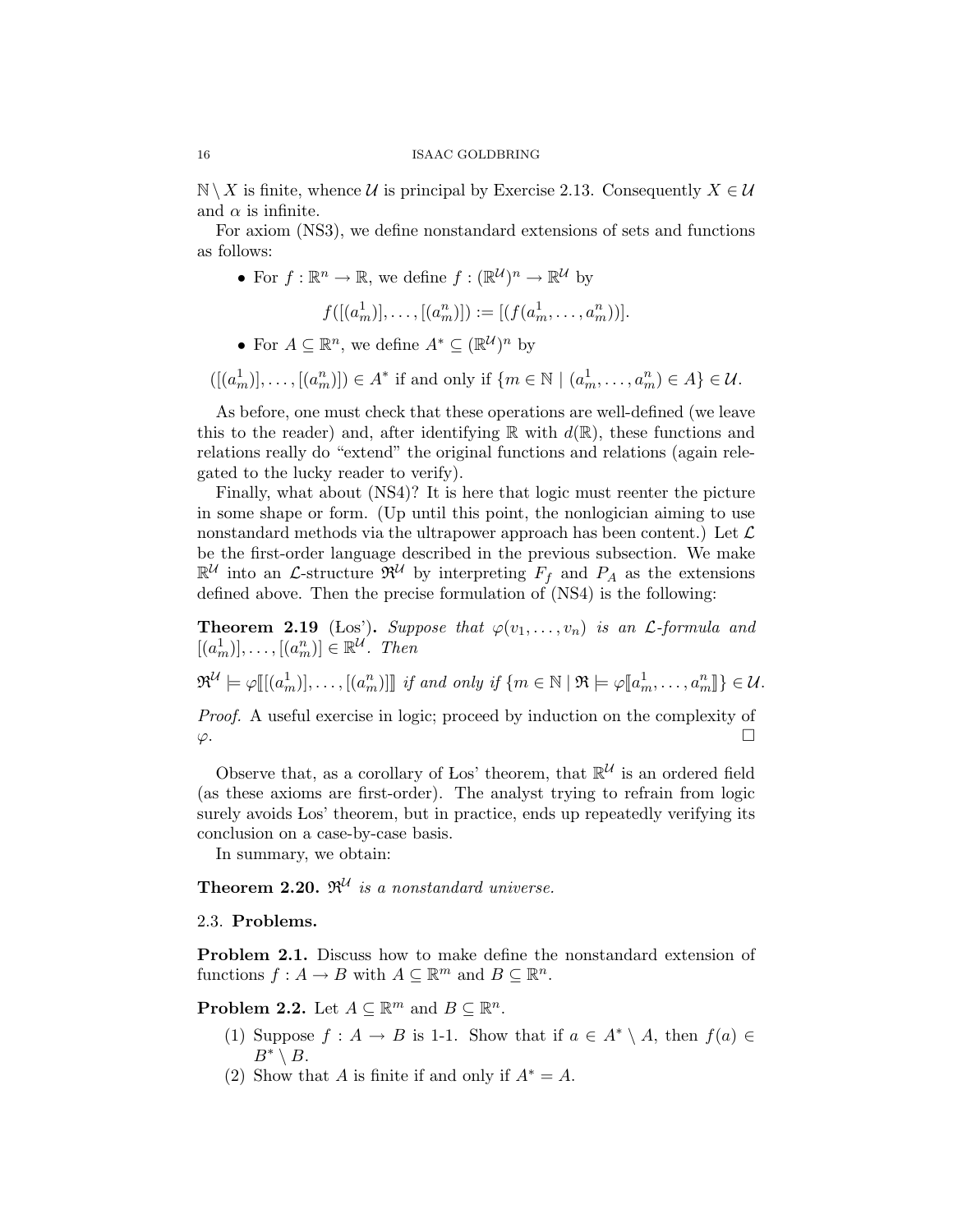#### 3. Sequences and series

3.1. First results about sequences. OK, so let's start doing some calculus nonstandardly. We start by studying sequences and series. A sequence is a function  $s : \mathbb{N} \to \mathbb{R}$ . We often write  $(s_n | n \in \mathbb{N})$  or just  $(s_n)$  to denote a sequence, where  $s_n := s(n)$ . By Exercise 2.3, we have a nonstandard extension  $s : \mathbb{N}^* \to \mathbb{R}^*$ , which we also often denote by  $(s_n | n \in \mathbb{N}^*)$ .

**Notation:** We write  $N > \mathbb{N}$  to indicate  $N \in \mathbb{N}^* \setminus \mathbb{N}$ .

**Definition 3.1.**  $(s_n)$  converges to L, written  $(s_n) \to L$  or  $\lim_{n\to\infty} s_n = L$ , if: for all  $\epsilon \in \mathbb{R}^{>0}$ , there is  $m \in \mathbb{N}$  such that, for all  $n \in \mathbb{N}$ , if  $n \geq m$ , then  $|s_n - L| < \epsilon.$ 

We now give our first nonstandard characterization of a standard concept.

**Theorem 3.2.**  $s_n \to L$  if and only if  $s_N \approx L$  for all  $N > N$ .

This theorem lends solid ground to the heuristic expression:  $s_n \to L$  if and only if, for really large  $N$ ,  $s_N$  is really close to  $L$ .

*Proof.* ( $\Rightarrow$ ) Suppose  $s_n \to L$ . Fix  $N > N$ . We want  $s_N \approx L$ . Fix  $\epsilon \in \mathbb{R}^{>0}$ . We want  $|s_N - L| < \epsilon$ . By assumption, there is  $m \in \mathbb{N}$  such that

 $\mathfrak{R} \models \forall n \in \mathbb{N} (n \geq m \rightarrow |s_n - L| < \epsilon).$ 

(Here, we are mixing formal logic with informal notation. If we were being polite, we would write

$$
\mathfrak{R} \models \forall n((P_{\mathbb{N}}n \land P_{\geq}nm) \to P_{\leq}F_{|\ast-\ast|}F_{s}nc_{L}c_{\epsilon}).
$$

After seeing the formal version, hopefully you will forgive our rudeness and allow us to write in hybrid statements as above!) Thus, by the Transfer Principle,  $\mathfrak{R}^* \models \forall n \in \mathbb{N}^*(n \geq m \rightarrow |s_n - L| < \epsilon)$ . Since  $m \in \mathbb{N}$  and  $N > \mathbb{N}$ , we have  $N \geq m$ . Thus,  $|s_N - L| < \epsilon$ , as desired.

(←) We now suppose  $s_N \approx L$  for  $N > N$ . Fix  $\epsilon \in \mathbb{R}^{>0}$ . We need  $m \in \mathbb{N}$  such that,  $n \in \mathbb{N}$  and  $n \geq m$  implies  $|s_n - L| < \epsilon$ . But how are we to find such m? Well,  $\mathfrak{R}^*$  knows of such an m (satisfying the  $*$ version of the desired condition). Indeed, if  $m > \mathbb{N}$ , then  $n \in \mathbb{N}^*$  and  $n \geq m$  implies  $n > \mathbb{N}$ , whence  $s_n \approx L$  and, in particular,  $|s_n - L| < \epsilon$ . So,  $\mathfrak{R}^* \models \exists m \in \mathbb{N}^* \forall n \in \mathbb{N}^* (n \geq m \rightarrow |s_n - L| < \epsilon).$  Thus, by the Transfer Principle,  $\mathfrak{R} \models \exists m \in \mathbb{N} \forall n \in \mathbb{N} (n \geq m \rightarrow |s_n - L| < \epsilon)$ , as desired.

We used transfer in each direction of the previous proof. The first application is often called "Upward Transfer" as a fact from below (in the "real world") was transferred up to the nonstandard world. Similarly, the second application is often called "Downward Transfer" for a similar reason.

**Theorem 3.3** (Monotone Convergence). Let  $(s_n)$  be a sequence.

(1) Suppose  $(s_n)$  is bounded above and nondecreasing. Then  $(s_n)$  converges to  $\sup\{s_n \mid n \in \mathbb{N}\}.$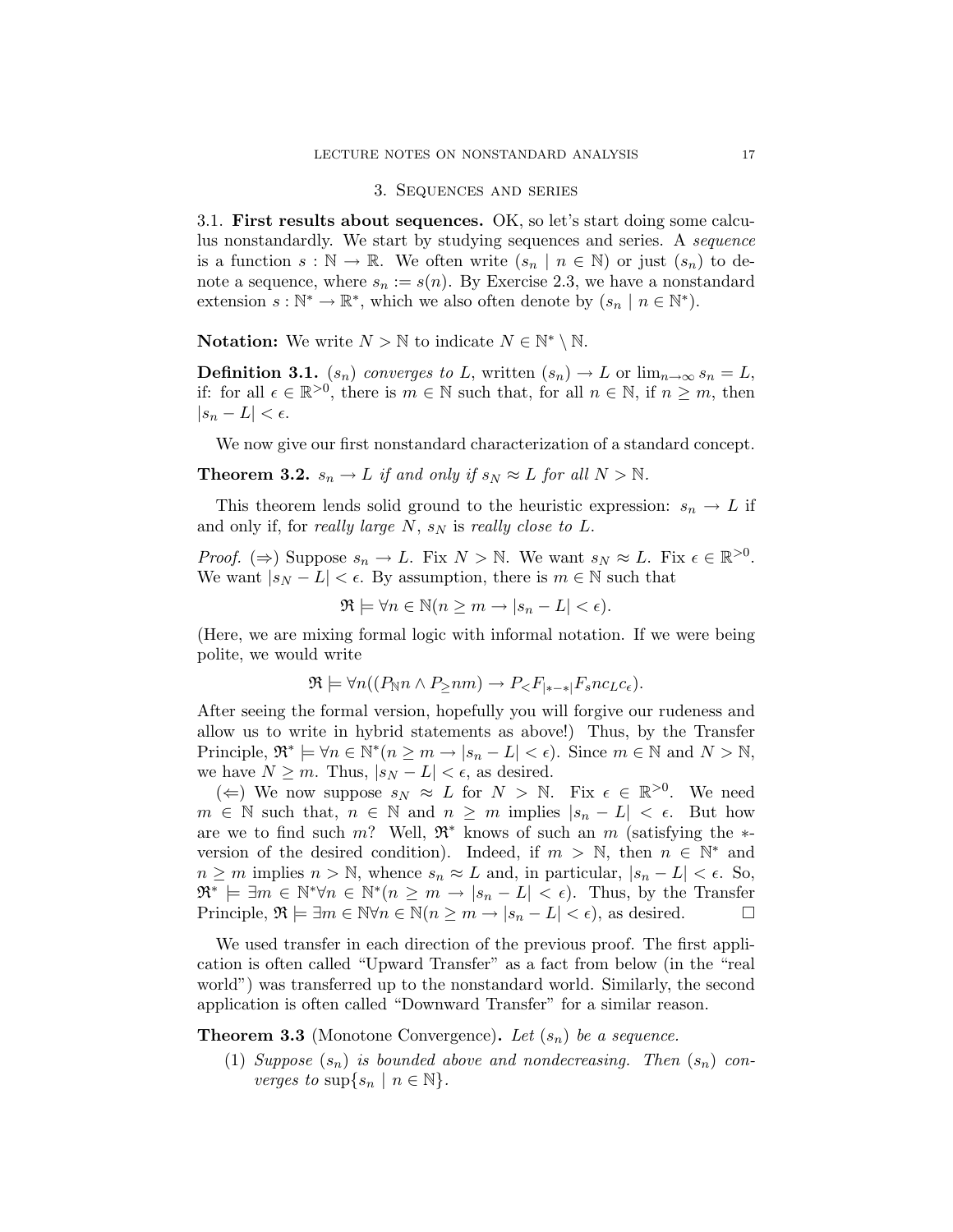(2) Suppose  $(s_n)$  is bounded below and nonincreasing. Then  $(s_n)$  converges to  $\inf\{s_n \mid n \in \mathbb{N}\}\.$ 

*Proof.* We only prove (1); the proof of (2) is similar. By the previous theorem, it suffices to prove the following

**Claim:** For any  $N > \mathbb{N}$ ,  $s_N \in \mathbb{R}_{fin}$  and  $\text{st}(s_N) = \sup\{s_n \mid n \in \mathbb{N}\}.$ **Proof of Claim:** Let b be an upper bound for  $(s_n)$ , so

$$
\mathfrak{R} \models \forall n \in \mathbb{N} (s_1 \le s_n \le b).
$$

Thus, by transfer,  $\mathfrak{R}^* \models \forall n \in \mathbb{N}^*(s_1 \leq s_n \leq b)$ . Thus,  $s_N \in \mathbb{R}_{fin}$  for all  $N \in \mathbb{N}^*$ . Fix  $N > \mathbb{N}$  and let  $L := st(s_N)$ . We need to show  $L =$  $\sup\{s_n \mid n \in \mathbb{N}\}\.$  By the transfer principle applied to the nondecreasing assumption,  $s_n \leq s_N$  for all  $n \in \mathbb{N}$ , whence  $s_n \leq st(s_N) = L$  for all  $n \in \mathbb{N}$ . Why is L the least upper bound of  $\{s_n \mid n \in \mathbb{N}\}$ ? Let r be an upper bound for  $\{s_n \mid n \in \mathbb{N}\}\$ . Then  $\mathfrak{R} \models \forall n \in \mathbb{N}$   $(s_n \leq r)$ . By the transfer principle,  $\mathfrak{R}^* \models \forall n \in \mathbb{N}^*(s_n \leq r);$  in particular,  $s_N \leq r$ , whence  $L = \text{st}(s_N) \leq r$ .  $\Box$ 

Corollary 3.4. Suppose  $c \in (0,1)$ . Then  $c^n \to 0$ .

*Proof.*  $(c^n | n \in \mathbb{N})$  is bounded below (by 0) and nonincreasing since  $c \in$  $(0, 1)$ . Thus,  $c^n \to L$  for some L. Fix  $N > N$ ; by Theorem 3.2,  $c^N \approx L$  and  $c^{N+1} \approx L$ . So

$$
L \approx c^{N+1} = c \cdot c^n \approx c \cdot L.
$$

Since L, cL are both standard numbers, we have  $cL = L$ . Since  $c \neq 1$ , we have  $L = 0$ .

**Definition 3.5.**  $(s_n)$  is *bounded* if there is  $b \in \mathbb{R}$  such that  $|s_n| < b$  for all  $n \in \mathbb{N}$ .

**Proposition 3.6.**  $(s_n)$  is bounded if and only if  $s_N \in \mathbb{R}_{fin}$  for all  $N \in \mathbb{N}^*$ .

*Proof.* The  $(\Rightarrow)$  direction follows immediately from transfer. For the converse, suppose that  $s_N \in \mathbb{R}_{fin}$  for all  $N \in \mathbb{N}^*$ . Fix  $M > \mathbb{N}$ . Then  $|s_N| \leq M$ for all  $N \in \mathbb{N}^*$ , so  $\mathfrak{R}^* \models (\exists M \in \mathbb{N}^*)(\forall n \in \mathbb{N}^*)(|s_N| \leq M)$ . Applying the transfer principle to this statement yields a standard bound for  $(s_n)$ .  $\Box$ 

**Definition 3.7.**  $(s_n)$  is a *Cauchy sequence* if for all  $\epsilon \in \mathbb{R}^{>0}$ , there is  $k \in \mathbb{N}$ such that, for all  $m, n \in \mathbb{N}$ , if  $m, n \geq k$ , then  $|s_m - s_n| < \epsilon$ .

**Lemma 3.8.** If  $(s_n)$  is Cauchy, then  $(s_n)$  is bounded.

*Proof.* We use the nonstandard criteria for boundedness. Fix  $N > N$ ; we must show  $s_N \in \mathbb{R}_{\text{fin}}$ . Set  $A := \{ n \in \mathbb{N}^* \mid |s_n - s_N| < 1 \}$ , so A is a definable set in  $\mathfrak{R}^*$ . Since  $(s_n)$  is Cauchy, there is  $k \in \mathbb{N}$  such that, for  $m, p \in \mathbb{N}$ , if  $m, p \geq k$ , then  $|s_m - s_p| < 1$ . Applying the transfer principle to this last statement, if  $n > \mathbb{N}$ , then  $|s_n - s_N| < 1$ . Thus,  $\mathbb{N}^* \setminus \mathbb{N} \subseteq A$ . Since  $\mathbb{N}^* \setminus \mathbb{N}$ is not definable, we have  $\mathbb{N}^* \setminus \mathbb{N} \subsetneq A$ . In other words, there is  $n \in A \cap \mathbb{N}$ . Since  $s_n \in \mathbb{R}$  for  $n \in \mathbb{N}$ , we see that  $s_N \in \mathbb{R}_{\text{fin}}$ .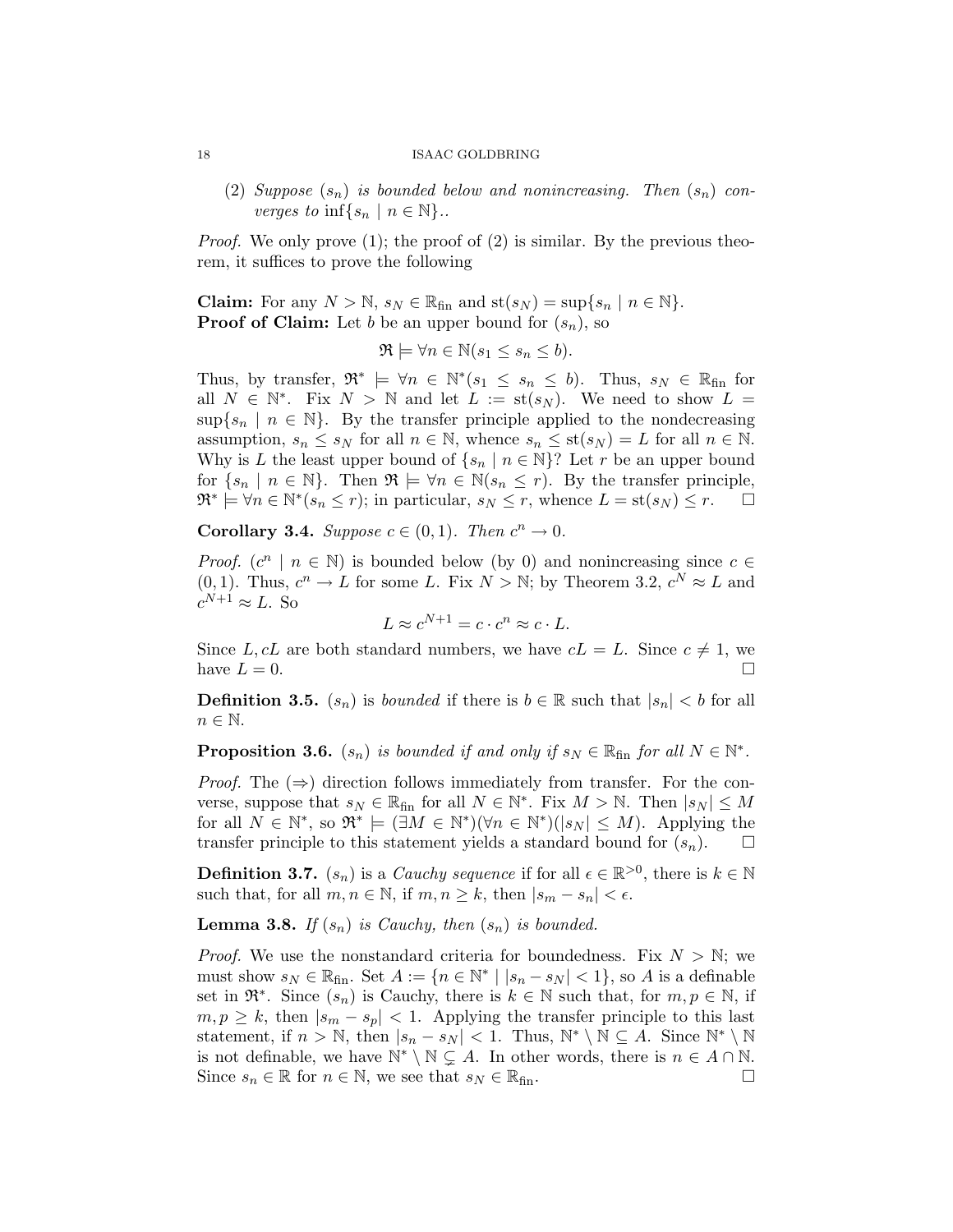**Exercise 3.9.**  $(s_n)$  is Cauchy if and only if, for all  $M, N > \mathbb{N}$ ,  $s_M \approx s_N$ .

**Proposition 3.10.**  $(s_n)$  converges if and only if  $(s_n)$  is Cauchy.

*Proof.* The  $(\Rightarrow)$  direction is an easy exercise, so we only prove the  $(\Leftarrow)$ direction. Suppose  $(s_n)$  is Cauchy; then  $(s_n)$  is bounded. Fix  $M > N$ ; then  $s_M \in \mathbb{R}_{fin}$ . Set  $L := \text{st}(s_M)$ . If  $N > \mathbb{N}$  is another infinite natural number, then by the previous exercise,  $s_N \approx s_M$ , so  $s_N \approx L$ . Thus,  $(s_n)$  converges to  $L$ .

3.2. Cluster points. If  $(s_n)$  is a sequence and  $L \in \mathbb{R}$ , then we say that L is a cluster point of  $(s_n)$  if, for each  $\epsilon \in \mathbb{R}^{>0}$ , the interval  $(L - \epsilon, L + \epsilon)$ contains infinitely many  $s_n$ 's. It will be useful for us to write this in another way: L is a cluster point of  $(s_n)$  if and only if, for every  $\epsilon \in \mathbb{R}^{>0}$ , for every  $m \in \mathbb{N}$ , there is  $n \in \mathbb{N}$  such that  $n \geq m$  and  $|s_n - L| < \epsilon$ .

We can also recast this notion in terms of subsequences. A *subsequence* of  $(s_n)$  is a sequence  $(t_k)$  such that there is an increasing function  $\alpha : \mathbb{N} \to \mathbb{N}$ satisfying  $t_k = s_{\alpha(k)}$ . We often write  $(s_{n_k})$  for a subsequence of  $(s_n)$ , where  $n_k := \alpha(k).$ 

**Exercise 3.11.** L is a cluster point of  $(s_n)$  if and only if there is a subsequence  $(s_{n_k})$  of  $(s_n)$  that converges to L.

Recall that  $(s_n)$  converges to L if  $s_N \approx L$  for all  $N > N$ . Changing the quantifier "for all" to "there exists" gives us the notion of cluster point:

**Proposition 3.12.** L is a cluster point of  $(s_n)$  if and only if there is  $N > N$ such that  $s_N \approx L$ .

*Proof.*  $(\Rightarrow)$ : Apply the transfer principle to the definition of cluster point. Fix  $\epsilon \in \mu^{>0}$  and  $M > \mathbb{N}$ . Then there is  $N \in \mathbb{N}^*, N \geq M$ , such that  $|s_N - L| < \epsilon$ . This is the desired N since  $N > N$  and  $\epsilon$  is infinitesimal. (←): Fix  $N > N$  such that  $s_N \approx L$ . Fix  $\epsilon \in \mathbb{R}^{>0}$ ,  $m \in \mathbb{N}$ . Then

 $\mathfrak{R}^* \models (\exists n \in \mathbb{N}^*)(n \geq m \land |s_n - L| < \epsilon);$ 

indeed, N witnesses the truth of this quantifier. It remains to apply transfer to this statement.

We immediately get the famous:

**Corollary 3.13** (Bolzano-Weierstraß). Suppose that  $(s_n)$  is bounded. Then  $(s_n)$  has a cluster point.

*Proof.* Fix  $N > N$ . Then since  $(s_n)$  is bounded,  $s_N \in \mathbb{R}_{\text{fin}}$ . Let  $L = \text{st}(s_N)$ ; then L is a cluster point of  $(s_n)$  by the last proposition.

Suppose  $s = (s_n)$  is a bounded sequence. Let  $C(s)$  denote the set of cluster points of s. Then, by the previous proposition, we have

 $C(s) = \{L \in \mathbb{R} \mid s_N \approx L \text{ for some } N > \mathbb{N}\}.$ 

**Exercise 3.14.**  $C(s)$  is a bounded set.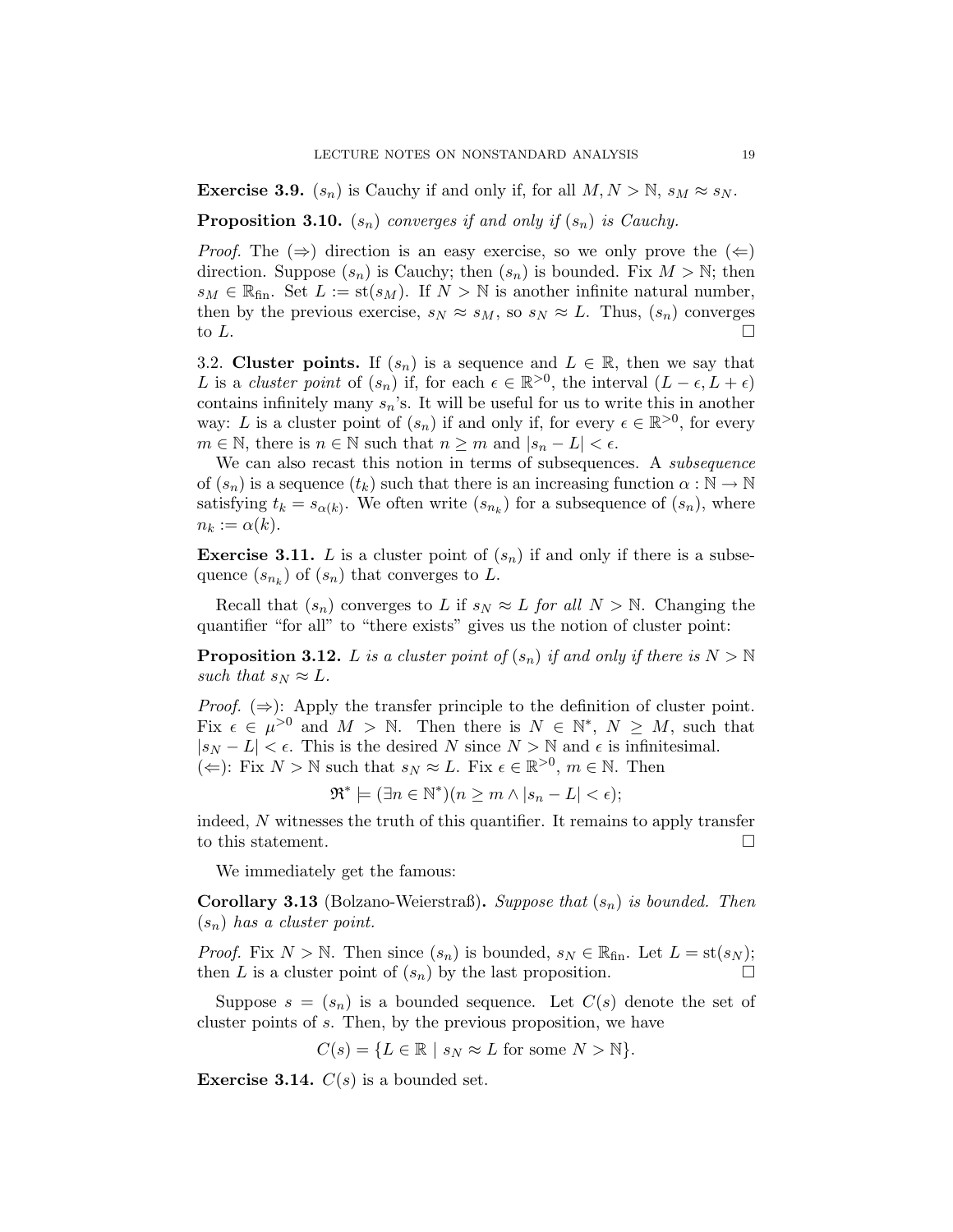We may thus make the following definitions:

#### Definition 3.15.

(1)  $\limsup s_n := \sup C(s);$ 

(2) lim inf  $s_n := \inf C(s)$ .

It turns out that  $\limsup s_n$  and  $\liminf s_n$  are themselves cluster points of s, that is, these suprema and infima are actually max and min:

**Proposition 3.16.** lim sup  $s_n$ , lim inf  $s_n \in C(s)$ .

*Proof.* We only prove this for  $\limsup s_n$ ; the proof for  $\liminf s_n$  is similar. For simplicity, set  $r := \limsup s_n$ . Fix  $\epsilon > 0$  and  $m \in \mathbb{N}$ . We need to find  $n \in \mathbb{N}$  such that  $|r-s_n| < \epsilon$ . Since  $r := \sup C(s)$ , there is  $L \in C(s)$  such that  $r - \epsilon < L \leq r$ . Take  $N > N$  such that  $L = st(s_N)$ . Then  $r - \epsilon < s_N < r + \epsilon$ . Now apply transfer.

**Theorem 3.17.**  $(s_n) \to L$  if and only if  $\limsup s_n = \liminf s_n = L$ .

*Proof.*  $(s_n) \to L$  if and only if  $st(s_N) = L$  for all  $N > N$  if and only if  $C(s) = \{L\}$  if and only if lim sup  $s_n = \liminf s_n = L$ .

There is an alternate description of  $\limsup s_n$  and  $\liminf s_n$  in terms of tail sets which we now explain. For  $n \in \mathbb{N}$ , set  $T_n := \{s_n, s_{n+1}, s_{n+2}, \ldots\},\$ the *n*<sup>th</sup> tailset of s. Set  $S_n := \sup T_n$ . Since  $T_{n+1} \subseteq T_n$ , we have  $S_{n+1} \leq S_n$ , whence  $(S_n)$  is a nonincreasing sequence. Since  $(s_n)$  is bounded, so is  $(S_n)$ . Thus, by the Monotone Convergence Theorem,  $(S_n)$  converges to inf  $S_n$ .

**Theorem 3.18.** lim sup  $s_n = \lim S_n = \inf S_n$ .

Before we can prove this result, we need a preliminary result:

**Lemma 3.19.** Let  $\epsilon \in \mathbb{R}^{>0}$ . Then there is  $m \in \mathbb{N}$  such that, for all  $n \in \mathbb{N}$ , if  $n \geq m$ , then  $s_n < \limsup s_n + \epsilon$ .

*Proof.* Fix  $N > N$ . Then  $st(s_N) \leq \limsup s_n$ , so  $s_N < \limsup s_n + \epsilon$ . Thus, any  $M > N$  witness that

$$
\mathfrak{R}^* \models (\exists M \in \mathbb{N}^*)(\forall N \in \mathbb{N}^*)(N \ge M \Rightarrow s_N < \limsup s_n + \epsilon).
$$

Now apply the transfer principle.

*Proof.* (of Theorem 3.18) Fix  $m \in \mathbb{N}$ . Then by definition, if  $n \in \mathbb{N}$  and  $n \geq m$ , then  $s_n \leq S_m$ . By transfer, this holds for all  $n \in \mathbb{N}^*$  with  $n \geq m$ . Take  $N > N$  such that  $\limsup s_n = \text{st}(s_N)$ . Then  $s_N \leq S_m$ , so  $\limsup s_n =$  $st(s_N) \leq S_m$ . Since  $m \in \mathbb{N}$  is arbitrary, we see that  $\limsup s_n \leq \inf S_n$ . Now suppose, towards a contradiction, that  $\limsup s_n < \inf S_n$ . Choose  $\epsilon \in \mathbb{R}^{>0}$ such that  $\limsup s_n + \epsilon < \inf S_n$ . By the previous lemma, there is  $m \in \mathbb{N}$  such that, for all  $n \geq m$ ,  $s_n < \limsup s_n + \epsilon$ . Thus,  $S_m \leq \limsup s_n + \epsilon < \inf S_n$ , a contradiction.

**Exercise 3.20.** State and prove an analog of Theorem 3.18 for  $\liminf s_n$ .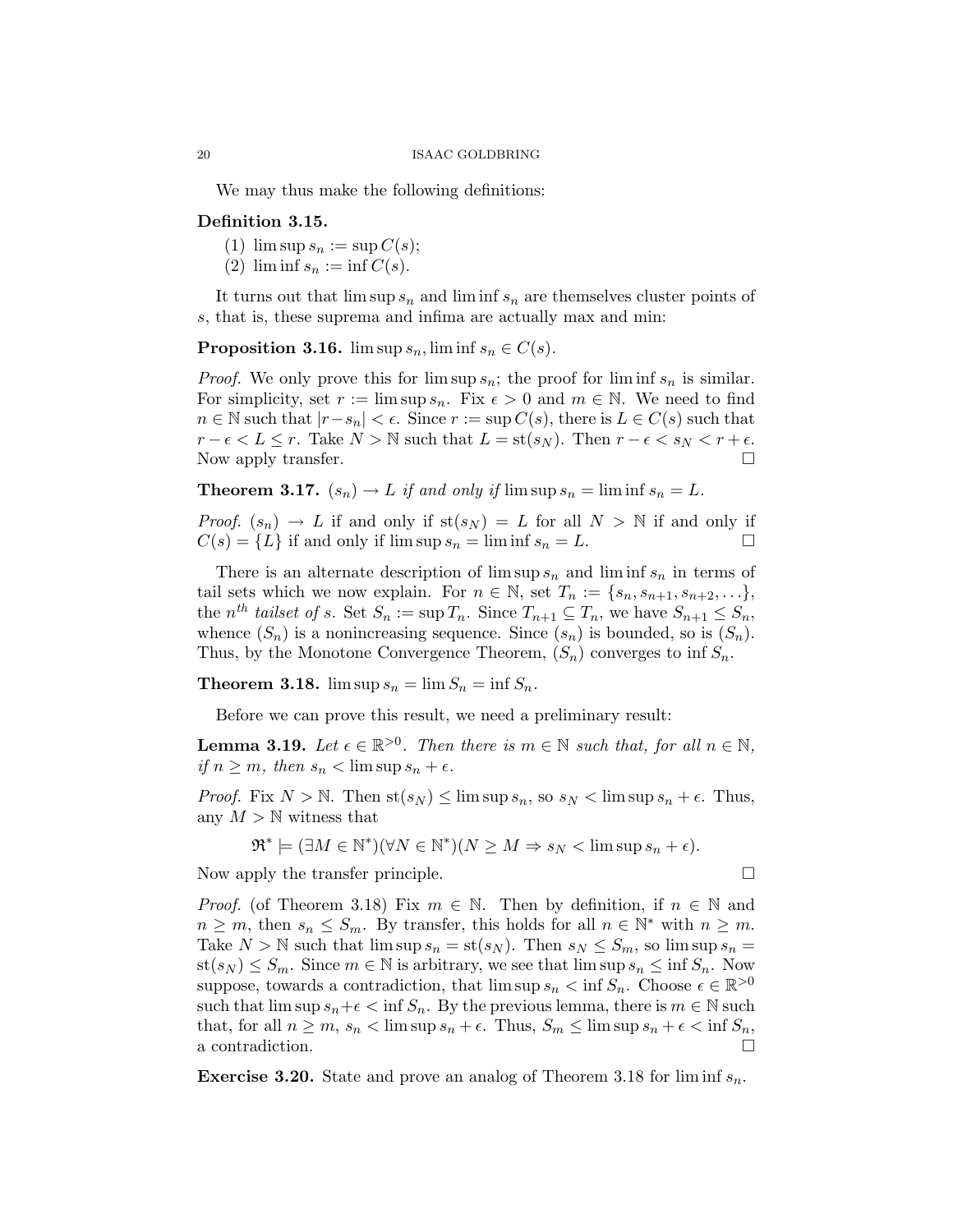3.3. Series. Recall that an infinite series  $\sum_{k=0}^{\infty} a_k$  is *convergent* if the sequence of *partial sums*  $(s_n)$  converges, where  $s_n := \sum_{k=0}^n a_k$ . In this case, we write  $\sum_{k=0}^{\infty} a_k = L$  if  $(s_n)$  converges to L. It is useful to observe that  $\sum_{k=m}^{n} a_k = s_n - s_{m-1}.$ 

Some notation: If  $N > N$ , then we have an element  $s_N$  of the extended sequence. We use this to define  $\sum_{k=0}^{N} a_k$ , that is, we set  $\sum_{k=0}^{N} a_k := s_N$ . Similarly, if  $M > \mathbb{N}$  is also infinite and  $M \leq N$ , we set  $\sum_{k=M}^{N} a_k := s_N$  $s_{M-1}$ .

## Proposition 3.21.

- (1)  $\sum_{k=0}^{\infty} a_k = L$  if and only if  $\sum_{k=0}^{N} a_k \approx L$  for all  $N > N$ .
- (2) (Cauchy Criteria)  $\sum_{k=0}^{\infty} a_k$  converges if and only if  $\sum_{k=M}^{N} a_k \approx 0$ for all  $M, N > N$  with  $M \leq N$ .

Proof. (1) follows immediately from the nonstandard characterization of convergent sequences, while (2) follows immediately from the fact that a sequence converges if and only if it is Cauchy together with the nonstandard characterization of Cauchy sequence given in Exercise 3.9.

Corollary 3.22. If  $\sum a_k$  converges, then  $a_k \to 0$  as  $k \to \infty$ .

*Proof.* Let  $N > N$ . Then  $a_N = s_N - s_{N-1} \approx 0$  by part (2) of the previous proposition.  $\Box$ 

The usual warning is relevant here: the converse of the above corollary is not true. Indeed,  $\sum 1/k$  diverges even though  $1/k \to 0$  as  $k \to \infty$ .

**Definition 3.23.**  $\sum a_k$  converges absolutely if  $\sum |a_k|$  converges.

**Exercise 3.24.** If  $\sum a_k$  converges absolutely, then it converges.

**Theorem 3.25** (Ratio Test). Suppose  $a_k \neq 0$  for all k.

- (1) If  $\limsup \frac{|a_{k+1}|}{|a_k|} < 1$ , then  $\sum a_k$  converges absolutely.
- (2) If  $\liminf \frac{|a_{k+1}|}{|a_k|} > 1$ , then  $\sum a_k$  diverges.

*Proof.* (1) Choose  $N > \mathbb{N}$  such that  $\limsup \frac{|a_{k+1}|}{|a_k|} = \text{st}(\frac{|a_{N+1}|}{|a_N|})$ . Fix  $c \in \mathbb{R}$ satisfying  $\limsup \frac{|a_{k+1}|}{|a_k|} < c < 1$ . If  $M > \mathbb{N}$ , then  $\text{st}(\frac{|a_{M+1}|}{|a_M|}) \leq \limsup \frac{|a_{k+1}|}{|a_k|} <$ c, whence  $\left|\frac{a_{M+1}}{a_{M+1}}\right|$  $\frac{M+1}{a_M}$  < c and hence  $|a_{M+1}| < c |a_M|$ . By transfer, there is  $m \in \mathbb{N}$ such that, for all  $k \geq m$ ,  $|a_{k+1}| < c|a_k|$ . By induction,  $|a_{k+m}| < c^k |a_m|$  for all  $k \in \mathbb{N}$ , whence  $\sum_{k+m}^{k+n} |a_k| \leq (\sum_{m}^{n} c^i)|a_m|$  for all  $m, n \in \mathbb{N}$  with  $m \leq n$ . Fix  $M, N > N$  with  $M \leq N$ . We will show that  $\sum_{M}^{N} |a_j| \approx 0$ . Indeed,  $\sum_{M}^{N} |a_j| \leq (\sum_{M-m}^{N-m} c^j)|a_m|$ . Use the fact that the geometric series  $\sum_{m} c^i$ converges and  $M - m$ ,  $N - m > N$  to conclude that  $\sum_{M-m}^{N-m} c^j \approx 0$ .

(2) Choose  $N > \mathbb{N}$  such that  $\liminf \frac{|a_{k+1}|}{|a_k|} = \text{st}(\frac{|a_{N+1}|}{|a_N|})$ . For any  $M > \mathbb{N}$ , we have  $\text{st}(\frac{|a_{M+1}|}{|a_M|}) \geq \text{st}(\frac{|a_{N+1}|}{|a_N|}) > 1$ , whence  $|a_{M+1}| > |a_M|$ . Thus,  $\mathfrak{R}^* \models$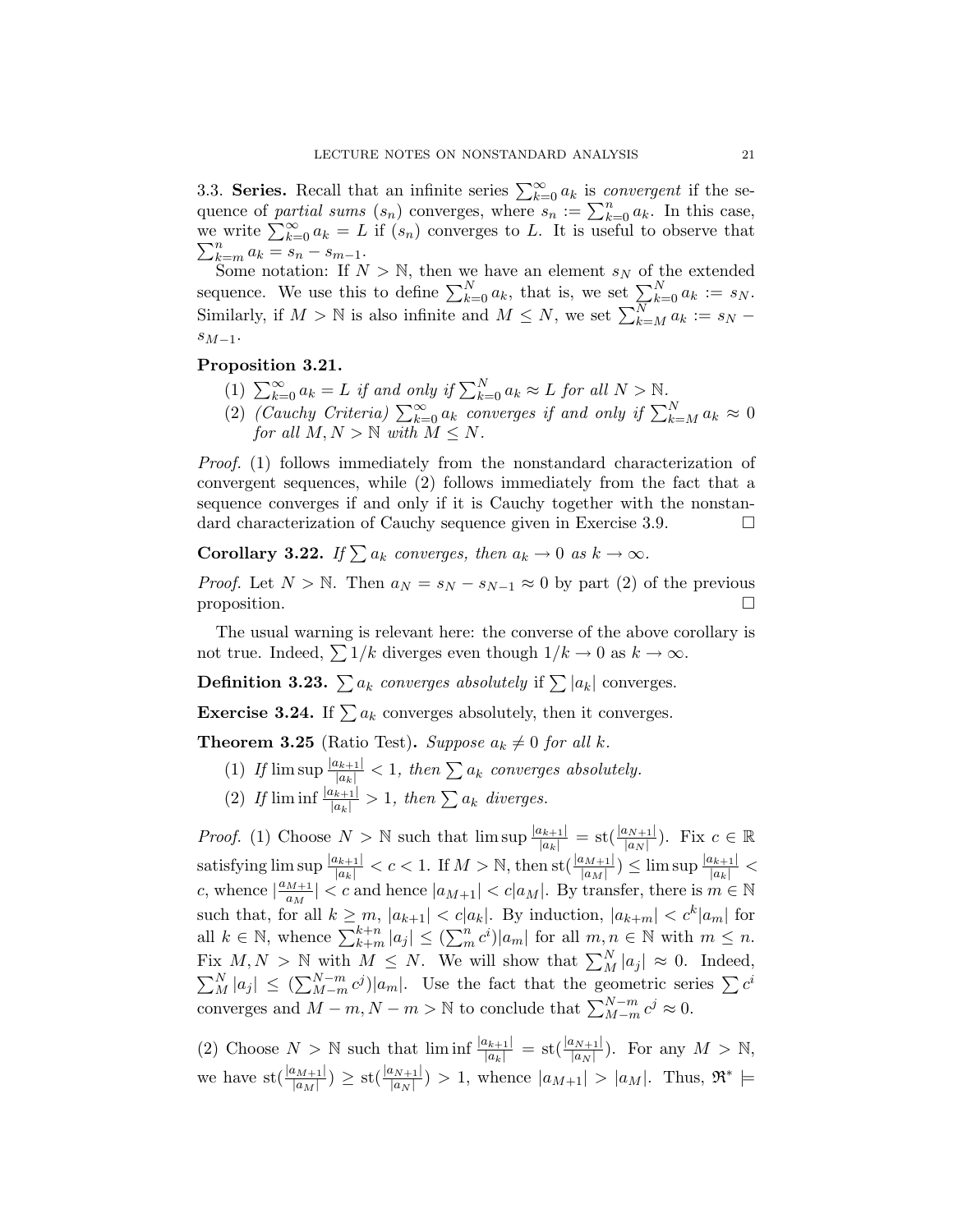$(\exists N \in \mathbb{N}^*)(\forall M \in \mathbb{N}^*)(M \geq N \rightarrow |a_{M+1}| \geq |a_M|)$ . Apply transfer to this statement, yielding  $n \in \mathbb{N}$  such that  $|a_{m+1}| \geq |a_m|$  for all  $m \geq n$ . By induction, this yields  $|a_k| > |a_n|$  for all  $k > n$ . Thus, by transfer again, if  $K > \mathbb{N}$ , then  $|a_K| > |a_n| > 0$ , so  $a_K \not\approx 0$ , whence  $a_k \not\rightarrow 0$  and thus  $\sum a_k$ diverges. □

### 3.4. Problems.

**Problem 3.1.** Suppose that  $s_n \to L$  and  $t_n \to M$ . Show that:

- (1)  $(s_n \pm t_n) \rightarrow L \pm M;$
- (2)  $(c s_n) \rightarrow cL$  for any  $c \in \mathbb{R}$ ;
- (3)  $(s_n t_n) \rightarrow LM;$
- (4)  $(\frac{s_n}{t_n}) \to \frac{L}{M}$  if  $M \neq 0$ ;
- (5) If  $s_n \leq t_n$  for all  $n \in \mathbb{N}$ , then  $L \leq M$ .

## Problem 3.2.

- (1) Let  $(s_n)$  be a sequence. Show that  $(s_n)$  is bounded above if and only if  $s_N$  is not positive infinite for all  $N > N$ . Likewise, show that  $(s_n)$ is bounded below if and only if  $s_N$  is not negative infinite for all  $N > N$ .
- (2) Say that  $(s_n)$  converges to positive infinity if for every  $r \in \mathbb{R}$ , there is  $n \in \mathbb{N}$  such that, for all  $m \in \mathbb{N}$ , if  $m \ge n$ , then  $s_m > r$ . Show that  $(s_n)$  converges to positive infinity if and only if for every  $N > N$ ,  $s_N$  is positive infinite. Define what it means for  $(s_n)$  to *converge to* negative infinity and give an analogous nonstandard description.

**Problem 3.3.** Suppose that  $\sum_{i=0}^{\infty} a_i = L$  and  $\sum_{i=1}^{\infty} b_i = M$ . Show that:

- (1)  $\sum_{0}^{\infty} (a_i \pm b_i) = L \pm M;$
- $(2)$   $\sum_{0}^{\infty} (ca_i) = cL$  for any  $c \in \mathbb{R}$ .

**Problem 3.4.** Let  $c \in \mathbb{R}$ . Recall the identity

$$
1 + c + c2 + \dots + cn = \frac{1 - c^{n+1}}{1 - c}.
$$

Use this identity to show that  $\sum_{0}^{\infty} c^{i}$  converges if  $|c| < 1$ . Conclude that  $\sum_{m=1}^{n} c^{i}$  is infinitesimal if  $|c| < 1$  and  $m, n > N$  are such that  $m \leq n$ .

**Problem 3.5.** Suppose that  $(r_n), (s_n), (t_n)$  are three sequences such that  $r_n \leq s_n \leq t_n$  for all  $n \in \mathbb{N}$ . Further suppose that  $L \in \mathbb{R}$  is such that  $r_n \to L$ and  $t_n \to L$ . Show that  $s_n \to L$ . (This is often referred to as the *Squeeze* Theorem.)

**Problem 3.6.** Suppose that s, t are bounded sequences. Show that

 $\limsup(s+t) \leq \limsup s+\limsup t$ .

**Problem 3.7.** Suppose that  $a_i \geq 0$  for all  $i \in \mathbb{N}$ . Prove that the following are equivalent:

(1)  $\sum_{0}^{\infty} a_i$  converges;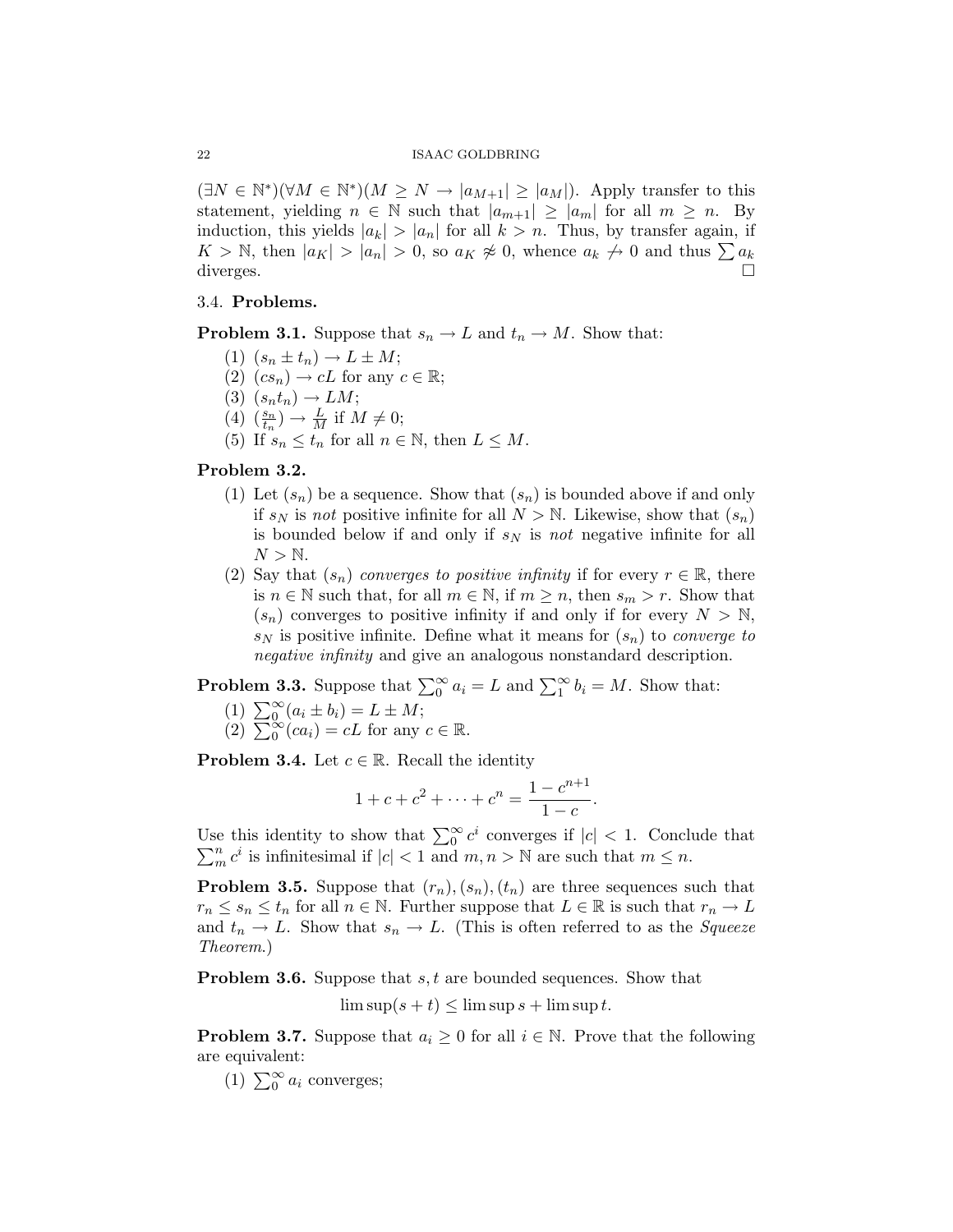(2) 
$$
\sum_{N}^{N} a_i \in \mathbb{R}_{\text{fin}}
$$
 for all  $N > \mathbb{N}$ ;

(3)  $\sum_{0}^{N} a_i \in \mathbb{R}_{fin}$  for some  $N > N$ .

(Hint: Use the Monotone Convergence Theorem.)

**Problem 3.8.** Let  $(s_n)$  be a sequence. Show that  $(s_n)$  is Cauchy if and only if for every  $M, N > \mathbb{N}$ , we have  $s_M \approx s_N$ .

## Problem 3.9 (Advanced).

- (1) Let  $\sum_{0}^{\infty} a_i$  and  $\sum_{0}^{\infty} b_i$  be two series, where  $a_n, b_n \geq 0$  for all  $i \in \mathbb{N}$ . Suppose that  $a_n \leq b_n$  for all  $n > \mathbb{N}$ . Further suppose that  $\sum_0^{\infty} b_i$ converges. Show that  $\sum_{0}^{\infty} a_i$  converges.
- (2) Show that the condition " $a_n \leq b_n$  for all  $n > \mathbb{N}$ " is equivalent to the condition "there exists  $k \in \mathbb{N}$  such that  $a_n \leq b_n$  for all  $n \in \mathbb{N}$  with  $n \geq k$ ," i.e.  $(b_n)$  eventually dominates  $(a_n)$ .

The result established in this problem is usually called the Comparison Test.

## 4. CONTINUITY

4.1. First results about continuity. Let  $A \subseteq \mathbb{R}$ ,  $f : A \to \mathbb{R}$  a function, and  $c \in A$ . We say that f is continuous at c if: for all  $\epsilon \in \mathbb{R}^{>0}$ , there is  $\delta \in$  $\mathbb{R}^{>0}$  such that, for all  $x \in \mathbb{R}$ , if  $x \in A$  and  $|x-c| < \delta$ , then  $|f(x)-f(x)| < \epsilon$ . We say that f is *continuous* if f is continuous at c for all  $c \in A$ . Here is the nonstandard characterization of continuity:

**Theorem 4.1.** Suppose  $f : A \to \mathbb{R}$  and  $c \in A$ . The following are equivalent:

- (1)  $f$  is continuous at  $c$ ;
- (2) if  $x \in A^*$  and  $x \approx c$ , then  $f(x) \approx f(c)$ ;
- (3) there is  $\delta \in \mu^{>0}$  such that, for all  $x \in A^*$ , if  $|x c| < \delta$ , then  $f(x) \approx f(c)$ .

The equivalence between (1) and (2) backs up our usual heuristic that  $f$ is continuous at c if, for all  $x \in A$  really close to c, we have  $f(x)$  is really close to  $f(c)$ .

*Proof.* (1)  $\Rightarrow$  (2): Suppose that  $x \approx c$ ; we want  $f(x) \approx f(c)$ . Fix  $\epsilon \in \mathbb{R}^{>0}$ ; we want  $|f(x) - f(c)| < \epsilon$ . By (1), there is  $\delta \in \mathbb{R}^{>0}$  such that

$$
\Re \models \forall x ((x \in A \land |x - c| < \delta) \rightarrow |f(x) - f(c)| < \epsilon).
$$

Applying transfer to this statement and realizing that  $x \approx c$  implies  $|x-c|$ δ yields that  $|f(x) - f(c)| < \epsilon$ .

 $(2) \Rightarrow (3)$  follows by taking  $\delta \in \mu^{>0}$  arbitrary.

 $(3) \Rightarrow (1)$ : Fix  $\delta$  as in (3). Fix  $\epsilon \in \mathbb{R}^{>0}$ . Since  $x \in A^*$  and  $|x - c| < \delta$ implies  $f(x) \approx f(c)$ , and, in particular,  $|f(x) - f(c)| < \epsilon$ , we have

$$
\mathfrak{R}^* \models (\exists \delta \in \mathbb{R}^{>0})(\forall x \in A)(|x - c| < \delta \rightarrow |f(x) - f(c)| < \epsilon).
$$

Apply transfer.  $\Box$ 

$$
^{23}
$$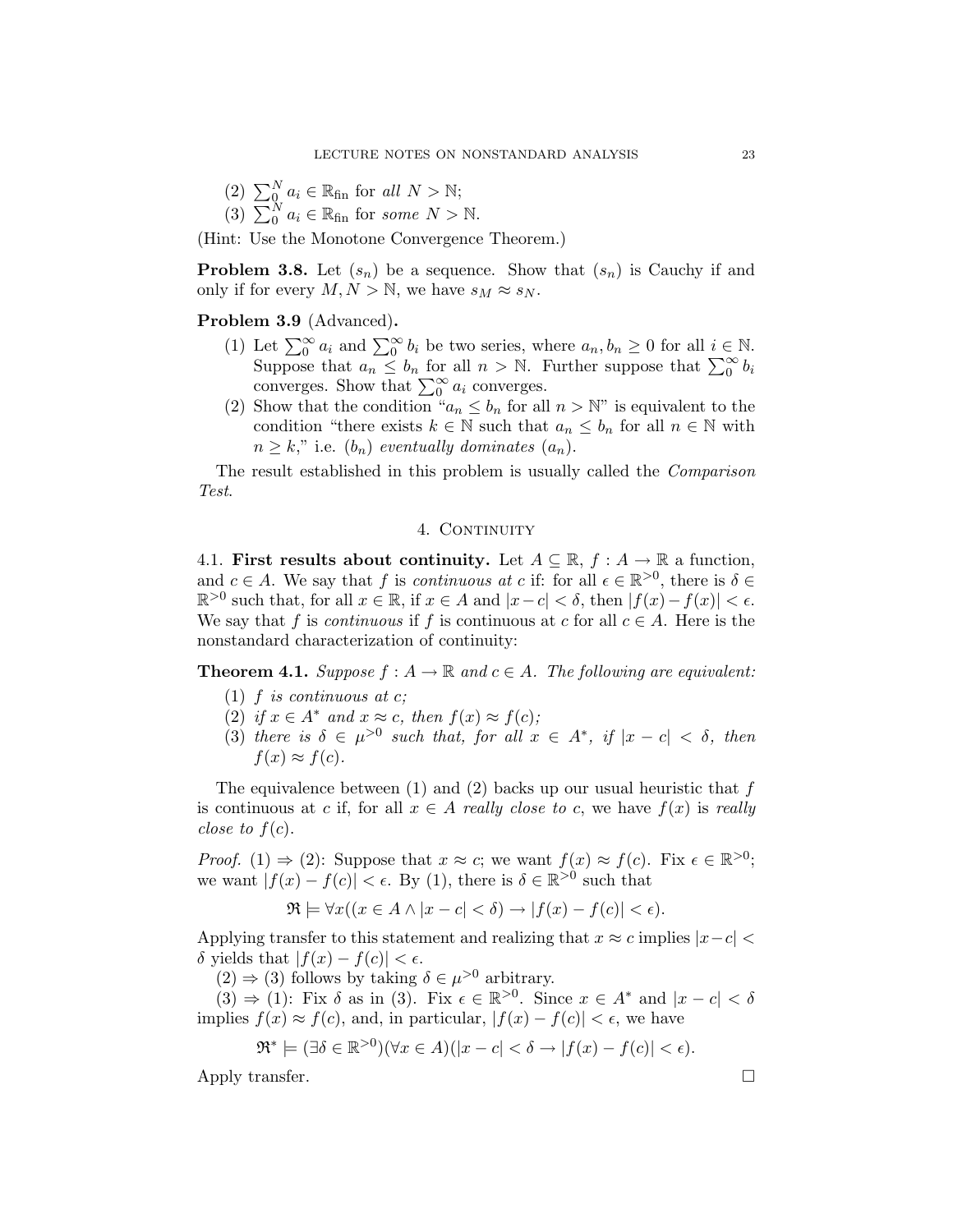**Example 4.2.** Since  $|\sin x| \leq |x|$  for x small, we see that, by transfer,  $\sin \epsilon \in \mu$  for  $\epsilon \in \mu$ . (In other words, sin is continuous at 0.) A similar argument, shows that cos is continuous at 0, that is,  $\cos \epsilon \approx 1$  for  $\epsilon \in \mu$ . Using this and the transfer of the usual trigonometric identities, we can prove that sin is continuous: if  $c \in \mathbb{R}$  and  $x \approx c$ , write  $x = c + \epsilon$  for  $\epsilon \in \mu$ . Then

 $\sin x = \sin(c + \epsilon) = \sin c \cos \epsilon + \cos c \sin \epsilon \approx \sin c \cdot 1 + \cos c \cdot 0 = \sin c.$ 

Example 4.3. Let

$$
f(x) = \begin{cases} \sin(\frac{1}{x}) & \text{if } x \neq 0 \\ 0 & \text{if } x = 0. \end{cases}
$$

Then f is not continuous at 0. Indeed, let  $N > N$  be odd and set  $x :=$  $\frac{2}{N\pi} \approx 0$ . Then  $f(x) = \sin \frac{N\pi}{2} = 1 \not\approx f(0)$ .

However, the function  $g$  defined by

$$
g(x) = \begin{cases} x\sin(1/x) & \text{if } x \neq 0\\ 0 & \text{if } x = 0 \end{cases}
$$

is continuous at 0. Indeed, suppose  $x \approx 0$ ,  $x \neq 0$ . Then since  $|\sin(1/x)| \leq 1$ ,  $|g(x)| = |x| \sin(1/x) \approx 0.$ 

How about the usual connection between continuity and limits? We say that  $\lim_{x\to c} f(x) = L$  if: for all  $\epsilon \in \mathbb{R}^{>0}$ , there is  $\delta \in \mathbb{R}^{>0}$  such that, for all  $x \in A$ , if  $0 < |x - c| < \delta$ , then  $|f(x) - L| < \epsilon$ .

**Exercise 4.4.** Prove that  $\lim_{x\to c} f(x) = L$  if and only if, for all  $x \in A^*$ , if  $x \approx c$  but  $x \neq c$ , then  $f(x) \approx L$ .

**Corollary 4.5.** f is continuous at c if and only if  $\lim_{x\to c} f(x) = f(c)$ .

Proposition 4.6. Suppose that f is continuous at c and g is continuous at  $f(c)$ . Then  $g \circ f$  is continuous at c.

*Proof.* If  $x \approx c$ , then  $f(x) \approx f(c)$ , whence  $g(f(x)) \approx g(f(c))$ .

The following result is fundamental:

**Theorem 4.7** (Intermediate Value Theorem). Suppose that  $f : [a, b] \to \mathbb{R}$ is continuous. Let d be a value strictly in between  $f(a)$  and  $f(b)$ . Then there is  $c \in (a, b)$  such that  $f(c) = d$ .

The nonstandard proof of the Intermediate Value Theorem will be our first example of using so-called "hyperfinite methods;" in this case, we will be using hyperfinite partitions. The idea is to partition the interval  $[a, b]$ into subintervals of width  $\frac{1}{N}$  for  $N > N$ . Then, logically, this partition will behave as if it were finite; in particular, we will be able to detect "the last time" some particular phenomenon happens. However, since we are taking infinitesimal steps, the change in function value at this turning point will be infinitesimal. Here are the precise details: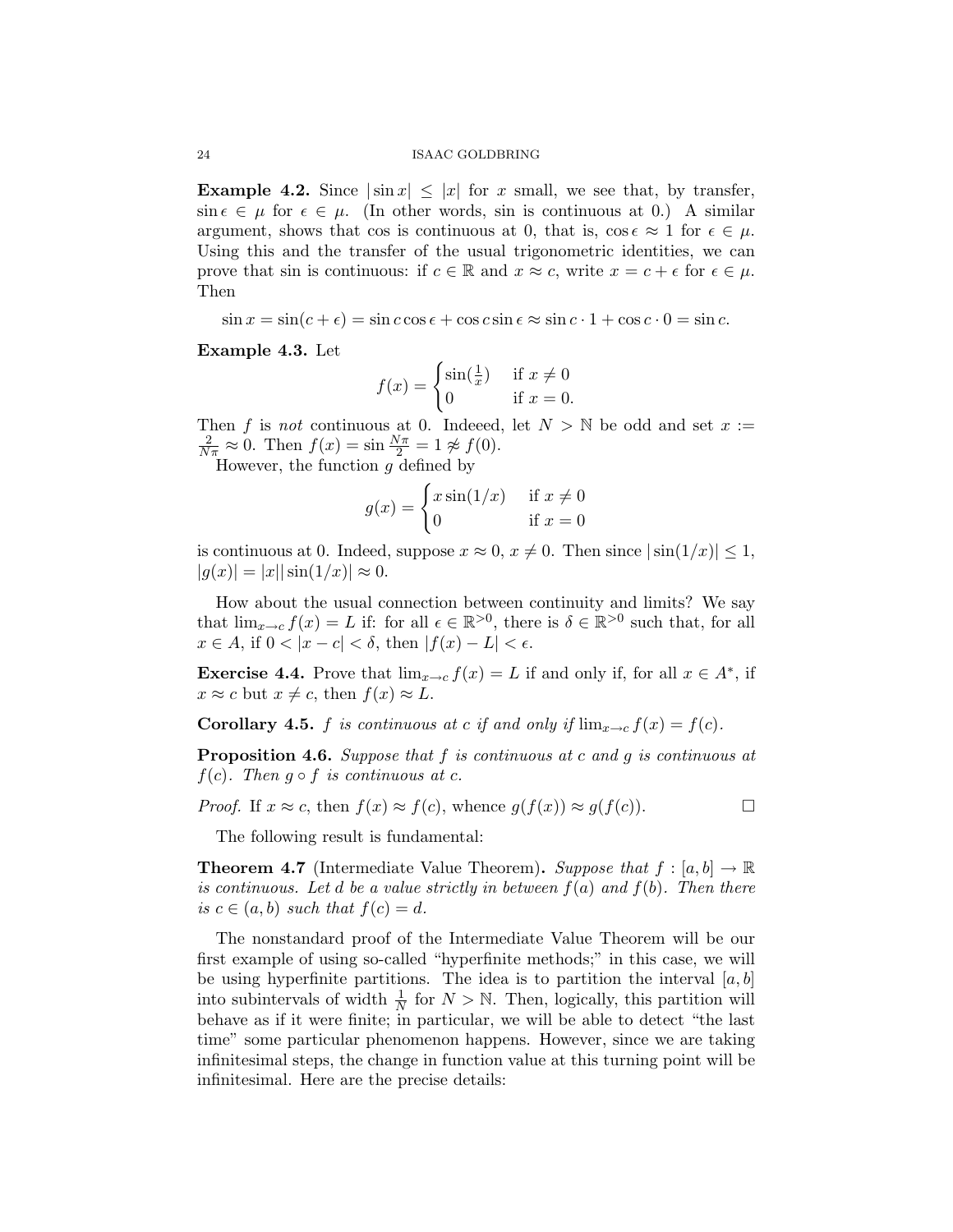*Proof.* Without loss of generality,  $f(a) < f(b)$ , so  $f(a) < d < f(b)$ . Define a sequence  $(s_n)$  as follows: for  $n > 0$ , let  $\{p_0, \ldots, p_n\}$  denote the partition of [a, b] into n equal pieces of width  $\frac{b-a}{n}$ , so  $p_0 = a$  and  $p_n = b$ . Since  $f(p_0) < d$ , we are entitled to define the number  $s_n := \max\{p_k \mid f(p_k) < d\}$ , so  $p_k$  is the "last time" that  $f(p_k) < d$ . Observe that  $s_n < b$ .

We now fix  $N > N$  and claim that  $c := st(s_N) \in [a, b]$  is as desired, namely, that  $f(c) = d$ . (Note that  $s_N \in [a, b]$ , whence  $st(s_N)$  is defined.) Indeed, by transfer,  $s_N < b$ , whence  $s_N + \frac{b-a}{N} \leq b$ . Again, by transfer,  $f(s_N)$  <  $d \leq f(s_N + \frac{b-a}{N})$  $\frac{-a}{N}$ ). However,  $s_N + \frac{b-a}{N} \approx s_N \approx c$ . Since f is continuous at  $c$ , we have

$$
f(c) \approx f(s_N) < d \le f(s_N + \frac{b-a}{N}) \approx f(c),
$$

whence  $f(c) \approx d$ . Since  $f(c), d \in \mathbb{R}$ , we get that  $f(c) = d$ .

The next fundamental result is also proven using hyperfinite partitions.

**Theorem 4.8** (Extreme Value Theorem). Suppose that  $f : [a, b] \rightarrow \mathbb{R}$  is continuous. Then there are  $c, d \in [a, b]$  such that  $f(c) \leq f(x) \leq f(d)$  for all  $x \in [a, b]$ . (In other words, f achieves it maximum and minimum.)

*Proof.* We will only prove the existence of the maximum of  $f$ . Once again, let  $\{p_0, p_1, \ldots, p_n\}$  denote the partition of  $[a, b]$  into n equal pieces. This time, we define  $s_n$  to be some  $p_k$  such that  $f(p_i) \leq f(p_k)$  for all  $j = 0, \ldots, n$ . Fix  $N > N$  and set  $d := st(s_N) \in [a, b]$ . We claim that f achieves its maximum at d. (Please appreciate the beauty of this claim: We are partitioning  $[a, b]$ into hyperfinitely many pieces, looking for where the function achieves its maximum on this hyperfinite set, and claiming that this element is infinitely close to where the function achieves its maximum on  $[a, b]$ . Magic!)

Fix  $x \in [a, b]$ . We need  $f(x) \leq f(d)$ . First, we need to "locate" x in our hyperfinite partition. Since

$$
\mathfrak{R} \models (\forall n \in \mathbb{N})(\exists k \in \mathbb{N})(0 \le k < n \land a + \frac{k(b-a)}{n} \le x \le a + \frac{(k+1)(b-a)}{n}),
$$

by transfer, we can find  $k \in \mathbb{N}^*$ ,  $0 \leq k \leq N$ , such that  $a + \frac{k(b-a)}{N} \leq x \leq$  $a + \frac{(k+1)(b-a)}{N}$  $\frac{h(b-a)}{N}$ . Since the interval  $[a + \frac{k(b-a)}{N}]$  $\frac{(b-a)}{N}, a + \frac{(k+1)(b-a)}{N}$  $\frac{N^{(0-a)}}{N}$ ] has infinitesimal width  $\frac{b-a}{N}$  and f is continuous at x, we see that  $f(a + \frac{k(b-a)}{N})$  $\frac{p-a}{N}$ )  $\approx f(x) \approx$  $f(a + \frac{(k+1)(b-a)}{N})$  $\frac{h(b-a)}{N}$ ). However, by transfer,  $f(a + \frac{k(b-a)}{N})$  $\frac{p-a}{N}$ )  $\leq f(s_N)$ . Since  $f(s_N) \approx f(d)$  (since f is continuous at d), it follows that  $f(x) \leq f(d)$ .

## 4.2. Uniform continuity. Recall that  $f : A \to \mathbb{R}$  is continuous if:

$$
(\forall x \in A)(\forall \epsilon \in \mathbb{R}^{>0})(\exists \delta \in \mathbb{R}^{>0})(\forall y \in A)(|x - y| < \delta \rightarrow |f(x) - f(y)| < \epsilon).
$$

The crucial point here is that a particular  $\delta$  (a priori) depends both on the given  $\epsilon$  and the location x. Uniform continuity is what one gets when one demands that the  $\delta$  depend only on the given  $\epsilon$  and not on the location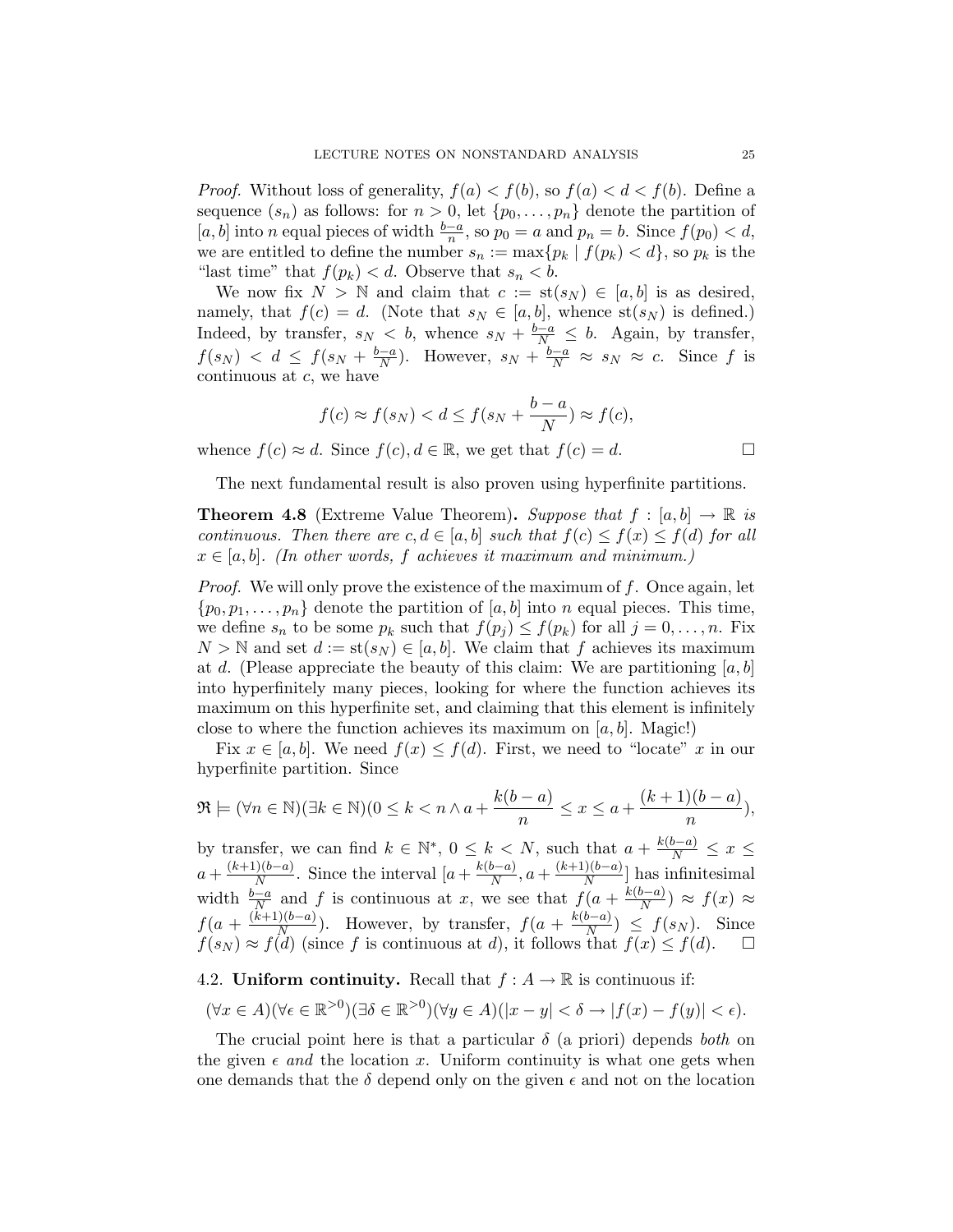x. In other words, it is what one gets when one slides the first universal quantifier in the above display over to the spot after the  $\exists \delta$ . More formally:

**Definition 4.9.**  $f : A \to \mathbb{R}$  is uniformly continuous if, for all  $\epsilon \in \mathbb{R}^{>0}$ , there exists  $\delta \in \mathbb{R}^{>0}$  such that, for all  $x, y \in A$ , if  $|x-y| < \delta$ , then  $|f(x)-f(y)| < \epsilon$ .

Using purely symbolic language as above, we see that  $f : A \to \mathbb{R}$  is uniformly continuous if and only if:

$$
(\forall \epsilon \in \mathbb{R}^{>0})(\exists \delta \in \mathbb{R}^{>0})(\forall x,y \in A)(|x-y| < \delta \rightarrow |f(x)-f(y)| < \epsilon).
$$

While uniform continuity is no more difficult to state than ordinary continuity (as it results from a simple permutation of quantifiers), it is often difficult for students to first digest. For this reason, uniform continuity is perhaps one of the best examples of elucidating a standard concept by nonstandard means. Here is the nonstandard equivalence:

**Proposition 4.10.**  $f : A \rightarrow \mathbb{R}$  is uniformly continuous if and only if, whenever  $x, y \in A^*$  are such that  $x \approx y$ , then  $f(x) \approx f(y)$ .

Please make sure that you see how this is different from ordinary continuity. Indeed,  $f : A \to \mathbb{R}$  is continuous if and only if, whenever  $x, y \in A^*$  are such that  $x \approx y$ , and at least one of x and y are standard, then  $f(x) \approx f(y)$ . Thus, uniform continuity demands continuity for the extended part of A as well.

Exercise 4.11. Prove Proposition 4.10.

**Example 4.12.** It is now easy to see why  $f : (0,1] \to \mathbb{R}$  given by  $f(x) = \frac{1}{x}$ is not uniformly continuous. Indeed, fix  $N > N$ . Then  $\frac{1}{N}, \frac{1}{N+1} \in (0,1]^*$ ,  $\frac{1}{N} \approx \frac{1}{N+1}$ , but  $N = f(\frac{1}{N})$  $\frac{1}{N}$ )  $\not\approx f(\frac{1}{N+1}) = N+1$ . Note that this calculation does not contradict the fact that  $f$  is continuous. Indeed, since 0 is not in the domain of f, we would never be calculating  $f(x)$  for infinitesimal x when verifying continuity.

Recall our above heuristic, namely that  $f : A \to \mathbb{R}$  is uniformly continuous when f is continuous on the "extended part" of A. But sometimes A doesn't have an extended part. For example, if  $A = [a, b]$ , then  $A^*$  is such that every element is infinitely close to an element of A. It is for this reason that continuous functions whose domains are closed, bounded intervals are automatically uniformly continuous:

**Theorem 4.13.** Suppose  $f : [a, b] \to \mathbb{R}$  is continuous. Then f is uniformly continuous.

*Proof.* Suppose  $x, y \in [a, b]^*, x \approx y$ . Then  $c := \text{st}(x) = \text{st}(y) \in [a, b]$ . Since f is continuous at c, we have that  $f(x) \approx f(c) \approx f(y)$ .

Please compare the proof of the previous theorem with the usual standard proof. In particular, compare the lengths of these proofs!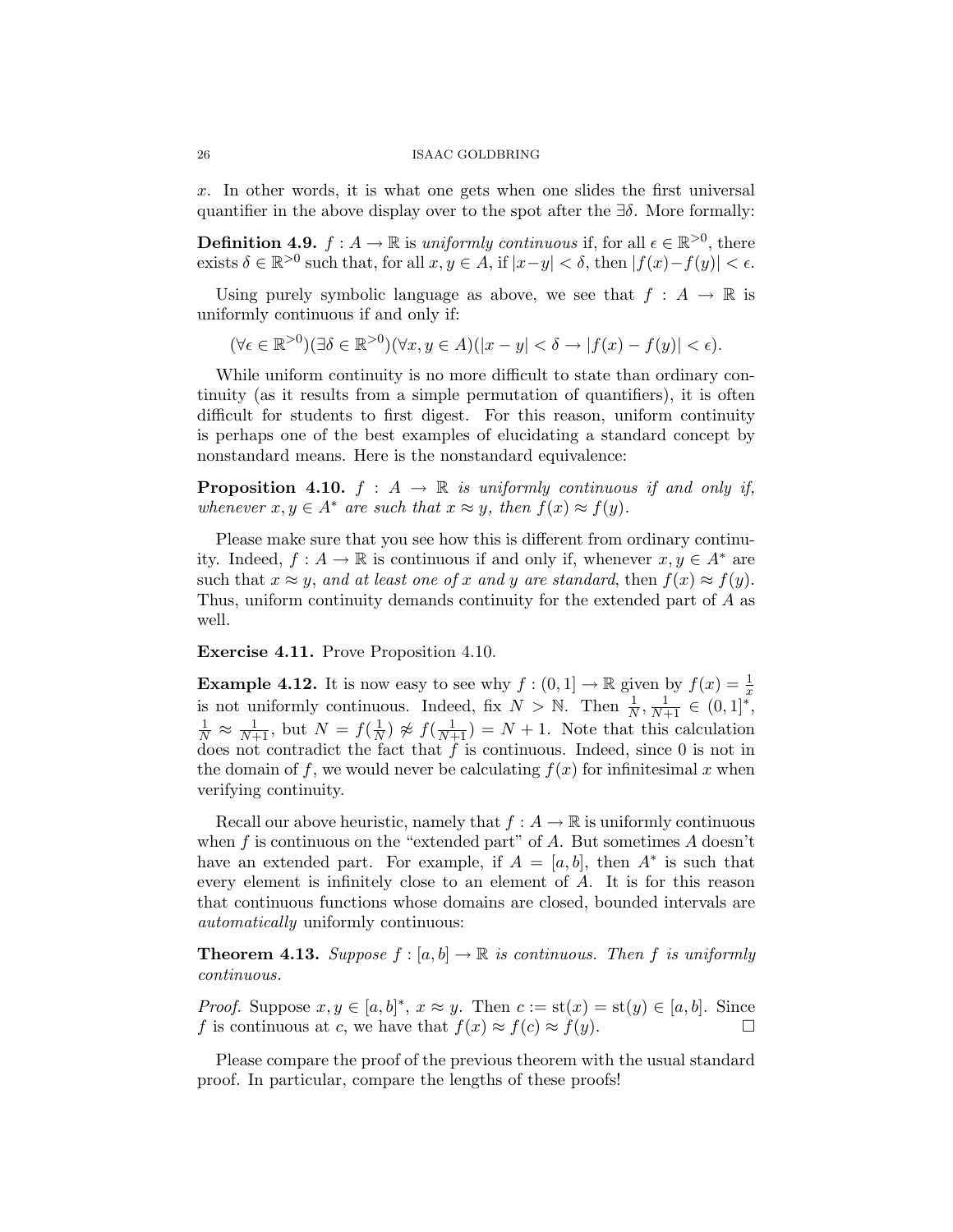4.3. Sequences of functions. We now would like to consider sequences of functions and different types of convergence of such sequences. For each  $n \in \mathbb{N}$ , let  $f_n : A \to \mathbb{R}$  be a function. Also, let  $f : A \to \mathbb{R}$  be another function.

**Definition 4.14.** We say that  $f_n$  converges to f pointwise if: for each  $x \in A$ , the sequence of numbers  $(f_n(x))$  converges to the number  $f(x)$ .

In other words:  $f_n$  converges to f pointwise if and only if:

$$
(\forall x \in A)(\forall \epsilon \in \mathbb{R}^{>0})(\exists m \in \mathbb{N})(\forall n \in \mathbb{N})(n \ge m \to |f_n(x) - f(x)| < \epsilon).
$$

We would like to get a nonstandard characterization of this concept. First, how should we define the extended sequence  $(f_n)$ ? Clearly, for each  $n \in \mathbb{N}$ , we get an extended function  $f_n: A^* \to \mathbb{R}^*$ . But what about infinite N? Here's, the trick: define a function  $F : \mathbb{N} \times \mathbb{R} \to \mathbb{R}$  by  $F(n, x) = f_n(x)$ . We thus have a nonstandard extension  $F: \mathbb{N}^* \times \mathbb{R}^* \to \mathbb{R}^*$ . We now define, for  $n \in \mathbb{N}^*, f_n: A^* \to \mathbb{R}^*$  by  $f_n(x) = F(n, x)$ . We should be a bit worried at this point as, for standard  $n \in \mathbb{N}$ , we have used  $f_n : A^* \to \mathbb{R}^*$  to denote two, possibly different functions. Thankfully, by transfer, there is no issue here: we leave it to the reader to check that, for standard  $n \in \mathbb{N}$ , both uses of  $f_n: A^* \to \mathbb{R}^*$  agree. And now we have extended the sequence  $(f_n)$  by defining  $f_n: A^* \to \mathbb{R}^*$  for  $n \in \mathbb{N}^* \setminus \mathbb{N}$ .

**Exercise 4.15.** Prove that  $f_n$  converges to f pointwise on A if and only if, for all  $x \in A$ , for all  $N > \mathbb{N}$ ,  $f_N(x) \approx f(x)$ .

Once again, we will define the uniform concept by moving the quantifiers and asking the m in the above definition of pointwise convergence to depend only on the  $\epsilon$  and not on the location x.

**Definition 4.16.** We say that  $f_n$  converges uniformly to f if, for all  $\epsilon \in \mathbb{R}^{>0}$ , there exists  $m \in \mathbb{N}$ , such that, for all  $n \in \mathbb{N}$ , if  $n \geq m$ , then, for all  $x \in A$ ,  $|f_n(x) - f(x)| < \epsilon.$ 

In symbols:  $f_n$  converges uniformly to f if and only if:

$$
(\forall \epsilon \in \mathbb{R}^{>0})(\exists m \in \mathbb{N})(\forall n \in \mathbb{N})(n \ge m \to (\forall x \in A)(|f_n(x) - f(x)| < \epsilon)).
$$

The way to visualize uniform convergence is the following: for a given  $\epsilon$ , draw the strip around f of radius  $\epsilon$ ; then  $f_n$  converges uniformly to f if and only if, eventually, all of the functions  $f_n$  live in the strip of radius  $\epsilon$  around f.

Here's the nonstandard equivalence; notice the similarity in the nonstandard comparison between continuity and uniform continuity.

**Proposition 4.17.**  $f_n$  converges uniformly to f if and only if, for all  $x \in$  $A^*$ , for all  $N > N$ ,  $f_N(x) \approx f(x)$ .

Exercise 4.18. Prove Proposition 4.17.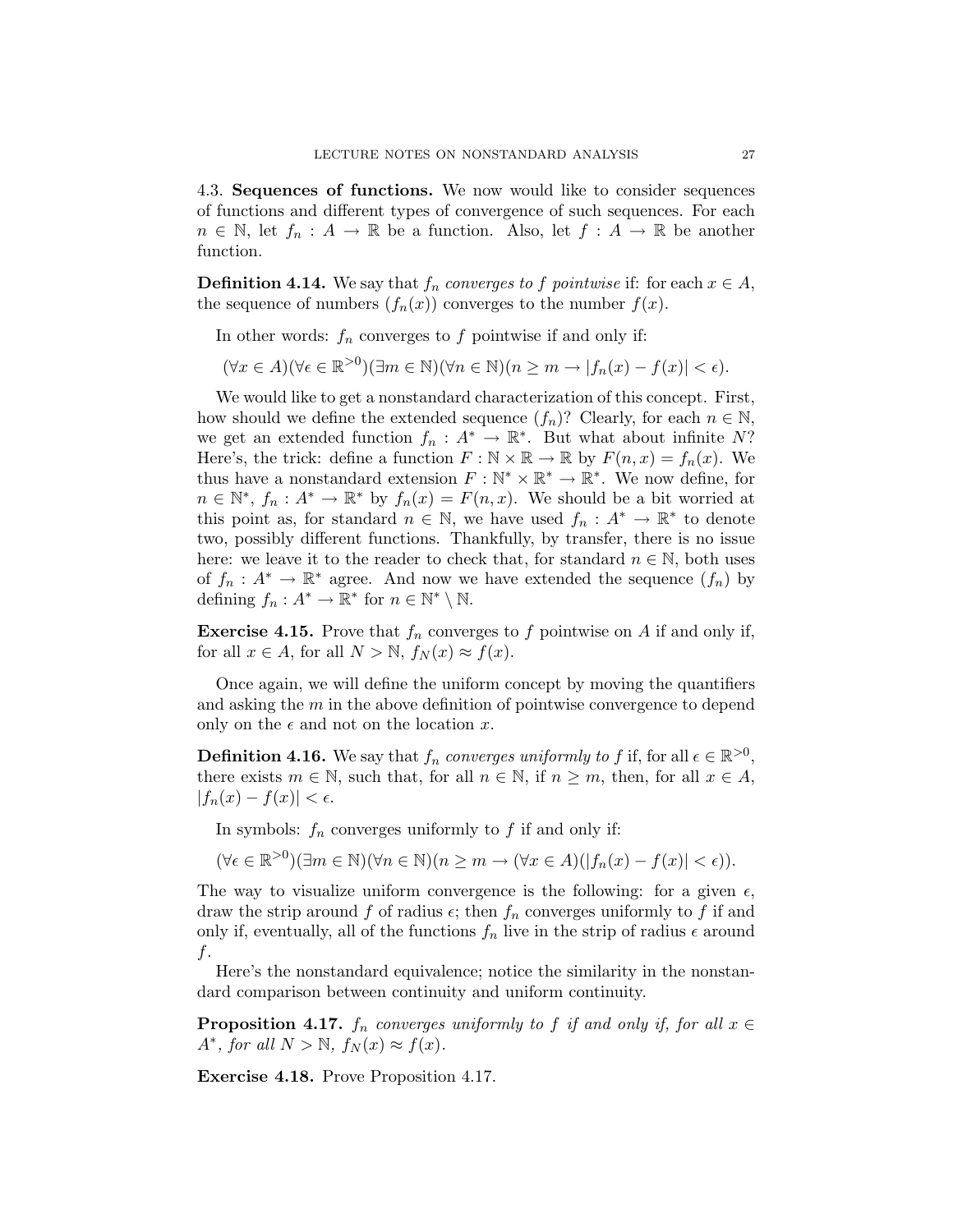**Example 4.19.** Consider  $f_n : [0,1] \to \mathbb{R}$  given by  $f_n(x) = x^n$ . Let  $f$ :  $[0, 1] \rightarrow \mathbb{R}$  be defined by

$$
f(x) = \begin{cases} 0 & \text{if } x \neq 1 \\ 1 & \text{if } x = 1. \end{cases}
$$

Then  $f_n$  converges pointwise to f. However,  $f_n$  does not converge uniformly to f. Indeed, fix  $x \in [0,1]^*$  such that  $x < 1$  but  $x \approx 1$ . We will find  $N > N$ such that  $f_N(x) = x^N \not\approx 0 = f(x)$ . To do this, set

$$
X = \{ n \in \mathbb{N}^* \mid |x^n - 1| < \frac{1}{2} \}.
$$

Note that X is definable and, by continuity of  $f_n$  for  $n \in \mathbb{N}$ , we have  $\mathbb{N} \subseteq X$ . Since N is not definable, there is  $N \in X \backslash \mathbb{N}$ . For this N, we have  $|x^N-1| < \frac{1}{2}$  $\frac{1}{2}$ , whence  $x^N \not\approx 0$ .

Notice that, in the above example, each  $f_n$  was continuous but f was not continuous. This cannot happen if the convergence is uniform:

**Theorem 4.20.** Suppose that  $f_n : A \to \mathbb{R}$  is continuous for each n and that  $f_n$  converges to f uniformly. Then f is continuous.

*Proof.* Fix  $c \in A$ ; we want to show that f is continuous at c. Fix  $x \in A^*$ . By the triangle inequality, we have, for any  $n \in \mathbb{N}^*$ , that

$$
|f(x) - f(c)| \le |f(x) - f_n(x)| + |f_n(x) - f_n(c)| + |f_n(c) - f(c)|.
$$

We would like to make all three of the quantities in the right hand side of the above inequality infinitesimal. Well, if  $n > N$ , then by uniform continuity, we have  $f(x) \approx f_n(x)$  and  $f(c) \approx f_n(c)$ . But we only know that  $f_n(x) \approx f_n(c)$ for  $n \in \mathbb{N}$ . Can we arrange for the middle term to be infinitesimal for infinite n as well? Yes, but we need to be a bit more careful.

Since each  $f_n$  is continuous at c, we have that the following is true in  $\Re$ :

$$
(\forall n \in \mathbb{N})(\forall \epsilon \in \mathbb{R}^{>0})(\exists \delta \in \mathbb{R}^{>0})(\forall y \in A)(|y - c| < \delta \rightarrow |f_n(y) - f_n(c)| < \epsilon).
$$

Apply the transfer principle to this result with  $N > N$  and  $\epsilon \in \mu^{>0}$ . We then get a  $\delta \in (\mathbb{R}^*)^{\geq 0}$  such that, whenever  $x \in A^*$  satisfies  $|x-c| < \delta$ , then  $f_N(x) \approx f_N(c)$ . Without loss of generality, we may assume that  $\delta \in \mu^{>0}$ . Thus, for all  $x \in A^*$ , whenever  $|x - c| < \delta$ , we have  $f(x) \approx f(c)$ . By the direction  $(3) \Rightarrow (1)$  of Theorem 4.1, we see that f is continuous at c.

In the above proof, we actually stumbled upon some important concepts.

**Definition 4.21.** Suppose that  $f: A^* \to \mathbb{R}^*$  is a function (not necessarily the nonstandard extension of a standard function). Then  $f$  is *internally* continuous or \*continuous if: for all  $x \in A^*$ , for all  $\epsilon \in (\mathbb{R}^*)^{\geq 0}$ , there is  $\delta \in (\mathbb{R}^*)^{>0}$  such that, for all  $y \in A^*$ , if  $|x-y| < \delta$ , then  $|f(x) - f(y)| < \epsilon$ .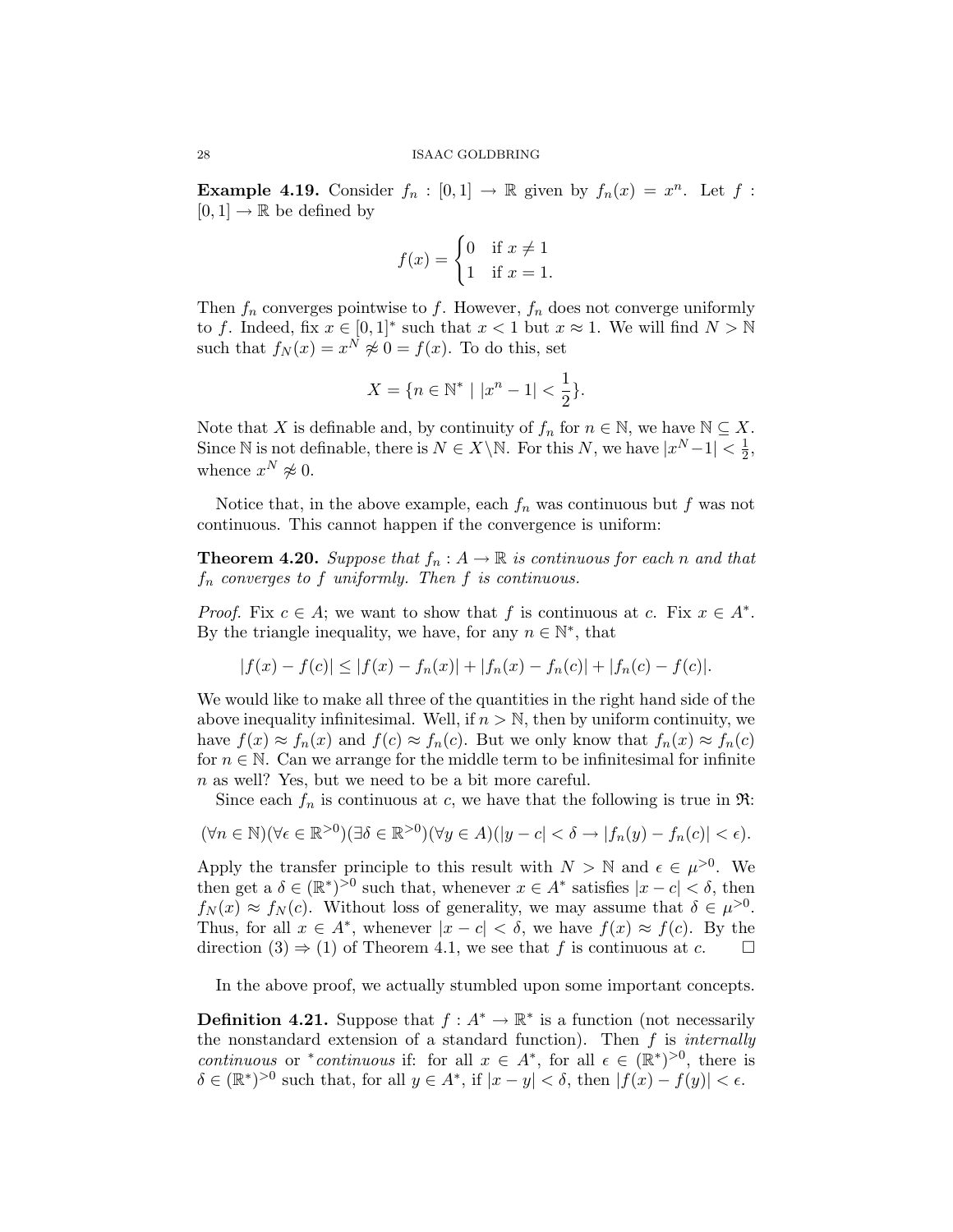The terminology *internally continuous* will make more sense later in these notes when we define internal sets and functions. Notice that being internally continuous is just like ordinary continuity, but with everything decorated by stars. By the transfer principle, if  $f : A \to \mathbb{R}$  is continuous, then its nonstandard extension  $f: A^* \to \mathbb{R}^*$  is internally continuous. Another example is provided by the above proof: if each element of the sequence  $f_n$ is continuous, then  $f_n: A^* \to \mathbb{R}^*$  is internally continuous for all  $n \in \mathbb{N}^*$ .

While we are on the topic, let's define another notion of continuity for nonstandard functions.

**Definition 4.22.**  $f: A^* \to \mathbb{R}^*$  is *S*-continuous if, for all  $x, y \in A^*$ , if  $x \approx y$ , then  $f(x) \approx f(y)$ .

So, for example, if  $f : A \to \mathbb{R}$  is a standard function, then f is uniformly continuous if and only if  $f : A^* \to \mathbb{R}^*$  is S-continuous.

Here is another nice convergence theorem:

**Theorem 4.23** (Dini). Suppose that  $f_n : [a, b] \rightarrow \mathbb{R}$  is continuous,  $f$ :  $[a, b] \to \mathbb{R}$  is continuous and  $f_n$  converges pointwise to f. Further suppose that  $f_n(x)$  is nonincreasing for each  $x \in [a, b]$ . Then  $f_n$  converges uniformly to f.

*Proof.* By subtracting  $f$  from all of the functions involved, we may as well assume that f is the zero function. Fix  $N > N$  and  $c \in [a, b]^*$ . We need to show that  $f_N(c) \approx 0$ . Fix  $n \in \mathbb{N}$ . By transfer,  $0 \le f_N(c) \le f_n(c)$ . Set  $d := \text{st}(c) \in [a, b]$ . Since  $f_n$  is continuous, we see that  $f_n(c) \approx f_n(d)$ . Consequently,  $f_N(c) \in \mathbb{R}_{fin}$ . Taking standard parts, we see that

$$
0 \le \mathrm{st}(f_N(c)) \le \mathrm{st}(f_n(c)) = f_n(d).
$$

Since  $f_n(d) \to 0$  as  $n \to \infty$ , we see that  $st(f_N(c)) = 0$ .

In Theorem 4.20, if we assumed that each  $f_n$  was uniformly continuous, could we conclude that  $f$  was uniformly continuous? Unfortunately, this is not true in general. To explain when this is true, we need to introduce a further notion. First, suppose that each  $f_n : A \to \mathbb{R}$  is uniformly continuous. Then, in symbols, this means:

$$
(\forall n \in \mathbb{N})(\forall \epsilon \in \mathbb{R}^{>0})(\exists \delta \in \mathbb{R}^{>0})(\forall x, y \in A)(|x-y| < \delta \rightarrow |f_n(x)-f_n(y)| < \epsilon).
$$

Thus,  $\delta$  can depend on both the  $\epsilon$  and the particular function  $f_n$ . Here's what happens when we only require the  $\delta$  to depend on the  $\epsilon$ :

**Definition 4.24.** The sequence  $(f_n)$  is *equicontinuous* if: for all  $\epsilon \in \mathbb{R}^{>0}$ , there is  $\delta \in \mathbb{R}^{>0}$  such that, for all  $x, y \in A$ , for all  $n \in \mathbb{N}$ , if  $|x-y| < \delta$ , then  $|f_n(x) - f_n(y)| < \epsilon.$ 

In other words,  $(f_n)$  is equicontinuous if it is uniformly uniformly continuous in the sense that each  $f_n$  is uniformly continuous and, for a given  $\epsilon$ , there is a single  $\delta$  that witnesses the uniform continuity for each  $f_n$ .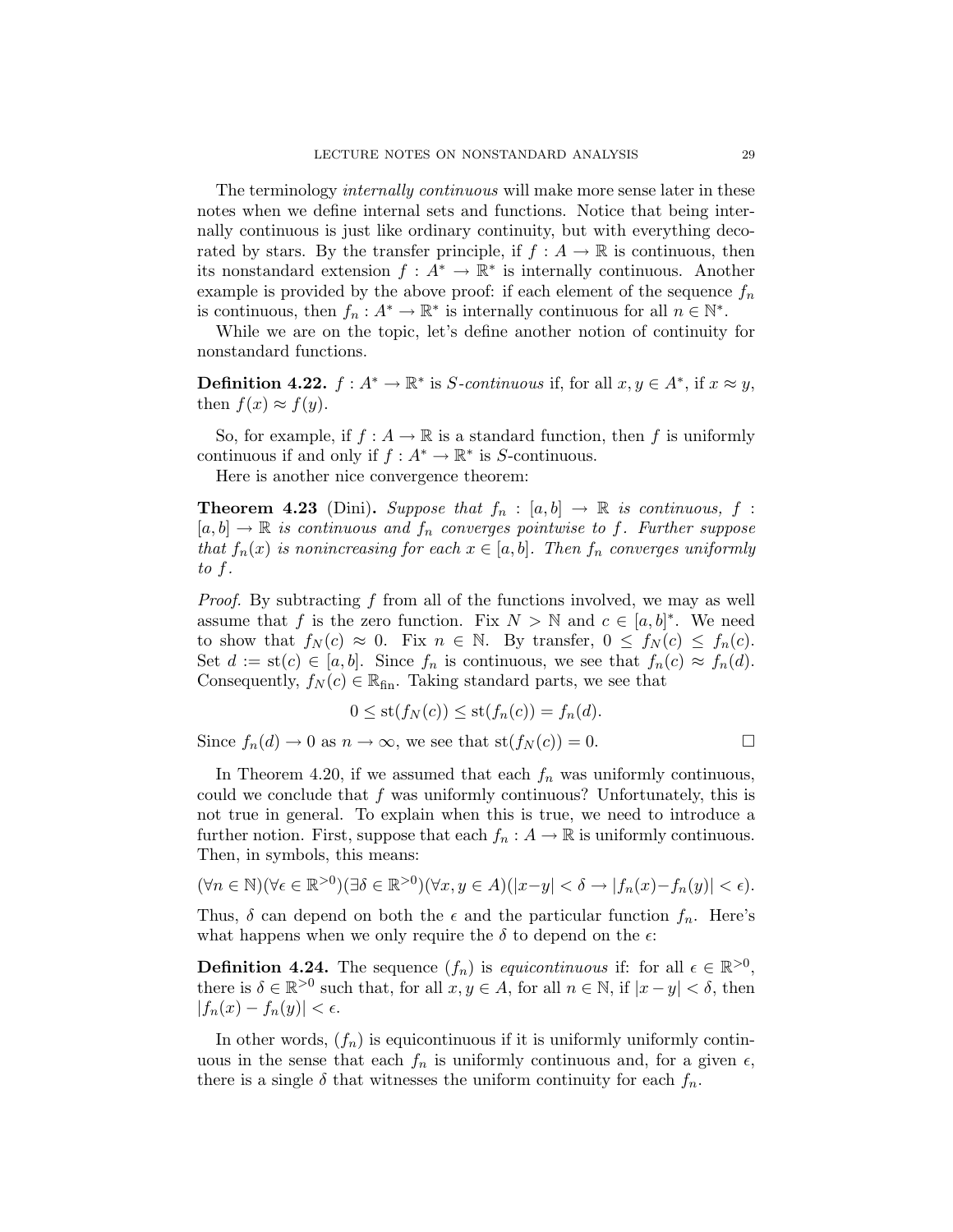**Exercise 4.25.** Prove that  $(f_n)$  is equicontinuous if and only if  $f_n: A^* \to \mathbb{R}^*$ is S-continuous for each  $n \in \mathbb{N}^*$ .

Equicontinuity guarantees that the limit function is uniformly continuous:

**Theorem 4.26.** Suppose  $f_n : A \to \mathbb{R}$  and  $f : A \to \mathbb{R}$  are functions such that  $f_n$  converges pointwise to f. If  $(f_n)$  is equicontinuous, then f is uniformly continuous.

*Proof.* Fix  $x, y \in A^*$  with  $x \approx y$ . We need to prove that  $f(x) \approx f(y)$ . Fix  $\epsilon \in \mu^{>0}$ . Choose  $n_1, n_2 \in \mathbb{N}^*$  such that, for all  $n \in \mathbb{N}^*$ :

- if  $n \geq n_1$ , then  $|f_n(x) f(x)| < \epsilon$ ;
- if  $n \ge n_2$ , then  $|f_n(y) f(y)| < \epsilon$ .

Such  $n_1, n_2$  exist by the transfer of the pointwise converge assumption. Without loss of generality, we may assume that  $n_1, n_2 > \mathbb{N}$ . Now fix  $N \in \mathbb{N}^*$ with  $N > \max(n_1, n_2)$ . Then  $f_N(x) \approx f(x)$  and  $f_N(y) \approx f(y)$ . But, by Exercise 4.25,  $f_N(x) \approx f_N(y)$ . Thus,  $f(x) \approx f(y)$ , as desired.

Here's one last equivalence to round out the discussion:

**Theorem 4.27.** Suppose each  $f_n : [a, b] \to \mathbb{R}$  is continuous and  $f_n$  converges pointwise to f. Then  $f_n$  converges uniformly to f if and only if  $(f_n)$  is equicontinuous.

*Proof.* First suppose that  $f_n$  converges uniformly to f. Then f is continuous. Since the domain of each  $f_n$  and  $f$  is a closed, bounded interval, we know that, by Theorem 4.13, that each  $f_n$  and  $f$  are uniformly continuous. Thus, for  $n \in \mathbb{N}$ , we have that  $f_n : [a, b]^* \to \mathbb{R}^*$  is S-continuous. Now suppose that  $N > N$  and  $x, y \in [a, b]^*$  are such that  $x \approx y$ . By Exercise 4.25, it suffices to prove that  $f_N(x) \approx f_N(y)$ . However,

$$
f_N(x) \approx f(x) \approx f(y) \approx f_N(y),
$$

where the first and last  $\approx$  are true by uniform convergence, while the middle  $\approx$  holds by uniform continuity of f.

Conversely, suppose that  $(f_n)$  is equicontinuous; we want to show that  $f_n$ converges to f uniformly. To do this, we need to show that, if  $N > N$  and  $x \in [a, b]^*$ , that  $f_N(x) \approx f(x)$ . Let  $y := st(x)$ . Since  $f_N$  is S-continuous (by Exercise 4.25), we know that  $f_N(x) \approx f_N(y)$ . By Theorem 4.26, we know that f is (uniformly) continuous, whence  $f(x) \approx f(y)$ . Since y is standard and  $f_n$  converges pointwise to f, we know that  $f_N(y) \approx f(y)$ . Thus,

$$
f_N(x) \approx f_N(y) \approx f(y) \approx f(x),
$$

as desired.  $\hfill \square$ 

4.4. Problems.

**Problem 4.1.** Suppose  $f : A \to \mathbb{R}$  and  $c, L \in \mathbb{R}$ .

(1) Show that  $\lim_{x\to c^+} f(x) = L$  iff  $f(x) \approx L$  for all  $x \in A^*$  with  $x \approx c$ and  $x > c$ .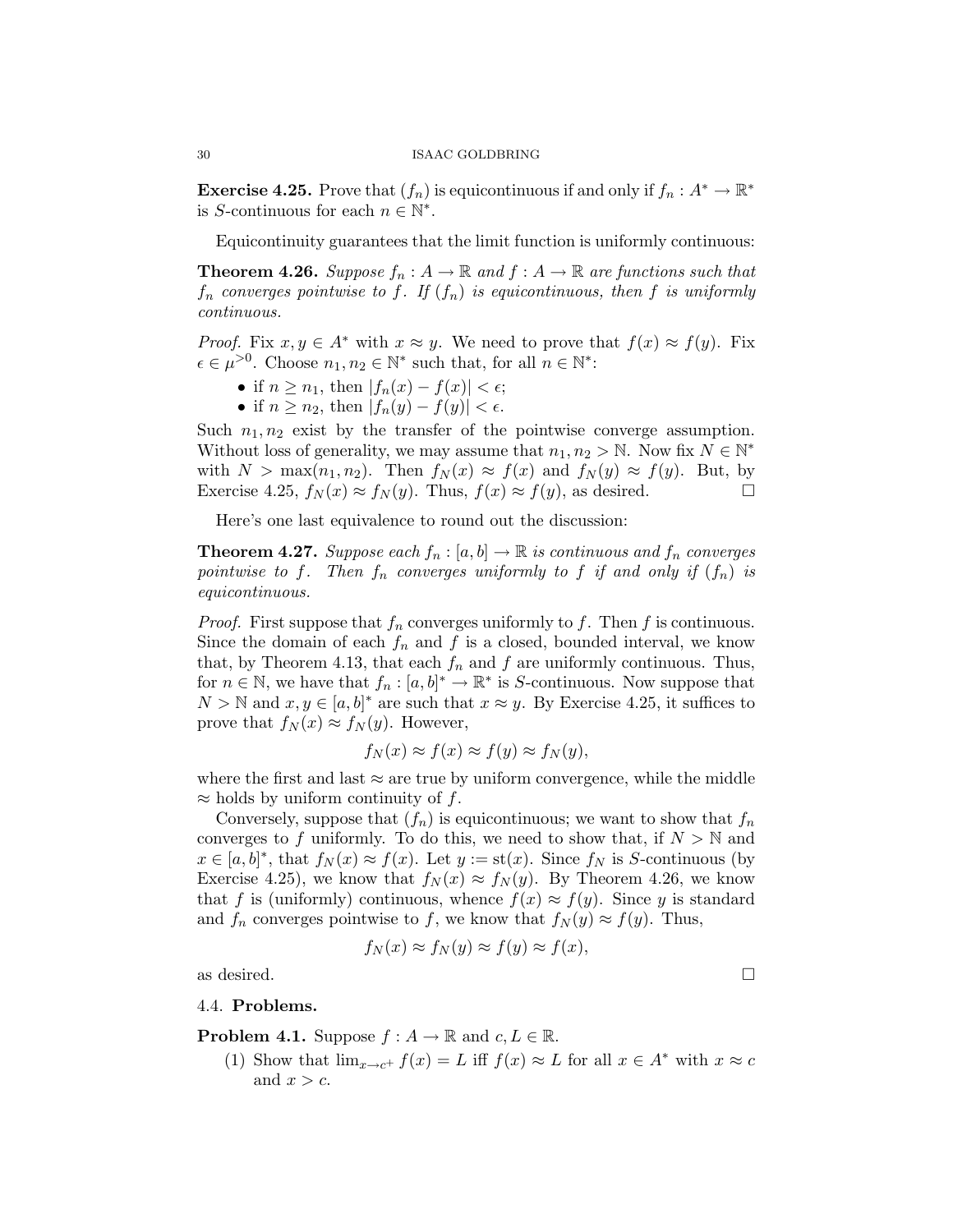- (2) Show that  $\lim_{x\to c^-} f(x) = L$  iff  $f(x) \approx L$  for all  $x \in A^*$  with  $x \approx c$ and  $x < c$ .
- (3) Show that  $\lim_{x\to c} f(x) = L$  iff  $f(x) \approx L$  for all  $x \in A^*$  with  $x \approx c$ and  $x \neq c$ .
- (4) Show that  $\lim_{x\to c^+} f(x) = L$  iff  $f(x) \approx L$  for all  $x \in A^*$  with  $x \approx c$ and  $x > c$ .
- (5) Show that  $\lim_{x\to c} f(x) = +\infty$  iff  $f(x) > \mathbb{N}$  for all  $x \in A^*$  with  $x \approx c$ and  $x \neq c$ .
- (6) Show that  $\lim_{x\to c} f(x) = -\infty$  iff  $-f(x) > \mathbb{N}$  for all  $x \in A^*$  with  $x \approx c$  and  $x \neq c$ .
- (7) Show that  $\lim_{x\to+\infty} f(x) = L$  iff there is  $x \in A^*$  such that  $x > \mathbb{N}$ and  $f(x) \approx L$  for all  $x \in A^*$  with  $x > \mathbb{N}$ .
- (8) Show that  $\lim_{x\to -\infty} f(x) = L$  iff there is  $x \in A^*$  such that  $-x > \mathbb{N}$ and  $f(x) \approx L$  for all  $x \in A^*$  with  $-x > \mathbb{N}$ .

**Problem 4.2.** Suppose  $f, g: A \to \mathbb{R}$  and  $c, L, M \in \mathbb{R}$ . Show that:

- (1)  $\lim_{x\to c} f(x) = L$  iff  $\lim_{x\to c^+} f(x) = L$  and  $\lim_{x\to c^-} f(x) = L$ .
- (2) If  $\lim_{x\to c} f(x) = L$  and  $\lim_{x\to c} g(x) = M$ , then:
	- (a)  $\lim_{x \to c} [(f+g)(x)] = L + M;$
	- (b)  $\lim_{x \to c} [(fg)(x)] = LM;$
	- (c)  $\lim_{x\to c} \left[\frac{f}{a}\right]$  $\frac{f}{g}(x)$ ] =  $\frac{L}{M}$  if  $M \neq 0$ .

**Problem 4.3.** Suppose that  $\epsilon \in \mu$ . Show that:

- $(1)$  sin( $\epsilon$ )  $\approx$  0;  $(2) \cos(\epsilon) \approx 1;$
- (3)  $\tan(\epsilon) \approx 0$ .

Problem 4.4. Determine the points of continuity for each of the functions below.

(1)

$$
g(x) = \begin{cases} 1 & \text{if } x \in \mathbb{Q} \\ 0 & \text{if } x \notin \mathbb{Q}. \end{cases}
$$

(2)

$$
h(x) = \begin{cases} x & \text{if } x \in \mathbb{Q} \\ -x & \text{if } x \notin \mathbb{Q}. \end{cases}
$$

(3)

$$
j(x) = \begin{cases} 0 & \text{if } x \notin \mathbb{Q} \\ \frac{1}{n} & \text{if } x = \frac{m}{n} \in \mathbb{Q} \text{ in simplest form with } n \ge 1. \end{cases}
$$

**Problem 4.5.** Suppose  $f : \mathbb{R} \to \mathbb{R}$  is uniformly continuous and  $(s_n)$  is a Cauchy sequence. Show that  $(f(s_n))$  is also a Cauchy sequence.

**Problem 4.6.** Suppose  $f : [a, b] \to \mathbb{R}$  is monotonic on  $[a, b]$ . Further suppose that f satisfies the Intermediate Value Property, i.e. for any d in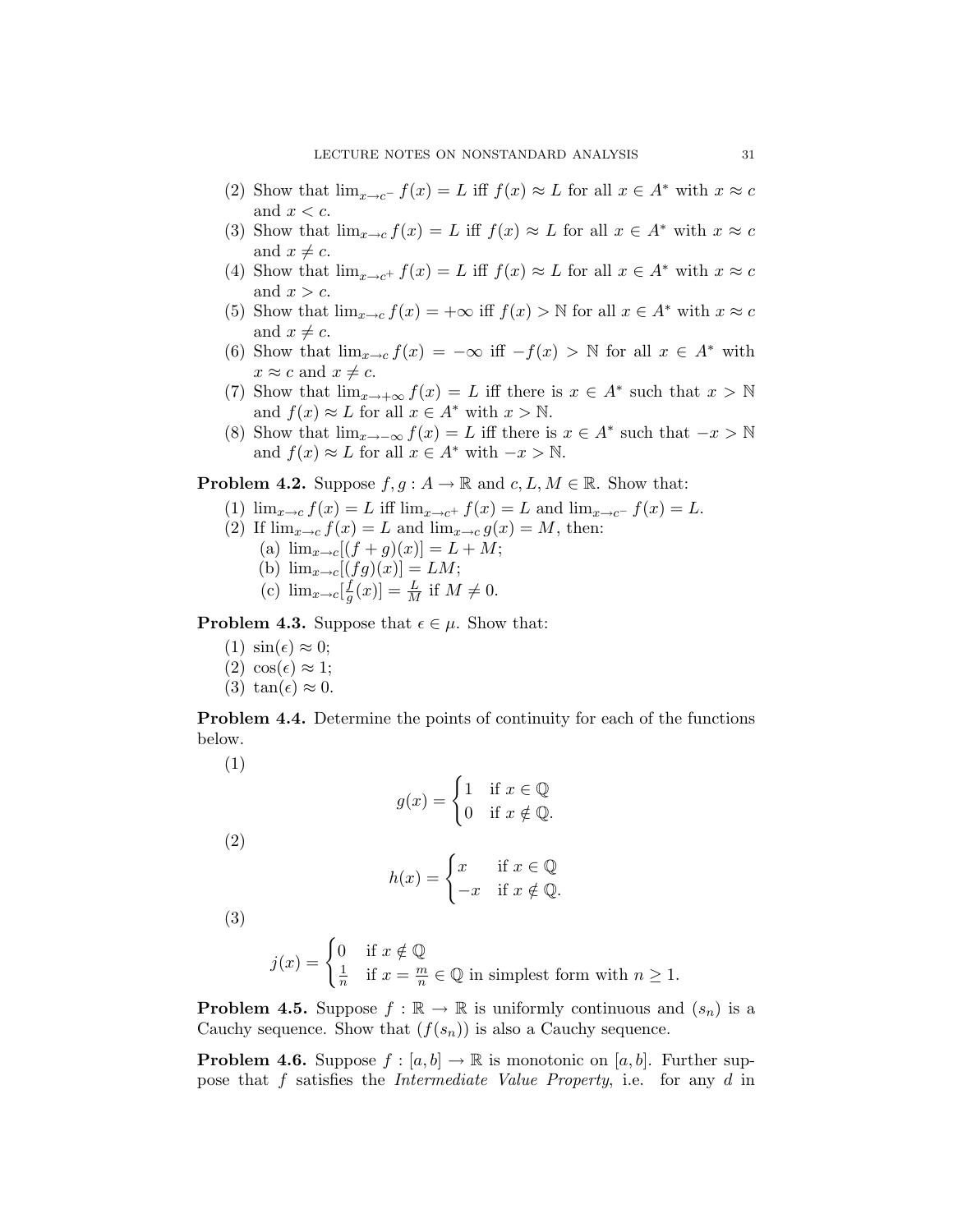between  $f(a)$  and  $f(b)$ , there is  $c \in [a, b]$  such that  $f(c) = d$ . Show that f is continuous.

For  $c \in \mathbb{R}$ , define the monad of c to be  $\mu(c) := \{x \in \mathbb{R}^* \mid x \approx c\}.$ 

**Problem 4.7.** There is a meta-principle, called *Cauchy's* principle, which states that if  $c \in \mathbb{R}$  and a property holds for all x within some infinitesimal distance of  $c$ , then the property holds for all  $x$  within some real distance of c. Once we have the logical framework described precisely, we can give this a more definite meaning. This problem investigates some concrete instances of this principle.

- (1) Suppose  $c \in \mathbb{R}$  and  $A \subseteq \mathbb{R}$ . Show that  $\mu(c) \subseteq A^*$  if and only if there is  $\epsilon \in \mathbb{R}^{>0}$  such that  $(c - \epsilon, c + \epsilon) \subseteq A$ .
- (2) Suppose  $f : A \to \mathbb{R}$  and  $\mu(c) \subseteq A^*$ . Show that if f is constant on  $\mu(c)$ , then there is  $\epsilon \in \mathbb{R}^{>0}$  such that  $(c - \epsilon, c + \epsilon) \subseteq A$  and f is constant on  $(c - \epsilon, c + \epsilon)$ .
- (3) Suppose  $f : A \to \mathbb{R}$  is *continuous* and  $f(x) \in \mathbb{R}$  for all  $x \in A^*$  (i.e. the extension of f to  $A^*$  only takes standard values). Show that f is locally constant. (Hint: Use part (2).)

**Problem 4.8.** A function  $f : \mathbb{R} \to \mathbb{R}$  is said to be *Lipshitz with constant* c if  $c \in \mathbb{R}^{>0}$  and for any  $x, y \in \mathbb{R}$ ,  $|f(x) - f(y)| \le c|x - y|$ . f is said to be a *contraction mapping* if f is Lipshitz with constant c for some  $c < 1$ . The Contraction Mapping Theorem says that a contraction mapping has a unique *fixed point*, that is, there is a unique  $y \in \mathbb{R}$  such that  $f(y) = y$ . This theorem has many applications, for example in the proof of the existence and uniqueness of solutions of differential equations. In this exercise, we will prove the Contraction Mapping Theorem.

- (1) Use nonstandard reasoning to show that a Lipshitz function is uniformly continuous.
- (2) Show that a contraction mapping cannot have two distinct fixed points (this proves the uniqueness part of the Contraction Mapping Theorem).

Let f be a contraction mapping with Lipshitz constant  $c \in (0,1)$ . Fix  $x \in \mathbb{R}$ . Recursively define a sequence  $(s_n)$  by  $s_0 = x$  and  $s_{n+1} = f(s_n)$ . The goal is to show that  $(s_n)$  converges to a fixed point of f.

- (3) Use induction to show that  $|s_n s_{n+1}| \leq c^n |s_0 s_1|$  for all  $n \in \mathbb{N}$ .
- (4) Use the formula for the partial sums of a geometric series to show that  $|s_0 - s_n| \leq \frac{1 - c^n}{1 - c}$  $\frac{-c^n}{1-c}|s_0-s_1| \leq \frac{1}{1-c}|s_0-s_1|$  for all  $n \in \mathbb{N}$ .
- (5) Use transfer of the result in (4) to show that  $s_n \in \mathbb{R}_{fin}$  for  $n > \mathbb{N}$ . Fix  $n > N$  and set  $y := st(s_n)$ . Show that  $s_n \approx s_{n+1}$ . Conclude that  $f(y) = y$ .

It is interesting to remark that one can start with any  $x \in \mathbb{R}$  and iterate f to approach the fixed point. The standard proof of the contraction mapping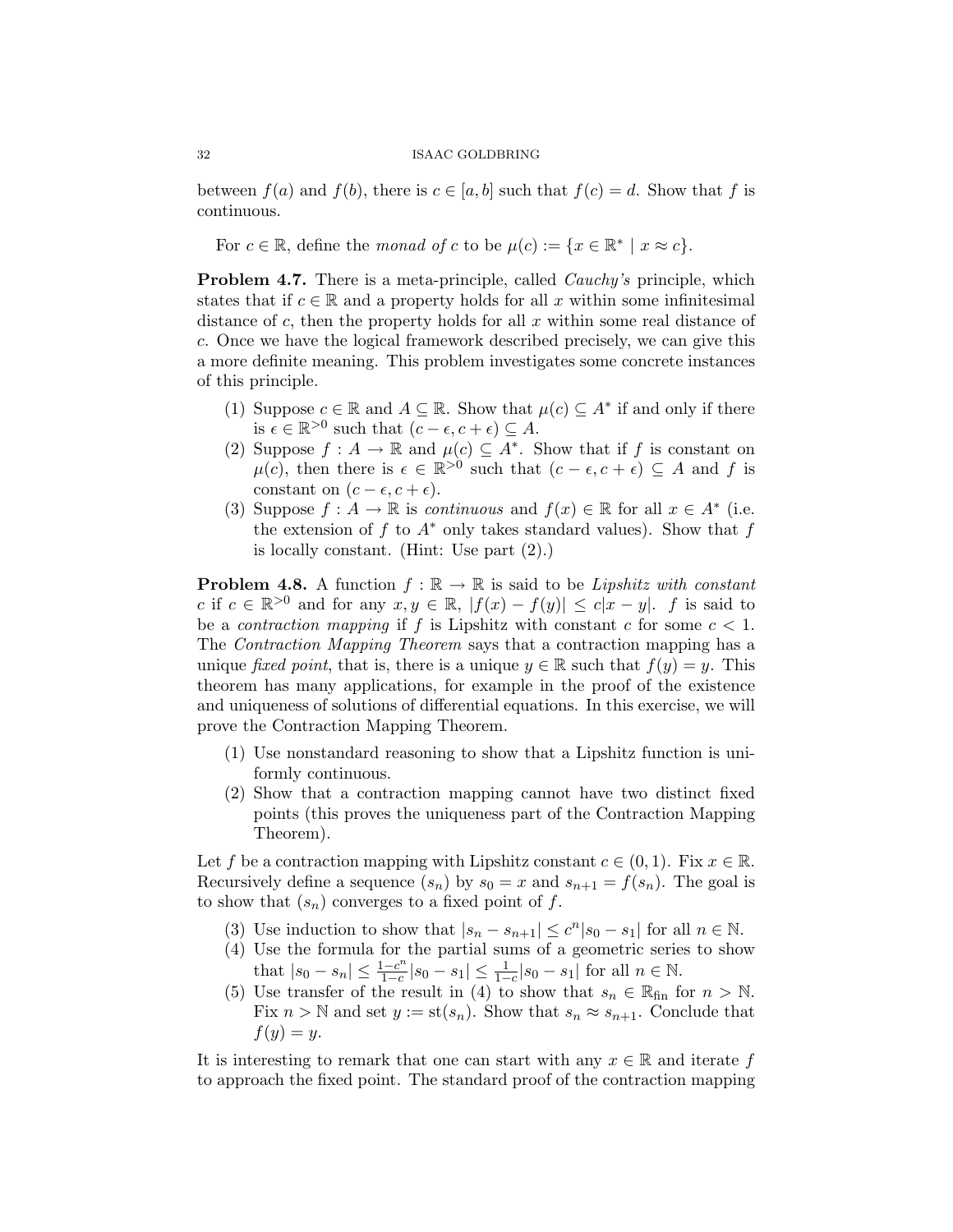theorem involves proving the more careful estimate that

$$
|s_m-s_n|\leq \frac{c^m}{1-c}|s_0-s_1|
$$

to show that  $(s_n)$  is Cauchy and hence converges.

## 5. Differentiation

5.1. The derivative. We suppose that  $f : A \to \mathbb{R}$  is a function and  $c \in A$ is an *interior point*, that is, there is an interval around  $c$  contained in  $A$ .

**Definition 5.1.** f is differentiable at c if  $\lim_{h\to 0} \frac{f(c+h)-f(c)}{h}$  $\frac{h^{(1)}-f(c)}{h}$  exists; in this case, the limit is denoted by  $f'(c)$  and is called the *derivative of f at c*.

The nonstandard characterization of limits (Exercise 4.4) immediately gives the following nonstandard characterization of differentiability:

**Proposition 5.2.**  $f$  is differentiable at  $c$  with derivative  $D$  if and only if for every  $\epsilon \in \mu \setminus \{0\}$ , we have  $\frac{f(c+\epsilon)-f(c)}{\epsilon} \approx D$ .

Suppose f is differentiable at c. Fix  $dx \in \mu \setminus \{0\}$ . (Here we are calling our infinitesimal  $dx$  to match with the usual verbiage of calculus.) Set  $df := df(c, dx) = f(c + dx) - f(c)$ . Then  $f'(x) = st(\frac{df}{dx})$ . In this way, the derivative is, in some sense, an actual fraction. (Recall in calculus we are warned not to take the notation  $\frac{df}{dx}$  to seriously and not to treat this as an actual fraction.)

If the domain of f is an open (possibly infinite) interval, we say that f is differentiable if it is differentiable at all points of its domain.

**Example 5.3.** If  $f(x) = x^2$ , then

$$
df = f(x + dx) - f(x) = (x + dx)^{2} - x^{2} = x^{2} + 2xdx + (dx)^{2} - x^{2}.
$$

Thus,  $\frac{df}{dx} = 2x + dx \approx 2x$ , whence  $f'(x)$  exists and  $f'(x) = \text{st}(\frac{df}{dx}) = 2x$ .

**Proposition 5.4.** If f is differentiable at x, then f is continuous at x.

*Proof.* Suppose  $y \approx x$ ; we need  $f(y) \approx f(x)$ . Write  $y = x + dx$  with  $dx \in \mu$ . Without loss of generality,  $dx \neq 0$ . Then

$$
f(y) - f(x) = df \approx f'(x)dx \approx 0.
$$

Here are some fundamental properties of derivatives:

**Theorem 5.5.** Suppose that f, g are differentiable at x and  $c \in \mathbb{R}$ . Then  $f + g$ , cf, and fg are also differentiable at x. If  $g(x) \neq 0$ , then  $\frac{f}{g}$  is also differentiable at x. Moreover, the derivatives are given by:

(1)  $(f+g)'(x) = f'(x) + g'(x);$ (2)  $(cf)'(x) = cf'(x);$ (3) (Product Rule)  $(fg)'(x) = f'(x)g(x) + f(x)g'(x);$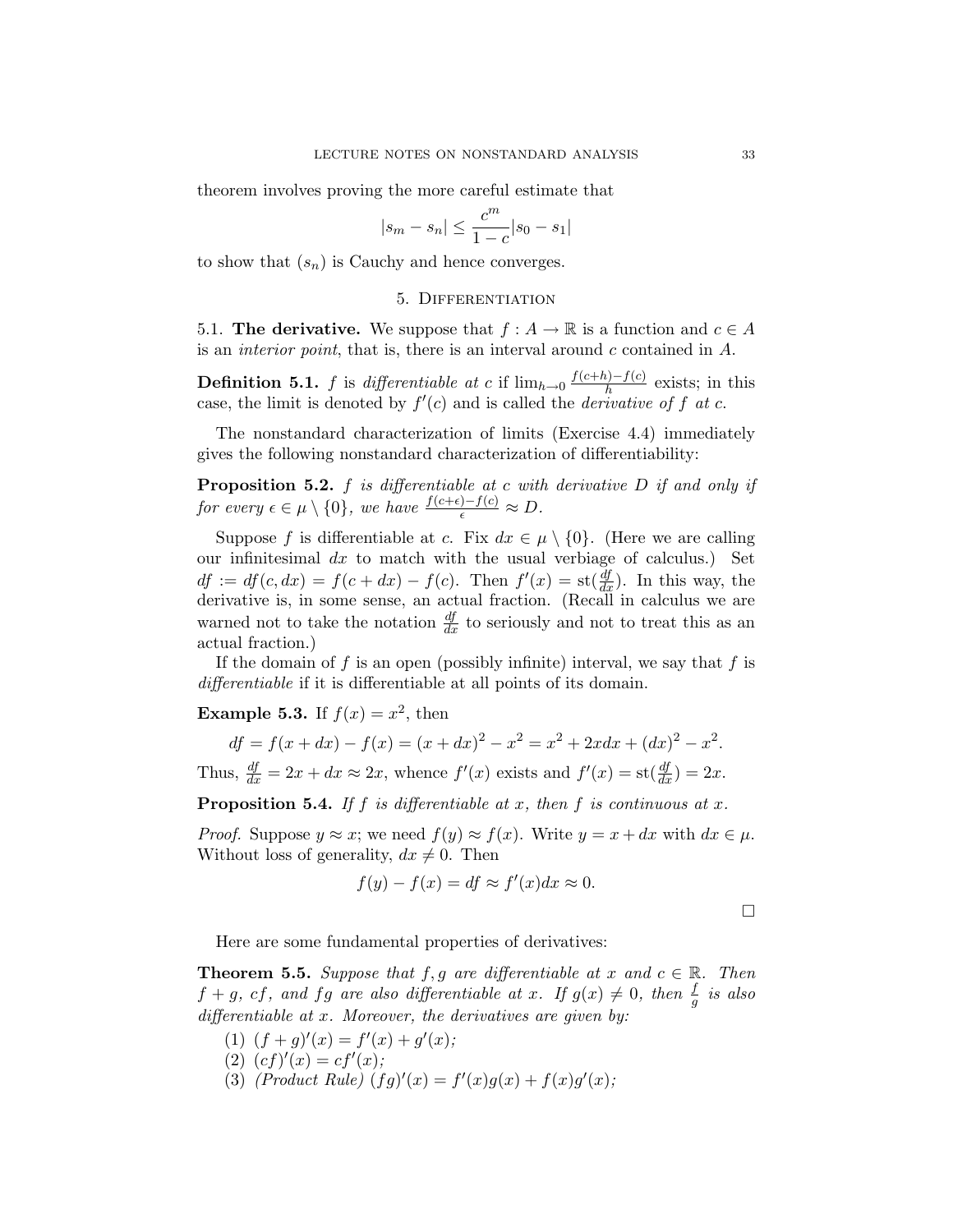(4) (Quotient Rule) 
$$
(\frac{f}{g})'(x) = \frac{f'(x)g(x) - f(x)g'(x)}{[g(x)]^2}
$$
.

Proof. We'll only prove the Product Rule, leaving the others as exercises. Fix  $dx \in \mu \setminus \{0\}$ . Then

$$
d(fg) = f(x+dx)g(x+dx) - f(x)g(x) = (f(x)+df)(g(x)+dg) - f(x)g(x),
$$

so

$$
\frac{d(fg)}{dx} = f(x)\frac{dg}{dx} + g(x)\frac{df}{dx} + (df)\frac{dg}{dx}.
$$

Since f is continuous at x,  $df \approx 0$ . Thus, taking standard parts of the above display yields  $(fg)'(x) = f(x)g'(x) + g(x)f'$  $(x)$ .

Now, the Chain Rule is notorious for having many incorrect proofs in textbooks. Hopefully our nonstandard proof is correct:

**Theorem 5.6** (Chain Rule). Suppose that f is differentiable at x and g is differentiable at  $f(x)$ . Then  $g \circ f$  is differentiable at x and  $(g \circ f)'(x) =$  $g'(f(x)) \cdot f'(x)$ .

*Proof.* Fix  $dx \in \mu \setminus \{0\}$ . Then  $df = f(x + dx) - f(x)$ . Set  $h := g \circ f$ , so  $dh = h(x + dx) - h(x)$ . Then

$$
dh = g(f(x + dx)) - g(f(x)) = g(f(x) + df) - g(f(x)).
$$

Since f is continuous at x (by Proposition 5.4),  $df \approx 0$ . First suppose that  $df \neq 0$ . Then

$$
\frac{dh}{dx} = \frac{dh}{df} \cdot \frac{df}{dx} = \frac{g(f(x) + df) - g(f(x))}{df} \cdot \frac{df}{dx} \approx g'(f(x)) \cdot f'(x).
$$

Now suppose that  $df = 0$ . Then  $f'(x) = 0$  and  $dh = 0$ , so  $\frac{dh}{dx} = g'(f(x))$ .  $f'(x)$ . Either way,  $\frac{dh}{dx} \approx g'(f(x)) \cdot f'(x)$ . Since dx was arbitrary, this shows that h is differentiable at x and  $h'(x) = g'(f(x)) \cdot f'(x)$ .

The following theorem is the reason we use derivatives in connection with extrema of functions:

**Theorem 5.7.** Suppose that  $f:(a, b) \to \mathbb{R}$  is differentiable and f achieves a local max at  $c \in (a, b)$ , that is, there is  $\epsilon \in \mathbb{R}^{>0}$  such that  $f(x) \leq f(c)$  for all  $x \in (c - \epsilon, c + \epsilon)$ . Then  $f'(c) = 0$ .

*Proof.* Suppose, towards a contradiction, that  $f'(c) > 0$ . (The case that  $f'(c) < 0$  is similar.) Fix  $\epsilon$  as in the statement of the theorem and fix  $dx \in \mu^{>0}$ . Then  $c + dx \in (c - \epsilon, c + \epsilon)^*$ , so  $f(c + dx) \leq f(c)$ . However,  $f'(c) \approx \frac{f(c+dx)-f(c)}{dx}$ , whence  $\frac{f(c+dx)-f(c)}{dx} > 0$ . Since  $dx > 0$ , this forces  $f(c+dx) - f(c) > 0$ , a contradiction.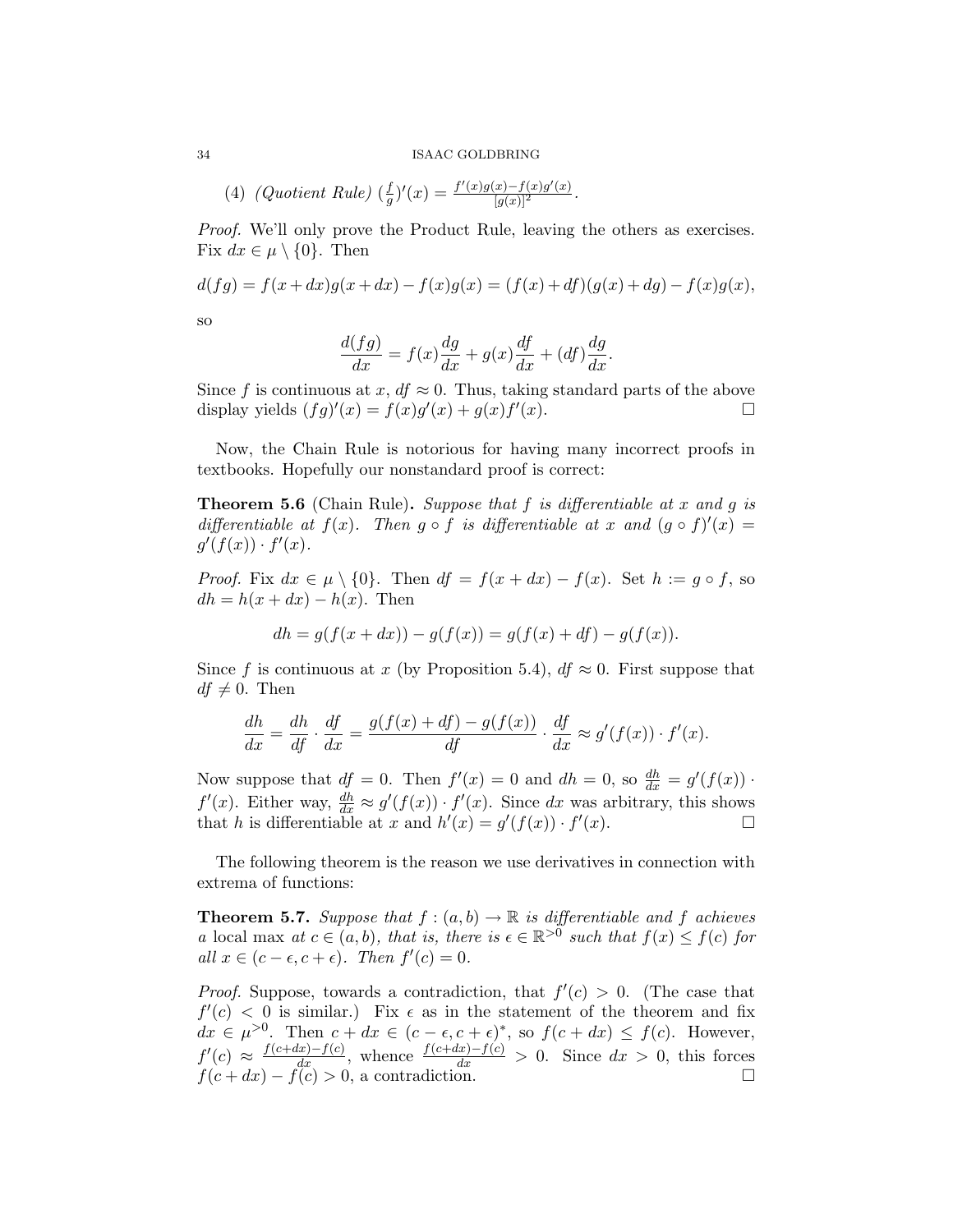5.2. Continuous differentiability. In this subsection,  $f : (a, b) \to \mathbb{R}$  is a function and  $c \in (a, b)$ . We aim to give a nonstandard characterization of f being *continuously differentiable*, that is  $f'$  exists and is continuous. First, let's give an alternate nonstandard characterization of differentiability.

**Proposition 5.8.** f is differentiable at c if and only if, for all  $u, u' \in (a, b)^*$ with  $u \approx u' \approx c$  and  $u \neq c$  and  $u' \neq c$ , we have

$$
\frac{f(u) - f(c)}{u - c} \approx \frac{f(u') - f(c)}{u' - c}.
$$

Observe that this proposition has the desirable feature that it does not need to know the actual value of  $f'(c)$  in order to verify differentiability; compare this with Proposition 5.2.

*Proof.* The  $(\Rightarrow)$  direction is immediate as both fractions are  $\approx f'(c)$ . We now prove the  $(\Leftarrow)$  direction. First, we show that f is continuous at c. Fix  $u' \approx c, u' \neq c$ . Set  $L := \left| \frac{f(u') - f(c)}{u' - c} \right|$  $\frac{u'-t'(c)}{u'-c}| \in \mathbb{R}^*$ . Suppose  $L \in \mathbb{R}_{fin}$ . Then whenever  $u \approx c, u \neq c$ , since we have,

$$
\frac{f(u) - f(c)}{u - c} - \frac{f(u') - f(c)}{u' - c} \approx 0,
$$

it follows that  $f(u) - f(c) - \left(\frac{f(u') - f(c)}{u' - c}\right)$  $\frac{u^y - f(c)}{u^y - c}(u - c) \approx 0$ , and hence  $f(u) \approx f(c)$ . Now suppose that  $L \notin \mathbb{R}_{fin}$ . Fix  $\epsilon \in \mu$ , so  $\frac{\epsilon}{L} \in \mu$ . Suppose  $|u-c| < \frac{\epsilon}{L}$  $\frac{\epsilon}{L}$ . Then

$$
|f(u)-f(c)| \le |f(u)-f(c)-(\frac{f(u')-f(c)}{u'-c})(u-c)|+|(\frac{f(u')-f(c)}{u'-c})(u-c)|
$$

The first term on the right hand side is infintiesimal and the second term is  $\leq \epsilon$ . Thus, if  $|u-c| < \frac{\epsilon}{L}$  $\frac{\epsilon}{L}$ , it follows that  $f(u) \approx f(c)$ . By the equivalence of (1) an (3) in Theorem 4.1, we see that f is continuous at c in this case too.

Now, fix  $\delta \in \mathbb{R}^{>0}$  such that, whenever  $u \in (a, b)$  and  $|u - c| < \delta$ , then  $|f(u) - f(c)| < 1$ . Suppose  $u \in (a, b)^*$  and  $|u - c| < \delta$ . If  $u \not\approx c$ , then  $f(u)-f(c)$  $\frac{u-f(c)}{u-c}$  ∈ R<sub>fin</sub>. If  $u \approx c$ , then  $\frac{f(u)-f(c)}{u-c}$  might be infinite, but all such quotients (for different u's infinite close to c) are all infinitely close to one another. Thus:

$$
\mathfrak{R}^* \models (\exists M \in \mathbb{R}^*)(\forall u \in (a,b)^*)(|u-c| < \delta \rightarrow |\frac{f(u)-f(c)}{u-c}| \leq M).
$$

Applying transfer to this statement, we get a real bound  $M \in \mathbb{R}^{>0}$  such that

$$
\mathfrak{R} \models (\forall u \in (a,b))(|u-c| < \delta \rightarrow |\frac{f(u)-f(c)}{u-c}| \leq M).
$$

But now, transfer this statement back to  $\mathfrak{R}^*$ : for all  $u \in (a, b)^*$ , if  $|u-c| < \delta$ , then  $\frac{f(u)-f(c)}{u-c}$  $\frac{u(x)-f(c)}{u-c}$  ≤ M. In particular, for all  $u \in (a, b)^*$ , if  $u \approx c$ , then  $f(u)-f(c)$  $\frac{u_0-f(c)}{u-c}$  ∈ R<sub>fin</sub>. The common standard part of all these fractions is then  $f'$  $\ddot{\hspace{1cm}}(c)$ .

We can now give a similar nonstandard criteria for *continuous differen*tiability: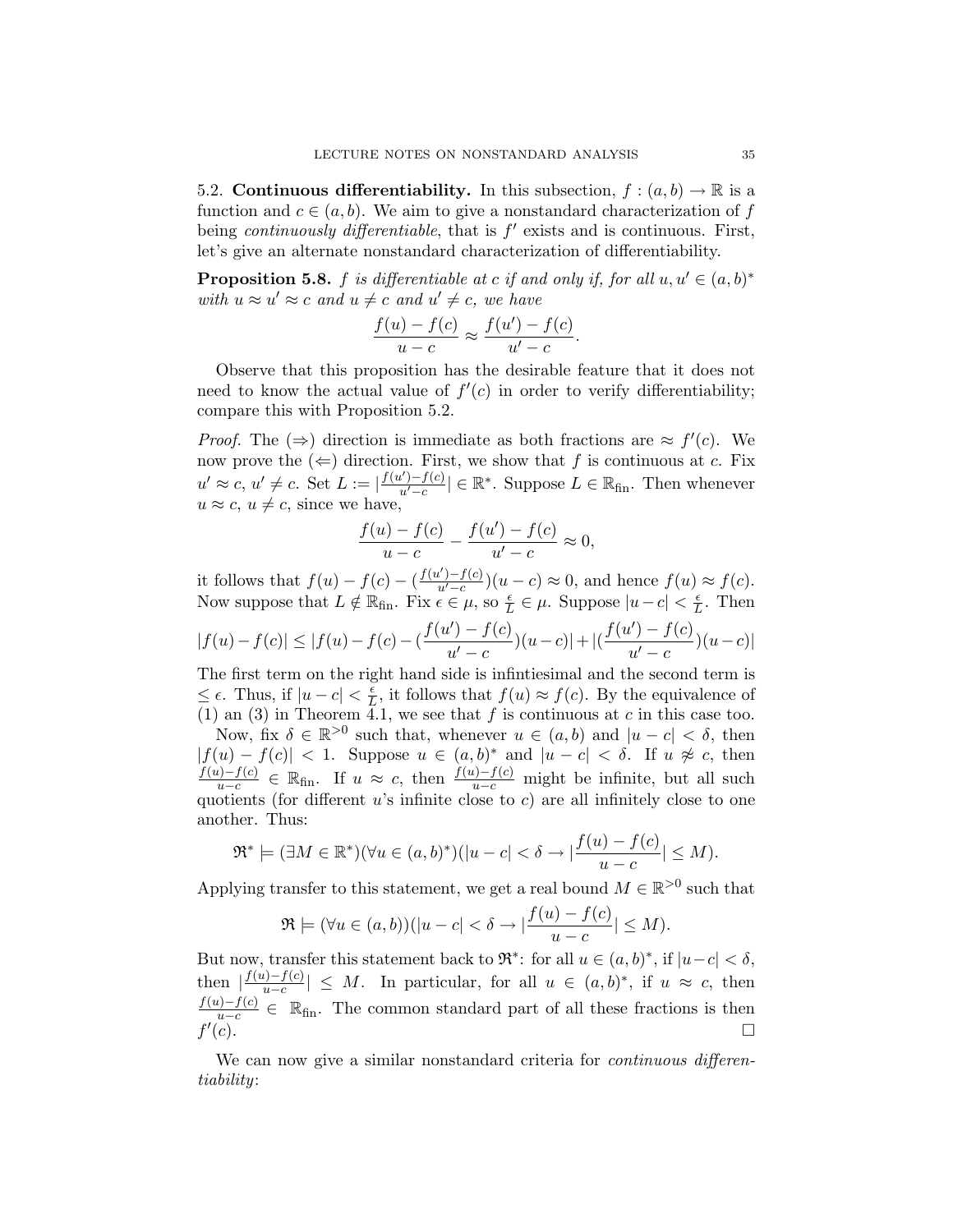**Theorem 5.9.**  $f:(a,b) \to \mathbb{R}$  is continuous differentiable if and only if, for all  $u, u', v, v' \in (a, b)^*$  with  $u \approx u' \approx v \approx v'$  and  $u \neq v$  and  $u' \neq v'$  and  $\mathrm{st}(u) \in (a, b), \text{ we have}$ 

$$
\frac{f(u) - f(v)}{u - v} \approx \frac{f(u') - f(v')}{u' - v'}.
$$

*Proof.*  $(\Rightarrow)$  Take  $c \in (a, b)$  and fix  $u, u', v, v' \approx c$  with  $u \neq v$  and  $u' \neq v'$ . Then by the transfer of the Mean Value Theorem, there are  $w$  (resp.  $w'$ ) between  $u$  and  $v$  (resp. between  $u'$  and  $v'$ ) such that

$$
f'(w) = \frac{f(u) - f(v)}{u - v}
$$
 and  $f'(w') = \frac{f(u') - f(v')}{u' - v'}$ .

Since  $w, w' \approx c$  and f' is continuous at c, we have that  $f'(w) \approx f'(w')$ , yielding the desired result.

(←) Fix  $c \in (a, b)$ . By considering  $u, u' \approx c, u \neq c, u' \neq c$  and  $v = v' = c$ , the assumption and the previous proposition imply that  $f'(c)$  exists. We now must show that f' is continuous at c. Fix  $u \in (a, b)^*$ ,  $u \approx c$ ; we need  $f'(u) \approx f'(c)$ . Fix  $\epsilon \in \mu^{>0}$ . By the transfer of the definition of f', there is  $\delta \in (\mathbb{R}^*)^{>0}$  such that, for all  $v \in (a, b)^*$ , if  $0 < |u - v| < \delta$ , then  $\left|\frac{f(u)-f(v)}{u-v} - f'(u)\right| < \epsilon$ . Without loss of generality, we may assume that  $\delta \in \mu$ . Likewise, by the transfer of the fact that  $f'(c)$  exists, we may further assume that  $\delta$  is chosen small enough so that, for all  $u' \in (a, b)^*$ , if  $0 < |u' - c| < \delta$ , then  $|\frac{f(u') - f(c)}{u' - c} - f'(c)| < \epsilon$ . Choose  $v, u' \in (a, b)^*$  such that  $0 < |u - v|, |u' - c| < \delta$ . Then:

$$
|f'(u) - f'(c)| \le \epsilon + |\frac{f(u) - f(v)}{u - v} - \frac{f(u') - f(c)}{u' - c}| + \epsilon.
$$

By assumption, the middle term is infinitesimal, whence  $f'(u) \approx f'(c)$ .  $\Box$ 

## 5.3. Problems.

**Problem 5.1.** Suppose  $f : (a, b) \to \mathbb{R}$  and  $c \in (a, b)$ . Show that f is differentiable at c with derivative D if and only if for every  $\epsilon \in \mu \setminus \{0\}$ , we have

$$
\frac{f(c+\epsilon)-f(c)}{\epsilon} \approx D.
$$

**Problem 5.2.** Suppose that  $\epsilon \in \mu \setminus \{0\}$ . Show that:

 $(1) \frac{\sin(\epsilon)}{\epsilon} \approx 1.$ (2)  $\frac{\cos(\epsilon)-1}{\epsilon} \approx 0$ . (3)  $\frac{d}{dx}(\cos x) = -\sin x$ .

**Problem 5.3.** Suppose that f and g are differentiable at x and  $c \in \mathbb{R}$ . Show that:

- (1) cf is differentiable at x and  $(cf)'(x) = cf'(x)$ .
- (2) If  $g(x) \neq 0$ , then  $\frac{f}{g}$  is differentiable at x and  $(\frac{f}{g})'(x) = \frac{g(x)f'(x) f(x)g'(x)}{[g(x)]^2}$ .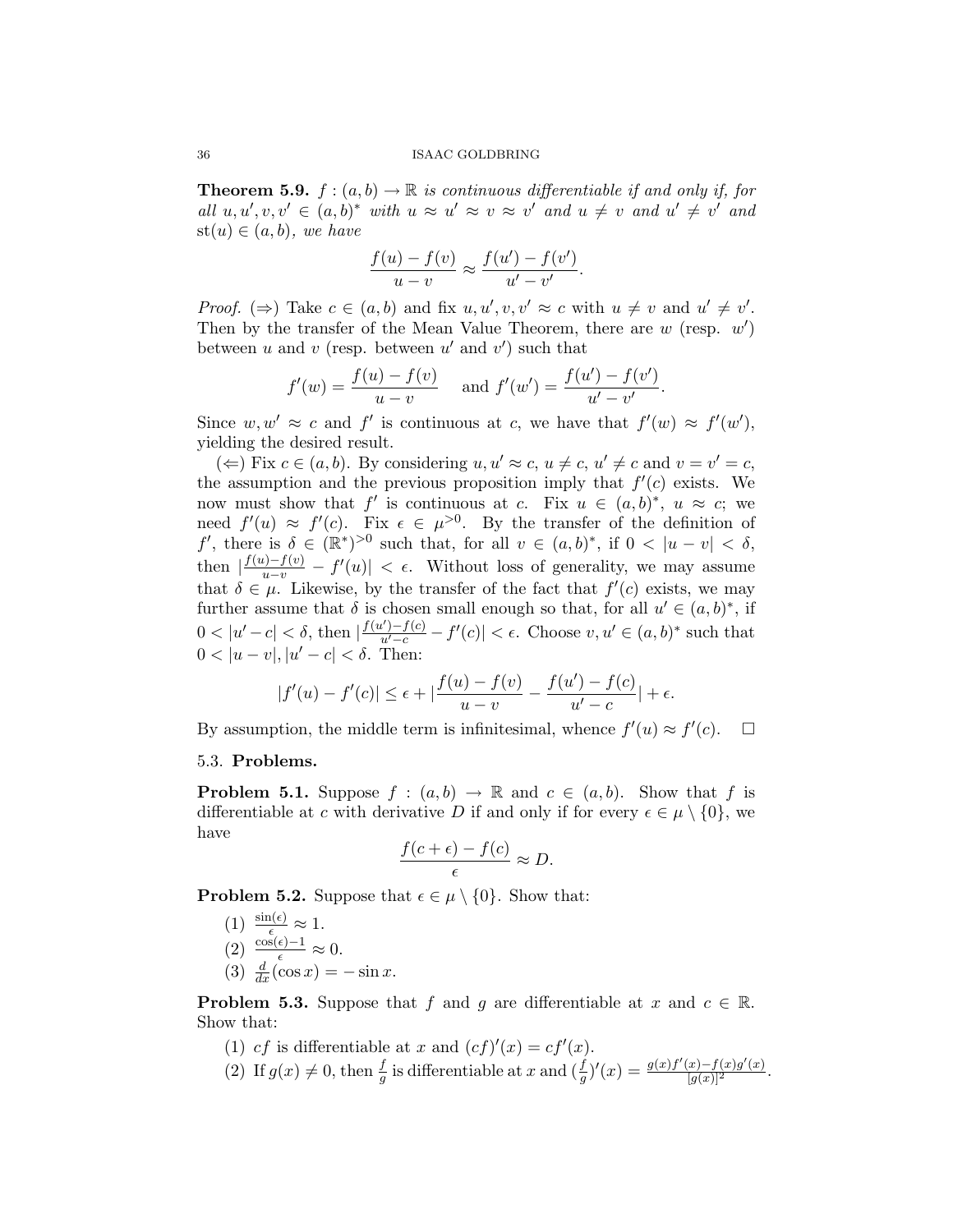**Problem 5.4.** Suppose  $f : \mathbb{R} \to \mathbb{R}$ . We say that f has a local maximum at c if there is  $\epsilon \in \mathbb{R}^{>0}$  such that  $f(c) \geq f(x)$  for all  $x \in (c - \epsilon, c + \epsilon)$ . Show that f has a local maximum at c if and only if  $f(c) \geq f(x)$  for all  $x \approx c$ . Define what it means for  $f$  to have a local minimum at  $c$  and give a similar nonstandard description.

**Problem 5.5.** Suppose  $f : \mathbb{R} \to \mathbb{R}$  and  $c \in \mathbb{R}$ . Suppose that  $f'(c) = 0$  and  $f''(c) < 0$ . Prove that f has a local maximum at c. Hint: Use transfer and the Mean Value Theorem to conclude that, for any  $x \approx c, x \neq c$ , there is t in between x and c such that

$$
f'(t) = \frac{f(c) - f(x)}{c - x}.
$$

(This result is often called the Second Derivative Test.)

The next few problems deal with the Taylor Series of a function. Suppose  $f : \mathbb{R} \to \mathbb{R}$  and  $a \in \mathbb{R}$ . Further suppose that the  $n^{\text{th}}$  derivative of f at a exists for all  $n$ . Then the *Taylor series for f centered at a* is the power series

$$
\sum_{i=0}^{\infty} \frac{f^{(i)}(x)}{i!} (x-a)^i = f(a) + f'(a)(x-a) + \frac{f''(a)}{2} (x-a)^2 + \cdots
$$

The Taylor series for f need not converge at some (or even any) x. Even if the Taylor series for  $f$  does converge at some  $x$ , it need not converge to  $f(x)$ . For example, suppose

$$
f(x) = \begin{cases} e^{\frac{-1}{x^2}} & \text{if } x \neq 0\\ 0 & \text{if } x = 0. \end{cases}
$$

Then  $f^{(n)}(x) = 0$  for all  $n \in \mathbb{N}$  and  $x \in \mathbb{R}$ , whence the Taylor series for f is identically 0.

Fix  $n \geq 0$ . The n<sup>th</sup> degree Taylor polynomial for f centered at a is the polynomial

$$
p_n(x) = \sum_{i=0}^n \frac{f^{(i)}(x)}{i!} (x-a)^i = f(a) + f'(a)(x-a) + \dots + \frac{f^{(n)}(x)}{n!} (x-a)^n.
$$

**Problem 5.6.** For a given x, show that the Taylor series for f at x converges to f if and only if  $p_n(x) \approx f(x)$  for all  $n > \mathbb{N}$ .

Set  $R_n(x) := f(x) - p_n(x)$ . It follows from the previous problem that the Taylor series for f at x converges to  $f(x)$  if and only if  $R_n(x) \approx 0$ for all  $n > N$ . There is a theorem due to Lagrange that says that if f is  $(n + 1)$ -times differentiable on some open interval I containing a, then for each  $x \in I$ , there is a c between a and x such that

$$
R_n(x) = \frac{f^{(n+1)}(c)}{(n+1)!} (x-a)^{n+1}.
$$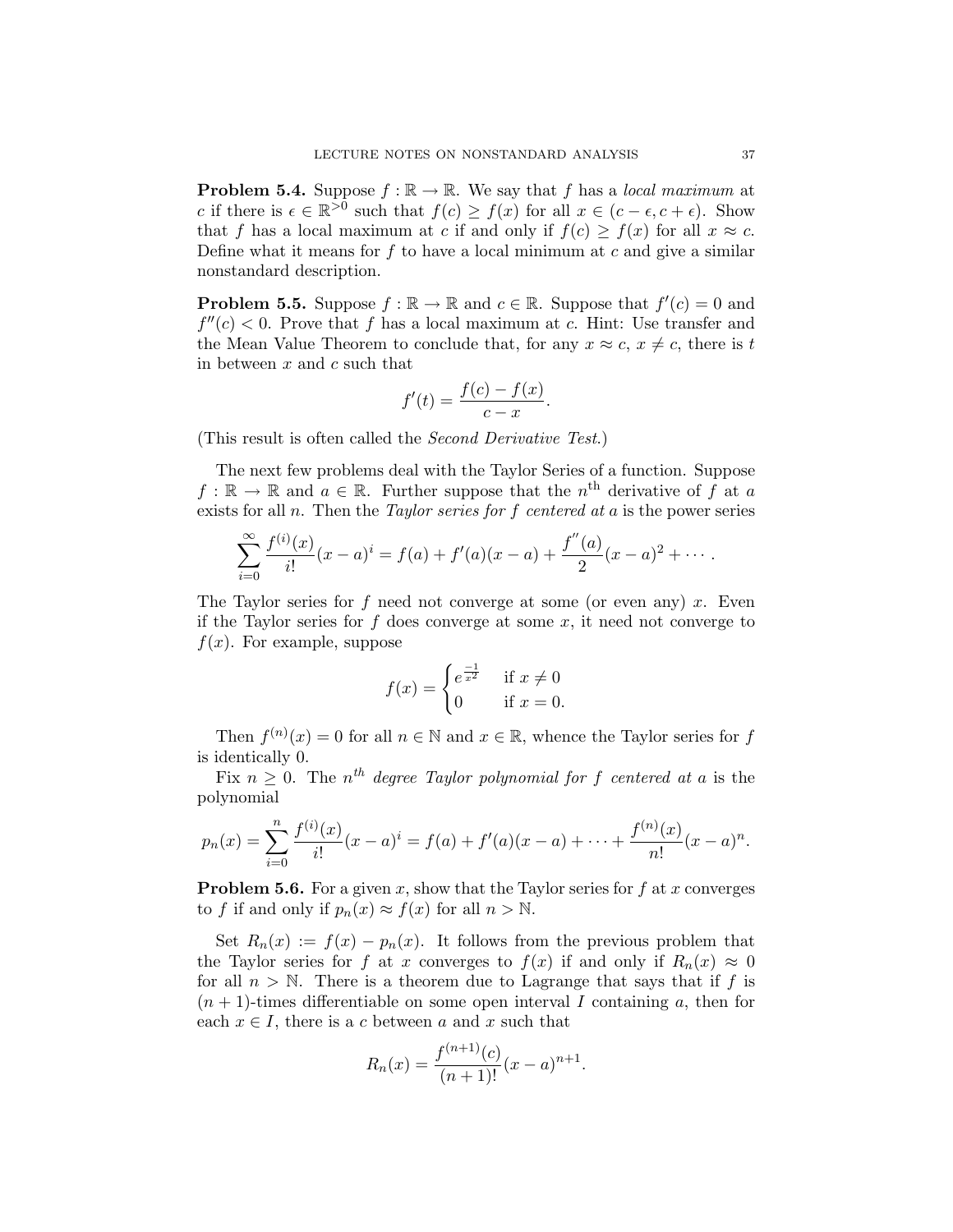**Problem 5.7.** Suppose that  $f^{(n)}(x)$  exists for all  $n \in \mathbb{N}$  and  $x \in I$  (we say f is *infinitely differentiable on I* in this situation). Discuss how to make sense of  $f^{(n)}(x)$  for  $n \in \mathbb{N}^*$  and  $x \in I^*$ . Show that for all  $x \in I^*$  and  $n \in \mathbb{N}^*$ with  $n \geq 1$ , we have

$$
p_n(x) - p_{n-1}(x) = \frac{f^{(n)}(a)}{n!}(x-a)^n.
$$

**Problem 5.8.** Suppose that f is infinitely differentiable on I and  $x \in I$ .

(1) Suppose that

$$
\frac{f^{(n+1)}(c)}{(n+1)!}(x-a)^{n+1}
$$

is infinitesimal for every  $n > \mathbb{N}$  and every  $c \in \mathbb{R}^*$  such that c is between  $a$  and  $x$ . Show that the Taylor series for  $f$  at  $x$  converges to  $f(x)$ .

- (2) Use part (1) to show that the Taylor series for  $\cos x$  centered at  $a = 0$  (otherwise known as the *Maclaurin series for*  $\cos x$ ) converges to  $\cos x$  for all  $x \in \mathbb{R}$ .
- (3) Use part (1) to show that the Maclaurin series for  $e^x$  converges to  $e^x$  for all  $x \in \mathbb{R}$ .

**Problem 5.9.** Suppose that  $f^{(n)}$  exists for all real numbers in some open interval I. Further suppose that  $f^{(n)}$  is continuous at  $x \in I$ . Show that for any infinitesimal  $\Delta x$ , there is an infinitesimal  $\epsilon$  such that

$$
f(x + \Delta x) = f(x) + f'(x)\Delta x + \frac{f''(x)}{2} + \dots + \frac{f^{(n)}(x)}{n!}(\Delta x)^n + \epsilon(\Delta x)^n.
$$

(Hint: Consider the Lagrange form of the remainder  $R_n$ .)

**Problem 5.10.** There is another form of the remainder  $R_n$ , which states that

$$
R_n(x) = \frac{f^{(n)}(c) - f^{(n)}(a)}{(c - a)(n + 1)!} (x - a)^{n+1}
$$

for some c in between a and x. Apply this form of the remainder to  $R_{n-1}$  to prove the result from Problem 5.9 without using the assumption that  $f^{(n)}$ is continuous.

## 6. Riemann Integration

6.1. Hyperfinite Riemann sums and integrability. The Riemann integral has a particularly slick description in terms of hyperfinite partitions. Indeed, one takes a Riemann sum with respect to rectangles of infinitesimal width; this Riemann sum will then be infinitely close to the Riemann integral.

First, let's recall some standard notions. Throughout, we assume that  $f : [a, b] \to \mathbb{R}$  is a bounded function. A partition of  $[a, b]$  is a finite ordered set  $P = \{x_0, \ldots, x_n\}$  such that  $a = x_0 < x_1 < \ldots < x_n = b$ . A partition  $P_2$ is a refinement of a partition  $P_1$  if  $P_1 \subseteq P_2$ . (So  $P_2$  is obtained from  $P_1$  by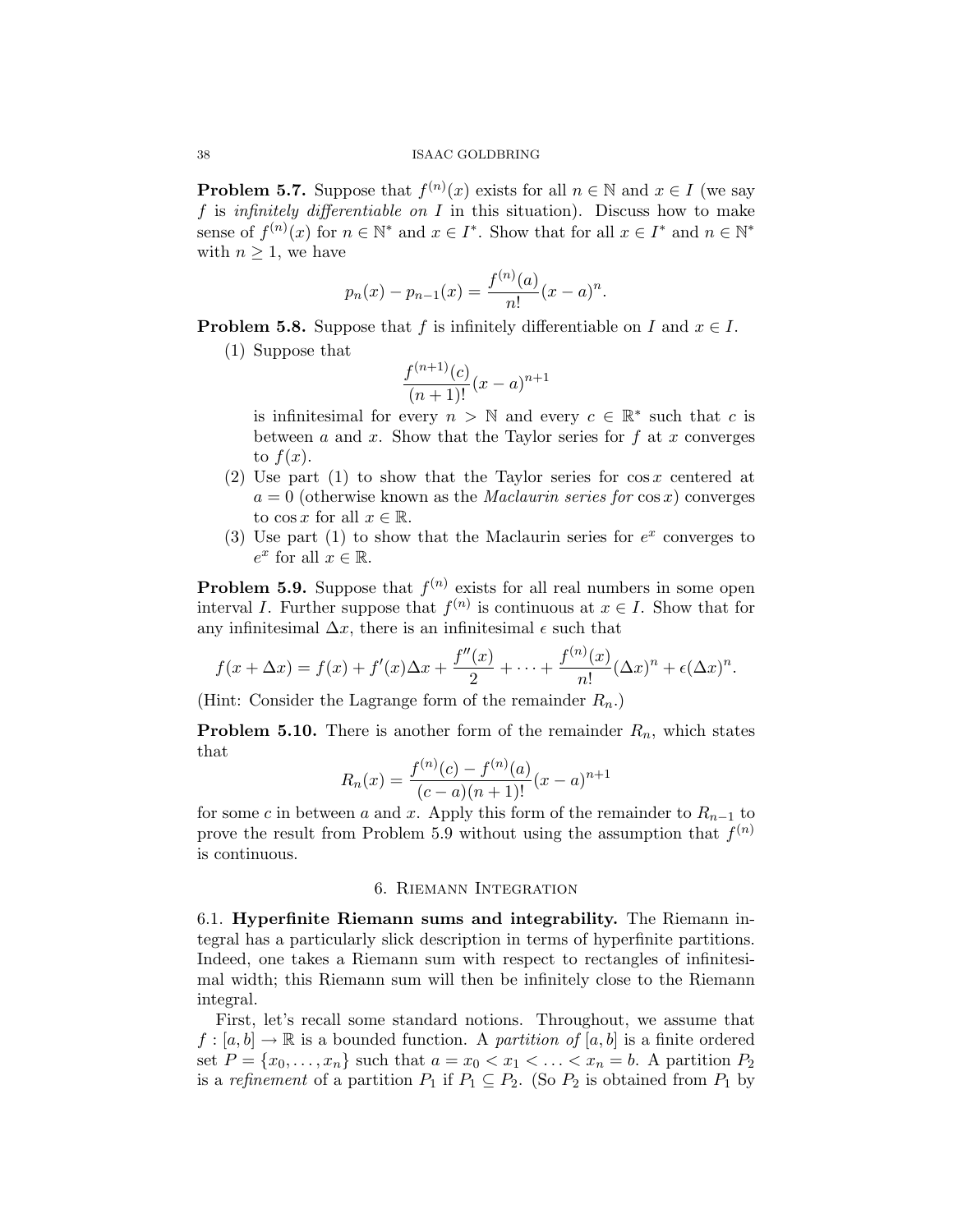further subdivision.) For a partition  $P = \{x_0, \ldots, x_n\}$  of  $[a, b]$ , we define, for  $i = 1, \ldots, n$ :

- $M_i := M_i(P) := \sup\{f(x) \mid x \in [x_{i-1}, x_i]\}$
- $m_i := m_i(P) := \inf\{f(x) \mid x \in [x_{i-1}, x_i]\}$
- $\Delta x_i := x_i x_{i-1}.$

# Definition 6.1.

(1) The upper Riemann sum of  $f$  with respect to  $P$  is

$$
U(f, P) := \sum_{i=1}^{n} M_i \Delta x_i.
$$

(2) The lower Riemann sum of  $f$  with respect to  $P$  is

$$
L(f, P) := \sum_{i=1}^{n} m_i \Delta x_i.
$$

(3) The *left-hand Riemann* sum of  $f$  with respect to  $P$  is

$$
S(f, P) := \sum_{i=1}^{n} f(x_{i-1}) \Delta x_i.
$$

Set  $M := \sup\{f(x) \mid x \in [a, b]\}\$  and  $m := \inf\{f(x) \mid x \in [a, b]\}.$ 

### Exercise 6.2.

(1) For any partition  $P$ , we have

$$
m(b-a) \le L(f, P) \le S(f, P) \le U(f, P) \le M(b-a).
$$

(2) If  $P_2$  is a refinement of  $P_1$ , then

$$
L(f, P_1) \le L(f, P_2) \le U(f, P_2) \le U(f, P_1).
$$

(3) For any two partitions  $P_1$  and  $P_2$ ,  $L(f, P_1) \leq U(f, P_2)$ .

Part (2) of the previous exercise motivates the following

## Definition 6.3.

(1) The lower Riemann integral of f is

$$
L(f) := \sup \{ L(f, P) \mid P \text{ a partition of } [a, b] \}.
$$

(2) The upper Riemann integral of f is

 $U(f) := \inf \{ L(f, P) \mid P \text{ a partition of } [a, b] \}.$ 

By Exercise  $6.2(1)$  and  $(3)$ , we see that

$$
m(b-a) \le L(f) \le U(f) \le M(b-a).
$$

We say that f is Riemann integrable if  $U(f) = L(f)$ . In this case, we set  $\int_{a}^{b} f dx := U(f) = L(f).$ 

The following Cauchy-type criterion for integrability is quite useful: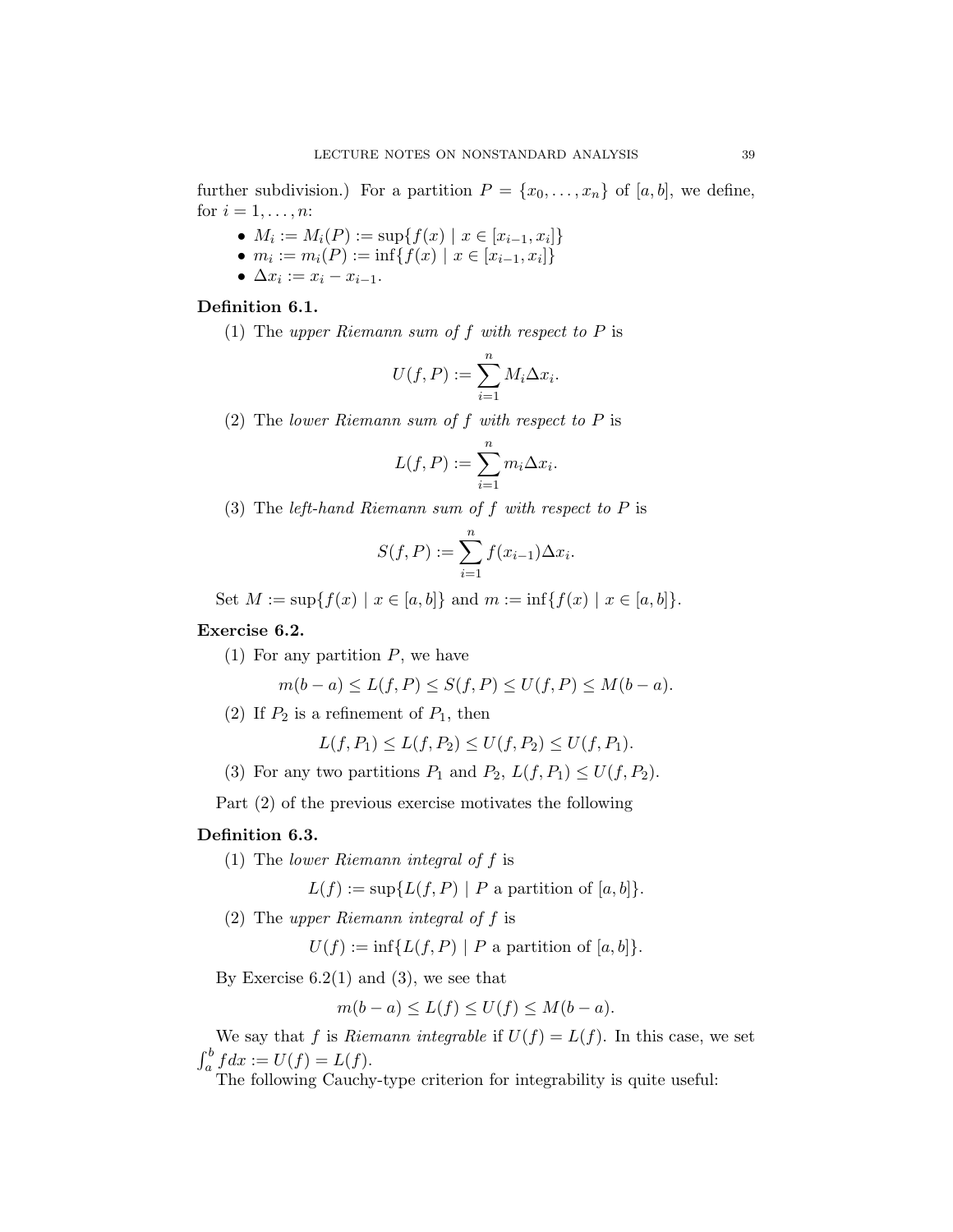Exercise 6.4 (Riemann Lemma). f is Riemann integrable if and only if, for every  $\epsilon \in \mathbb{R}^{>0}$ , there is a partition P of [a, b] such that  $U(f, P) - L(f, P) < \epsilon$ .

Fix  $\Delta x \in \mathbb{R}^{>0}$ . Set  $P_{\Delta x} = \{x_0, \ldots, x_n\}$ , where  $[a, x_1], [x_1, x_2], \ldots, [x_{n-2}, x_{n-1}]$ all have equal length  $\Delta x$  and  $[x_{n-1}, x_n]$  is the "leftover" piece. (If  $\Delta x \geq b-a$ , then  $P_{\Delta x} = \{a, b\}$ .) We thus get a function  $U(f, \cdot) : \mathbb{R}^{>0} \to \mathbb{R}$  by setting  $U(f, \Delta x) := U(f, P_{\Delta x})$ . In a similar manner, we get functions  $L(f, \cdot)$  and  $S(f, \cdot).$ 

Here is another Cauchy-type criterion for integrability:

**Exercise 6.5.** f is Riemann integrable if and only if, for every  $\epsilon \in \mathbb{R}^{>0}$ , there is  $\delta \in \mathbb{R}^{>0}$  such that, for all  $\Delta x \in \mathbb{R}^{>0}$ , if  $\Delta x < \delta$ , then  $U(f, \Delta x)$  –  $L(f, \Delta x)) < \epsilon.$ 

The functions  $U(f, \cdot), L(f, \cdot), S(f, \cdot)$  have nonstandard extensions  $U(f, \cdot)$ :  $(\mathbb{R}^*)^{>0} \to \mathbb{R}^*$ , etc... So, for example, if  $\Delta x \in \mu^{>0}$ , then  $U(f, \Delta x)$  equals the upper Riemann sum of  $f$  with respect to a hyperfinite partition, where each interval in the partition has infinitesimal length.

**Theorem 6.6.** f is Riemann integrable if and only if  $U(f, \Delta x) \approx L(f, \Delta x)$ for any  $\Delta x \in \mu^{>0}$ . In this case, for any  $\Delta x \in \mu^{>0}$ , we have

$$
\int_a^b f dx = \text{st}(U(f, \Delta x)) = \text{st}(L(f, \Delta x)) = \text{st}(S(f, \Delta x)).
$$

*Proof.* First suppose that f is Riemann integrable. Fix  $\epsilon \in \mathbb{R}^{>0}$ . Take  $\delta \in \mathbb{R}^{>0}$  satisfying the conclusion of Exercise 6.5. By transfer, if  $\Delta x \in$  $\mu^{>0}$ , then  $U(f, \Delta x) - L(f, \Delta x) < \epsilon$ . Since  $\epsilon$  was arbitrary, this shows that  $L(f, \Delta x) \approx U(f, \Delta x).$ 

For the converse, we verify the criterion given by the Riemann Lemma. Let  $\epsilon > 0$ . By the assumption of the theorem,

$$
\mathfrak{R}^* \models (\exists \Delta x \in (\mathbb{R}^*)^{>0})(U(f, \Delta x) - L(f, \Delta x) < \epsilon).
$$

Now apply transfer.

It remains to verify the statement about the value of the integral. Fix  $\Delta x \in \mu^{>0}$ . Then  $L(f, \Delta x) \leq S(f, \Delta x) \leq U(f, \Delta x)$  and  $L(f, \Delta x) \approx U(f, \Delta x)$ . Thus,  $st(U(f, \Delta x)) = st(L(f, \Delta x)) = st(S(f, \Delta x))$ . Fix an ordinary partition P of  $[a, b]$ . Then, by the transfer of Exercise 6.2(3), we have

$$
L(f, P) \le U(f, \Delta x) \approx L(f, \Delta x) \le U(f, P).
$$

Thus,  $L(f) \leq \text{st}(U(f, \Delta x)) \leq U(f)$ . Since f is Riemann integrable, we have

$$
\int_{a}^{b} f dx = U(f) = L(f) = \operatorname{st}(U(f, \Delta x)).
$$

We now verify that certain classes of functions are integrable.

 $\Box$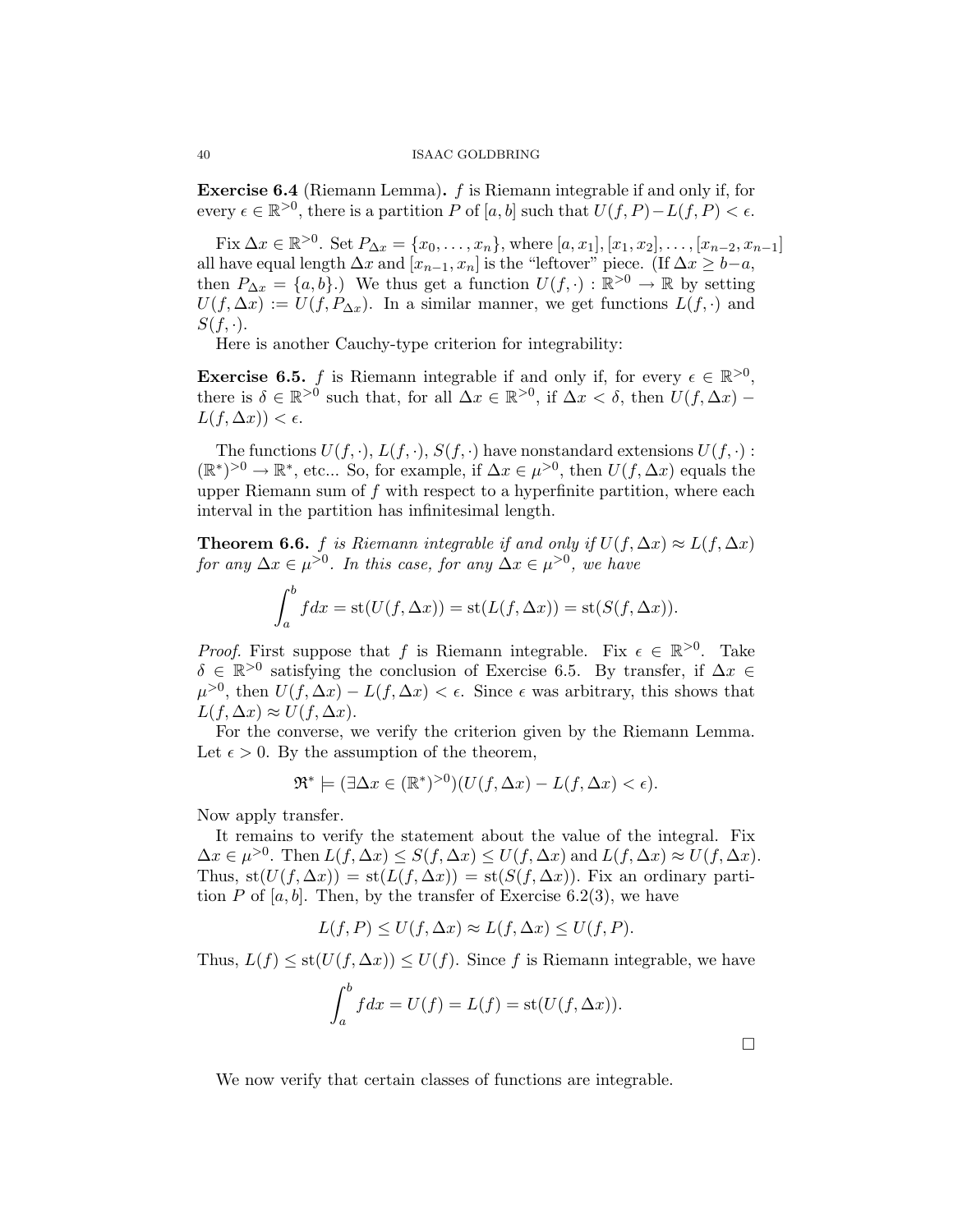**Theorem 6.7.** If f is continuous on [a, b], then for any  $\Delta x \in \mu^{>0}$ ,  $L(f, \Delta x) \approx$  $U(f, \Delta x)$ . Consequently, by the previous theorem, continuous functions are Riemann integrable.

 $\sum_{i=1}^{n} (M_i - m_i) \Delta x_i$ . We will find an upper bound for this sum of the form *Proof.* Let's give the idea of the proof first. Note that  $U(f, \Delta x) - L(f, \Delta x) =$  $[f(c) - f(d)](b - a)$ , where  $|c - d| < \Delta x$ . If  $\Delta x \in \mu^{>0}$ , then  $c \approx d$ , so  $f(c) \approx f(d)$  by the uniform continuity of f. Since  $b - a \in \mathbb{R}$ , this will show that  $U(f, \Delta x) - L(f, \Delta x) \approx 0$ .

Now for the details: for  $\Delta x \in \mathbb{R}^{>0}$ , define  $M_i(\Delta x) := M_i(P_{\Delta x})$  and  $m_i(\Delta x) := m_i(P_{\Delta x})$ . We then define the *oscillation of f with respect to*  $\Delta x$ to be the quantity

$$
\omega(\Delta x) := \max\{M_i(\Delta x) - m_i(\Delta x) \mid i = 1,\ldots,n\}.
$$

Suppose that  $j \in \{1, ..., n\}$  is such that  $\omega(\Delta x) = M_j(\Delta x) - m_j(\Delta x)$ . Fix  $c_{\Delta x}, d_{\Delta x} \in [x_{j-1}, x_j]$  such that  $f(c_{\Delta x}) = M_j(\Delta x)$  and  $f(d_{\Delta x}) = m_j(\Delta x)$ ; this is possible since continuous functions achieve their max and min. Clearly,  $|c_{\Delta x} - d_{\Delta x}| \leq \Delta x$ . Also,

$$
U(f, \Delta x) - L(f, \Delta x) = \sum_{i=1}^{n} (M_i(\Delta x) - m_i(\Delta x))(\Delta x_i) \le \omega(\Delta x)(b - a).
$$

Fix  $\Delta x \in \mu^{>0}$ . By transfer, there are  $c, d \in [a, b]^*$  such that  $|c-d| \leq \Delta x$  and  $U(f, \Delta x) - L(f, \Delta x) \leq (f(c) - f(d))(b - a)$ , whence  $U(f, \Delta x) \approx L(f, \Delta x)$ .  $\Box$ 

Exercise 6.8. Prove Theorem 6.7 with the assumption of "continuity" replaced by "monotonicity."

Now that integrals are infinitely close to hyperfinite sums, properties of integrals follow almost immediately from properties of sums. For example:

**Proposition 6.9.** Suppose that f is integrable and  $c \in \mathbb{R}$ . Then cf is integrable and  $\int_a^b (cf)dx = c \int_a^b f dx$ .

*Proof.* Fix  $\Delta x \in \mu^{>0}$ . First suppose that  $c \geq 0$ . Then  $U(cf, \Delta x) =$  $cU(f, \Delta x)$  and  $L(cf, \Delta x) = cL(f, \Delta x)$ . Since  $U(f, \Delta x) \approx L(f, \Delta x)$ , we have that  $U(cf, \Delta x) \approx L(cf, \Delta x)$ , whence cf is integrable. Moreover,

$$
\int_{a}^{b} (cf)dx = \operatorname{st}(U(cf, \Delta x)) = c \operatorname{st}(U(f, \Delta x)) = c \int_{a}^{b} f dx.
$$

If  $c < 0$ , then  $U(cf, \Delta x) = cL(f, \Delta x)$  and  $L(cf, \Delta x) = cU(f, \Delta x)$ . The proof then proceeds as in the previous paragraph.  $\Box$ 

6.2. The Peano Existence Theorem. Here is an application of the nonstandard approach to integration to differential equations:

**Theorem 6.10** (Peano Existence Theorem). Suppose that  $q : [0, 1] \times \mathbb{R} \to \mathbb{R}$ is a bounded, continuous function. Then for any  $a \in \mathbb{R}$ , there is a differentiable function  $f : [0,1] \to \mathbb{R}$  satisfying  $f(0) = a$  and  $f'(t) = g(t, f(t))$  for all  $t \in [0,1]$ .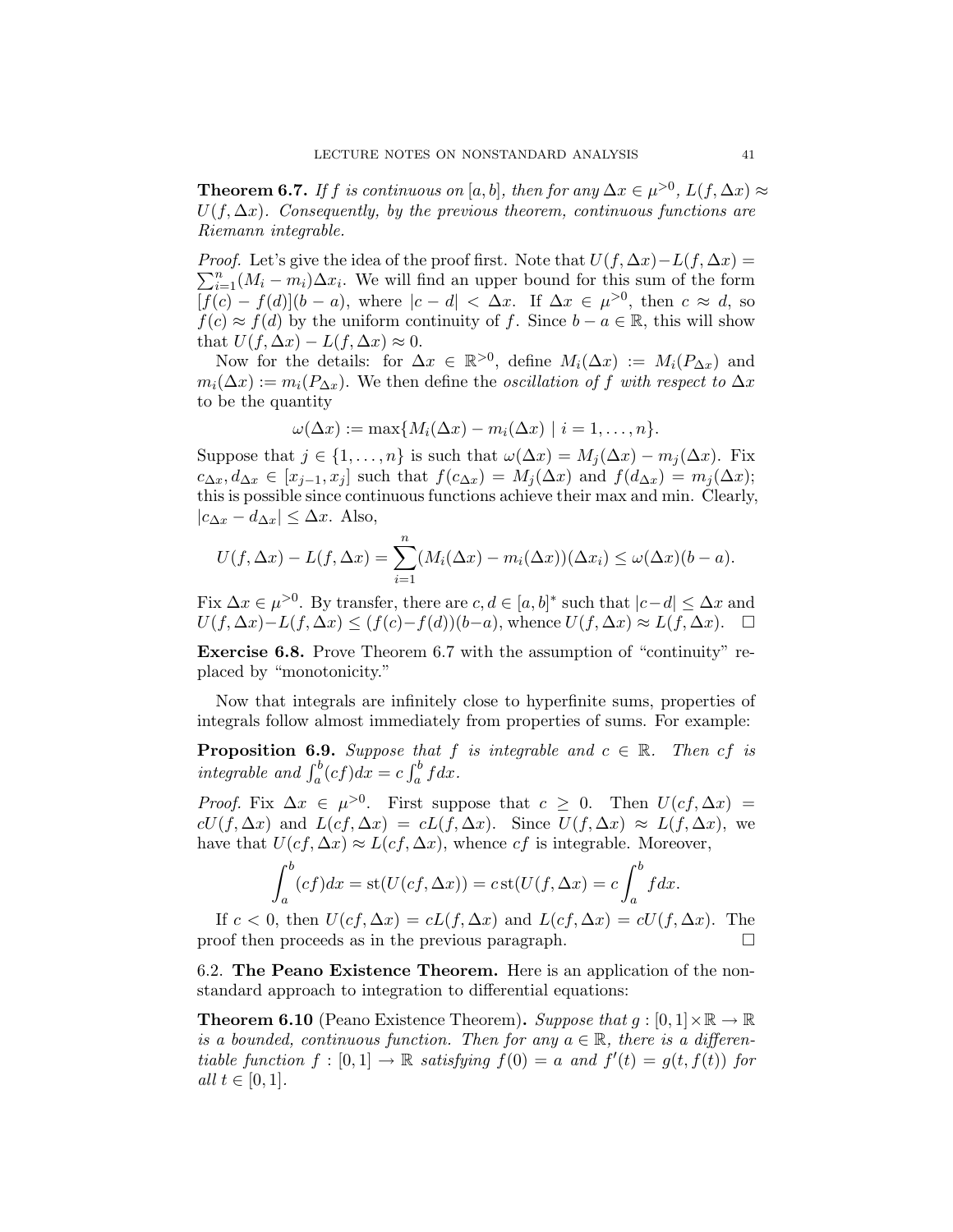Proof. The idea is quite simple: we find a "polygonal" solution by starting at  $(0, a)$  and taking infinitesimal steps with slope according to  $q$ ; we then take the standard part of the polygonal solution to obtain a curve solving the differential equation. Now for the gory details:

Let  $Y : \mathbb{R} \times \mathbb{N} \to \mathbb{R}$  be such that, for all  $0 \leq k < n$ , we have  $Y(0, n) = a$ and  $Y(\frac{k+1}{n})$  $\frac{+1}{n}, n) = Y(\frac{k}{n})$  $\frac{k}{n}, n) + g(\frac{k}{n})$  $\frac{k}{n}, Y(\frac{k}{n})$  $(\frac{k}{n}, n)) \cdot \frac{1}{n}$  $\frac{1}{n}$ . Let  $Z : \mathbb{R} \to \mathbb{R}$  be such that  $Z(\frac{k}{n})$  $\frac{k}{n}$ ) =  $Y(\frac{k}{n})$  $\frac{k}{n}, n$ ). Fix  $N > N$ . We will show that  $Z(\frac{k}{N})$  $\frac{l}{N}$ )  $\in \mathbb{R}_{\text{fin}}$  for all  $0 \leq l \leq N$  and that  $f : [0, 1] \to \mathbb{R}$  defined by  $f(t) = \text{st}(Z(\frac{l}{N}))$  $(\frac{l}{N})$ , where  $t \approx \frac{l}{N}$  $\frac{l}{N}$ , is the desired solution to the differential equation.

Fix a bound  $M \in \mathbb{R}^{>0}$  for g. Fix  $0 \le k \le l \le N$ . Then:

$$
|Z(\frac{l}{N}) - Z(\frac{k}{N})| = |\sum_{n=k}^{l-1} (g(\frac{n}{N}, Z(\frac{n}{N})) \cdot \frac{1}{N})|
$$
  

$$
\leq \sum_{n=k}^{l-1} (|g(\frac{n}{N}, Z(\frac{n}{N}))| \cdot \frac{1}{N})
$$
  

$$
\leq M \cdot \sum_{n=k}^{l-1} \frac{1}{N}
$$
  

$$
= M \cdot \frac{l-k}{N}.
$$

This shows two things: first, by setting  $k = 0$ , we see that  $|Z(\frac{l}{\lambda})|$  $\vert \frac{l}{N} \rangle \vert \leq \vert a \vert +$  $M \cdot \frac{l}{\Lambda}$  $\frac{l}{N}$  for all  $0 \leq l \leq N$ , whence  $Z(\frac{l}{N})$  $\frac{l}{N}$ ) ∈  $\mathbb{R}_{\text{fin}}$ . Secondly, if  $\frac{l-\tilde{k}}{N} \approx 0$ , then  $Z(\frac{l}{\lambda})$  $\frac{l}{N}$ )  $\approx Z(\frac{k}{N})$  $\frac{k}{N}$ ). These observations allow us to define  $f : [0,1] \to \mathbb{R}$  by setting  $f(t) = \text{st}(Z(\frac{l}{\lambda}))$  $\frac{l}{N}$ ) for any  $l \in \{0, \ldots, N\}$  with  $t \approx \frac{l}{N}$  $\frac{l}{N}$  .

**Exercise 6.11.** Use the above calculation to verify that  $f$  is continuous.

It remains to verify that f is a solution of the differential equation  $f'(t) =$  $g(t, f(t))$ . By the fundamental theorem of calculus, it is enough to show that  $f(x) = a + \int_0^x g(t, f(t))dt$  for all  $x \in [0, 1]$ .

Let  $W:\mathbb{R}\to\mathbb{R}$  be such that  $W(\frac{k}{n})$  $\frac{k}{n}$ ) =  $g(\frac{k}{n})$  $\frac{k}{n}, Z(\frac{k}{n}$  $\frac{k}{n}$ )). Define  $h: [0,1] \to \mathbb{R}$ by  $h(r) = g(r, f(r))$ , a continuous function. Then, for  $0 \le k \le N$ , we have

$$
W(\frac{k}{N}) \approx g(\text{st}(\frac{k}{N}), f(\text{st}(\frac{k}{N})) = h(\text{st}(\frac{k}{N})) \approx h(\frac{k}{N}).
$$

For  $n \in \mathbb{N}$ , define  $s_n := \max\{|W(\frac{k}{n})\}$  $\frac{k}{n}$ ) –  $h(\frac{k}{n})$  $\frac{k}{n}$ ||  $0 \leq k \leq n$  }. Thus, by the above observation,  $s_N \in \mu$ . Consequently, for  $0 \le k \le N$ , we have

$$
\left| \sum_{n=0}^{k} (W(\frac{n}{N}) \cdot \frac{1}{N}) - \sum_{n=0}^{k} (h(\frac{n}{N}) \frac{1}{N}) \right| \le \sum_{n=0}^{k} |W(\frac{n}{N}) - h(\frac{n}{N})| \cdot \frac{1}{N}
$$
  

$$
\le \sum_{n=0}^{k} s_N \cdot \frac{1}{N}
$$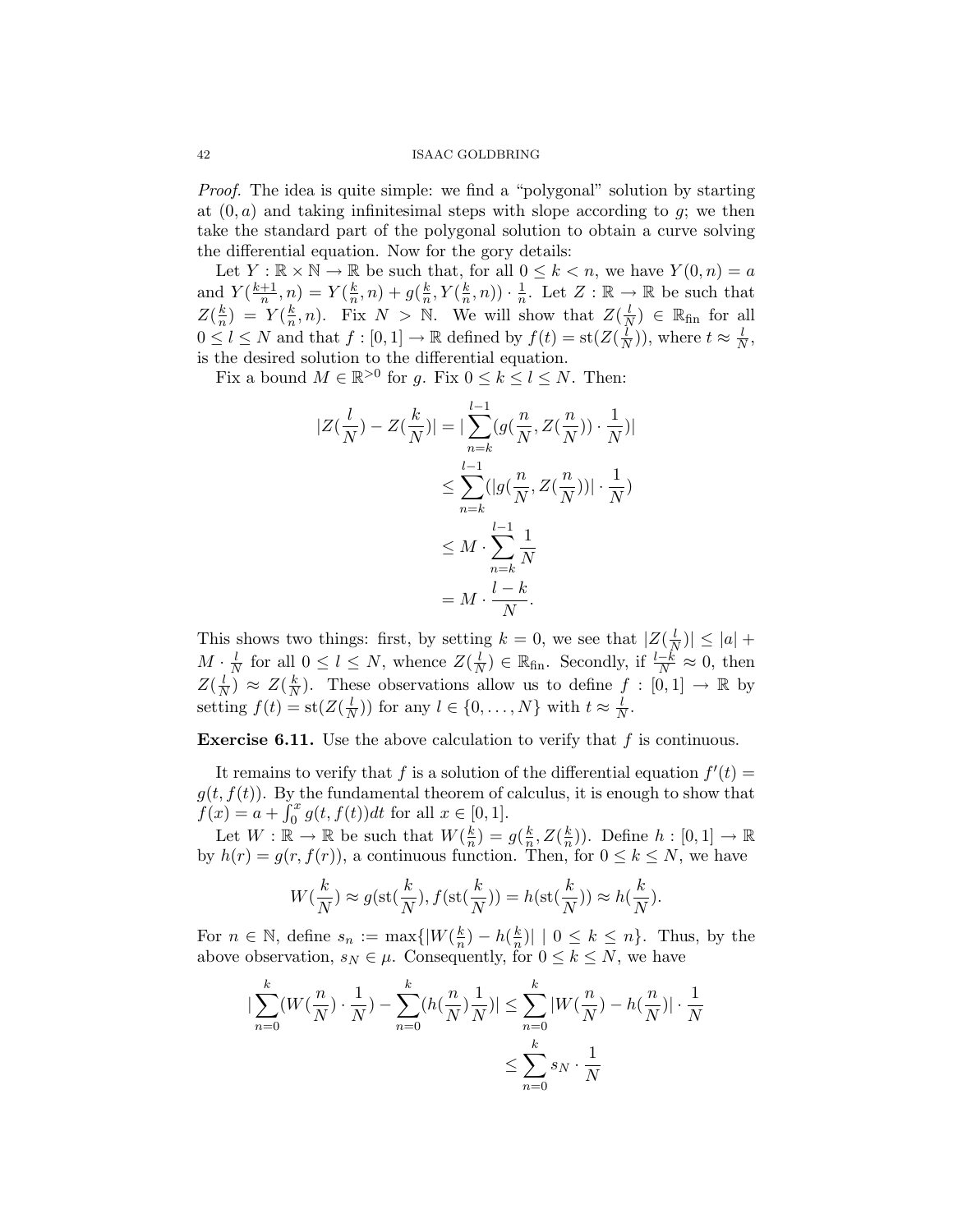$$
= s_N \cdot \frac{k+1}{N} \in \mu.
$$

Therefore, for any  $x \in [0,1]$ , writing  $x = \operatorname{st}(\frac{k}{N})$  with  $\frac{k}{N} < x$ , we have

$$
f(x) \approx Z(\frac{k}{N})
$$
  
=  $a + \sum_{n=0}^{k-1} (g(\frac{n}{N}), Z(\frac{n}{N})) \cdot \frac{1}{N})$   
=  $a + \sum_{n=0}^{k-1} (W(\frac{n}{N}) \cdot \frac{1}{N})$   
 $\approx a + \sum_{n=0}^{k-1} (h(\frac{n}{N}) \cdot \frac{1}{N})$   
 $\approx a + \int_0^x h(t)dt.$ 

The last step follows from Theorem 6.6. Since the beginning and end are standard numbers, we have  $f(x) = a + \int_0^x h(t)dt$ .

## 6.3. Problems.

**Problem 6.1.** Let  $f : [a, b] \to \mathbb{R}$  be continuous. For  $n \in \mathbb{N}^{>0}$  and  $i =$  $0, \ldots, n-1$ , define  $x_i := a + \frac{i(b-a)}{n}$  $\frac{(-a)}{n}$ . Define

$$
Av(n) := \frac{f(x_0) + f(x_1) + \dots + f(x_{n-1})}{n},
$$

which is often referred to as a *sample average for f*. Prove that if  $n > N$ , we have  $Av(n) \approx \frac{1}{b-a} \int_a^b f(x) dx$ .

Remark.  $\frac{1}{b-a} \int_a^b f(x) dx$  is often referred to as the average of f on [a, b]. This exercises illustrates a common phenomenon in nonstandard analysis, namely approximating continuous things by hyperfinite discrete things.

**Problem 6.2** (Both). Suppose that  $f, g : [a, b] \to \mathbb{R}$  are Riemann integrable. Show that:

- (1)  $f+g$  is integrable and  $\int_a^b (f(x)+g(x))dx = \int_a^b f(x)d(x)+\int_a^b g(x)dx$ .
- (2) f is Riemann integrable on both  $[a, c]$  and  $[c, b]$  for any  $c \in [a, b]$  and  $\int_{a}^{b} f(x)dx = \int_{a}^{c} f(x)dx + \int_{b}^{c} f(x)dx.$
- (3)  $\int_a^b f(x)dx \leq \int_a^b g(x)dx$  if  $f(x) \leq g(x)$  for all  $x \in [a, b]$ .
- (4)  $m(b-a) \leq \int_a^b f(x)dx \leq M(b-a)$  if  $m \leq f(x) \leq M$  for all  $x \in [a, b]$ .

**Problem 6.3.** Suppose that  $f : [a, b] \to \mathbb{R}$  is Riemann integrable. Define  $F : [a, b] \to \mathbb{R}$  by  $F(x) := \int_a^x f(t) dt$ . Prove that F is continuous (even though  $f$  may not be).

### Problem 6.4.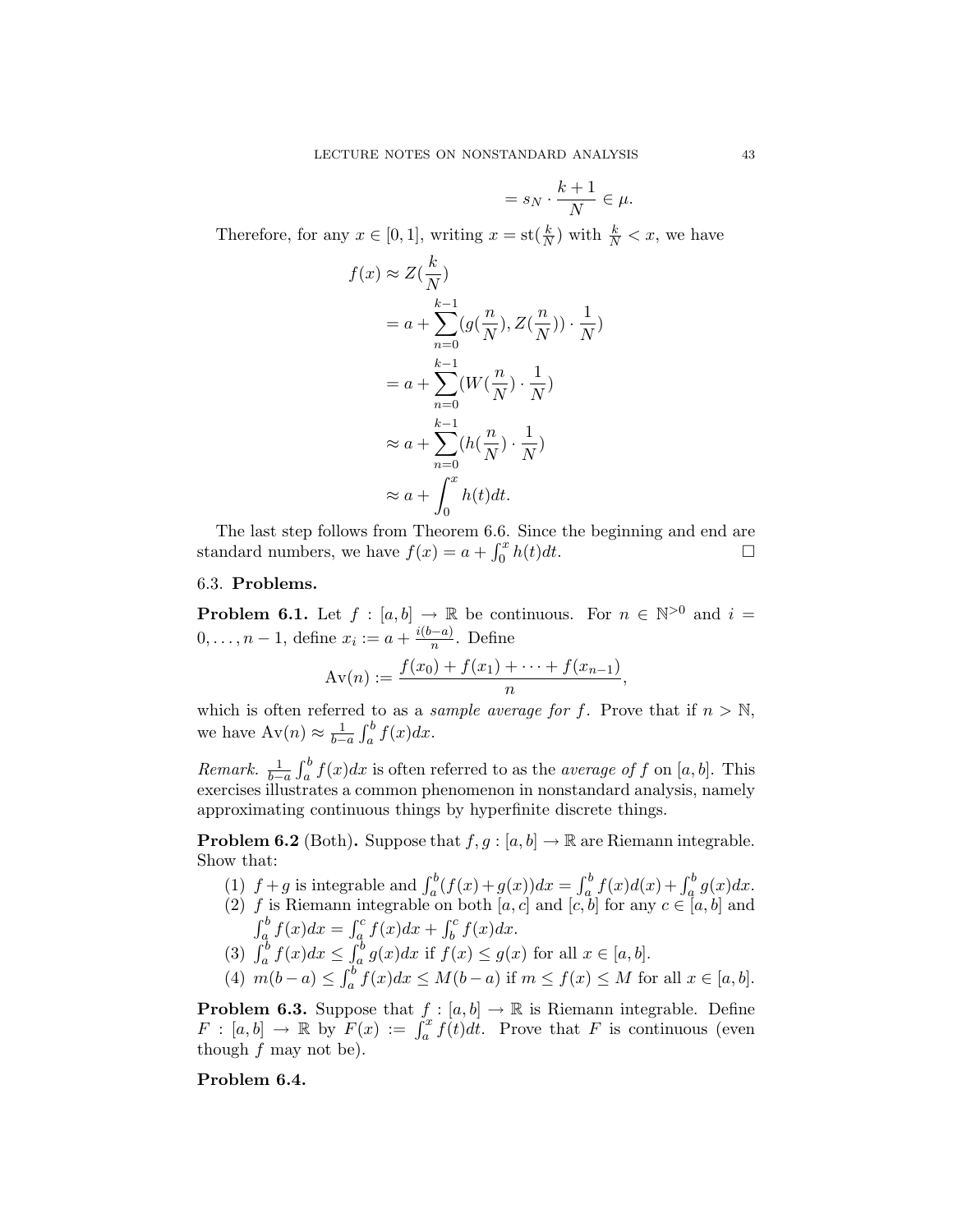(1) Suppose  $f : [a, \infty) \to \mathbb{R}$  is continuous. Define

$$
\int_{a}^{\infty} f(x)dx := \lim_{b \to \infty} \int_{a}^{b} f(x)dx
$$

if this limit exists; in this case the *improper integral*  $\int_a^{\infty} f(x)dx$  is said to converge. Otherwise, the improper integral diverges. Show that  $\int_a^{\infty} f(x)dx = L$  if and only if for every  $b \in \mathbb{R}^*$  such that  $b > \mathbb{N}$ , we have  $\int_a^b f(x)dx \approx L$ . (But first: what does  $\int_a^b f(x)dx$  for  $b > \mathbb{N}$ even mean?)

(2) There are three other kinds of improper integrals, namely when  $f$ is continuous on intervals  $(-\infty, a]$  as well as  $[a, b]$  and  $(a, b]$ . Discuss how to define these improper integrals and give nonstandard characterizations of them as in (1).

**Problem 6.5.** Suppose  $f : [a, \infty) \to \mathbb{R}$  is continuous and  $f(x) \geq 0$  for all  $x \in [a, \infty)$ . Show that either  $\int_a^{\infty} f(x)dx$  converges or diverges to  $+\infty$ . (Hint: Define  $F : [a, \infty) \to \mathbb{R}$  by  $F(x) := \int_a^x f(t) dt$ . Consider the cases when  $F$  is bounded and unbounded respectively.)

**Problem 6.6.** Suppose that  $(a_n : n \ge 1)$  is a sequence from R. Suppose that  $f : [1, \infty) \to \mathbb{R}$  is a continuous, nonnegative, nonincreasing function such that  $f(n) = a_n$  for all  $n \geq 1$ . Show that  $\sum_{1}^{\infty} a_n$  converges if and only if  $\int_1^{\infty} f(x)dx$  converges. (This result is often called the *Integral Test.*)

7. Weekend Problem Set #1

**Problem 7.1.** (Sierpinski) Suppose  $r, a_1, a_2, \ldots, a_n \in \mathbb{R}^{>0}$ . Show that the equation

$$
\frac{a_1}{x_1} + \frac{a_2}{x_2} + \dots + \frac{a_n}{x_n} = r
$$

has only finitely many solutions  $(x_1, \ldots, x_n)$  in  $\mathbb{N}^{>0}$ .

## Problem 7.2.

- (1) Show there is  $N \in \mathbb{N}^*$  such that N is divisible by k for every  $k \in \mathbb{N}$ .
- (2) Let  $P \subseteq \mathbb{N}$  denote the set of primes. Show that for every  $n \in \mathbb{N}^*$ , there is  $p \in P^*$  such that p divides n.
- (3) Use parts (1) and (2) to show that  $P$  is infinite (Euclid).
- (4) Show that  $\mathbb{Z}^*$  is a subring of  $\mathbb{R}^*$ .
- (5) Let  $p \in P^* \setminus P$ . Let  $(p)$  be the ideal of  $\mathbb{Z}^*$  generated by p. Show that the quotient ring  $\mathbb{Z}^*/(p)$  is a field. What is the characteristic of  $\mathbb{Z}^*/(p)$ ?

**Problem 7.3.** (Limit Comparison Test) Let  $\sum_{0}^{\infty} a_i$  and  $\sum_{0}^{\infty} b_i$  be two series, where  $a_i, b_i > 0$  for all  $i \in \mathbb{N}$ . Suppose that  $\left(\frac{a_i}{b_i}\right)$  converges. Show that for  $m, n > \mathbb{N}$  with  $m \leq n$ , we have  $\sum_{m}^{n} a_i \in \mu$  if and only if  $\sum_{m}^{n} b_i \in \mu$ . Conclude that  $\sum_{0}^{\infty} a_i$  converges if and only if  $\sum_{0}^{\infty} b_i$  converges.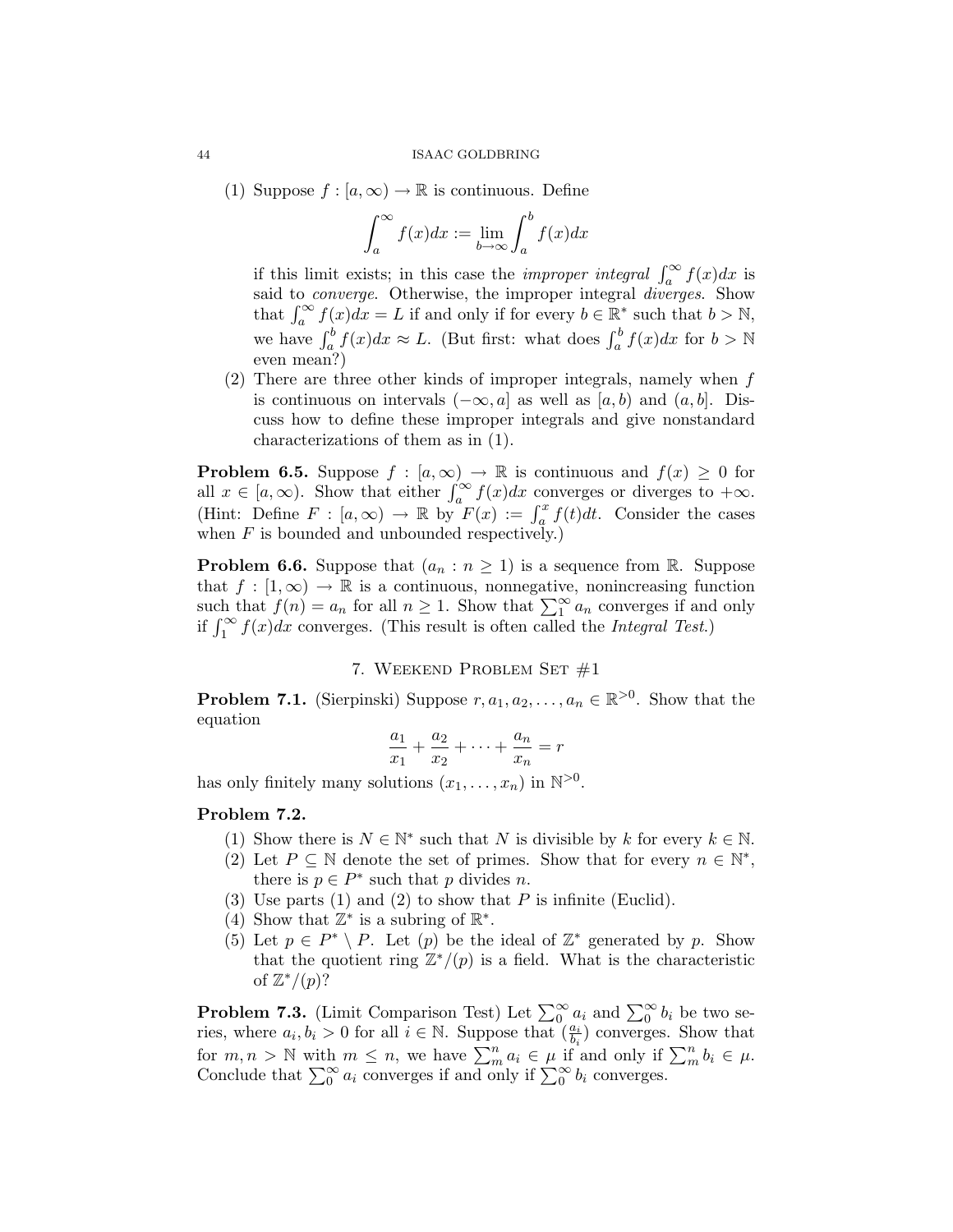**Problem 7.4.** Let  $(s_n)$  denote a sequence in R. For each  $n \in \mathbb{N}$ , define

$$
\sigma_n := \frac{s_0 + \cdots s_n}{n+1}.
$$

Show that if  $s_n \to L$ , then  $\sigma_n \to L$ . (Hint: If  $N > \mathbb{N}$ , there exists  $M > \mathbb{N}$ such that  $\frac{M}{N}$  is infinitesimal.)

We should say the sequence  $(\sigma_n)$  is called the sequence of Cesaro means of the sequence  $(s_n)$ . It is possible that  $(\sigma_n)$  converges when  $(s_n)$  diverges. When  $(s_n)$  is the sequence of partial sums of an infinite series, this leads to the notion of *Cesáro summability*, which is useful in the theory of Fourier series.

**Problem 7.5.** Suppose  $f : \mathbb{R} \to \mathbb{R}$  is a function and  $f(x+y) = f(x) + f(y)$ for all  $x, y \in \mathbb{R}$  (i.e. f is an additive group homomorphism).

- (1) Show that  $f(0) = 0$ .
- (2) Show that  $f(nx) = nf(x)$  for all  $x \in \mathbb{R}$  and  $n \in \mathbb{N}$ .
- (3) Show that  $f(-x) = -f(x)$  for all  $x \in \mathbb{R}$ .
- (4) Show that  $f(kx) = kf(x)$  for all  $k \in \mathbb{Z}$ .
- (5) Show that  $f(qx) = qf(x)$  for all  $q \in \mathbb{Q}$ .
- (6) (Cauchy) Suppose f is *continuous*. Show that  $f(x) = f(1) \cdot x$  for all  $x \in \mathbb{R}$ .

Problem 7.6. In this problem, we prove a strengthening of Cauchy's result from Problem 6 by showing that if  $f : \mathbb{R} \to \mathbb{R}$  is an additive group homomorphism and there is an inteveral  $I \subseteq \mathbb{R}$  such that f is bounded on I, then  $f(x) = f(1) \cdot x$  for all  $x \in \mathbb{R}$ . (This result is due to Darboux.) Fix  $x_0 \in I$ and  $M \in \mathbb{R}^{>0}$  such that  $|f(x)| \leq M$  for all  $x \in I$ .

- (1) Show that if  $x \approx 0$ , then  $|f(x)| \leq M + |f(x_0)|$ .
- (2) Show that if  $x \approx 0$ , then  $f(x) \approx 0$ . (Hint: If  $x \approx 0$ , then  $nx \approx 0$  for all  $n \in \mathbb{N}$ .
- (3) Show that  $f(x) = f(1) \cdot x$  for all  $x \in \mathbb{R}$ . (Hint: Use the fact that any  $x \in \mathbb{R}$  is infinitely close to an element of  $\mathbb{Q}^*$ .)

### Problem 7.7.

(1) Suppose  $f : (a, b) \to \mathbb{R}$  is  $C^1$ . Suppose  $x \in (a, b)^*$  is such that st(x) ∈ (a, b). Suppose  $\Delta x \approx 0$ . Prove that there exists  $\epsilon \in \mu$  such that

$$
f(x + \Delta x) = f(x) + f'(x) + \epsilon \Delta x.
$$

(2) Define  $f : \mathbb{R} \to \mathbb{R}$  by

$$
f(x) = \begin{cases} x^2 \sin(\frac{1}{x}) & \text{if } x \neq 0\\ 0 & \text{if } x = 0. \end{cases}
$$

(a) Show that  $f'(x)$  exists for all x but that  $f'$  is not continuous at 0.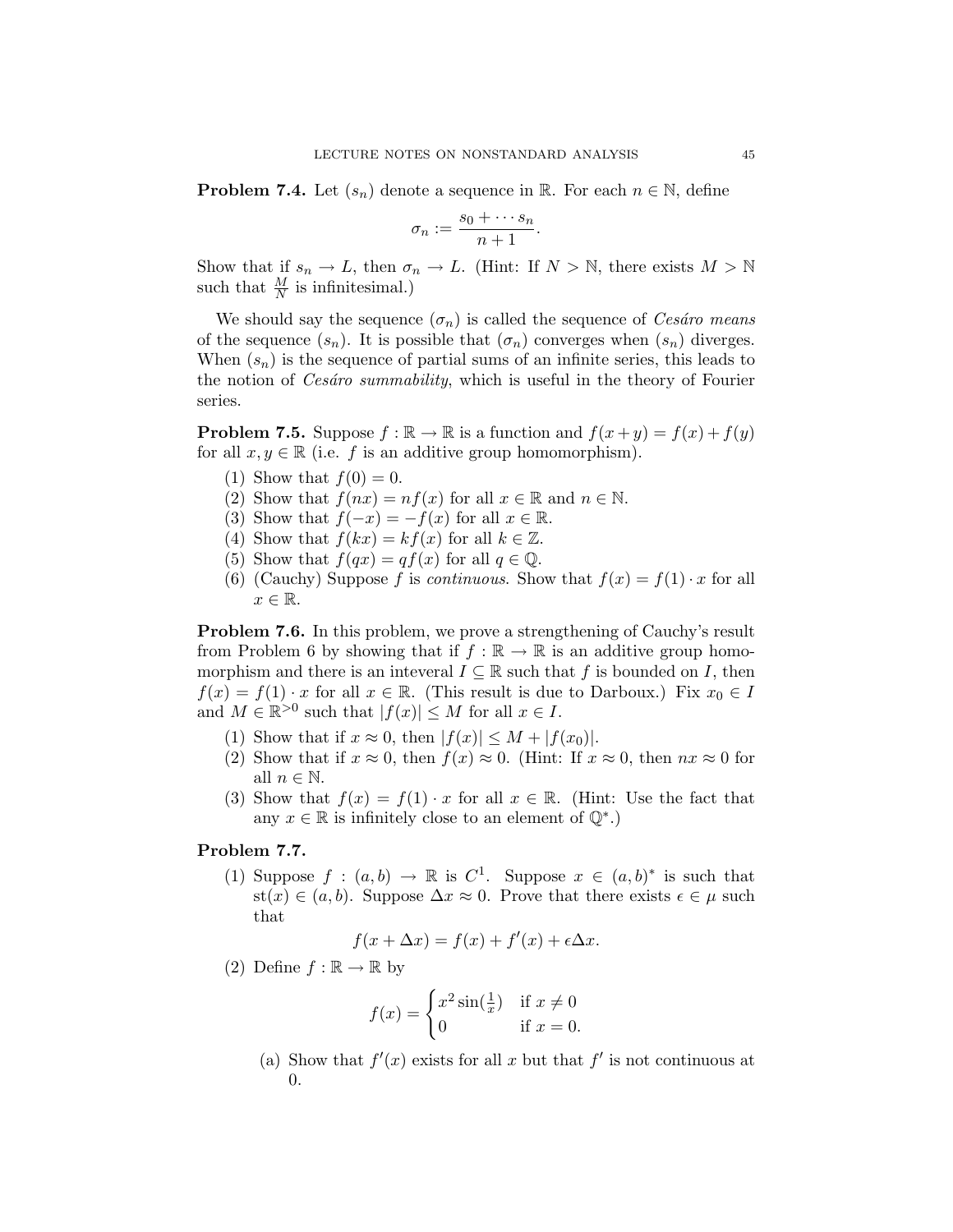#### 46 ISAAC GOLDBRING

- (b) Let  $N > N$  and  $x = \frac{1}{2\pi N}$ . Show that there is an infinitesimal  $\Delta x$  such that there is no  $\epsilon \in \mu$  making the conclusion of (a) true.
- (c) Discuss why parts (1) and (2)(b) don't contradict the fact that  $f'$  is continuous on  $(0, 1)$ .

**Problem 7.8.** A *Dirac delta function* is a definable function  $D : \mathbb{R}^* \to \mathbb{R}^*$ such that:

- $D(x) \geq 0$  for all  $x \in \mathbb{R}^*$ ;
- $\int_{-\infty}^{+\infty} D(x)dx = 1;$

•

- there is a positive infinitesimal  $\delta > 0$  such that  $\int_{-\delta}^{\delta} D(x)dx \approx 1$ .
- (1) Make sense of the above properties, i.e. explain how to precisely state the above properties of a Dirac delta function.
- (2) Let D be a Dirac delta function and  $f : \mathbb{R} \to \mathbb{R}$  a standard function. Show that  $\operatorname{st}(\int_{-\infty}^{+\infty} f(x)D(x)dx) = f(0)$ .
- (3) Suppose  $f : \mathbb{R} \to \mathbb{R}$  is standard and  $\int_{-\infty}^{\infty} f(x) dx = 1$ . Fix  $n \in \mathbb{N}^* \setminus \mathbb{N}$ and define  $D: \mathbb{R}^* \to \mathbb{R}^*$  by  $D(x) := nf(nx)$ . Show that D is a Dirac delta function. In particular, the following functions are Dirac delta functions:

$$
D(x) = \begin{cases} n & \text{if } |x| \le \frac{1}{2n} \\ 0 & \text{otherwise.} \end{cases}
$$

• 
$$
D(x) = \frac{n}{\pi(1 + n^2 x^2)}
$$
.  
\n•  $D(x) = n e^{-\pi n^2 x^2}$ .

(4) Suppose that  $f : \mathbb{R} \to \mathbb{R}$  is a standard function such that  $f(x) \geq 0$ for all  $x \in \mathbb{R}$  and  $\int_{-\infty}^{+\infty} f(x) = 1$ . For  $n \in \mathbb{N}^{>0}$ , define  $a_n := \int_{-\frac{1}{n}}^{\frac{1}{n}} f(x)$ . Show that  $a_n \approx 0$  for all  $n > \mathbb{N}$ . Conclude that a Dirac delta function can never be the nonstandard extension of a standard nonnegative, integrable function.

**Problem 7.9.** For  $a, b \in \mathbb{N}$  with  $a \leq b$ , we set

$$
[a, b] := \{a, a + 1, \ldots, b - 1, b\} \subseteq \mathbb{N}.
$$

Suppose that  $A \subseteq \mathbb{N}$ . We say that:

- A is thick if for all  $k \in \mathbb{N}^{>0}$ , there is  $x \in \mathbb{N}$  such that  $[x+1, x+k] \subseteq A$ .
- A is syndetic if  $\mathbb{N} \setminus A$  is not thick, that is, there is  $k \in \mathbb{N}^{>0}$  such that, for all  $x \in \mathbb{N}$ ,  $[x+1, x+k] \cap A \neq \emptyset$ .
- A is piecewise syndetic if  $A = B \cap C$ , where B is thick and C is syndetic.
- (1) Prove that  $A$  is thick if and only if  $A^*$  contains an infinite interval, that is, there are  $M, N \in \mathbb{N}^*$  with  $N - M \in \mathbb{N}^* \setminus \mathbb{N}$  such that  $[M, N] \subseteq A^*$ .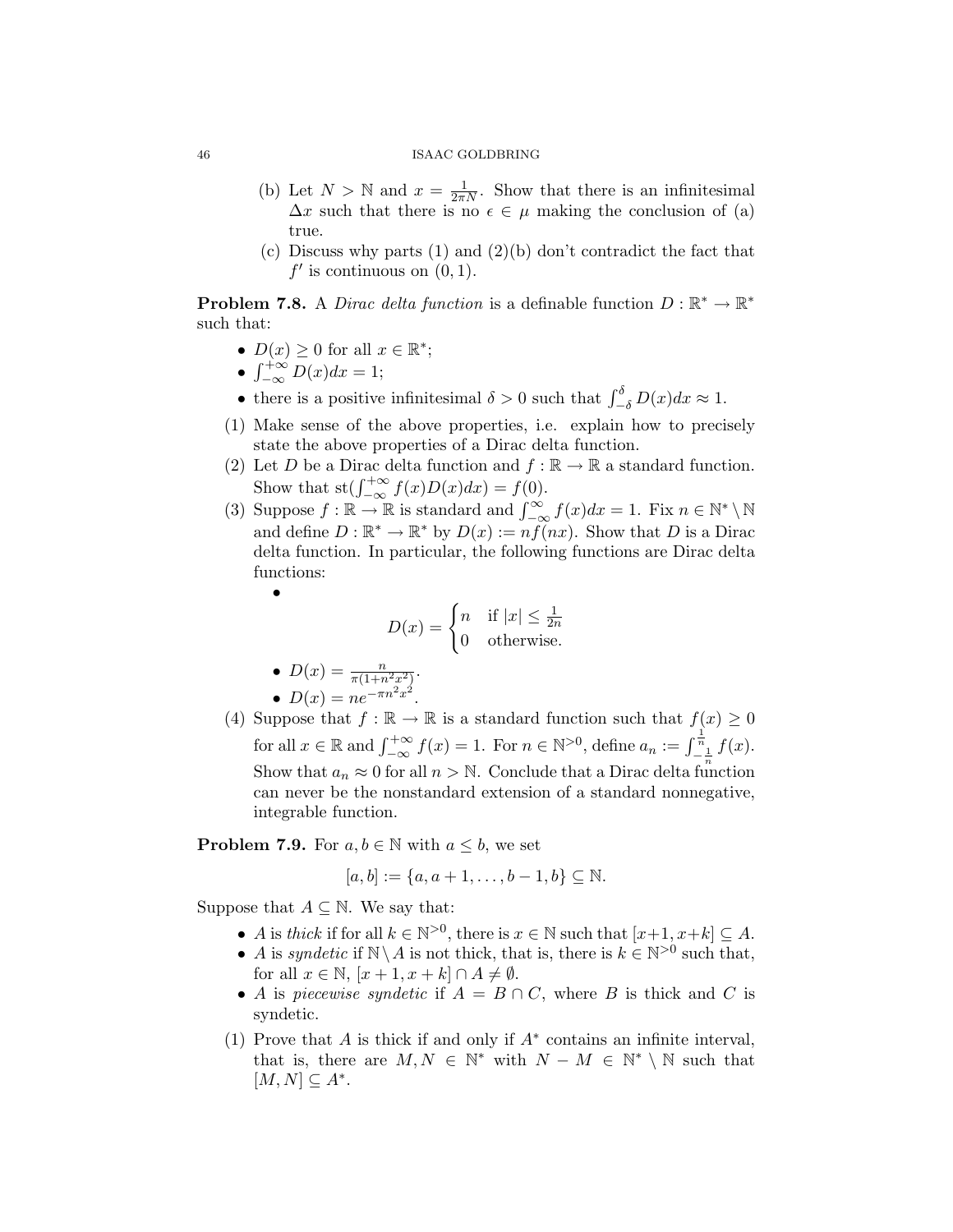- (2) Prove that A is syndetic if and only if  $A^*$  has finite gaps, that is, for all intervals  $[M, N] \subseteq \mathbb{N}^*$ , if  $[M, N] \cap A^* = \emptyset$ , then  $N - M \in \mathbb{N}$ .
- (3) (Standard) Prove that A is piecewise syndetic if and only if there is a finite set  $F \subseteq \mathbb{N}$  such that  $A + F$  is thick, where

 $A + F := \{a + f : a \in A, f \in F\}.$ 

- (4) Prove that A is piecewise syndetic if and only if there is an infinite interval on which  $A^*$  has only finite gaps.
- (5) Use the nonstandard characterization of piecewise syndeticity to prove that piecewise syndeticity is a partition regular notion, that is, if  $A = A_1 \cup \cdots \cup A_n$  is piecewise syndetic, then  $A_i$  is piecewise syndetic for some  $i \in \{1, \ldots, n\}.$

The notions appearing in the previous problem are present in *additive* combinatorics and combinatorial number theory.

#### 8. Many-sorted and Higher-Type Structures

We would now like to start applying nonstandard methods to areas of mathematics more complex than calculus. To do this, we will need a slightly more elaborate nonstandard framework.

8.1. Many-sorted structures. In many areas of mathematics, we study many different sets at a time as well as functions between these various sets.

**Example 8.1** (Linear Algebra). A vector space is a set  $V$  together with two functions: vector addition, which is a function  $+: V \times V \to V$ , and scalar multiplication, which is a function  $\cdot : \mathbb{F} \times V \to V$ , where  $\mathbb{F}$  is some field.

**Example 8.2** (Topology). A metric space is a set X together with a metric, which is a function  $d: X \times X \to \mathbb{R}$  satisfying certain axioms (to be defined in the next section).

**Example 8.3** (Measure Theory). A measure space is a triple  $(X, \mathcal{B}, \mu)$ , where X is a set, B is a  $\sigma$ -algebra of subsets of X (so  $\mathcal{B} \subseteq \mathcal{P}(X)$ ), and  $\mu : \mathcal{B} \to \mathbb{R}$  is a measure.

We now develop a nonstandard framework suitable for studying such situations. Before, we were working with a structure consisting of just a single "sort," namely a sort for  $\mathbb R$ . Now, we will work in a structure M with a (nonempty) collection of sorts S. For each  $s \in S$ , we have a set  $M_s$ , the universe of the sort  $s$  in  $M$ . So, for example, in the linear algebra situation, we might have  $S = \{s, t\}$ , with  $M_s = V$  and  $M_t = \mathbb{F}$ . Often we will write a many-sorted structure as  $M = (M_s | s \in S)$ . Thus, we might write the linear algebra example as  $(V, \mathbb{F})$ , suppressing mention of the names of the sorts.

For any finite sequence  $\vec{s} = (s_1, \ldots, s_n)$  of sorts, we have the product set  $M_{\vec{s}} := M_{s_1} \times \cdots \times M_{s_n}.$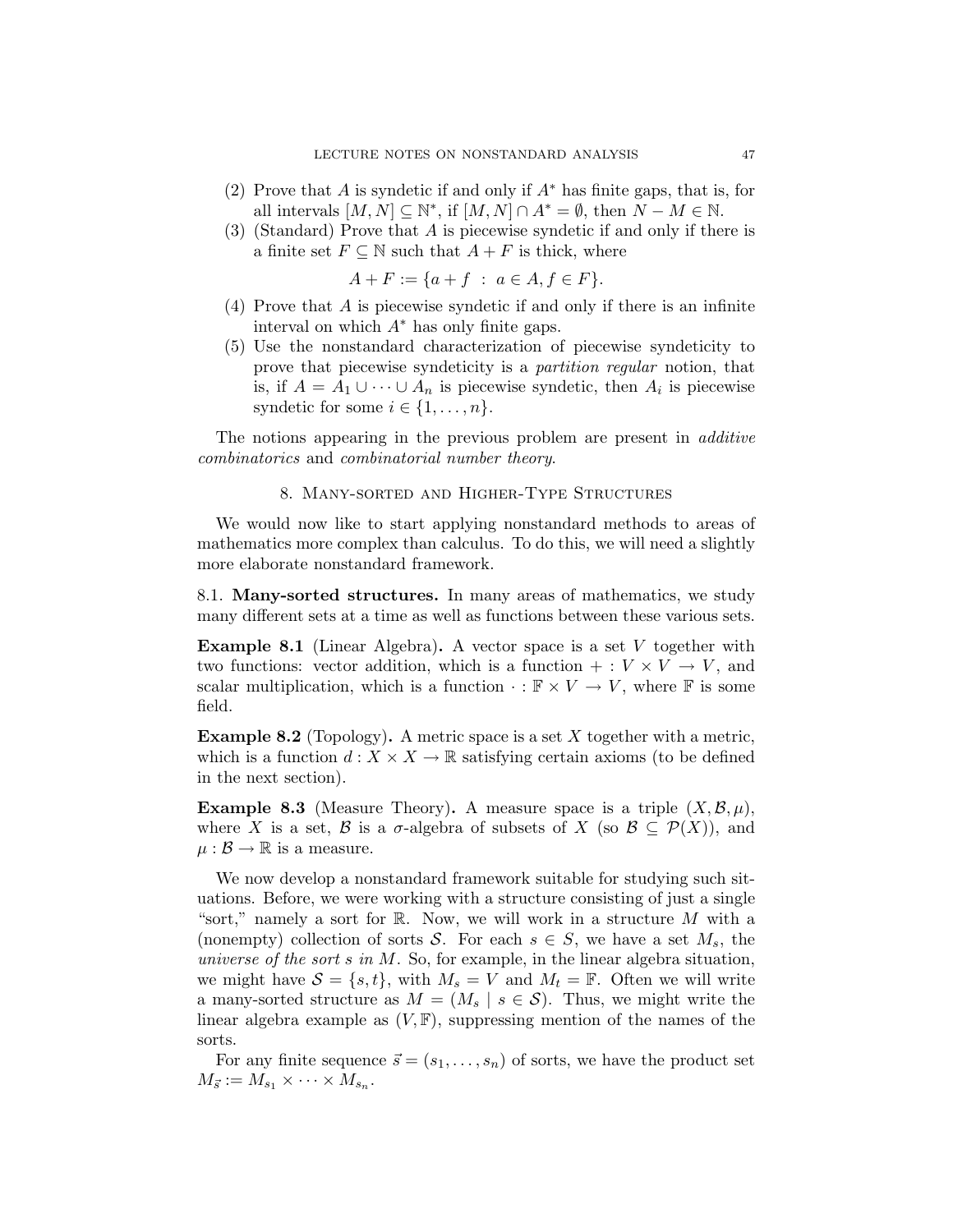#### 48 ISAAC GOLDBRING

We now consider a language which was just as expressive as before. Namely, we have:

- For every finite sequence  $\vec{s}$  of sorts and every  $A \subseteq M_{\vec{s}}$ , we have a predicate symbol  $P_A$ .
- For every sort s and every  $a \in M_s$ , we have a constant symbol  $c_a$ .
- For every finite sequence  $\vec{s}$  of sorts, every sort t, and every function  $f: M_{\vec{s}} \to M_t$ , we have a function symbol  $F_f$ .

One now builds terms and formulae just as in ordinary logic, with the understanding that each sort comes equipped with its own collection of variables. If we need to be clear, we might decorate a variable with the name of the sort it is intended to range over, e.g.  $x^s$ .

Example 8.4. Returning to the vector space example, let's see how we might write the distributive law  $c \cdot (x + y) = c \cdot x + c \cdot y$ . Recall that  $S = \{s, t\}$ , with  $M_s = V$  and  $M_t = \mathbb{F}$ . Let  $f : M_s \times M_s \to M_s$  denote vector addition and  $g: M_t \times M_s \to M_s$  denote scalar multiplication. Then the axiom for the distributive law would be written as:

$$
\forall x^s \forall y^s \forall z^t (g(z, f(x, y)) = f(g(z, x), g(z, y))).
$$

Of course, for the purpose of sanity, in practice we will continue to write things as they might naturally be written in ordinary mathematics; however, one must be aware of the formal way that such sentences would be written.

As in the earlier part of these notes, we obtain a "nonstandard extension" by considering an embedding  $M \to M^*$ , where the universe of  $M^*$ corresponding to the sort s is  $M_s^*$  and the map is given by  $a \mapsto a^*$ . We will demand more from this embedding later, but for now we do not even assume that the embedding is an inclusion, that is, we do not assume that  $M_s \subseteq M_s^*$ . As before, we write  $A^*$  for the interpretation of the predicate symbol  $P_A$  in  $M^*$ .

To be of any use, we assume that the nonstandard extension is proper, meaning that, for every  $s \in \mathcal{S}$  and every infinite  $A \subseteq M_s$ , we assume that there is  $b \in A^*$  such that  $b \neq a^*$  for any  $a \in A$ . (In other words, we are postulating the existence of many nonstandard elements.) Of course, such nonstandard extensions exist by the Compactness Theorem (Exercise!).

Exercise 8.5. Suppose the nonstandard extension is proper. Then for any finite sequence  $\vec{s}$  of sorts and any infinite  $A \subseteq M_{\vec{s}}, A^*$  contains a nonstandard element.

8.2. Higher-type sorts. As we saw with the measure theory example in the previous subsection, it will often be convenient to have a sort for  $\mathcal{P}(X)$ whenever  $X$  is itself a sort. For simplicity of discussion, let us consider the many-sorted structure  $(X, \mathcal{P}(X))$ ; what we say now is easily adapted to the more general situation that X and  $\mathcal{P}(X)$  are sorts in a many-sorted structure containing other sorts.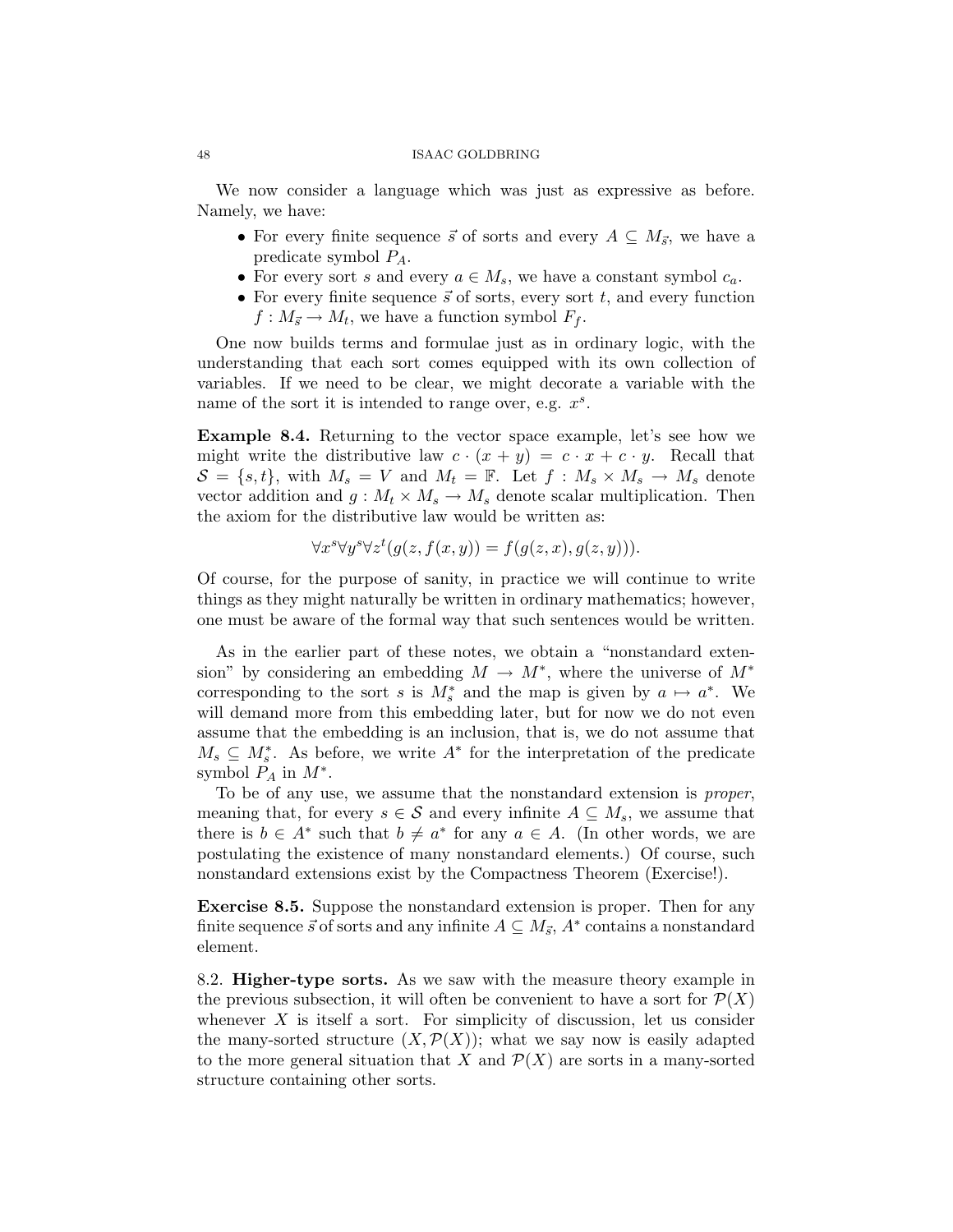We have the nonstandard extension  $(X, \mathcal{P}(X)) \to (X^*, \mathcal{P}(X)^*)$ . We must be careful not to confuse  $\mathcal{P}(X)^*$  with  $\mathcal{P}(X^*)$ , the latter retaining its usual meaning as the set of subsets of  $X^*$ . At the moment,  $\mathcal{P}(X)^*$  is some abstract set, perhaps having no affiliation with an actual powerset. We now discuss how to relate  $\mathcal{P}(X)^*$  and  $\mathcal{P}(X^*)$ .

Set  $E = \{(x, A) \in X \times \mathcal{P}(X) \mid x \in A\}$ , the symbol for the membership relation.

**Lemma 8.6** (Normalization). We may assume that our nonstandard extension satisfies the additional two conditions:

- (N1)  $X \subseteq X^*$  and  $x = x^*$  for all  $x \in X$ ;
- (N2)  $\mathcal{P}(X)^* \subseteq \mathcal{P}(X^*)$  and  $E^*$  is the membership relation restricted to  $X^* \times \mathcal{P}(X)^*.$

*Proof.* We begin with some abstract nonsense: let Y be a set and  $h: X^* \to Y$ a bijection such that  $X \subseteq Y$  and  $h(x^*) = x$  for all  $x \in X$ .

For  $A \in \mathcal{P}(X)^*$ , set  $\Phi(A) = \{h(x) \mid x \in X^* \text{ and } (x, A) \in E^*\} \subseteq Y$ . We claim that  $\Phi$  is injective. Indeed, suppose that  $A_1, A_2 \in \mathcal{P}(X)^*$  and  $A_1 \neq A_2$ . By the transfer principle, there is  $x \in X^*$  such that either  $(x, A_1) \in E^*$  and  $(x, A_2) \notin E^*$ ; or  $(x, A_2) \in E^*$  and  $(x, A_1) \notin E^*$ . Then either  $h(x) \in \Phi(A_1) \setminus \Phi(A_2)$  or  $h(x) \in \Phi(A_2) \setminus \Phi(A_1)$ ; either way,  $\Phi(A_1) \neq$  $\Phi(A_2)$ .

Now make  $(Y, \Phi(\mathcal{P}(X^*)))$  into a structure in the unique way so that the map  $(h, \Phi) : (X^*, \mathcal{P}(X)^*) \to (Y, \Phi(\mathcal{P}(X)^*))$  is an isomorphism. (Exercise!) Note that  $(Y, \Phi(\mathcal{P}(X)^*))$  has the desired properties (N1) and (N2).

**Recap:** We have the many-sorted structure  $(X, \mathcal{P}(X))$  and its nonstandard extension  $(X^*, \mathcal{P}(X)^*)$ . Furthermore, we assume that  $X \subseteq X^*$  and for all  $Y \in \mathcal{P}(X)^*$ , we view  $Y \subseteq X^*$  by declaring, for  $x \in X^*$ :

$$
x \in Y \leftrightarrow (x, Y) \in E^*.
$$

There is some potential confusion that we should clear up now. Suppose that  $A \subseteq X$ . Then we have  $A^* \subseteq X^*$  from the interpretation of the symbol  $P_A$ . However,  $A \in \mathcal{P}(X)$ , so it is mapped by the embedding to an element of  $\mathcal{P}(X)^*$ , which we temporarily denote by  $(A)^*$ . Fortunately, all is well:

# Lemma 8.7.  $A^* = (A)^*$ .

*Proof.* By the transfer principle, we have that, for  $x \in X^*$ ,  $x \in A^*$  if and only if  $(X^*, \mathcal{P}(X)^*)$   $\models$   $P_A(x)$ . By the normalization assumption, we have that, for  $x \in X^*$ ,  $x \in (A)^*$  if and only if  $(x, (A)^*) \in E^*$ . Fortunately,  $(X,\mathcal{P}(X)) \models \forall x \in X(P_A(x) \leftrightarrow P_E(x,A))$ , so the desired result follows from transfer.

**Definition 8.8.** A subset A of  $X^*$  is called *internal* if  $A \in \mathcal{P}(X)^*$ ; otherwise, A is called external.

Thus, the transfer principle applies to the internal subsets of  $X^*$ .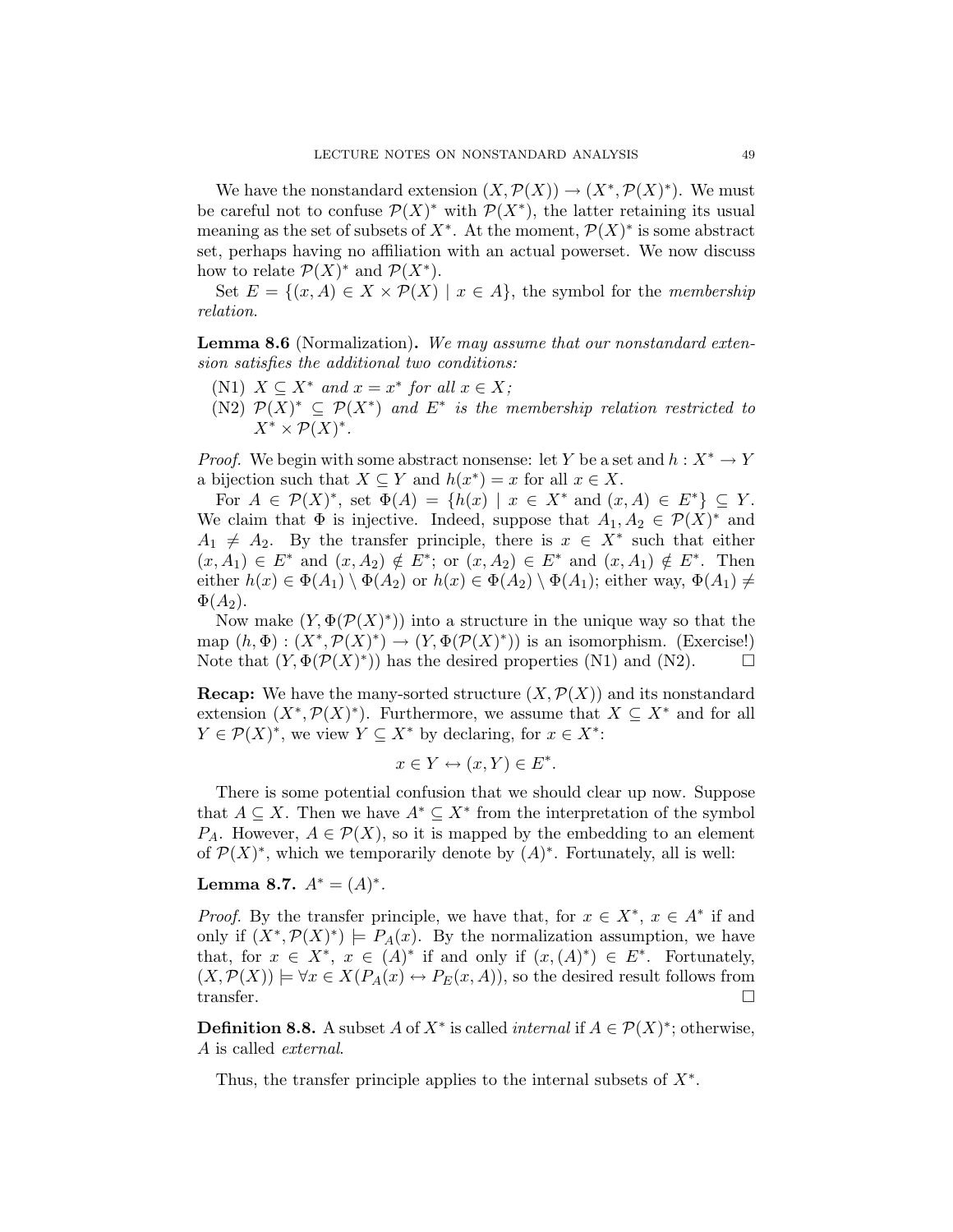#### 50 ISAAC GOLDBRING

**Example 8.9.** Let us consider  $(\mathbb{N}, \mathcal{P}(\mathbb{N}))$  and its nonstandard extension  $(N^*, \mathcal{P}(N)^*)$ . We claim that N is an *external* subset of N<sup>\*</sup>. To see this, note that the following sentence is true in  $(\mathbb{N}, \mathcal{P}(\mathbb{N}))$ :

$$
\forall A \in \mathcal{P}(\mathbb{N})((\exists x \in \mathbb{N}(P_E(x, A)) \land \exists y \in \mathbb{N} \forall z \in \mathbb{N}(P_E(z, A) \to z \le y))
$$

$$
\to \exists y \in \mathbb{N}(P_E(y, A) \land \forall z \in \mathbb{N}(P_E(z, A) \to z \le y).
$$

This sentence says that if  $A \subseteq \mathbb{N}$  is bounded above, then A has a maximum element. By transfer, the same holds true for any  $A \in \mathcal{P}(\mathbb{N})^*$ , that is, for any *internal* subset of  $\mathbb{N}^*$ . If  $\mathbb{N}$  were internal, then since it is bounded above (by an infinite element), it would have a maximum, which is clearly not true.

Example 8.10. We continue to work with the set-up of the previous example. Since

$$
(\mathbb{N}, \mathcal{P}(\mathbb{N})) \models \forall n \in \mathbb{N} \exists A \in \mathcal{P}(\mathbb{N}) \forall m \in \mathbb{N} (P_E(m, A) \leftrightarrow m \le n),
$$

by transfer we have

$$
(\mathbb{N}^*, \mathcal{P}(\mathbb{N})^*) \models \forall n \in \mathbb{N}^* \exists A \in \mathcal{P}(\mathbb{N})^* \forall m \in \mathbb{N}^* (P_E(m, A) \leftrightarrow m \le n).
$$

Fixing  $N \in \mathbb{N}$ , we suggestively let  $\{0, 1, \ldots, N\}$  denote the internal subset of  $\mathbb{N}^*$  consisting of all the elements of  $\mathbb{N}^*$  that are no greater than N. This is a prototypical example of a hyperfinite set.

The following principle is useful in practice; it says that sets defined (in the first-order logic sense) from internal parameters are internal.

**Theorem 8.11** (Internal Definition Principle). Let  $\varphi(x, x_1, \ldots, x_m, y_1, \ldots, y_n)$ be a formula, where  $x, x_1, \ldots, x_m$  range over the sort for X and  $y_1, \ldots, y_m$ range over the sort for  $\mathcal{P}(X)$ . Suppose that  $a_1, \ldots, a_m \in X^*$  and  $A_1, \ldots, A_n \in$  $\mathcal{P}(X)^*$ . Set

$$
B := \{b \in X^* \mid (X^*, \mathcal{P}(X)^*) \models \varphi(b, a_1, \dots, a_m, A_1, \dots, A_n)\}.
$$

Then B is internal.

*Proof.* The following sentence is true in  $(X, \mathcal{P}(X))$ :

$$
\forall x_1, \ldots, x_m \forall y_1, \ldots, y_n \exists z \forall x (P_E(x, z) \leftrightarrow \varphi(x, x_1, \ldots, x_m, y_1, \ldots, y_n)).
$$

By transfer, this remains true in  $(X^*, \mathcal{P}(X)^*)$ . Plugging in  $a_i$  for  $x_i$  and  $A_j$ for  $y_i$ , we see that

$$
(X^*, \mathcal{P}(X)^*) \models \exists z \forall x (P_E(x, z) \leftrightarrow \varphi(x, a_1, \dots, a_m, A_1, \dots, A_n)).
$$

The set asserted to exist is B, which then belongs to  $\mathcal{P}(X)^*$ , that is, B is internal.  $\Box$ 

**Example 8.12.** For any finite collection  $a_1, \ldots, a_m \in X^*$ , the set  $\{a_1, \ldots, a_m\}$ is internal. Indeed, let  $\varphi(x, x_1, \ldots, x_m)$  be the formula  $x = x_1 \vee \cdots \vee x = x_m$ . Then

$$
\{a_1, \ldots, a_m\} = \{b \in X^* \mid (X^*, \mathcal{P}(X)^*) \models \varphi(b, a_1, \ldots, a_m)\}.
$$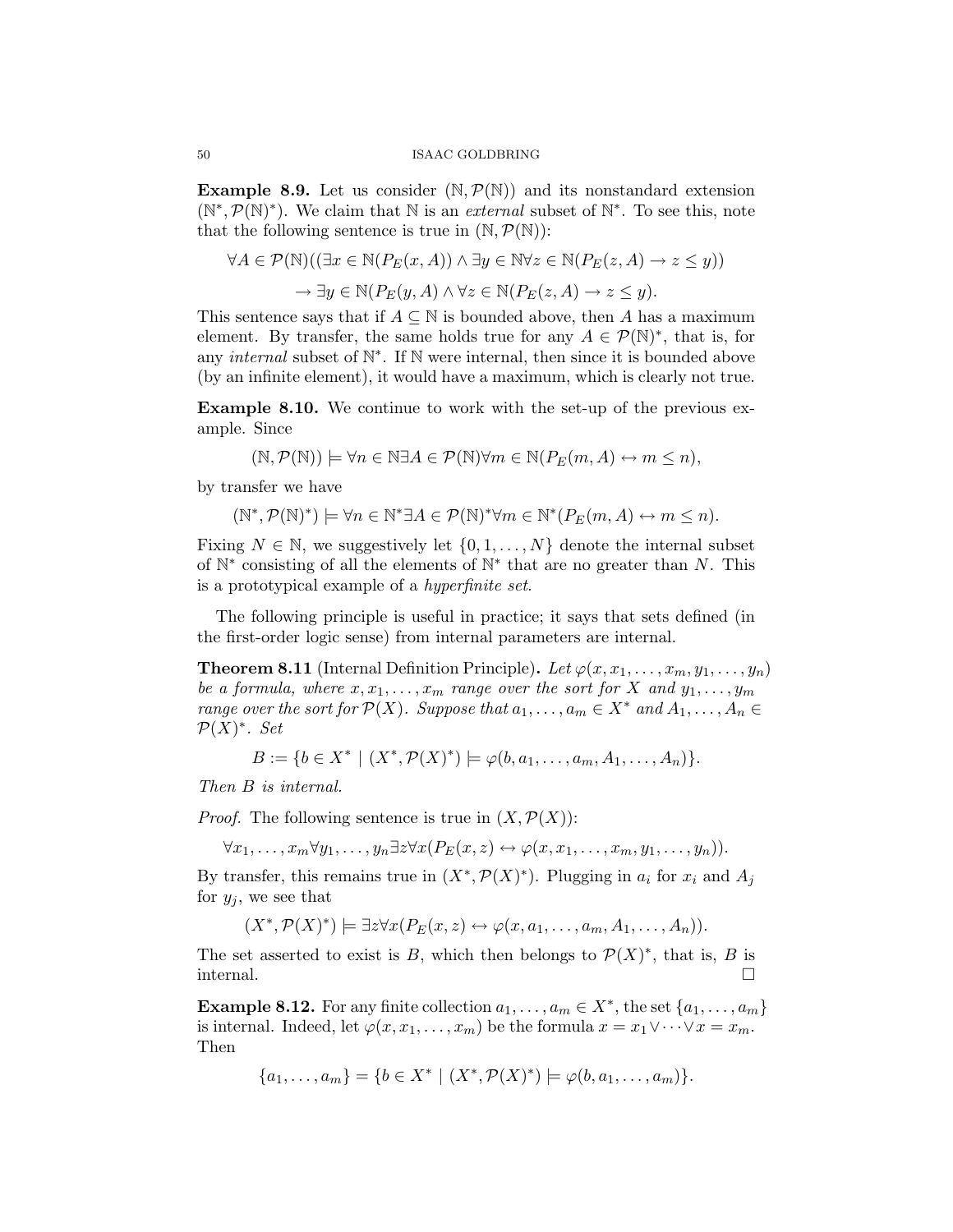It will also prove useful to have a notion of internal function. To do this, we need to expand our set-up a bit. We now consider the many-sorted structure  $(X, \mathcal{P}(X), \mathcal{P}(X \times X))$  with an embedding into a nonstandard extension  $(X^*, \mathcal{P}(X)^*, \mathcal{P}(X \times X)^*)$ . We set:

- $E_1 := \{(x, A) \in X \times \mathcal{P}(X) \mid x \in A\}$ , and
- $E_2 := \{(x, y, A) \in X \times X \times \mathcal{P}(X \times X) \mid (x, y) \in A\}.$

The proof of the following lemma is exactly like the proof of Lemma 8.6.

Lemma 8.13. We may assume that our nonstandard extension satisfies the additional three conditions:

- (N1)  $X \subseteq X^*$  and  $x = x^*$  for all  $x \in X$ ;
- (N2)  $\mathcal{P}(X)^* \subseteq \mathcal{P}(X^*)$  and  $E_1^*$  is the membership relation restricted to  $X^* \times \mathcal{P}(X)^*$ ;
- (N3)  $\mathcal{P}(X \times X)^* \subseteq \mathcal{P}(X^* \times X^*)$  and  $E_2^*$  is the membership relation restricted to  $X^* \times X^* \times \mathcal{P}(X \times X)^*$ .

**Definition 8.14.**  $B \subseteq X^* \times X^*$  is internal if  $B \in \mathcal{P}(X \times X)^*$ . If  $A, B \subseteq X^*$ and  $f: A \to B$  is a function, then we say that f is *internal* if the graph of  $f, \Gamma(f) := \{(x, y) \in X^* \times X^* \mid x \in A \text{ and } f(x) = y\} \subseteq X^* \times X^*$ , is internal.

At this point, the reader should verify that they would know how to escape the friendly confines of considering many-sorted structures of the form  $(X,\mathcal{P}(X))$  or  $(X,\mathcal{P}(X),\mathcal{P}(X\times X))$  and instead be able to consider much wilder many-sorted structures that might contain many sets and their powersets. For example, in studying vector spaces, it will be convenient to consider a many-sorted structure of the form  $(V, \mathcal{P}(V), \mathcal{P}(V \times V), \mathbb{F}, \mathcal{P}(\mathbb{F}), \mathcal{P}(\mathbb{F} \times V)).$ As an exercise, make sure you understand how to speak of an internal linear transformation  $T: V^* \to V^*$  or an internal norm  $\|\cdot\|: V^* \to \mathbb{R}^*$ .

In a similar vein, if  $s : \mathbb{N}^* \to X^*$  is an internal function, then we refer to the "sequence"  $(s_n | n \in \mathbb{N}^*)$  as an *internal sequence*.

**Definition 8.15.** Set  $\mathcal{P}_{fin}(X) := \{A \in \mathcal{P}(X) \mid A \text{ is finite }\} \subseteq \mathcal{P}(X)$ . We then say that  $B \subseteq X^*$  is hyperfinite if  $B \in \mathcal{P}_{fin}(X)^*$ .

**Exercise 8.16.** Assume that  $(N, \mathcal{P}(N), \mathcal{P}(N \times N))$  is part of the structure.

- (1) Prove that hyperfinite sets are internal.
- (2) Prove that an internal subset of a hyperfinite set is hyperfinite.
- (3) Prove that  $B \subseteq X^*$  is hyperfinite if and only if there is an internal function  $f : B \to \mathbb{N}^*$  such that f is a bijection between B and  $\{0, 1, \ldots, N\}$  for some  $N \in \mathbb{N}^*$ ; we then refer to  $N+1$  as the *internal* cardinality of B.
- (4) Prove that finite subsets of  $X^*$  are hyperfinite.

8.3. Saturation. For various nonstandard arguments, it will not suffice to merely assume that the extension is proper; we will need to assume a further richness condition on our nonstandard extensions.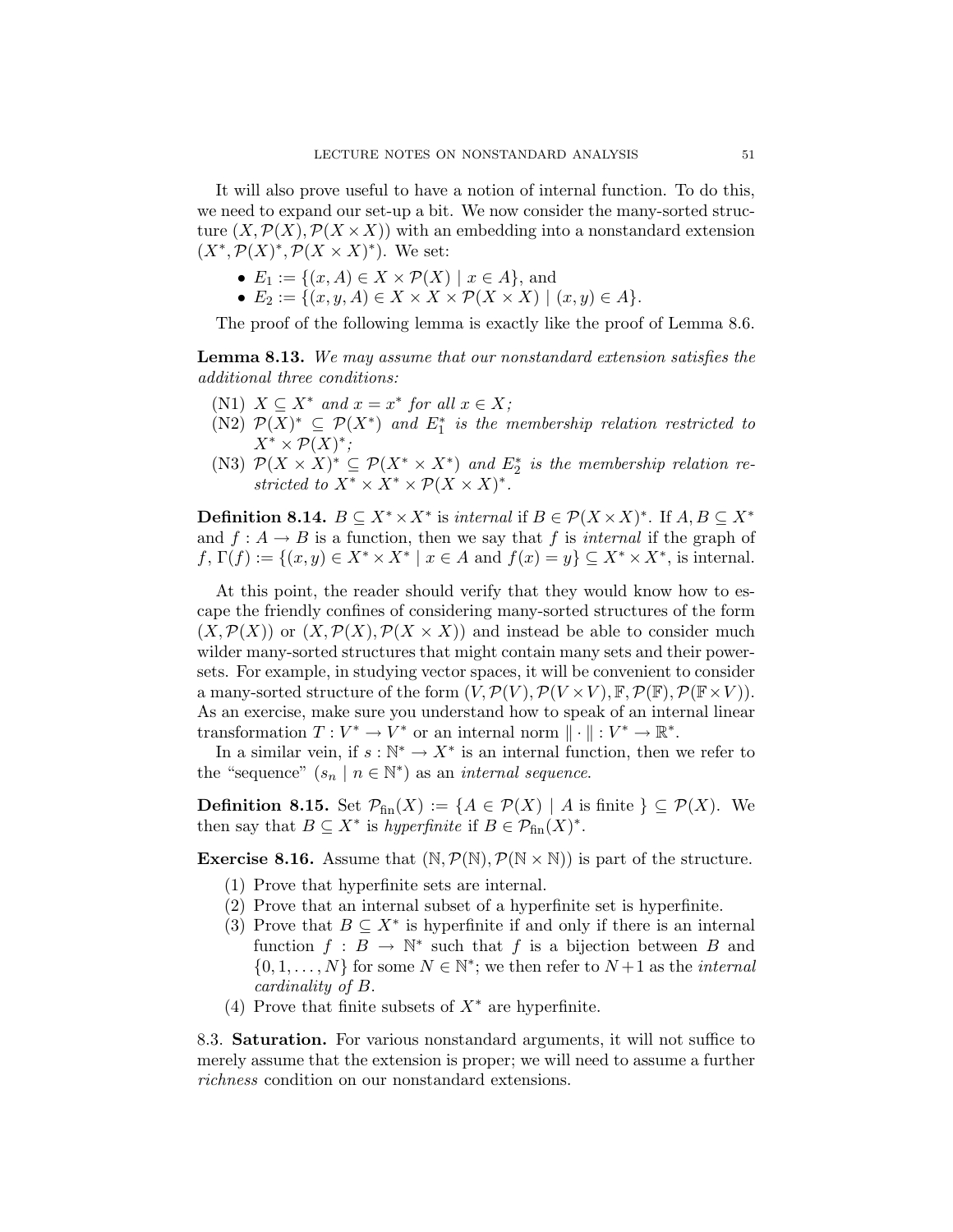#### 52 ISAAC GOLDBRING

**Definition 8.17.** Suppose that  $\kappa$  is an uncountable cardinal. We say that the nonstandard extension is  $\kappa$ -saturated if whenever  $(A_i \mid i \in I)$  is a family of internal sets with  $|I| < \kappa$  satisfying the *finite intersection property*, that is, the intersection of any finite number of  $A_i$ 's is nonempty, then  $\bigcap_{i\in I} A_i \neq \emptyset$ .

**Example 8.18.** Suppose that the nonstandard extension is  $\aleph_1$ -saturated and that  $\mathbb R$  is a basic sort. For each  $q \in \mathbb Q^{>0}$ , set  $A_q := \{r \in \mathbb R^* \mid 0 < r < q\}.$ By the internal definition principle,  $A_q$  is an internal set. Moreover, it is easy to verify that the family  $(A_q \mid q \in \mathbb{Q}^{>0})$  has the finite intersection property. By  $\aleph_1$ -saturation, there is  $r \in \bigcap_{q \in \mathbb{Q} > 0} A_q$ ; this r is then a positive infinitesimal.

Although this example is modest (as we already have ways of constructing infinitesimals), saturation will prove crucial in the analysis to come; see also the problems below.

**Exercise 8.19.** Assume that the nonstandard extension is  $\aleph_1$ -saturated and that  $(N_m \mid m \in \mathbb{N})$  is a sequence of elements of  $\mathbb{N}^* \setminus \mathbb{N}$ . Prove that there is  $N > N$  such that  $N < N_m$  for each  $m \in N$ .

In any research article, one always assumes at least  $\aleph_1$ -saturation of the nonstandard extension. For other applications,  $\kappa$ -saturation for larger  $\kappa$  is often needed. However, how can we be assured that  $\kappa$ -saturated nonstandard extensions exist?

**Theorem 8.20.** For any uncountable cardinal  $\kappa$ , there is a  $\kappa$ -saturated nonstandard extension.

*Proof.* See any textbook on model theory.  $\Box$ 

Saturation is closely related to another richness concept, namely comprehension.

Theorem 8.21 (Saturated extensions are comprehensive). Suppose that the nonstandard extension is  $\kappa$ -saturated. Suppose A and B are internal sets and suppose that  $A_0 \subseteq A$  is a (possibly external) set with  $|A_0| < \kappa$ . Suppose  $f_0: A_0 \to B$  is a function. Then there is an internal function  $f: A \to B$ extending  $f_0$ .

*Proof.* For  $x \in A_0$ , define

 $D_x := \{f \mid f : A \to B \text{ is internal and } f(x) = f_0(x)\}.$ 

By the internal definition principle, each  $D_x$  is internal. By  $\kappa$ -saturation, it remains to verify that  $(D_x \mid x \in A_0)$  has the finite intersection property. Fix  $x_1, \ldots, x_n \in A_0$ . Define  $f : A \to B$  by

$$
f(y) = \begin{cases} f_0(x_i) & \text{if } y = x_i \text{ for some } i \in \{1, \dots, n\}; \\ f_0(x_1) & \text{otherwise.} \end{cases}
$$

Then  $f$  is internal by the internal definition principle.  $\Box$ 

$$
52\,
$$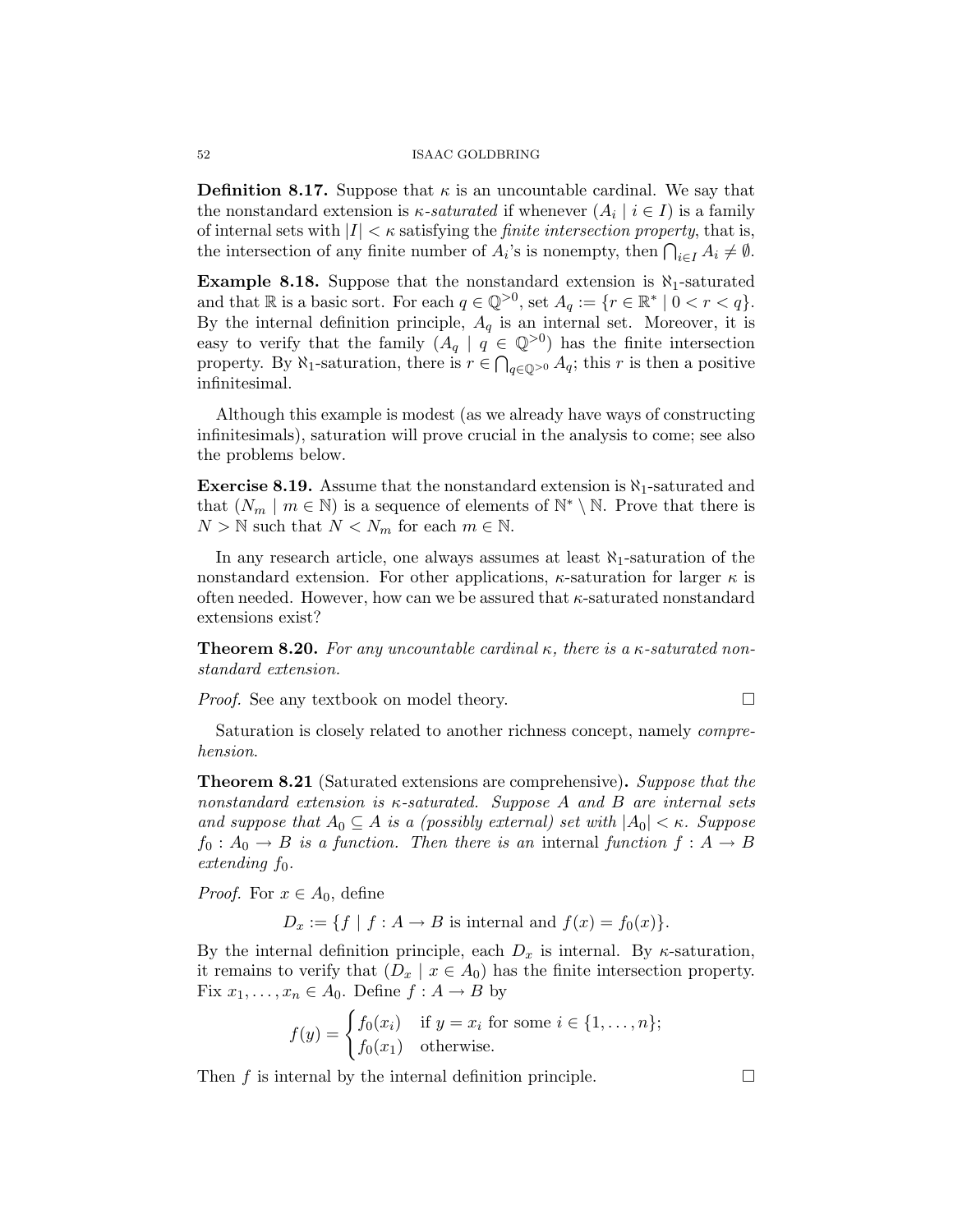Definition 8.22. The nonstandard extension is said to be countably comprehensive if whenever B is internal and  $(b_n | n \in \mathbb{N})$  is a countable sequence from B, then there is an internal  $f: \mathbb{N}^* \to B$  such that  $f(n) = b_n$  for all  $n \in \mathbb{N}$ .

In other words, countable comprehension says that sequences indexed by N can be *internally extended* to sequences indexed by  $\mathbb{N}^*$ .

**Corollary 8.23.** If the nonstandard extension is  $\aleph_1$ -saturated, then it is also countably comprehensive.

The converse to the previous corollary is also true; see Problem 8.8 below.

8.4. Useful nonstandard principles. In this subsection, we collect some useful principles that are often used in nonstandard proofs.

**Theorem 8.24** (Overflow). Suppose that  $A \subseteq \mathbb{R}^*$  is internal and suppose that, for every  $n \in \mathbb{N}$ , there is  $a \in A$  such that  $a > n$ . Then there is  $a \in A$ such that  $a > \mathbb{N}$ .

*Proof.* Set  $B := \{n \in \mathbb{N}^* \mid \text{ there is } a \in A \text{ such that } a > n\}.$  B is internal by the internal definition principle. By assumption,  $\mathbb{N} \subseteq B$ . Since  $\mathbb{N}$  is external, we have  $\mathbb{N} \subseteq B$ , whence there is  $n \in B$  with  $n > \mathbb{N}$ . Take  $a \in A$ such that  $a > n$ ; it follows that  $a > \mathbb{N}$ .

**Theorem 8.25** (Underflow). Let  $A \subseteq (\mathbb{R}^*)^{>0}$  be internal and suppose that, for every  $n \in \mathbb{N}^* \setminus \mathbb{N}$ , there is  $a \in A$  such that  $a < n$ . Then  $A \cap \mathbb{R}_{fin} \neq \emptyset$ .

*Proof.* Set  $B := \{n \in \mathbb{N}^* \mid \text{ there is } a \in A \text{ such that } a < n\}.$  Then B is internal and contains  $\mathbb{N}^* \setminus \mathbb{N}$ . Note that  $\mathbb{N}^* \setminus \mathbb{N}$  is external, else, since  $\mathbb{N}^*$  is internal, we would see that N is internal. Thus, we have  $B \cap N \neq \emptyset$ , which yields the desired result.

**Theorem 8.26** (Internal Induction). Let  $A \subseteq \mathbb{N}^*$  be internal and suppose that:

 $\bullet \ 0 \in A$ ; • for all  $n \in \mathbb{N}^*$ , if  $n \in A$ , then  $n + 1 \in A$ . Then  $A = \mathbb{N}^*$ .

*Proof.* Suppose  $A \neq \mathbb{N}^*$ . Since  $\mathbb{N}^* \setminus A$  is internal, it has a minimum element (by transfer). Let  $n = \min(N^* \setminus A)$ . By assumption,  $n > 0$ . Then  $n - 1 \in A$ , whence, by assumption,  $n \in A$ , a contradiction.

As a warning, we really must assume that  $A$  is internal in the previous theorem. Indeed, N satisfies the two assumptions of the previous theorem, but  $\mathbb{N} \neq \mathbb{N}^*$ .

**Theorem 8.27** (Infinitesimal Prolongation). Suppose that  $(s_n | n \in \mathbb{N}^*)$  is an internal sequence from  $\mathbb{R}^*$ . Suppose that  $s_n \approx 0$  for each  $n \in \mathbb{N}$ . Then there is  $N > N$  such that  $s_n \approx 0$  for each  $n \leq N$ .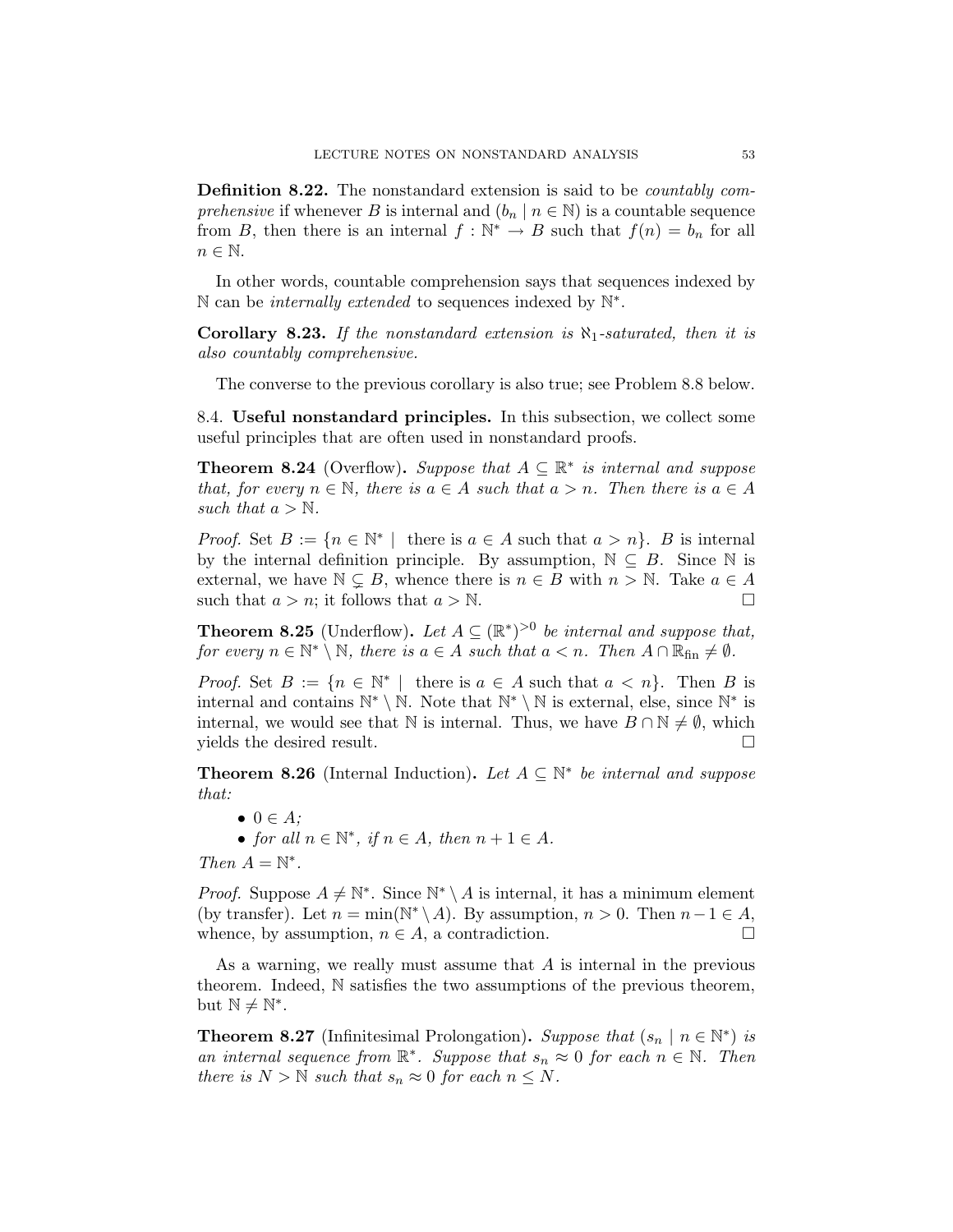#### 54 ISAAC GOLDBRING

*Incorrect First Attempt.* Let  $A = \{n \in \mathbb{N}^* \mid s_n \neq 0\}$ . If  $A = \emptyset$ , we are done. Otherwise, let  $N = \min A$ . By assumption,  $N > N$ , whence we are done. This proof is incorrect since A is *external*, whence we cannot conclude that it has a minimum!

*Proof.* For  $n \in \mathbb{N}^*$ , define  $t_n := n \cdot s_n$ ; then the sequence  $(t_n | n \in \mathbb{N}^*)$  is internal by assumption. By assumption,  $t_n \approx 0$  for  $n \in \mathbb{N}$ ; again, this is an external statement. However, it is enough to replace that statement by the weaker, internal statement  $|t_n| < 1$  for all  $n \in \mathbb{N}$ . More precisely, let  $A = \{n \in \mathbb{N}^* \mid |t_m| < 1 \text{ for all } m \leq n\}.$  By overflow, there is  $N \in \mathbb{N}^* \setminus \mathbb{N}$ such that  $N \in A$ . This N is as desired.

The Infinitesimal Prolongation Theorem is often used in conjunction with countable comprehension as follows. Suppose that  $(x_n | n \in \mathbb{N}^*)$  is an internal sequence from  $\mathbb{R}^*$  such that  $x_n \in \mathbb{R}_{\text{fin}}$  for  $n \in \mathbb{N}$ . For  $n \in \mathbb{N}$ , define  $y_n := st(x_n)$ . By countable comprehension, we can internally extend the sequence  $(y_n \mid n \in \mathbb{N})$  to an internal sequence  $(y_n \mid n \in \mathbb{N}^*)$  from  $\mathbb{R}^*$ . For  $n \in \mathbb{N}$ , we know that  $x_n \approx y_n$ . By infinitesimal prolongation, we can find  $N > N$  such that  $x_n \approx y_n$  for all  $n \leq N$ .

The last principle is perhaps the most important of all in applications, as we will see later in these notes.

Theorem 8.28 (Hyperfinite Approximation). Suppose that the nonstandard extension is  $\kappa$ -saturated. Let  $A \subseteq X^*$  be internal and let  $B \subseteq A$  be a (possibly external) set with  $|B| < \kappa$ . Then there is a hyperfinite set  $C \subseteq A$  such that  $B \subseteq C$ .

*Proof.* For  $x \in B$ , set

$$
D_x := \{ C \in \mathcal{P}_{\text{fin}}(X)^* \mid C \subseteq A \text{ and } x \in C \}.
$$

Note that each  $D_x$  is internal by the internal definition principle. Moreover,  $(D_x | x \in B)$  has the finite intersection property. Indeed, given  $x_1, \ldots, x_n \in$ B, we have that  $\{x_1, \ldots, x_n\} \in D_{x_1} \cap \cdots \cap D_{x_n}$ . Thus, by  $\kappa$ -saturation, there is  $C \in \bigcap_{x \in B} D_x$ ; such  $C$  is as desired.

8.5. Recap: the nonstandard setting. From now on, we will proceed under the following assumptions: we assume that our nonstandard extension contains as sorts all sets relevant to the mathematics we are about to study. Moreover, we assume that enough cartesian products and powersets are also sorts. We assume that the nonstandard extension satisfies the normalization assumptions from Lemma 8.6. Finally, we assume that the nonstandard extension is  $\kappa$ -saturated for  $\kappa$  large enough for our purposes.

### 8.6. Problems.

**Problem 8.1.** Suppose that  $A$  and  $B$  are internal subsets of  $X^*$ .

- (1) Show that  $X^* \setminus A$ ,  $A \cup B$  and  $A \cap B$  are internal.
- (2) Suppose that  $f: X^* \to X^*$  is an internal function. Show that  $f(A)$ and  $f^{-1}(A)$  are internal sets and  $f \restriction A$  is an internal function.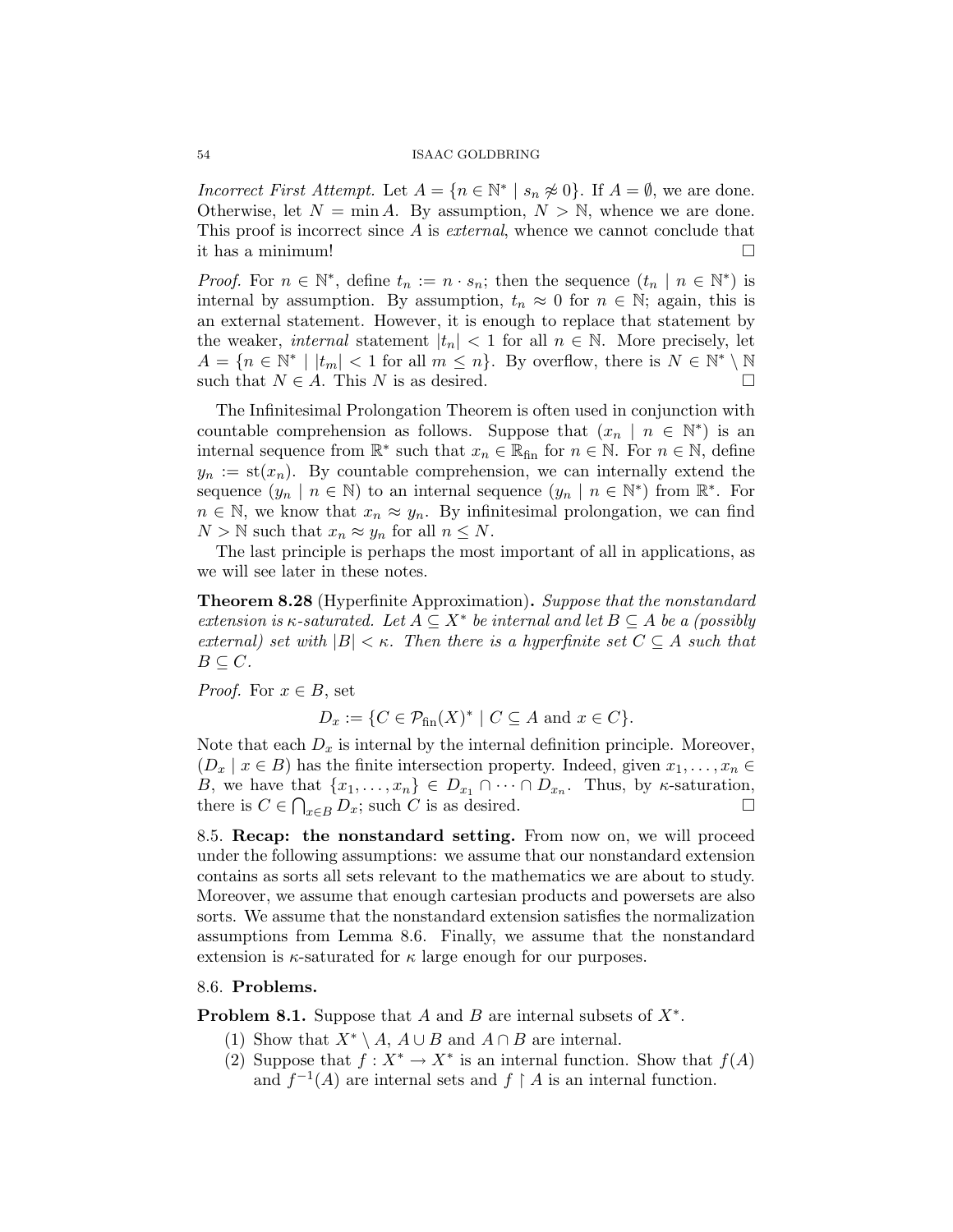## Problem 8.2.

- (1) Suppose  $r, s \in \mathbb{R}^*$  and  $r < s$ . Set  $[r, s] := \{t \in \mathbb{R}^* \mid r \le t \le s\}$ . Show that  $[r, s]$  is internal.
- (2) Show that  $\mu$  is external.
- (3) Show that  $\mathbb{R}_{fin}$  is external.

**Problem 8.3.** Discuss what it should mean for a function  $f : A \rightarrow B$  to be internal, where  $A \subseteq M_{\vec{s}}$  and  $B \subseteq M_{\vec{t}}$ .

**Problem 8.4.** Suppose that  $f : \mathbb{N}^* \times X^* \to X^*$  is an internal function. Fix  $x \in X^*$ . Show that there exists a unique internal function  $F : \mathbb{N}^* \to X^*$ such that  $F(0) = x$  and  $F(n+1) = f(n+1, F(n))$ . (This is the principle of Internal Recursion.)

**Problem 8.5.** Suppose that the nonstandard extension is  $\kappa$ -saturated. Show that every infinite internal set has cardinality at least  $\kappa$ .

## Problem 8.6.

- (1) Suppose that  $N \in \mathbb{N}^* \setminus \mathbb{N}$ . Fix  $r \in (0,1)$  (so r is standard). Show there is a smallest  $k \in \mathbb{N}^*$  such that  $Nr \leq k$ .
- (2) Show that any infinite hyperfinite set has cardinality at least  $2^{\aleph_0}$ .
- (3) Show that any infinite internal set has cardinality at least  $2^{\aleph_0}$ . (This improves the result from the previous exercise.)

Problem 8.7. Suppose the nonstandard extension satisfies the Countable Comprehension Principle. Further suppose that  $(K_n | n \in \mathbb{N})$  is a sequence of elements of  $\mathbb{N}^*$  such that  $K_n > \mathbb{N}$  for all  $n \in \mathbb{N}$ . Show that there is  $K \in \mathbb{N}^* \setminus \mathbb{N}$  such that  $K < K_n$  for all  $n \in \mathbb{N}$ .

Problem 8.8. Show that a nonstandard extension satisfying the Countable Comprehension Principle must be  $\aleph_1$ -saturated. (Hint: you might find the previous problem useful.)

**Problem 8.9.** Fix  $k \in \mathbb{N}$ . Suppose that  $G = (V, E)$  is a (combinatorial) graph such that every finite subgraph of  $G$  is  $k$ -colorable. Prove that  $G$  is k-colorable. (Hint: hyperfinite approximation!)

## 9. Metric Space Topology

In this section, we will start using the new nonstandard framework developed in the previous section to develop metric space topology from a nonstandard point of view. Although general topological spaces can be treated in the nonstandard framework, we have made a conscience decision to discuss the (important) special case of metric spaces.

## 9.1. Open and closed sets, compactness, completeness.

**Definition 9.1.** A metric space is a pair  $(X, d)$  such that X is a nonempty set and  $d : X \times X \to \mathbb{R}$  is a function (the metric or distance function) satisfying, for all  $x, y, z \in X$ :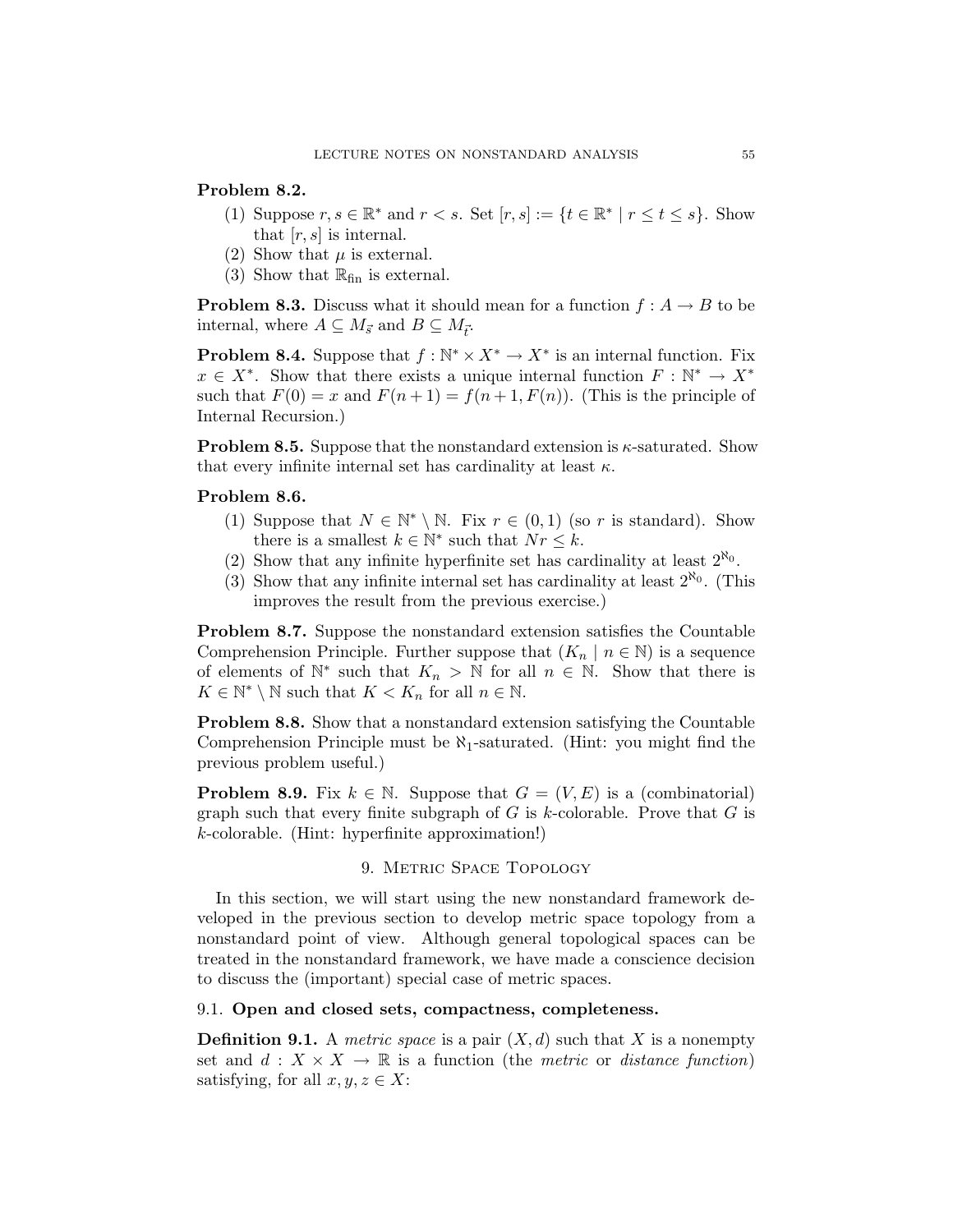#### 56 ISAAC GOLDBRING

- (1)  $d(x, y) \geq 0$ ;
- (2)  $d(x, y) = 0$  if and only if  $x = y$ ;
- (3)  $d(x, y) = d(y, x);$
- (4) (Triangle Inequality)  $d(x, z) \leq d(x, y) + d(y, z)$ .

If (2) in the above list is replaced by the weaker condition

(2')  $x = y$  implies  $d(x, y) = 0$ ,

then d is called a *pseudometric* and  $(X, d)$  is called a *pseudometric space*.

As usual, we often speak of "the metric space  $X$ ," suppressing mention of the metric. Keep in mind: the same set  $X$  can be equipped with many different metrics, yielding many different metric spaces. (See the examples below.)

### Example 9.2.

- (1) For  $\vec{x}, \vec{y} \in \mathbb{R}^n$ , define  $d(\vec{x}, \vec{y}) := \sqrt{\sum_{i=1}^n (x_i y_i)^2}$ . Then  $(\mathbb{R}^n, d)$  is a metric space. This metric is usually referred to as the *euclidean* metric on  $\mathbb{R}^n$ .
- (2) For  $\vec{x}, \vec{y} \in \mathbb{R}^n$ , define  $d_{\infty}(\vec{x}, \vec{y}) := \max_{i=1,\dots,n} |x_i y_i|$ . Then  $(\mathbb{R}^n, d_{\infty})$ is a metric space.
- (3) Set  $C([0,1]), \mathbb{R}$  to be the set of continuous functions  $f : [0,1] \to \mathbb{R}$ . Define a metric d on  $C([0,1], \mathbb{R})$  by setting

$$
d(f,g):=\max_{x\in[0,1]}|f(x)-g(x)|.
$$

Note that this maximum exists by continuity.

Until otherwise specified, we fix a metric space X. For  $a \in X$  and  $r \in \mathbb{R}^{>0}$ , we set  $B(a;r) := \{x \in X \mid d(a,x) < r\}$ , the open ball in X centered at a with radius  $r$ . We can also consider the *closed ball in X centered at a with* radius r:  $B(a; r) := \{x \in X \mid d(a, x) \leq r\}.$ 

We will work in a nonstandard extension containing  $\mathbb{N}, \mathbb{R}, X$ , and whatever else we might need to refer to. We also assume that the extension is  $\kappa$ -saturated for  $\kappa > \max(2^{\aleph_0}, |X|)$  (although we can get away with an often smaller level of saturation; we will discuss this later). Observe that the metric extends to a function  $d: X^* \times X^* \to \mathbb{R}^*$  satisfying the axioms in Definition 9.1 above. Thus,  $(X^*, d)$  is almost a metric space; it's only defect is that the metric takes values in  $\mathbb{R}^*$  rather than  $\mathbb{R}$ .

We begin by giving a nonstandard characterization of the topological notion of a set being open. First, the standard definition:

**Definition 9.3.**  $\mathcal{O} \subseteq X$  is open if for any  $a \in \mathcal{O}$ , there is  $r \in \mathbb{R}^{>0}$  such that  $B(a;r) \subseteq \mathcal{O}.$ 

To give the nonstandard equivalent of open, we first make a very important nonstandard definition:

**Definition 9.4.** For  $a \in X$ , the monad of a is the set

$$
\mu(a) := \{ x \in X^* \mid d(a, x) \approx 0 \}.
$$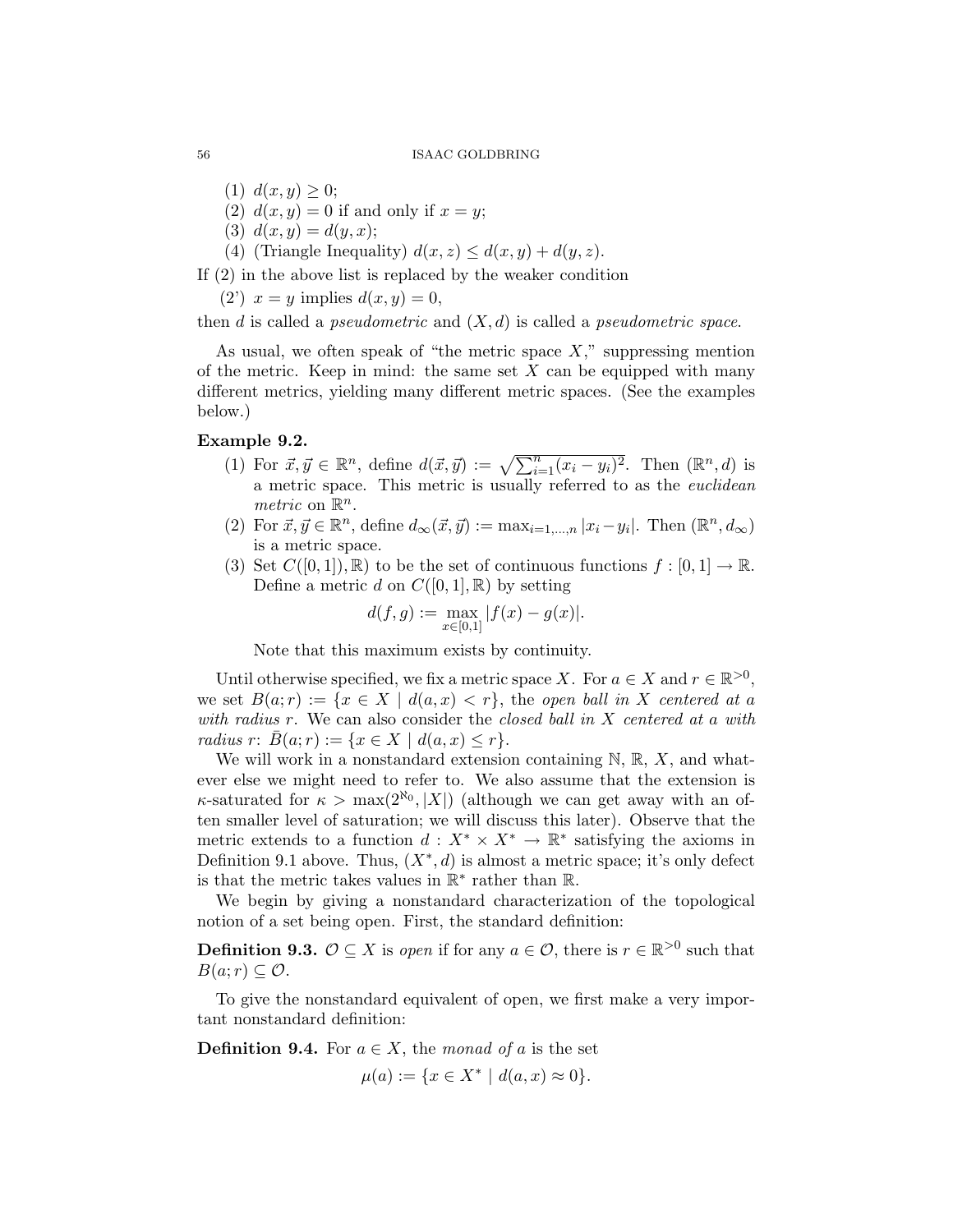Notice that if  $X = \mathbb{R}$  is given the euclidean metric, then  $\mu(0) = \mu$  is the set of infinitesimals.

**Proposition 9.5.**  $\mathcal{O} \subseteq X$  is open if and only if, for all  $a \in \mathcal{O}$ ,  $\mu(a) \subseteq \mathcal{O}^*$ .

*Proof.* First assume that  $\mathcal O$  is open. Fix  $a \in \mathcal O$ . By assumption, there is  $r \in \mathbb{R}^{>0}$  such that, for all  $x \in X$ , if  $d(a, x) < r$ , then  $x \in \mathcal{O}$ . Thus, by transfer, if  $x \in X^*$  and  $d(a, x) < r$ , then  $x \in \mathcal{O}^*$ . In particular, if  $x \in \mu(a)$ , then  $d(a, x) \approx 0$ , so  $d(a, x) < r$  and hence  $x \in \mathcal{O}^*$ . Thus,  $\mu(a) \subseteq \mathcal{O}^*$ .

For the converse, fix  $a \in X$ . By assumption,  $\mu(a) \subseteq \mathcal{O}^*$ . Fix  $\delta \in \mu^{>0}$ . Then if  $x \in X^*$  is such that  $d(a, x) < \delta$ , then  $x \in \mu(a)$ , whence  $x \in \mathcal{O}^*$ . Thus,  $(\exists \delta \in (\mathbb{R}^{>0})^*)(\forall x \in X^*)(d(a,x) < \delta \rightarrow x \in \mathcal{O}^*)$ . Now apply the transfer principle to obtain  $\delta \in \mathbb{R}^{>0}$  such that, for all  $x \in X$ , if  $d(a, x) < \delta$ , then  $x \in \mathcal{O}$ , whence  $B(a; \delta) \subseteq \mathcal{O}$ . Since  $a \in \mathcal{O}$  was arbitrary, this shows that  $\mathcal O$  is open.

Before we state the next corollary, we first note that, by the transfer principle,  $B(a; r)^* := \{x \in X^* \mid d(a, x) < r\}.$ 

**Corollary 9.6.** For any  $a \in X$  and  $r \in \mathbb{R}^{>0}$ ,  $B(a;r)$  is open. (So the terminology open ball is appropriate.)

*Proof.* Fix  $b \in B(a; r)$ ; we need  $\mu(b) \subseteq B(a; r)^*$ . Suppose  $c \in \mu(b)$ , so  $d(b, c) \approx 0$ . Then, by the (transfer of the) triangle inequality,  $d(a, c) \leq$  $d(a, b) + d(b, c) < r$ , whence  $c \in B(a; r)^*$ .

**Exercise 9.7.** Prove that  $\mu(a)$  is internal if and only if a is an *isolated point* of X, that is,  $\{a\}$  is an open set.

Some notation: for  $x, y \in X^*$ , we write  $x \approx y$  to indicate  $d(x, y) \approx 0$ . So, for  $a \in X$ ,  $\mu(a) = \{b \in X^* \mid a \approx b\}$ . Also, if  $x, y \in X$ , then  $x \approx y$  if and only if  $x = y$ .

Exercise 9.8. The relation  $\approx$  is an equivalence relation on  $X^*$ .

**Definition 9.9.**  $C \subseteq X$  is closed if  $X \setminus C$  is open.

**Corollary 9.10.** C is closed if and only if, whenever  $p \in X$  and  $q \in C^*$  are such that  $p \approx q$ , then  $p \in C$ .

*Proof.*  $X \setminus C$  is open if and only if for all  $p \in X \setminus C$ , for all  $q \in X^*$  with  $p \approx q$ , we have  $q \in (X \setminus C)^* = X^* \setminus C^*$ .

Digression: Before we continue studying metric space topology, let us just mention briefly how the above set-up generalizes to an arbitrary topological space. First, what is a topological space? A *topological space* is a nonempty set X, together with a collection  $\tau$  of subsets of X, called the *open subsets* of  $X$ , satisfying the following criteria:

- $\bullet$   $\emptyset$ ,  $X \in \tau$ ;
- If  $(U_i \mid i \in I)$  is a family of subsets of X, each of which is in  $\tau$ , then  $\bigcup_{i\in I}U_i\in\tau;$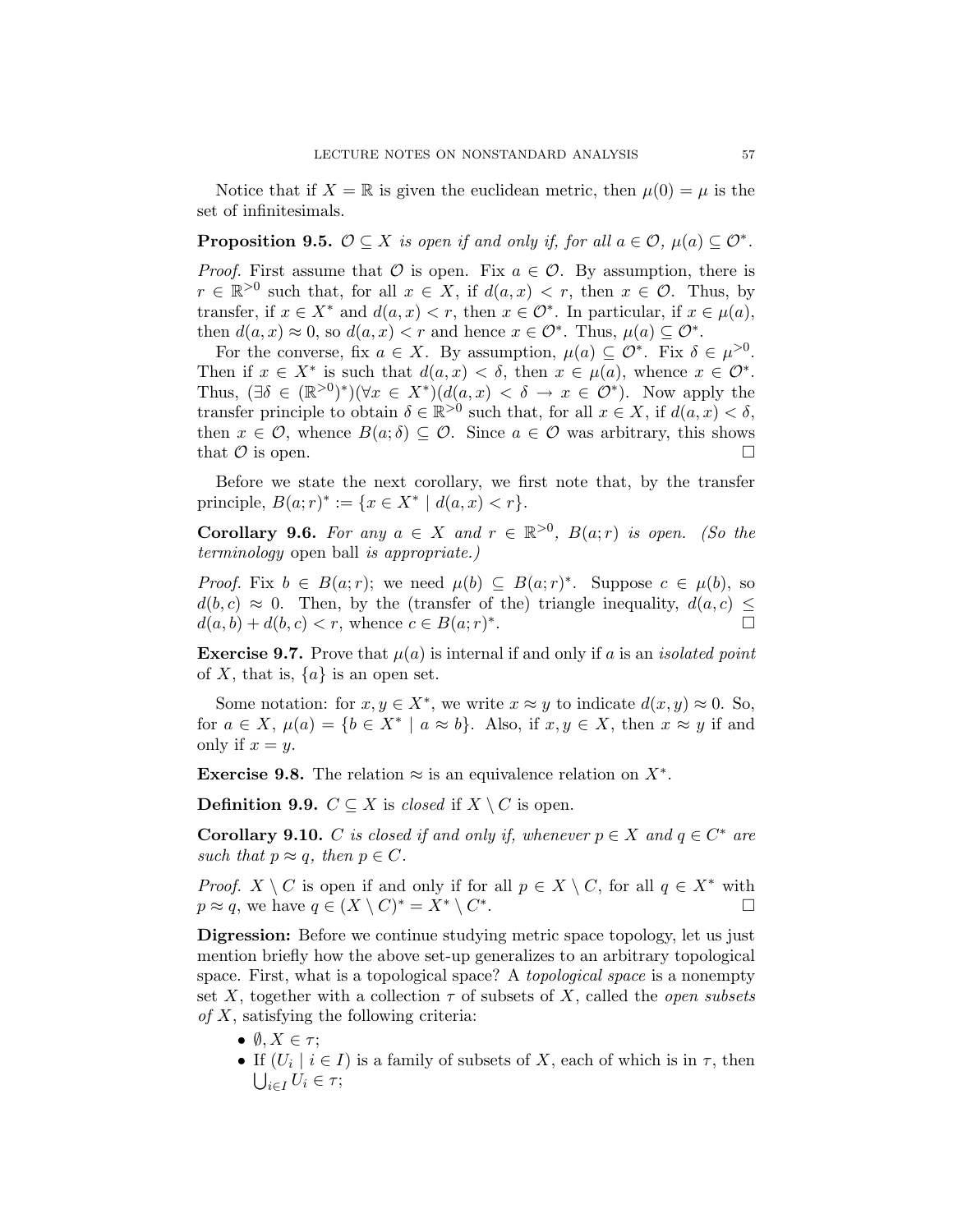#### 58 ISAAC GOLDBRING

• If  $U, V \in \tau$ , then  $U \cap V \in \tau$ .

So, for example, a metric space, equipped with its collection of open sets (as defined above), is a topological space. There are a plethora of topological spaces not arising from metric spaces and the notion of topological space is central to most areas of mathematics (even logic!). Given a topological space X and  $a \in X$ , we define the monad of a to be  $\mu(a) = \bigcap \{U^* \mid U \in$  $\tau, a \in U$ . (Double-check that this agrees with the definition in the metric space context.) With a little more effort, the results we have established in this section (that do not refer to metric notions) hold in the more general context of topological spaces. In fact, this is true of the majority of the results to come (at least the ones that do not mention metric notions).

We return to metric space topology. The following definition, while awkward at first site, is fundamental in topology:

**Definition 9.11.**  $K \subseteq X$  is *compact* if and only if: whenever  $(\mathcal{O}_i \mid i \in I)$ is a family of open subsets of X such that  $K \subseteq \bigcup_{i \in I} \mathcal{O}_i$ , then there are  $i_1, \ldots, i_n \in I$  such that  $K \subseteq \mathcal{O}_{i_1} \cup \cdots \cup \mathcal{O}_{i_n}$ .

In English: every open covering of  $K$  has a finite subcover. Observe that, in the above definition of compactness, we can restrict attention to open coverings of K whose index set I has cardinality at most  $|K|$ . (Why?) Consider the following elegant nonstandard characterization of compactness:

**Proposition 9.12** (Robinson's characterization of compactness). K is compact if and only if, for every  $p \in K^*$ , there is  $q \in K$  with  $p \approx q$ .

*Proof.* First assume that  $K$  is compact and yet, towards a contradiction, that there is  $p \in K^*$  such that  $p \not\approx q$  for every  $q \in K$ . For each  $q \in K$ , there is then  $r_q \in \mathbb{R}^{>0}$  such that  $d(p,q) \geq r_q$ . Notice that  $\{B(q;r_q) \mid q \in K\}$  is an open cover of K. Thus, since K is compact, there are  $q_1, \ldots, q_n \in K$  such that  $K \subseteq \bigcup_{i=1}^n B(q_i; r_{q_i})$ . In logical terms, the following is true:

$$
(\forall x \in K)(d(x, q_1) < r_{q_1} \lor d(x, q_2) < r_{q_2} \lor \dots \lor d(x, q_n) < r_{q_n}).
$$

Applying the transfer principle to the displayed statement, we see that  $d(p, q_i) < r_{q_i}$  for some  $i \in \{1, \ldots, n\}$ , which is a contradiction.

For the converse, assume that  $K$  is not compact. Thus, there is an open cover  $(\mathcal{O}_i \mid i \in I)$  of K with no finite subcover. For  $i \in I$ , consider the internal set  $A_i := K^* \setminus \mathcal{O}_i^*$ . By assumption, each  $A_i$  is nonempty and the family  $(A_i \mid i \in I)$  has the finite intersection property: indeed, if  $A_{i_1} \cap \cdots \cap$  $A_{i_n} = \emptyset$ , then for all  $x \in K^*$ , there is  $i \in \{1, ..., n\}$  such that  $x \in \mathcal{O}_i^*$ . By transfer, this would imply that  $K \subseteq \bigcup_{j=1}^n \mathcal{O}_{i_j}$ , contradicting the choice of the open cover  $(O_i)$ . Thus, by saturation, there is  $p \in \bigcap_{i \in I} A_i$ . (Our first serious use of saturation!) Then  $p \in K^*$  and  $p \not\approx q$  for any  $q \in K$ : indeed, if  $p \approx q$  with  $q \in K$ , then taking  $i \in I$  such that  $q \in \mathcal{O}_i$ , we would have  $p \in \mu(q) \subseteq \mathcal{O}_i^*$ , contradicting  $p \in A_i$ . В последните последните последните последните и последните последните последните последните последните после<br>В последните последните последните последните последните последните последните последните последните последнит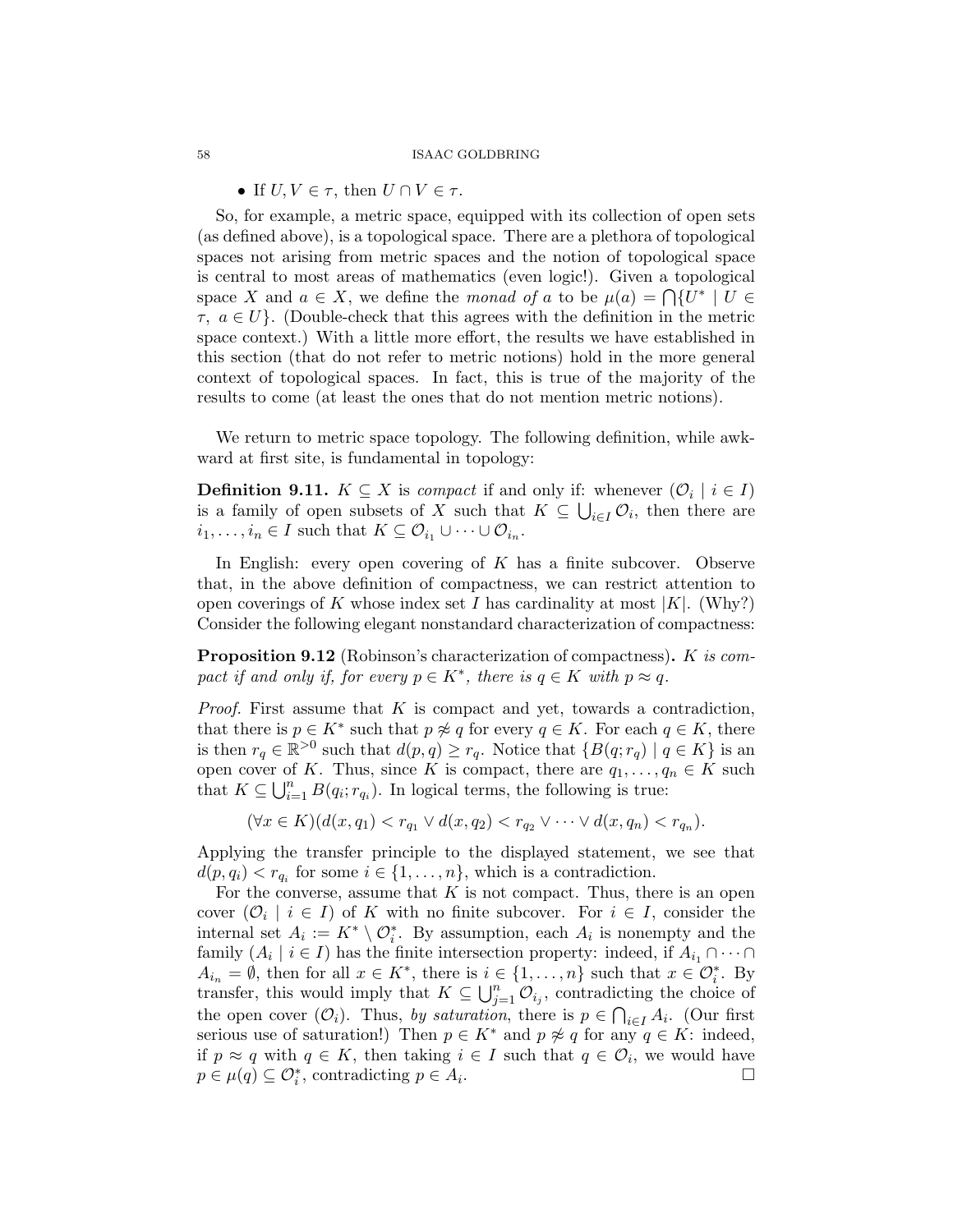Example 9.13. It is easy to see, using the nonstandard characterization of compactness, that [a, b] is compact. However, if  $\epsilon \in \mu^{>0}$ , then  $a + \epsilon \in (a, b]^*$ , but not in the monad of any element of  $(a, b]$ , whence  $(a, b]$  is not compact. Similarly, if  $N > N$ , then  $N \in [0, \infty)^*$  but not in the monad of any element of  $[0, \infty)$ , whence  $[0, \infty)$  is not compact. Compactness is meant to generalize the notion of closed, bounded intervals  $[a, b]$ , but we'll soon see that this analogy breaks down in "infinite-dimensional" examples.

### Corollary 9.14.

(1) If  $C \subseteq K$ , where C is closed and K is compact, then C is compact. (2) If K is compact, then K is closed.

*Proof.* For (1), suppose  $p \in C^*$ ; we need to find  $q \in C$  such that  $p \approx q$ . Since  $p \in K^*$  as well, by compactness of K,  $p \approx q$  for some  $q \in K$ . By the nonstandard characterization of closed, we have  $q \in C$ . For (2), suppose that  $p \in K^*$ ,  $q \in X$  are such that  $p \approx q$ ; we need  $q \in K$ . Since K is compact, there is  $q' \in K$  such that  $p \approx q'$ . By Exercise 9.8,  $q \approx q'$ ; since  $q, q' \in X$ , we have that  $q = q'$ , whence  $q \in K$ .

Here's a question: What is the analog of  $\mathbb{R}_{fin}$  for our metric space X? If we use just the definition of  $\mathbb{R}_{fin}$ , then we should make the following definition:

**Definition 9.15.** The set of *finite points of*  $X^*$  is

$$
X_{\text{fin}} = \{ a \in X^* \mid d(a, b) \in \mathbb{R}_{\text{fin}} \text{ for some } b \in X \}.
$$

However, by Theorem 1.9, every element of  $\mathbb{R}_{fin}$  is infinitely close to a (standard) real number. This motivates:

**Definition 9.16.** The set of nearstandard elements of  $X^*$  is

 $X_{\text{ns}} := \{ a \in X^* \mid a \approx b \text{ for some } b \in X \}.$ 

In other words,  $X_{\text{ns}} = \bigcup_{b \in X} \mu(b)$ . Some remarks are in order:

#### Remarks 9.17.

(1) The "for some" in Definition 9.15 can be replaced with "for all," that is,

 $X_{\text{fin}} := \{a \in X^* \mid d(a, b) \in \mathbb{R}_{\text{fin}} \text{ for all } b \in X\}.$ 

Indeed, suppose that  $a \in X^*$  and  $b \in X$  are such that  $d(a, b) \in \mathbb{R}_{fin}$ . For any other  $c \in X$ , we have

$$
d(a,c) \leq d(a,b) + d(b,c) \in \mathbb{R}_{\text{fin}} + \mathbb{R} \subseteq \mathbb{R}_{\text{fin}}.
$$

(2) It is immediate to see that  $X_{\text{ns}} \subseteq X_{\text{fin}}$ . Sometimes we have equality; for example, Theorem 1.9 says that  $\mathbb{R}_{ns} = \mathbb{R}_{fin}$ . However, we often have a strict inclusion  $X_{\text{ns}} \subsetneq X_{\text{fin}}$ . For example, let  $X = C([0, 1], \mathbb{R})$ from Example 9.2. By transfer, an element of  $X^*$  is a function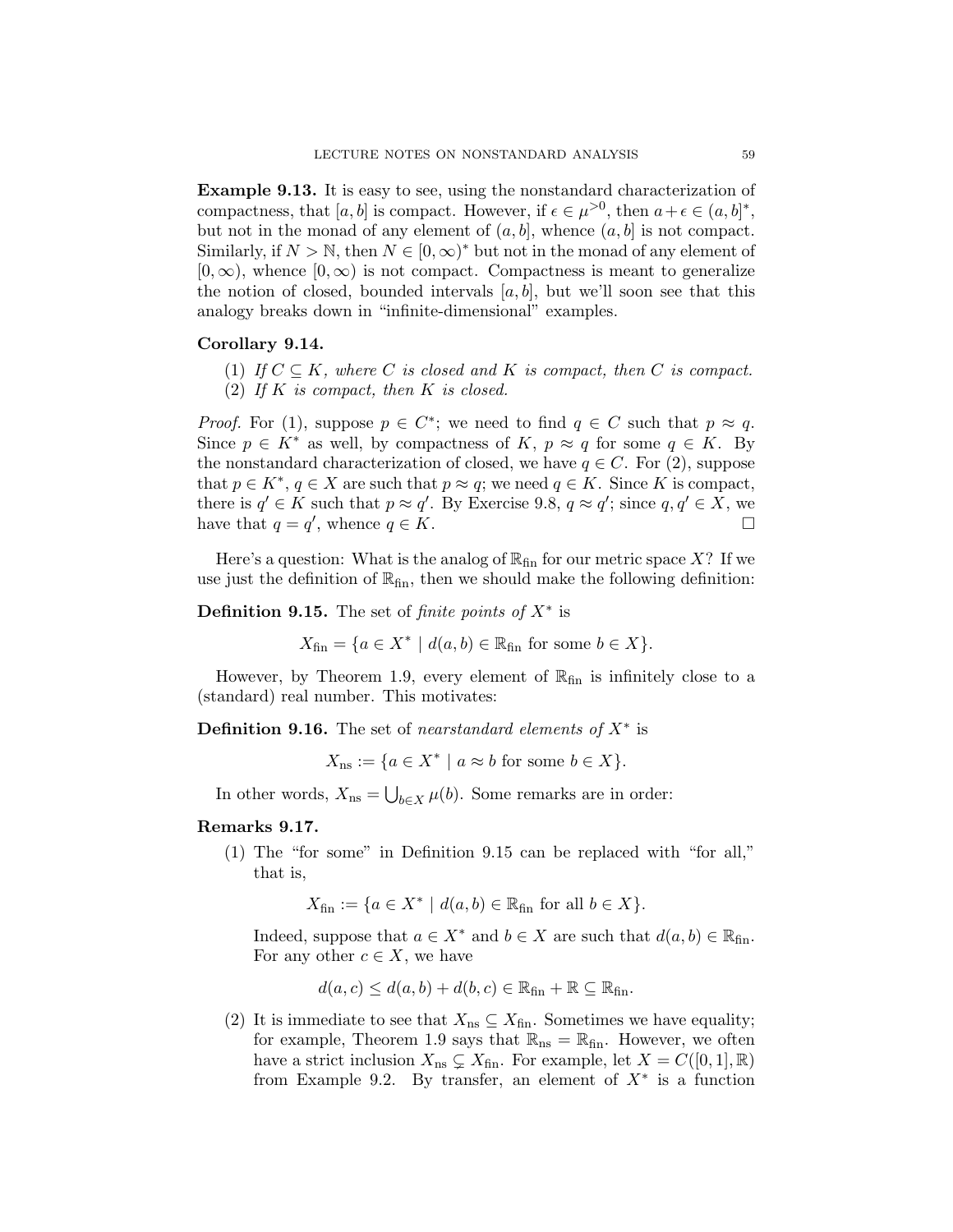f :  $[0,1]^{*}$  →  $\mathbb{R}^{*}$  that satisfies the  $\epsilon$ -δ definition of continuity for  $\epsilon, \delta \in \mathbb{R}^*$ . So consider  $f : [0,1]^* \to \mathbb{R}^*$  given by

$$
f(x) = \begin{cases} 0 & \text{if } x \le \frac{1}{2} \\ \frac{1}{\epsilon}(x - \frac{1}{2}) & \text{if } \frac{1}{2} \le x \le \frac{1}{2} + \epsilon \\ 1 & \text{otherwise,} \end{cases}
$$

where  $\epsilon \in \mu^{>0}$ . Then  $f \in X^*$ , but since f makes an "appreciable" jump in an infinitesimal time period,  $f$  cannot be infinitely close to a standard, continuous function  $g : [0,1] \to \mathbb{R}$ . We will later clarify exactly when  $X_{\text{ns}} = X_{\text{fin}}$ .

(3) Suppose  $p \in X_{\text{ns}}$ . Then there is a *unique*  $q \in X$  such that  $p \approx q$ . indeed, if  $p \approx q$  and  $p \approx q'$ , where  $q, q' \in X$ , then  $q \approx q'$ , so  $q = q'$ . In analogy with earlier in these notes, we call this unique  $q$  the *standard* part of p, denoted  $\text{st}(p)$ .

Robinson's characterization of compactness can now be phrased as:

Corollary 9.18. X is compact if and only if  $X^* = X_{\text{ns}}$ .

**Definition 9.19.**  $B \subseteq X$  is *bounded* if there is  $a \in X$  and  $r \in \mathbb{R}^{>0}$  such that  $B \subseteq B(a; r)$ .

**Proposition 9.20.**  $B \subseteq X$  is bounded if and only if  $B^* \subseteq X_{fin}$ .

*Proof.* Suppose that B is bounded, say  $B \subseteq B(a; r)$ . Then  $B^* \subseteq B(a; r)^*$ ; clearly  $B(a; r)^*$  is contained in  $X_{fin}$ . Conversely, suppose that  $B^* \subseteq X_{fin}$ . Fix  $a \in X$  and  $N > N$ . Then the following is true in the nonstandard universe:

$$
(\exists N \in \mathbb{N}^*)(\forall x \in B^*)(d(a, x) < N).
$$

Now apply transfer.

In particular, X is bounded if and only if  $X^* = X_{fin}$ .

**Corollary 9.21.** If  $K \subseteq X$  is compact, then K is bounded.

*Proof.* This follows from the inclusions  $K^* \subseteq X_{\text{ns}} \subseteq X_{\text{fin}}$ .

**Definition 9.22.**  $X$  is a *Heine-Borel* (or *proper*) metric space if, for all  $K \subseteq X$ , we have K is compact if and only if K is closed and bounded.

The name Heine-Borel metric space comes from the Heine-Borel Theorem (to be proven below), which states that a subset of  $\mathbb{R}^n$  is compact if and only if it is closed and bounded. We have already seen that compact sets are always closed and bounded, so the meat of the definition is the other implication.

**Proposition 9.23.** X is a Heine-Borel metric space if and only if  $X_{\text{ns}} =$  $X_{fin}$ .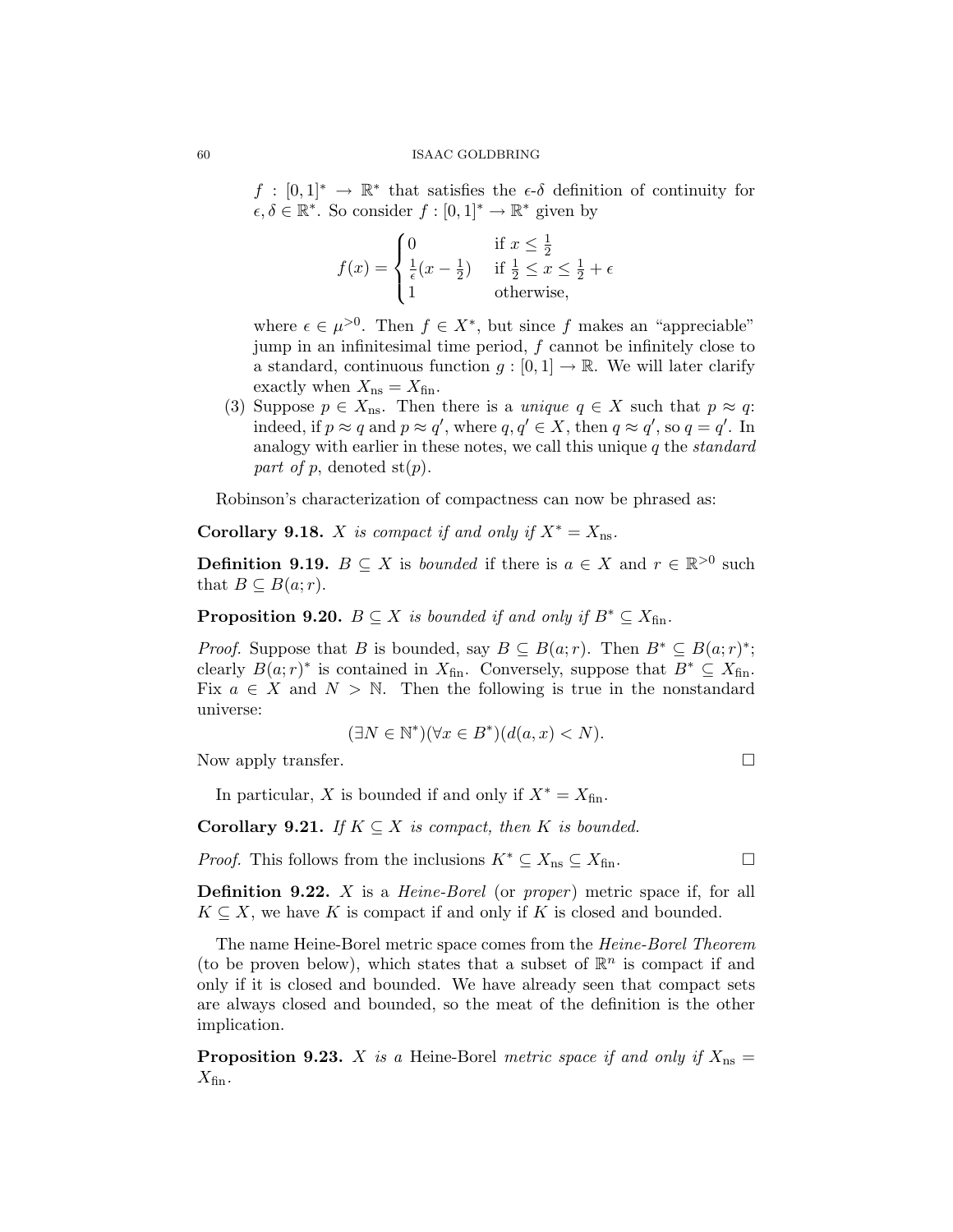*Proof.* First suppose that  $X$  is a Heine-Borel metric space and suppose that  $a \in X_{\text{fin}}$ ; we need  $a \in X_{\text{ns}}$ . Fix  $b \in X$ ; then  $d(a, b) \in \mathbb{R}_{\text{fin}}$ , say  $d(a, b) < r$ with  $r \in \mathbb{R}^{>0}$ . Then  $a \in \overline{B}(b;r)^*$ . Since X is Heine-Borel, we have  $\overline{B}(b;r)$ is compact, whence  $a \approx c$  for some  $c \in B(b; r)$ . In particular,  $a \in X_{\text{ns}}$ .

Conversely, suppose that  $X_{\text{ns}} = X_{\text{fin}}$ . Suppose that  $K \subseteq X$  is closed and bounded; we need K to be compact. Fix  $a \in K^*$ ; we need  $a \approx b$  for some  $b \in K$ . Since K is bounded, we have  $K^* \subseteq X_{fin}$ , whence  $a \in X_{fin} = X_{ns}$ . Thus, there is (unique)  $b \in X$  such that  $a \approx b$ . It remains to verify that  $b \in K$ ; but this follows immediately from the fact that K is closed (and the nonstandard characterization of closed).

Corollary 9.24.  $\mathbb{R}^n$  is a Heine-Borel metric space.  $C([0,1], \mathbb{R})$  is not a Heine-Borel metric space.

We can define continuity between metric spaces. Suppose that  $Y$  is also a metric space and  $f: X \to Y$  is a function. For  $p \in X$ , we say that f is *continuous at p* if whenever  $\mathcal{O} \subseteq Y$  is open and  $f(p) \in \mathcal{O}$ , then there is an open  $\mathcal{O}' \subseteq X$  such that  $f(\mathcal{O}') \subseteq f(\mathcal{O})$ . We say that f is continuous if f is continuous at p for all  $p \in X$ .

The astute observer will notice that this is not the direct translation of continuity for functions on R. However, the following exercise will make them feel better:

Exercise 9.25. The following are equivalent:

- (1) f is continuous at p;
- (2) For all  $\epsilon \in \mathbb{R}^{>0}$ , there is  $\delta \in \mathbb{R}^{>0}$  such that, for all  $q \in X$ , if  $d(p,q) < \delta$ , then  $d(f(p), f(q)) < \epsilon$ ;
- (3)  $f(\mu(p)) \subseteq \mu(f(p))$ , that is, if  $q \approx p$ , then  $f(q) \approx f(p)$ .

We use the above definition for continuity as it makes sense in an arbitrary topological space and not just for metric spaces. The equivalence of (1) and (3) in the previous exercise will still hold in this more general context.

**Proposition 9.26.** Suppose that  $f : X \to Y$  is continuous and  $K \subseteq X$  is compact. Then  $f(K) \subseteq Y$  is compact.

*Proof.* Suppose  $y \in f(K)^*$ ; we need  $y \in f(K)_{\text{ns}}$ . By transfer, we have  $y = f(x)$  for some  $x \in K^*$ . Since K is compact, st(x) exists and belongs to K. Since f is continuous at st(x),  $y = f(x) \in \mu(f(st(x)), \text{ so } y \in f(K)_{\text{ns}}.$ 

**Exercise 9.27.** Suppose that  $f : X \to Y$  is a function.

- (1) Define what it means for  $f$  to be uniformly continuous. Then state and prove a nonstandard characterization of uniform continuity.
- (2) Suppose that f is continuous and X is compact. Prove that f is uniformly continuous.

For the purpose of the next exercise, define  $X_{\text{inf}} := X^* \setminus X_{\text{fin}}$ . A (not necessarily continuous) function  $f: X \to Y$  is said to be *proper* if  $f^{-1}(K) \subseteq$ X is compact for every compact  $K \subseteq Y$ .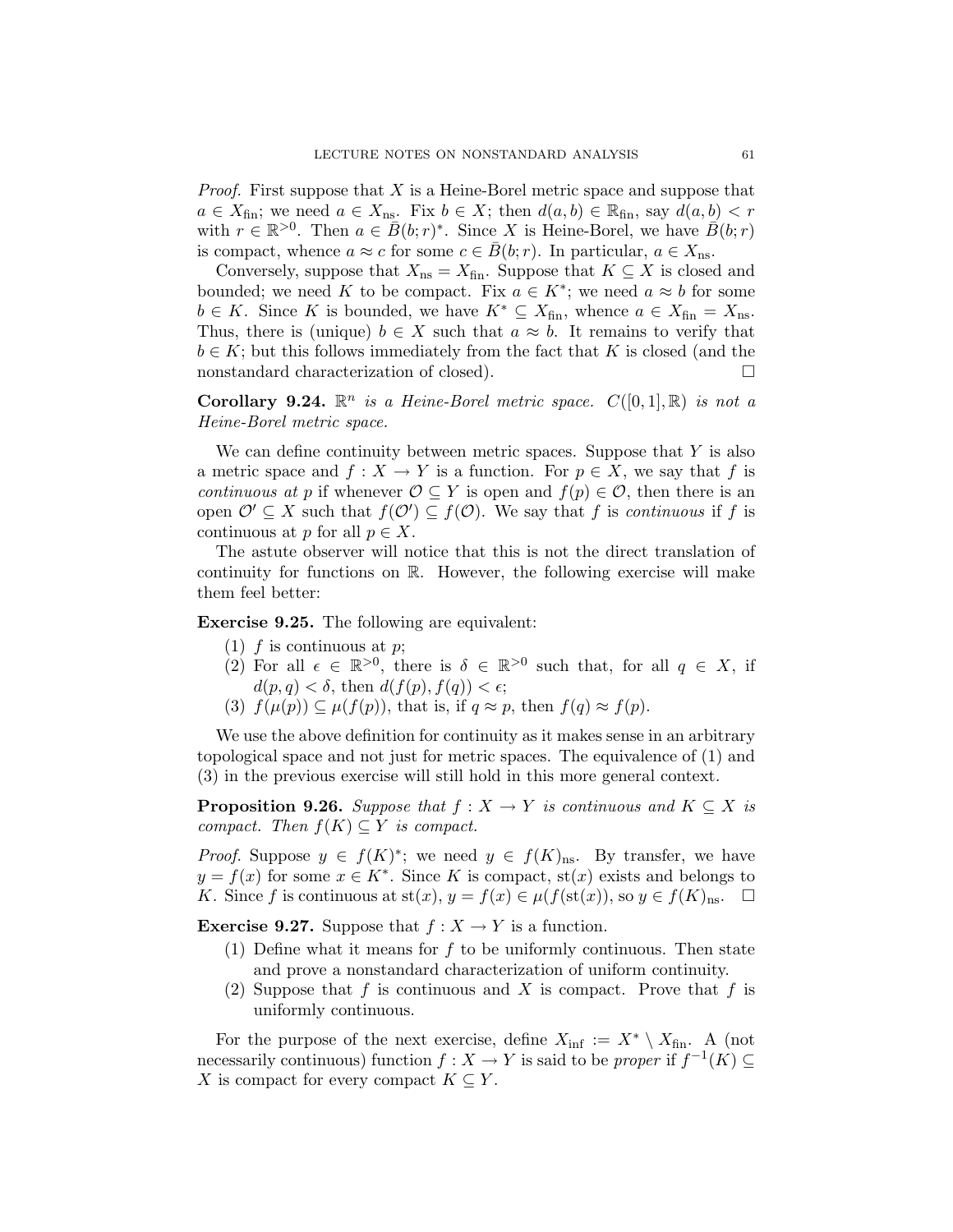**Exercise 9.28.** Suppose that  $X$  and  $Y$  are Heine Borel metric spaces and  $f: X \to Y$  is continuous. Prove that f is proper if and only if  $f(X_{\text{inf}}) \subseteq Y_{\text{inf}}$ .

We can also bring the notions of sequences and convergence of sequences into the metric space setting. For example, a sequence  $(a_n)$  from X converges to  $a \in X$  if and only if, for every  $\epsilon \in \mathbb{R}^{>0}$ , there is  $m \in \mathbb{N}$  such that, for all  $n \in \mathbb{N}$ , if  $n \geq m$ , then  $d(a_n, a) < \epsilon$ .

Here is the metric space version of Bolzano-Weierstrauss:

**Theorem 9.29.** If X is a compact metric space and  $(a_n)$  is a sequence in  $X$ , then  $a_n$  has a convergent subsequence.

*Proof.* Fix  $N > N$ . Then  $a_N \in X^* = X_{ns}$ . Then  $st(a_N)$  is a limit point of  $(a_n).$ 

**Definition 9.30.** X is a *complete metric space* if every Cauchy sequence in  $X$  converges.

Corollary 9.31. Compact metric spaces are complete.

*Proof.* Suppose that  $(a_n)$  is a Cauchy sequence in X, so  $a_M \approx a_N$  for all  $M, N > \mathbb{N}$ . Since X is compact,  $a_N \in X_{\text{ns}}$  for all  $N > \mathbb{N}$ . Thus, if  $L =$ st(a<sub>N</sub>) for  $N > N$ , then  $a_M \approx L$  for all  $M > N$ , whence  $(a_n)$  converges to  $L.$ 

**Exercise 9.32.** Suppose that X is complete and  $C \subseteq X$  is closed. Prove that  $C$  is also complete.

In order to explain the nonstandard characterization of completeness, it is convenient at this point to introduce another important set of points in X<sup>∗</sup> :

**Definition 9.33.** The set of pre-nearstandard points of  $X^*$  is

 $X_{\text{pns}} := \{a \in X^* \mid \text{ for each } \epsilon \in \mathbb{R}^{>0}, \text{ there is } b \in X \text{ such that } d(a, b) < \epsilon\}.$ 

Immediately, we see that  $X_{\text{ns}} \subseteq X_{\text{pns}} \subseteq X_{\text{fin}}$ .

**Theorem 9.34.** X is complete if and only if  $X_{\text{ns}} = X_{\text{pns}}$ .

*Proof.* First suppose that X is complete and  $p \in X_{\text{pns}}$ . Then, for every  $n \geq 1$ , there is  $q_n \in X$  such that  $d(p, q_n) < \frac{1}{n}$  $\frac{1}{n}$ . It follows that  $(q_n)$  is Cauchy, whence converges to  $q \in X$ . It follows that  $p \approx q$ , whence  $p \in X_{\text{ns}}$ .

Towards the converse, suppose that  $X_{\text{ns}} = X_{\text{pns}}$  and suppose that  $(x_n)$ is Cauchy. Fix  $N > \mathbb{N}$ ; it suffices to show that  $x_N \in X_{\text{ns}}$ . If not, then  $x_N \notin X_{\text{pns}}$ , whence there is  $\epsilon \in \mathbb{R}^{>0}$  such that  $d(x_N, q) \geq \epsilon$  for all  $q \in X$ . In particular,  $d(x_N, x_n) \geq \epsilon$  for all  $n \in \mathbb{N}$ . But  $(x_n)$  is Cauchy, so for some  $n \in \mathbb{N}$  big enough,  $d(x_N, x_n) < \epsilon$ , a contradiction.

**Corollary 9.35.** If  $X$  is Heine-Borel, then  $X$  is complete.

The following theorem on "remoteness" will prove useful later in these notes: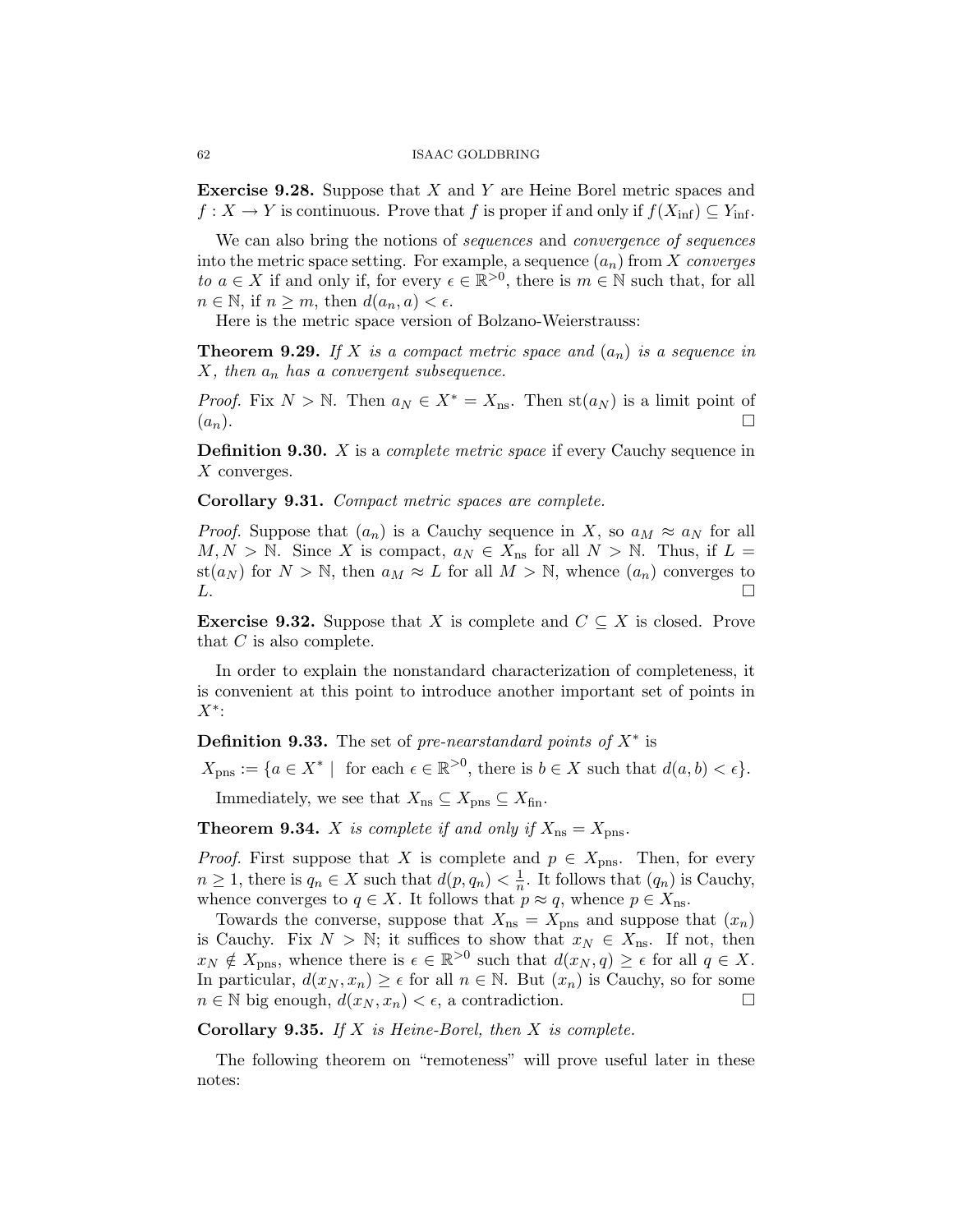**Theorem 9.36.** Suppose that  $(p_n | n \in \mathbb{N}^*)$  is an internal sequence from  $X^*$ . Suppose that  $r \in \mathbb{R}^{>0}$  is such that  $d(p_m, p_n) \geq r$  for all distinct  $m, n \in \mathbb{N}$ . Then  $p_n \notin X_{\text{ns}}$  for some  $n \in \mathbb{N}^*$ .

*Proof.* Suppose, towards a contradiction, that  $p_n \in X_{\text{ns}}$  for all  $n \in \mathbb{N}^*$ . For  $n \in \mathbb{N}$  set  $q_n := \operatorname{st}(p_n)$ . We then get the nonstandard extension of  $(q_n)$ , namely  $(q_n \mid n \in \mathbb{N}^*)$ . We must be careful here: just because  $p_n \approx q_n$  for all  $n \in \mathbb{N}$  does not imply that  $p_n \approx q_n$  for all  $n \in \mathbb{N}^*$  (as the relation  $\approx$ is external). Nevertheless, the sequence  $(d(p_n, q_n) | n \in \mathbb{N}^*)$  is internal and infinitesimal for  $n \in \mathbb{N}$ . Thus, by the Infinitesimal Prolongation Theorem, there is  $N > N$  such that  $d(p_n, q_n) \approx 0$  for all  $n \leq N$ . Fix  $M > N$  with  $M < N$  and set  $q := \text{st}(p_M) = \text{st}(q_M)$  (which is possible by our standing assumption). Thus, there is a subsequence  $(q_{n_k})$  converging to q. Choose  $n_0 \in \overline{\mathbb{N}}$  such that, for  $j, k \geq n_0: d(q_{n_j}, q_{n_k}) < \frac{r}{2}$  $\frac{r}{2}$ . It follows that  $d(p_{n_j}, p_{n_k}) <$ r, a contradiction.

### 9.2. More about continuity.

**Definition 9.37.** Suppose that  $f: X^* \to Y^*$  is a function.

- (1) f is S-continuous if, for all  $x, x' \in X^*$ , if  $x \approx x'$ , then  $f(x) \approx f(x')$ .
- (2) f is  $\epsilon \delta$ -continuous if, for all  $p \in X^*$  and  $\epsilon \in \mathbb{R}^{>0}$ , there is  $\delta \in \mathbb{R}^{>0}$ such that, for all  $q \in X^*$ , if  $d(p, q) < \delta$ , then  $d(f(p), f(q)) < \epsilon$ .

The important point in (2) is that both  $\epsilon$  and  $\delta$  are standard. It is easy to see that  $\epsilon \delta$ -continuity implies S-continuity. The converse need not hold:

**Exercise 9.38.** Consider  $f : \mathbb{R}^* \to \mathbb{R}^*$  defined by  $f(x) = 0$  if  $x \approx 0$  while  $f(x) = 1$  otherwise. Show that f is S-continuous but not  $\epsilon \delta$ -continuous.

Observe that the function  $f$  in the previous exercise is external. For internal functions, the above notions coincide:

**Proposition 9.39.** Suppose that  $f: X^* \to Y^*$  is internal and S-continuous. Then  $f$  is  $\epsilon \delta$ -continuous.

*Proof.* Suppose, towards a contradiction, that there is  $\epsilon \in \mathbb{R}^{>0}$  and  $p \in X^*$ such that, for every  $\delta \in \mathbb{R}^{>0}$ , there is  $q \in X^*$  such that  $d(p,q) < \delta$  while  $d(f(p), f(q)) \geq \epsilon$ . By saturation (how?), there is  $q \in X^*$  such that  $d(p, q) \approx$ 0 while  $d(f(p), f(q)) \geq \epsilon$ , contradicting S-continuity.

The following construction is crucial in defining standard continuous functions from internal functions.

**Theorem 9.40.** Suppose X and Y are metric spaces with X compact. Suppose that  $f: X^* \to Y^*$  is an internal, S-continuous function. Suppose further that  $f(p) \in Y_{\text{ns}}$  for each  $p \in X$ . Define  $F: X \to Y$  by  $F(p) = \text{st}(f(p))$ . Then F is continuous and  $F(p) \approx f(p)$  for all  $p \in X^*$ .

*Proof.* Fix  $p \in X$ ; we show that F is continuous at p. Fix  $\epsilon \in \mathbb{R}^{>0}$ . By Proposition 9.39, there is  $\delta \in \mathbb{R}^{>0}$  witnessing that f is  $\epsilon \delta$ -continuous for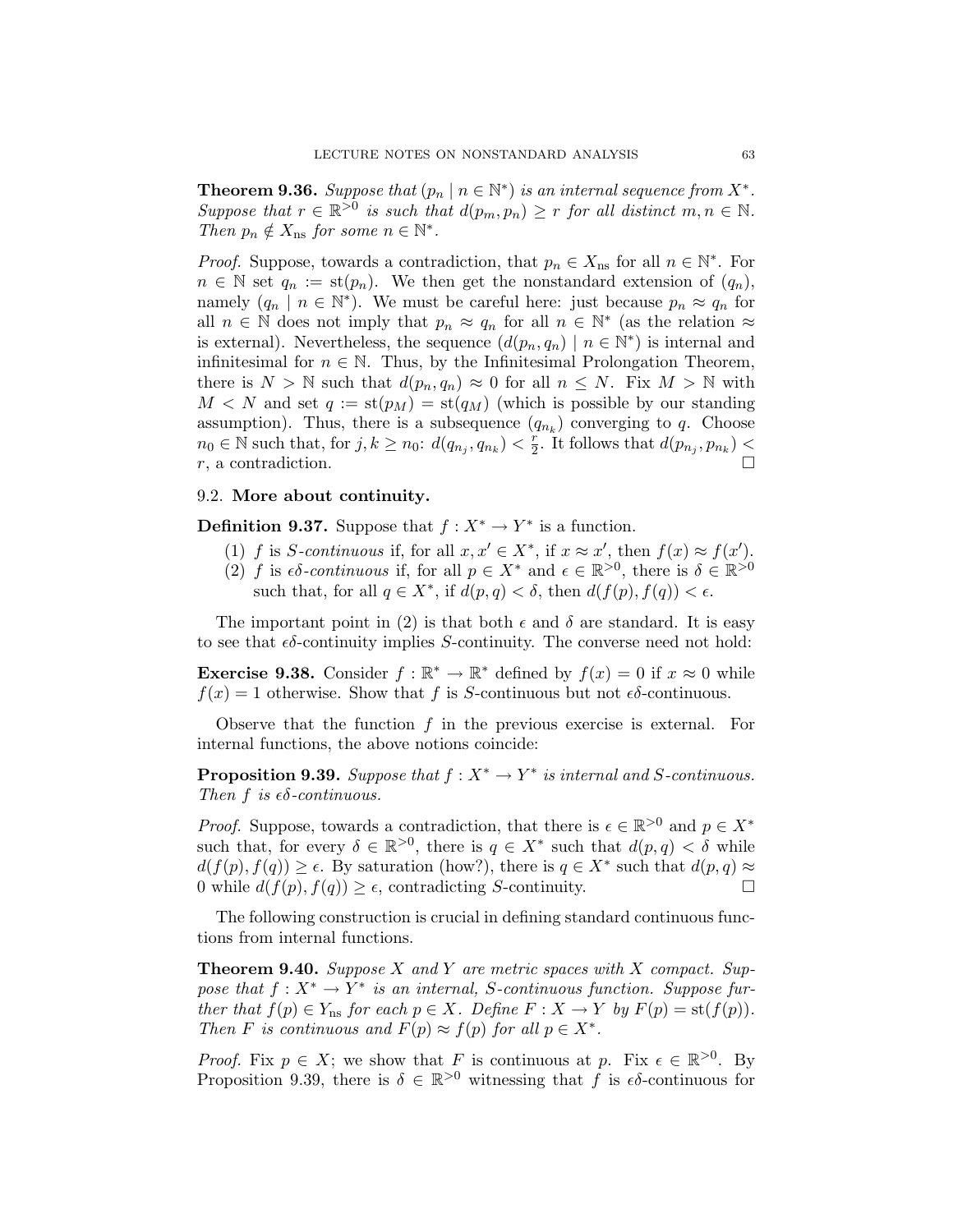$\epsilon$  $\frac{\epsilon}{2}$ . Suppose  $q \in X$  is such that  $d(p, q) < \delta$ . Then  $d(f(p), f(q)) < \frac{\epsilon}{2}$  $\frac{\epsilon}{2}$ . Since  $f(p) \approx F(p)$  and  $f(q) \approx F(q)$ , this shows that  $d(F(p), F(q)) < \epsilon$ .

Now suppose that  $p \in X^*$ ; we need  $F(p) \approx f(p)$ . Let  $p' := st(p)$ ; this is possible since X is compact. Then  $f(p) \approx f(p')$  by S-continuity of f. Meanwhile,  $F(p') \approx f(p')$  by definition of F and  $F(p') \approx F(p)$  by continuity of  $F$ .

We recall the definition of equicontuity, this time in the metric space setting: a sequence of functions  $(f_n)$  from X to Y is *equicontinuous* if, for all  $\epsilon \in \mathbb{R}^{>0}$ , there is  $\delta \in \mathbb{R}^{>0}$  such that, for all  $p, q \in X$  and  $n \in \mathbb{N}$ : if  $d(p,q) < \delta$ , then  $d(f_n(p), f_n(q)) < \epsilon$ .

**Exercise 9.41.** Suppose that X and Y are metric spaces and X is compact. Set  $Z := C(X, Y)$  to be the space of continuous functions from X to Y. Define a function d on Z by setting  $d(f,g) := \sup_{x \in X} d(f(x), g(x)).$ 

- (1) Show that  $d$  is a metric on  $Z$ . (In particular, this means showing that the supremum is never infinite.)
- (2) Show that  $(f_n)$  converges to f (in the sense of the metric space Z) if and only if  $(f_n)$  converges to f uniformly.

If X is a compact metric space and  $f_n: X \to \mathbb{R}$  is a continuous function for each  $n \in \mathbb{N}$ , we say that the sequence  $(f_n)$  is uniformly bounded if there is  $M \in \mathbb{R}$  such that  $|f_n(x)| \leq M$  for all  $x \in X$  and all  $n \in \mathbb{N}$ .

**Corollary 9.42** (Arzela-Ascoli). If X is a compact metric space and  $(f_n)$ is a uniformly bounded, equicontinuous sequence of functions from  $X$  to  $\mathbb{R}$ , then  $(f_n)$  has a uniformly convergent subsequence.

*Proof.* Fix  $N > N$ . As in an earlier part of the notes,  $f_N : X^* \to \mathbb{R}^*$  is S-continuous (and internal). Since  $(f_n)$  is uniformly bounded, it follows that  $f_N(X) \subseteq \mathbb{R}_{\text{ns}}$ . Define  $F: X \to \mathbb{R}$  (as in the last theorem) by setting  $F(p) := \text{st}(f_N(p)).$  By the last exercise, it suffices to show that F is a limit point of  $(f_n)$ ; to do this, we will show that  $F \approx f_N$  as elements of  $C(X,\mathbb{R})^*$ . Well, by transfer,  $d(F, f_N) < \epsilon$  if and only if  $d(F(p), f_N(p)) < \epsilon$ for all  $p \in X^*$ ; this follows immediately from the conclusion of the previous theorem.  $\Box$ 

9.3. Compact maps. We now discuss an important class of functions that will appear later in the functional analysis section. Once again, X and Y are metric spaces.

**Definition 9.43.**  $f: X \to Y$  is *compact* if, for every bounded  $B \subseteq X$ , we have a compact  $K \subseteq Y$  such that  $f(B) \subseteq K$ .

In other words,  $f$  is compact if and only if  $f(B)$  is compact.

**Theorem 9.44.**  $f: X \to Y$  is compact if and only if  $f(X_{fin}) \subseteq Y_{\text{ns}}$ .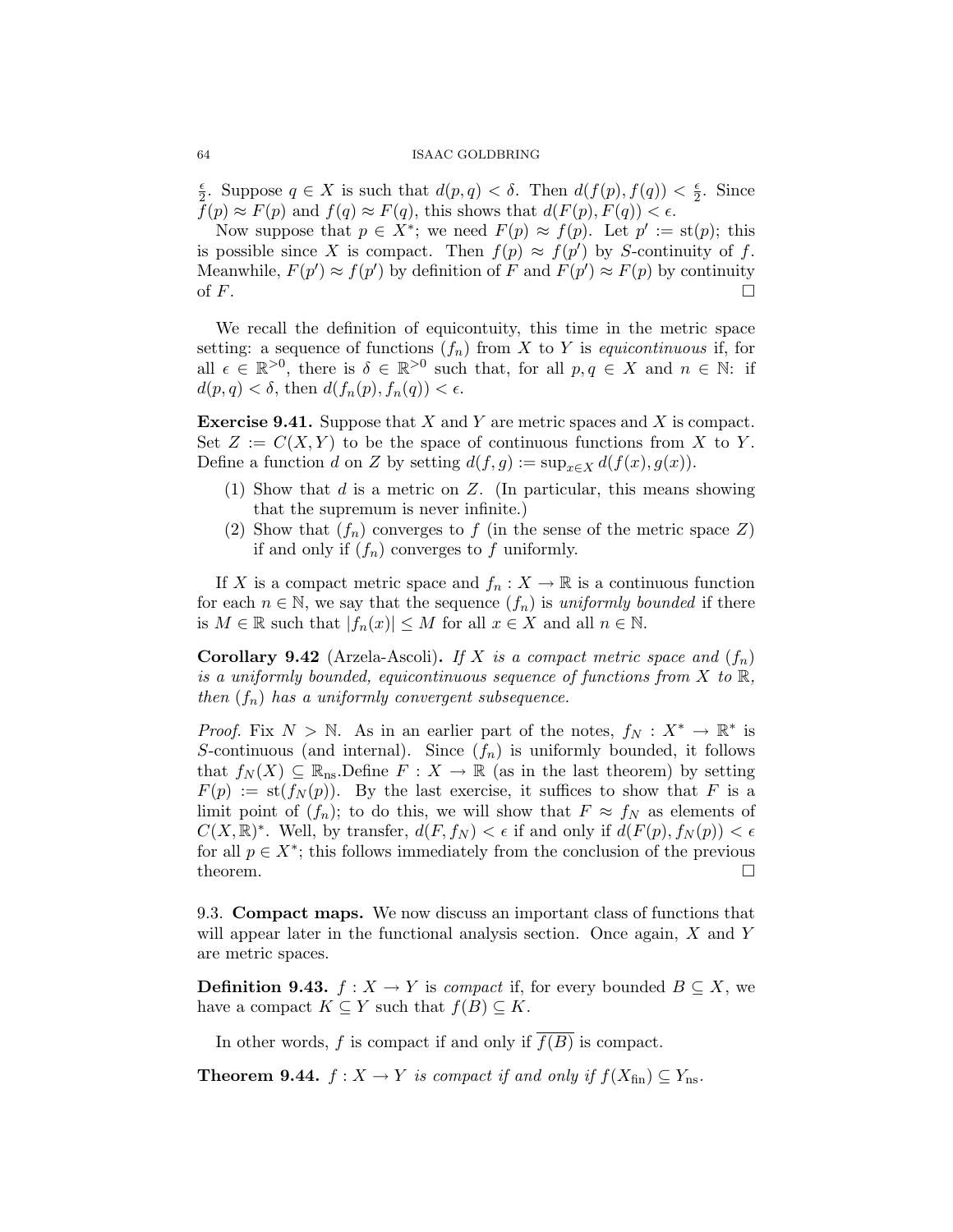*Proof.* First suppose that f is compact. Fix  $p \in X_{fin}$ ; we need  $f(p) \in Y_{ns}$ . Well,  $p \in B := B(a; r)$  for some  $a \in X$  and  $r \in \mathbb{R}^{>0}$ , whence  $f(p) \in \overline{f(B)}^* \subseteq$  $Y_{\text{ns}}$  since  $\overline{f(B)}$  is compact.

Conversely, suppose that  $f(X_{fin}) \subseteq Y_{\text{ns}}$ . Fix  $B \subseteq X$  bounded; we must show that  $\frac{f(B)}{f(B)}$  is compact. Take  $q \in \overline{f(B)}^*$ ; we must find  $q' \in \overline{f(B)}$ such that  $q \approx q'$ . Fix  $\epsilon \in \mu^{>0}$ ; by transfer, there is  $y \in f(B)^*$  such that  $d(q, y) < \epsilon$ . Write  $y = f(x)$  for  $x \in B^*$ . By assumption,  $f(x) \in Y_{\text{ns}}$ , so  $f(x) \approx q'$  for some  $q' \in Y$ . It remains to show that  $q' \in \overline{f(B)}$ . Fix  $\delta \in \mathbb{R}^{>0}$ . By assumption, there is  $z \in f(B)^*$  such that  $d(q, z) < \delta$ , whence it follows that  $d(q', z) < \delta$ . Applying transfer to this last fact, we see that there is  $z \in f(B)$  such that  $d(q', z) < \delta$ .

**Corollary 9.45.** Suppose that  $f : X \to Y$  is a function. If Y is compact, then f is compact.

**Corollary 9.46.** Suppose that  $(f_n)$  is a sequence of compact functions from X to Y. Further assume that Y is complete and that  $(f_n)$  converges uniformly to f. Then f is compact.

*Proof.* Suppose  $x \in X_{fin}$ ; we need  $f(x) \in Y_{ns}$ . Since Y is complete, it suffices to prove that  $f(x) \in Y_{\text{pns}}$ . Fix  $\epsilon \in \mathbb{R}^{>0}$ . Fix  $m \in \mathbb{N}$  such that  $d(f_m(p), f(p)) < \frac{\epsilon}{2}$  $\frac{\epsilon}{2}$  for all  $p \in X$ . By transfer,  $d(f_m(x), f(x)) < \frac{\epsilon}{2}$  $\frac{\epsilon}{2}$ . Since  $f_m$ is compact, we have  $f_m(x) \in Y_{\text{ns}}$ , say  $f_m(x) \approx y$  with  $y \in Y$ . It follows that  $d(f(x), y) < \epsilon$ . Since  $\epsilon$  was arbitrary, this shows that  $f(x) \in Y_{\text{pns}}$ .

9.4. Problems. You may assume any level of saturation that you need in any given problem.

**Problem 9.1.** Suppose that X is a metric space and A is a subset of X. The *interior* of  $A$ , denoted  $A^\circ$ , is defined by

 $A^{\circ} := \{x \in A \mid \text{there exists } r \in \mathbb{R}^{>0} \text{ such that } B(x,r) \subseteq A\}.$ 

- (1) Show that A is open iff  $A = A^\circ$ . (Standard reasoning)
- (2) Show that  $A^{\circ} = \bigcup \{ \mathcal{O} \mid \mathcal{O} \text{ is open and } \mathcal{O} \subseteq A \}.$  (Standard reasoning)
- (3) Show that, for any  $x \in X$ , we have  $x \in A^{\circ}$  iff  $y \in A^*$  for any  $y \in X^*$ with  $y \approx x$ .

**Problem 9.2.** Suppose that X is a metric space and A is a subset of X. The *closure* of A, denoted  $\overline{A}$ , is defined by

 $\overline{A} := \{x \in X \mid \text{for any } r \in \mathbb{R}^{>0}, \text{ there is } a \in A \text{ such that } d(x, a) < r\}.$ 

- (1) Show that  $\overline{A} = \{x \in X \mid \text{there is } (a_n) \text{ from } A \text{ such that } a_n \to x\}.$ (Standard reasoning)
- (2) Show that  $\overline{A} = \bigcap \{F \mid F \text{ is closed and } A \subseteq F\}.$  (Standard reasoning)
- (3) Show that A is closed iff  $A = \overline{A}$ . (Standard reasoning)
- (4) Show that, for any  $x \in X$ , we have  $x \in \overline{A}$  iff there is  $y \in A^*$  such that  $x \approx y$ .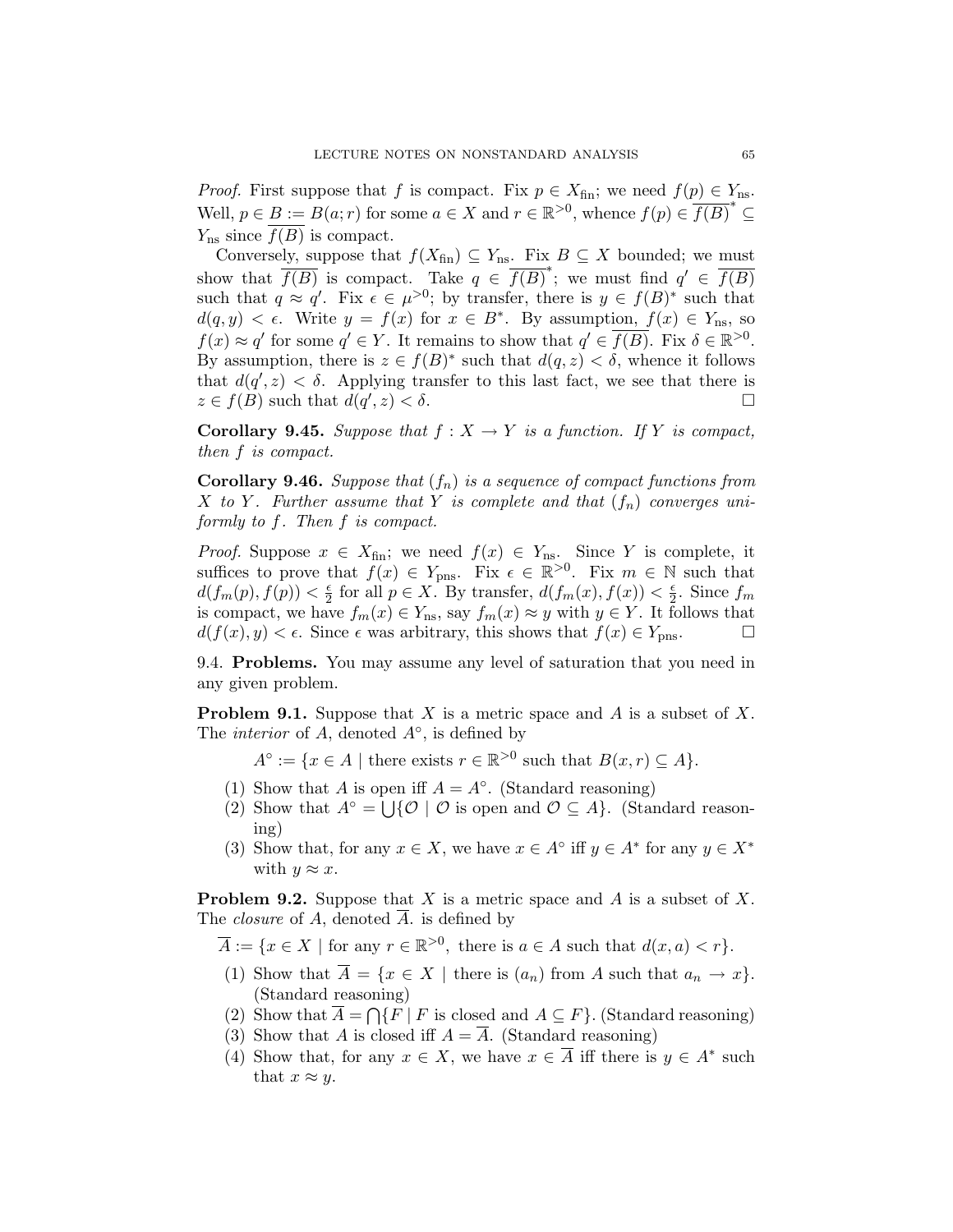**Problem 9.3.** Let  $C \subseteq \mathbb{R}_{fin}$  be internal. Define st $(C) := \{st(c) | c \in C\} \subseteq$ R. Prove that  $st(C)$  is closed.

### Problem 9.4.

- (1) Suppose  $f: X \to Y$  is continuous. Show that  $f: X^* \to Y^*$  is ∗-continuous.
- (2) Suppose that  $f: X^* \to Y^*$  is  $\epsilon \delta$ -continuous. Show that f is Scontinuous.
- (3) Consider the function  $f : \mathbb{R}^* \to \mathbb{R}^*$  defined by

$$
f(x) = \begin{cases} 0 & \text{if } x \approx 0 \\ 1 & \text{otherwise.} \end{cases}
$$

Show that f is S-continuous, but not  $\epsilon \delta$ -continuous.

- (4) Let  $f : \mathbb{R} \to \mathbb{R}$  be defined by  $f(x) = x^2$ . Show that  $f : \mathbb{R}^* \to \mathbb{R}^*$  is ∗-continuous, but not S-continuous.
- (5) Fix  $\alpha \in \mu^{>0}$ . Consider the function  $f : \mathbb{R}^* \to \mathbb{R}^*$  defined by

$$
f(x) = \begin{cases} \alpha \sin(\frac{1}{x}) & \text{if } x \neq 0 \\ 0 & \text{if } x = 0. \end{cases}
$$

Show that f is S-continuous at 0 but not  $*$ -continuous at 0.

**Problem 9.5.** Suppose that  $A \subseteq X^*$  is internal. Let

 $st(A) = \{x \in X \mid x \approx y \text{ for some } y \in A\}.$ 

- (1) Show that  $st(A)$  is closed.
- (2) Suppose that  $A \subseteq X_{\text{ns}}$  is internal. Show that  $\text{st}(A)$  is compact.
- (3) Suppose that  $A \subseteq X$ . Show that  $\overline{A} = \text{st}(A^*)$ .
- (4) We say that  $A \subseteq X$  is *relatively compact* if  $\overline{A}$  is compact. Show that  $A \subseteq X$  is relatively compact iff  $A^* \subseteq X_{\text{ns}}$ .

**Problem 9.6.** . Let  $C([0,1],\mathbb{R})$  denote the set of all continuous functions from [0, 1] to R. For  $f, g \in C([0, 1], \mathbb{R})$ , set

$$
d(f,g) := \sup\{|f(x) - g(x)| \mid x \in [0,1]\}.
$$

- (1) Show that  $C([0,1],\mathbb{R})^*$  is the set of \*-continuous functions from  $[0, 1]^*$  to  $\mathbb{R}^*$ .
- (2) Suppose  $f \in C([0,1], \mathbb{R})^*$ . Show that  $f \in C([0,1], \mathbb{R})_{\text{ns}}$  iff f is Scontinuous and  $f(x) \in \mathbb{R}_{fin}$  for all  $x \in [0, 1]$ .
- (3) Show that  $C([0,1], \mathbb{R})_{\text{ns}} \subsetneq C([0,1], \mathbb{R})_{\text{fin}}$ .
- (4) Convince yourself that the results of this problem remains true when  $[0, 1]$  is replaced by any compact metric space X.

**Problem 9.7.** (Arzela-Ascoli Theorem-reformulated) Suppose that  $\mathcal{F} \subseteq$  $C([0, 1], \mathbb{R})$ . Show that the following are equivalent:

- (1)  $\mathcal F$  is relatively compact;
- $(2)$   $\mathcal{F}^* \subseteq C([0,1],\mathbb{R})_{\text{ns}};$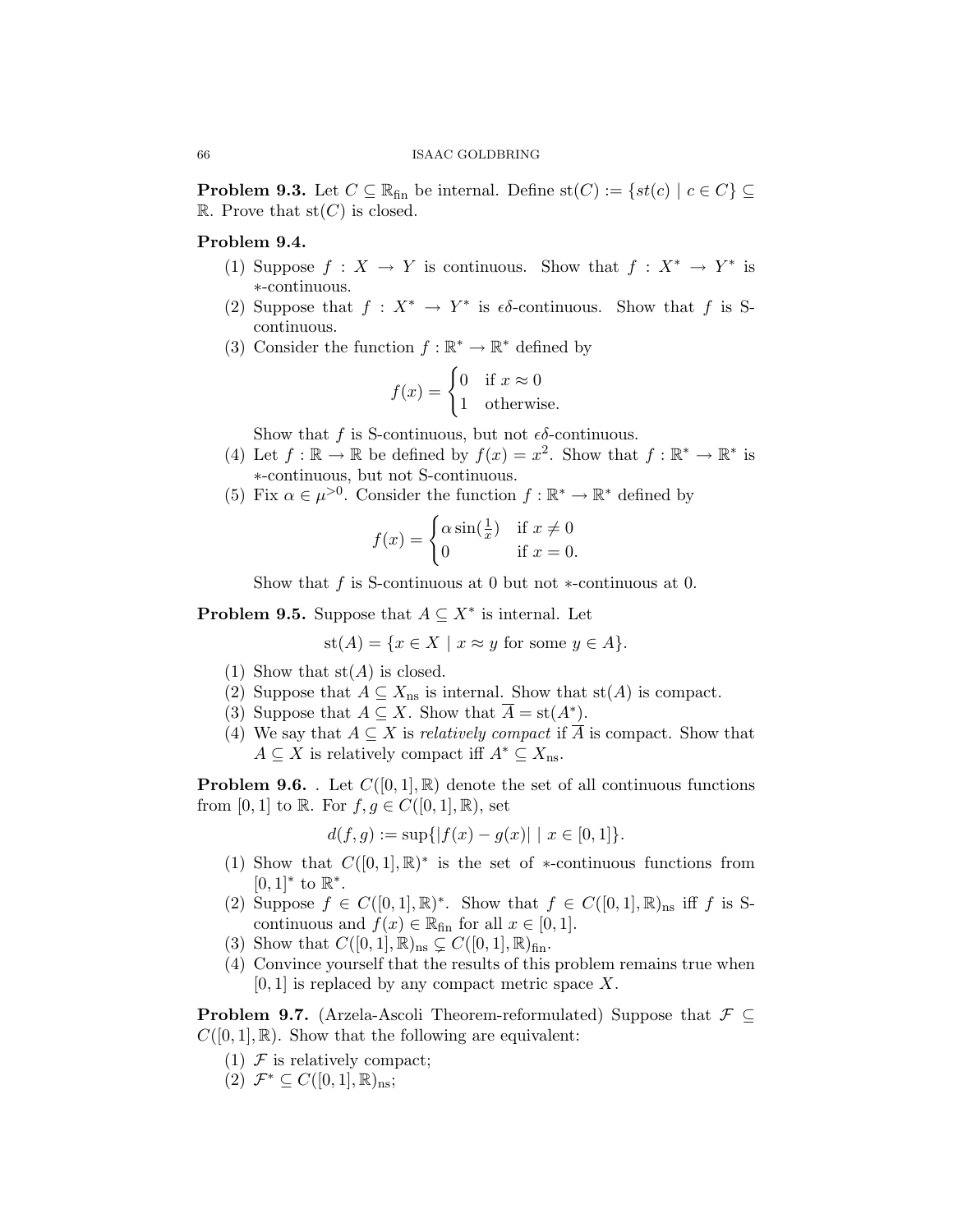(3) F is equicontinuous and, for all  $x \in [0,1]$ , the set

$$
\mathcal{F}_x := \{ f(x) \mid f \in \mathcal{F} \}
$$

is relatively compact.

(The notion of equicontinuity is exactly as in Section 3, namely,  $\mathcal F$  is equicontinuous iff for every  $\epsilon \in \mathbb{R}^{>0}$ , there is  $\delta \in \mathbb{R}^{>0}$  such that for all  $x, y \in [0, 1]$ and all  $f \in \mathcal{F}$ , if  $|x - y| < \delta$ , then  $|f(x) - f(y)| < \epsilon$ . You will need to show again that F is equicontinuous iff each  $f \in \mathcal{F}^*$  is S-continuous.)

By (4) of Problem 9.6, the equivalence in the previous problem remains true when [0, 1] is replaced by any compact metric space.

## 10. Banach Spaces

In this section,  $\mathbb F$  denotes one of the two fields  $\mathbb R$  or  $\mathbb C$ . Let's say a word about  $\mathbb{C}^*$ . By transfer, the elements of  $\mathbb{C}^*$  are of the form  $z = x + iy$  for  $x, y \in \mathbb{R}^*$  and then  $|z| = \sqrt{x^2 + y^2}$ . It is then straightforward to verify that  $\mathbb{C}_{\text{fin}} = \{z \in \mathbb{C}^* \mid |z| \in \mathbb{R}_{\text{fin}}\} = \{x + iy \mid x, y \in \mathbb{R}_{\text{fin}}\} = \mathbb{C}_{\text{ns}}$  since  $\mathbb{R}_{\text{fin}} = \mathbb{R}_{\text{ns}}$ . If  $z = x + iy \in \mathbb{C}_{\text{ns}}$ , then  $\text{st}(z) = \text{st}(x) + i \text{st}(y)$ .

### 10.1. Normed spaces.

**Definition 10.1.** If V is a vector space over  $\mathbb{F}$ , then a norm on V is a function  $\|\cdot\| : V \to \mathbb{R}$  satisfying, for all  $x, y \in V$  and  $\alpha \in \mathbb{F}$ :

- (1)  $||x|| \geq 0;$
- (2)  $||x|| = 0$  if and only if  $x = 0$ ;
- (3)  $\|\alpha x\| = |\alpha| \cdot \|x\|;$
- (4) (Triangle Inequality)  $||x + y|| \le ||x|| + ||y||$ .

A normed space is a vector space equipped with a norm.

### Example 10.2.

- (1) For any  $p \geq 1$ , the p-norm on  $\mathbb{F}^n$  is given by  $||x||_p := \sqrt[p]{\sum_{i=1}^n |x_i|^p}$ .
- (2) There is an infinitary analog of the previous example. Fix  $p \geq 1$  and set  $\ell_p$  to be the set of all infinite sequences  $(\alpha_n)$  from F such that  $\sum_{n=1}^{\infty} |\alpha_n|^p < \infty$ . Then  $\ell_p$  is a vector space over F and we define the p-norm on  $\ell_p$  in the exact same way:  $\|( \alpha_n ) \|_p := \sqrt[p]{\sum_{n=1}^{\infty} | \alpha_n |^p}$ .
- (3) Fix a compact metric space X and set  $C(X, \mathbb{F}) := \{f : X \to \mathbb{F}\}$  $\mathbb{F} | f$  is continuous}. Then  $C(X, \mathbb{F})$  is a (usually infinite-dimensional) vector space over F and  $||f|| := \sup_{x \in X} |f(x)|$  defines a norm on  $C(X,\mathbb{F}).$

**Exercise 10.3.** Suppose that  $(V, \|\cdot\|)$  is a normed space. Define  $d: V \times V \rightarrow$ R by  $d(x, y) := ||x - y||$ . Then d is a metric on V and  $d(x, y) = d(x - y, 0)$ for any  $x, y \in V$ .

We will always treat a normed space as a metric space as in the previous exercise. A normed space is called a Banach space if the associated metric is complete.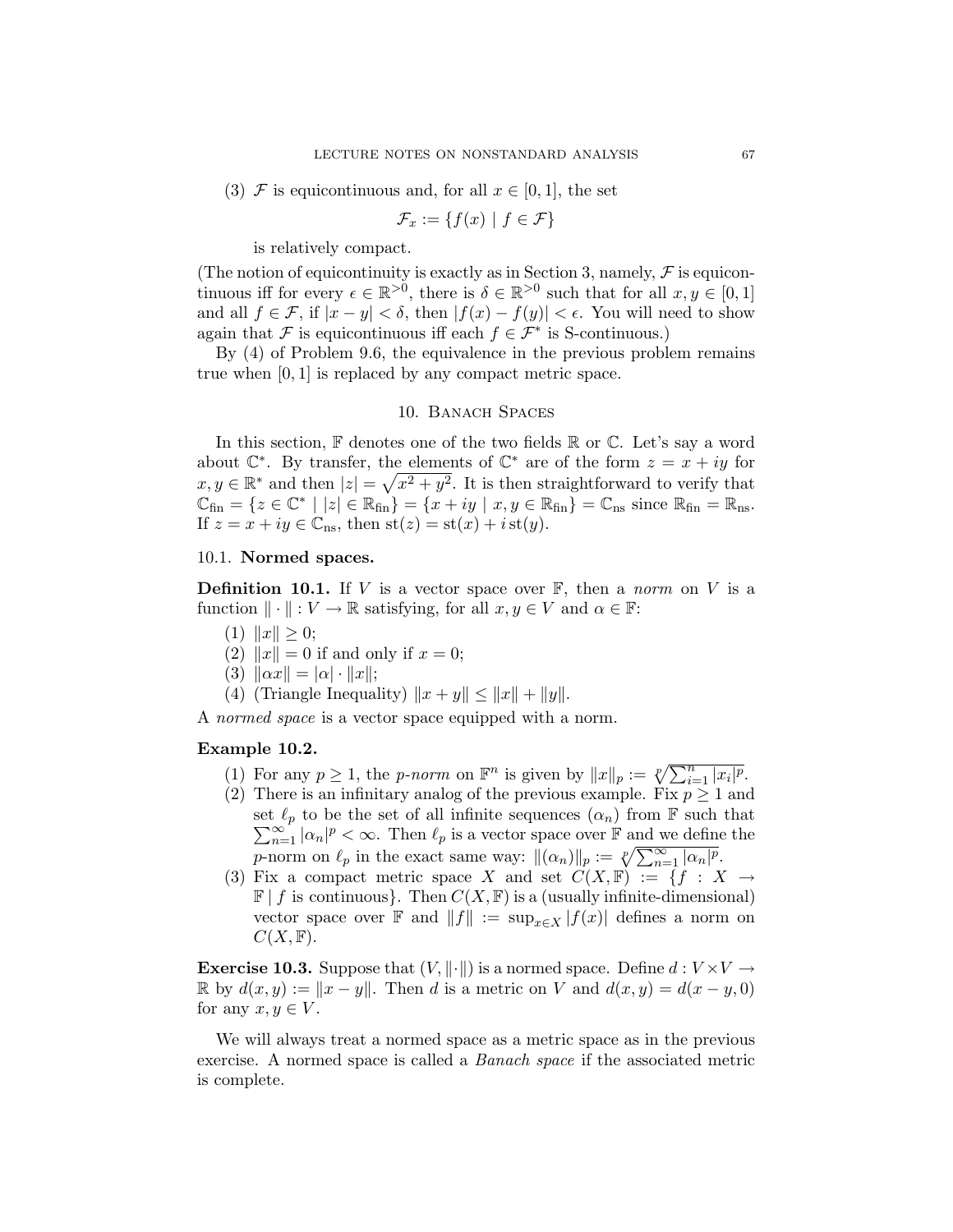Exercise 10.4. Verify that all of the normed spaces from Example 10.2 are Banach spaces. (Hints: Don't forget our nonstandard characterization of completeness. Also, for showing that  $C(X, F)$  is a Banach space, don't forget about our nonstandard characterization of  $C(X, \mathbb{F})$ <sub>ns</sub> from Problem 9.6.)

Until otherwise stated, we fix normed spaces  $V$  and  $W$ ; we write  $d$  for both of the associated metrics on V and W. For  $x \in V^*$ , we say that x is *infinitesimal* if  $x \approx 0$ , that is,  $d(x, 0) \in \mu$  (equivalently,  $||x|| \in \mu$ ). It follows immediately that  $x \approx y$  if and only if  $x - y$  is infinitesimal.

**Lemma 10.5.** If  $x, y \in V^*$  and  $x \approx y$ , then  $||x|| \approx ||y||$ . (The converse fails miserably!)

*Proof.* We may suppose that  $||x|| \le ||y||$  Write  $y = x + (y - x)$ . Then  $||y|| \le ||x|| + ||y - x|| \approx ||x||$  since  $y - x$  is infinitesimal. Thus,  $||x|| \approx ||y||$ .  $\Box$ 

# Exercise 10.6.

- (1) If  $\alpha \in \mathbb{F}_{\text{fin}}$  and  $x, y \in V^*$  are such that  $x \approx y$ , show that  $\alpha x \approx \alpha y$ .
- (2) Prove that the addition and scalar multiplication maps + :  $V \times V \rightarrow$ V and  $\cdot : \mathbb{F} \times V \to V$  are continuous (with respect to the metric d). Please use the nonstandard characterization of continuity.

## 10.2. Bounded linear maps.

**Proposition 10.7.** Suppose that  $T: V \to W$  is a linear transformation and T is continuous at some  $x_0 \in V$ . Then T is uniformly continuous.

Proof. We use the nonstandard characterization of uniform continuity: suppose  $x, y \in V^*$  and  $x \approx y$ . We show that  $Tx \approx Ty$ . Well,  $x_0 + (x - y) \approx x_0$ , so by the continuity of T at  $x_0$ , we have  $T(x_0 + x - y) \approx T(x_0)$ . Thus,  $T(x_0) + T(x) - T(y) \approx T(x_0)$ , whence  $T(x) \approx T(y)$ . (We have used the transfer principle to infer that the nonstandard extension of  $T$  is also linear.)  $\Box$ 

**Exercise 10.8.** Suppose that  $T: V \to W$  is a linear transformation that is continuous. Prove that ker(T) := { $x \in V | T(x) = 0$ } is a *closed* subspace of  $V$ .

**Definition 10.9.** We say that a linear transformation  $T: V \rightarrow W$  is bounded if there is  $M \in \mathbb{R}^{>0}$  such that  $||Tx|| \le M||x||$  for all  $x \in V$ .

The terminology in the above definition corresponds to the next fact:

**Proposition 10.10.**  $T: V \to W$  is bounded if and only if  $\{T(x) \mid ||x|| = 1\}$ is a bounded subset of W.

*Proof.* Let  $A := \{T(x) \mid ||x|| = 1\}$ . For the  $(\Rightarrow)$  direction, if  $||Tx|| \le M||x||$ for all  $x \in V$ , then A is contained in the closed ball around 0 (in W) of radius M. Conversely, suppose A is contained in the closed ball around 0 of radius M. We claim that  $||Tx|| \le M||x||$  for all  $x \in V$ . Indeed, for  $x \in V \setminus \{0\}$ ,  $\frac{1}{\ln x}$  $\frac{1}{\|x\|}x\| = 1$ , so  $\|T(\frac{1}{\|x\|})$  $\frac{1}{\|x\|}x$ )  $\leq M$ , whence  $\|Tx\| \leq M\|x\|$ .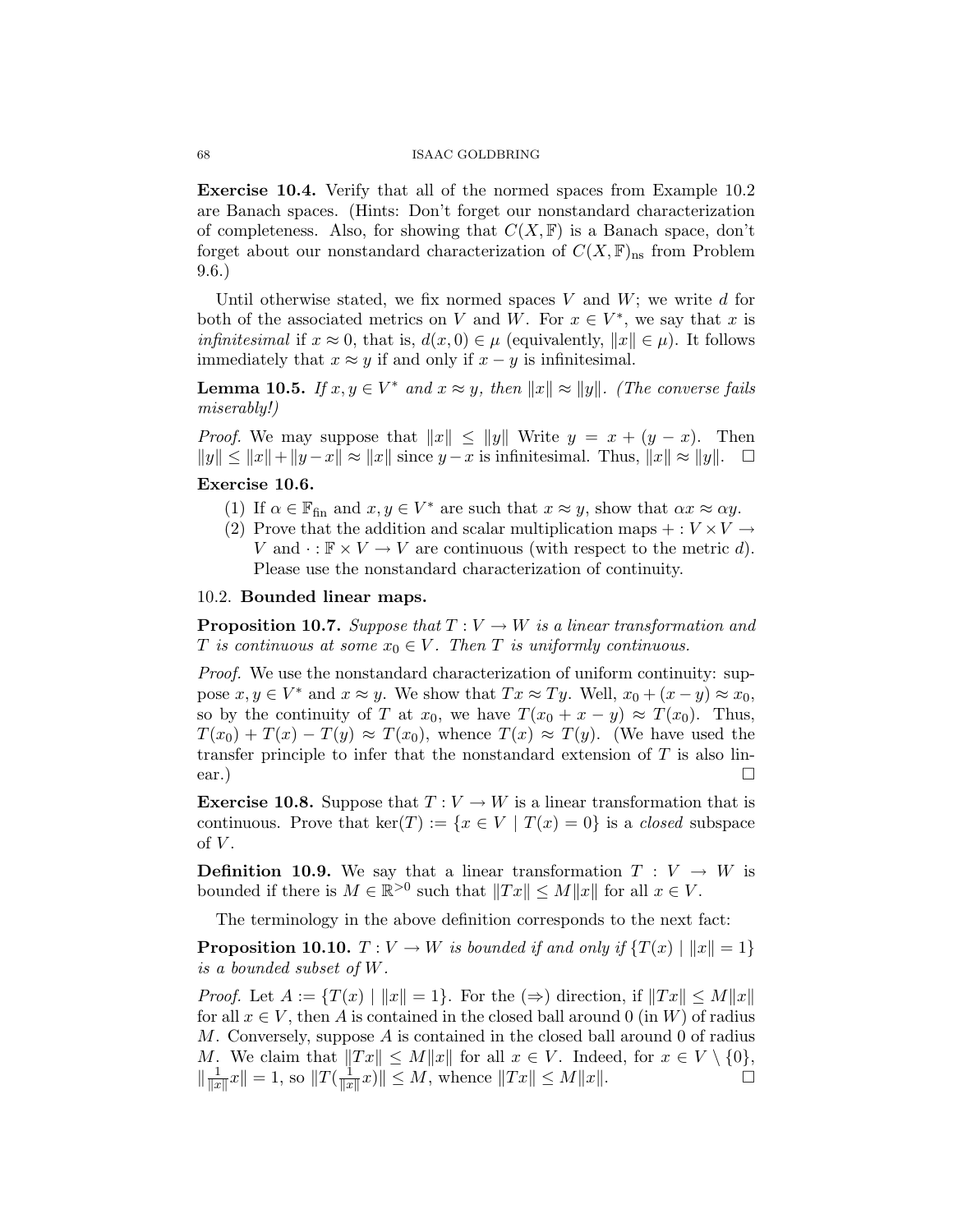If  $T: V \to W$  is bounded, set  $||T|| := \sup{||T(x)||} ||x|| = 1$ , which is a real number by the previous proposition. Taking  $M = ||T||$  in the proof of the  $(\Leftarrow)$  direction of the previous proposition, we obtain the following:

Corollary 10.11.  $||Tx|| \le ||T|| ||x||$  for all  $x \in V$ .

**Definition 10.12.** We set  $\mathcal{B}(V, W)$  to be the set of all bounded linear transformations from V to W.

**Exercise 10.13.** Show that  $\mathcal{B}(V, W)$  is a vector subspace of the set of all linear transformations from V to W. Further show that  $\mathcal{B}(V, W)$  is a normed space (with the above definition of  $||T||$ ). If  $V = W$ , prove that whenever  $T, U \in \mathcal{B}(V, V)$ , then  $T \circ U \in \mathcal{B}(V, V)$  and  $||T \circ U|| \leq ||T|| \cdot ||U||$ . (This shows that  $\mathcal{B}(V, V)$  is a normed algebra.)

**Theorem 10.14.** Suppose that  $T: V \to W$  is linear. The following are equivalent:

- (1) T is continuous at  $x_0$  for some  $x_0 \in V$ ;
- $(2)$  T is uniformly continuous;
- $(3)$  T is bounded;
- (4)  $T(V_{\text{fin}}) \subseteq W_{\text{fin}};$
- (5)  $T(V_{\text{ns}}) \subseteq W_{\text{ns}}$ .

Proof. The equivalence of (1) and (2) follows from Proposition 10.7 and  $(2) \Rightarrow (5)$  is clear. Suppose that T is not bounded. Let

 $X = \{n \in \mathbb{N}^* \mid ||T(x)|| > n \text{ for some } x \in V^* \text{ with } ||x|| = 1\},\$ 

an internal subset of  $\mathbb{N}^*$  that contains  $\mathbb N$  by assumption. Thus, by overflow, there is  $N \in X \setminus \mathbb{N}$ . Choose  $x \in V^*$  with  $||Tx|| > N$  and  $||x|| = 1$ . At this point we have established the implication  $(4) \Rightarrow (3)$ . Set  $y := \frac{1}{\|T(x)\|}x$ , so  $||y|| < \frac{1}{N}$  $\frac{1}{N}$ , whence  $y \approx 0$ . But  $||T(y)|| = 1$ , so  $T(y) \not\approx y$ , that is, T is not continuous. This proves the direction  $(2) \Rightarrow (3)$ . Set  $z := \frac{1}{\sqrt{16}}$  $\frac{1}{\|Tx\|}x$ ; since  $||z|| \in \mu$ , we have  $z \in V_{\text{ns}}$ . But  $||Tz|| = \frac{1}{\sqrt{2\pi i}}$  $\frac{1}{\|Tx\|}$   $\|Tx\| \in \mathbb{R}_{\text{inf}}$ , so  $Tz \notin W_{\text{ns}}$ ; this shows (5)  $\Rightarrow$  (3). For (3)  $\Rightarrow$  (1), if  $x \approx 0$ , then  $||Tx|| \le ||T|| \cdot ||x|| \approx 0$ , so  $Tx \approx 0$  and T is continuous at 0. For  $(3) \Rightarrow (4)$ , assume that T is bounded and fix  $x \in V_{\text{fin}}$ . Then  $||T(x)|| \le ||T|| \cdot ||x|| \in \mathbb{R}_{\text{fin}}$ , whence  $T(x) \in W_{\text{fin}}$ .  $\Box$ 

10.3. Finite-dimensional spaces and compact linear maps. We now aim to understand what happens for finite-dimensional normed spaces. First, some lemmas.

**Lemma 10.15.** Suppose that  $x_1, \ldots, x_n \in V_{\text{fin}}, \alpha_1, \ldots, \alpha_n \in \mathbb{F}^*$  are such that  $\alpha_1, \ldots, \alpha_n \approx 0$ . Then  $\alpha_1 x_1 + \cdots + \alpha_n x_n \approx 0$ .

*Proof.* Immediate from the triangle inequality.  $\square$ 

**Lemma 10.16.** Suppose that  $x_1, \ldots, x_n \in V$  are linearly independent and  $\alpha_1, \ldots, \alpha_n \in \mathbb{F}^*$  are such that  $\alpha_1 x_1 + \cdots + \alpha_n x_n \in V_{\text{fin}}$ . Then  $\alpha_i \in \mathbb{F}_{\text{fin}}$  for all  $i = 1, \ldots, n$ .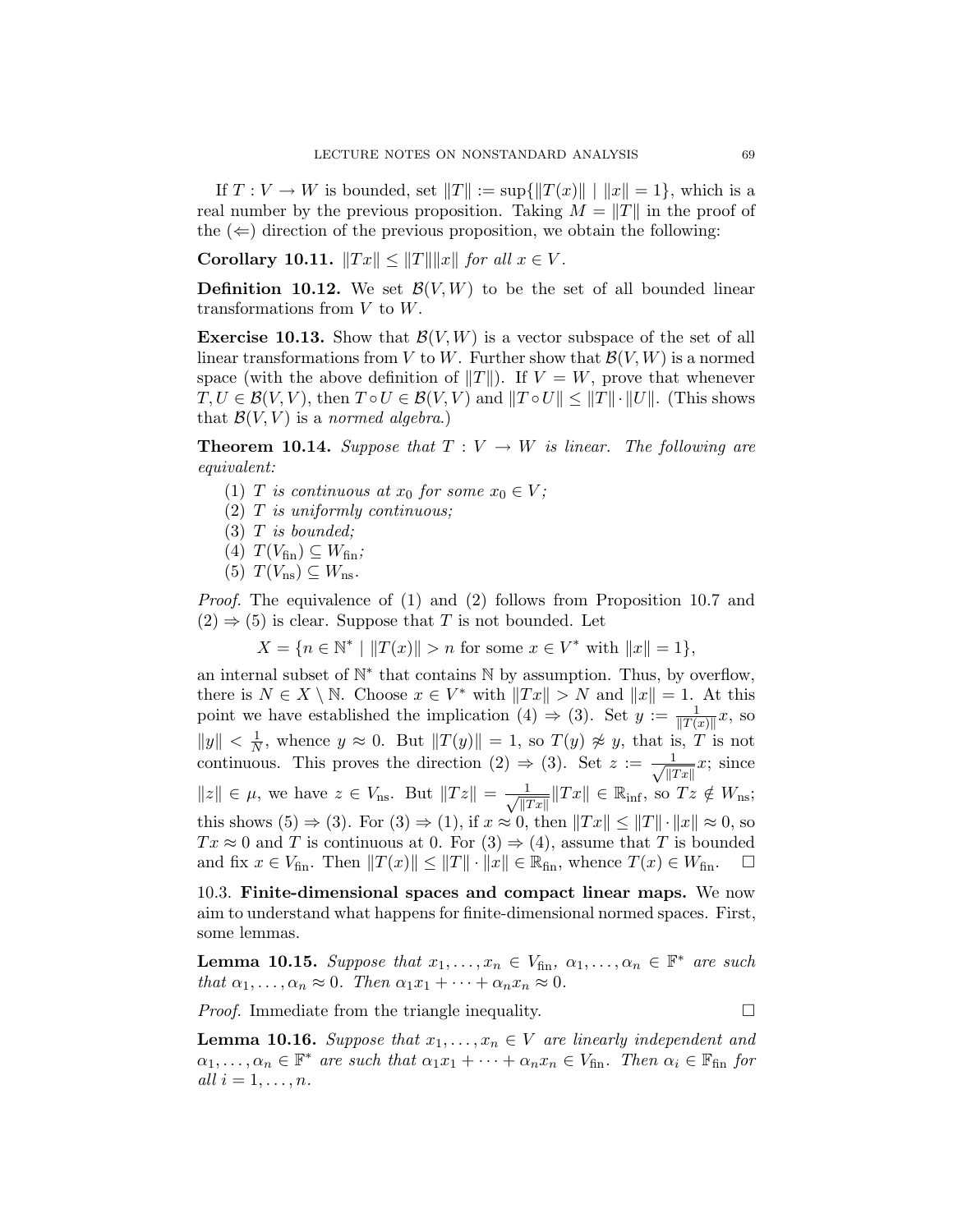Proof. Without loss of generality (by renumbering if necessary), we may assume that  $\max\{|\alpha_1|,\ldots,|\alpha_n|\}=|\alpha_1|$ . Suppose, towards a contradiction, that  $\alpha_1 \notin \mathbb{F}_{\text{fin}}$ . Then  $||x_1 + \frac{\alpha_2}{\alpha_1}||$  $\frac{\alpha_2}{\alpha_1}x_2+\cdots+\frac{\alpha_n}{\alpha_1}$  $\frac{\alpha_n}{\alpha_1}x_n\|=\frac{1}{|\alpha|}$  $\frac{1}{|\alpha_1|} ||\alpha_1 x_1 + \cdots + \alpha_n x_n|| \approx 0$ since  $\frac{1}{\alpha}$  $\frac{1}{\alpha_1}$   $\vert \approx 0$  and  $\Vert \alpha_1 x_1 + \cdots + \alpha_n x_n \Vert \in \mathbb{R}_{\text{fin}}$ . Since  $|\alpha_i| \leq |\alpha_1|$  for each  $i=1,\ldots,n, \operatorname{st}(\vert \frac{\alpha_i}{\alpha_i} \vert$  $\frac{\alpha_i}{\alpha_1}$ ) exists. By the previous lemma, we have

$$
0 \approx x_1 + \frac{\alpha_2}{\alpha_1} x_2 + \dots + \frac{\alpha_n}{\alpha_1} x_n \approx x_1 + \text{st}(\frac{\alpha_2}{\alpha_1}) x_2 + \dots + \text{st}(\frac{\alpha_n}{\alpha_1}) x_n.
$$

Since the term on the right of the above display is standard, it equals 0. This contradicts the fact that  $x_1, \ldots, x_n$  are linearly independent.  $\Box$ 

Corollary 10.17. If V is finite-dimensional, then  $V_{fin} = V_{ns}$ 

*Proof.* Let  $\{x_1, \ldots, x_n\}$  be a basis for V. By transfer, every element of  $V^*$  is a  $\mathbb{F}^*$ -linear combination of  $x_1, \ldots, x_n$ . If  $x = \alpha_1 x_1 + \ldots + \alpha_n x_n \in V_{\text{fin}}$ , then each  $\alpha_i \in \mathbb{F}_{\text{fin}} = \mathbb{F}_{\text{ns}}$  by the previous lemma, whence x is infinitely close to  $\operatorname{st}(\alpha_1)x_1 + \cdots + \operatorname{st}(\alpha_n)x_n \in V.$ 

**Corollary 10.18.** If  $V$  is finite-dimensional, then  $V$  is a Banach space.

**Corollary 10.19.** If  $T: V \to W$  is a linear transformation and V is finitedimensional, then  $T$  is bounded.

*Proof.* By Theorem 10.14, it suffices to prove that  $T(V_{fin}) \subseteq W_{fin}$ . Fix  $x = \alpha_1 x_1 + \cdots + \alpha_n x_n \in V_{\text{fin}}$ , so each  $\alpha_i \in \mathbb{F}_{\text{fin}}$ . Thus,

 $T(x) = \alpha_1 T(x_1) + \cdots + \alpha_n T(x_n) \approx \text{st}(\alpha_1) T(x_1) + \cdots + \text{st}(\alpha_n) T(x_n) \in W$ so  $T(x) \in W_{\text{ns}} \subseteq W_{\text{fin}}$ .

We now introduce a very important class of linear transformations that will play a prominent role in the rest of these notes. In some sense, they are the transformations on infinite-dimensional spaces that behave most like transformations between finite-dimensional spaces.

**Definition 10.20.** If  $T: V \to W$  is a linear transformation, we say that T is a compact transformation if  $T$  is a compact map of the associated metric spaces, that is, for every bounded  $B \subseteq V$ , there is a compact  $K \subseteq W$  such that  $T(B) \subseteq K$ . (Or in nonstandard terms,  $T(V_{fin}) \subseteq W_{\text{ns}}$ .)

By Theorem 10.14, a compact linear transformation is automatically bounded.

**Exercise 10.21.** Let  $\mathcal{B}_0(V, W)$  denote the set of compact linear transformations from V to W. Show that  $\mathcal{B}_0(V, W)$  is a subspace of  $\mathcal{B}(V, W)$ .

Observe that the proof of Corollary 10.19 actually shows

**Corollary 10.22.** If  $T: V \to W$  is a linear transformation and V is finitedimensional, then T is compact.

In fact, we can generalize the previous corollary, but first we need a definition.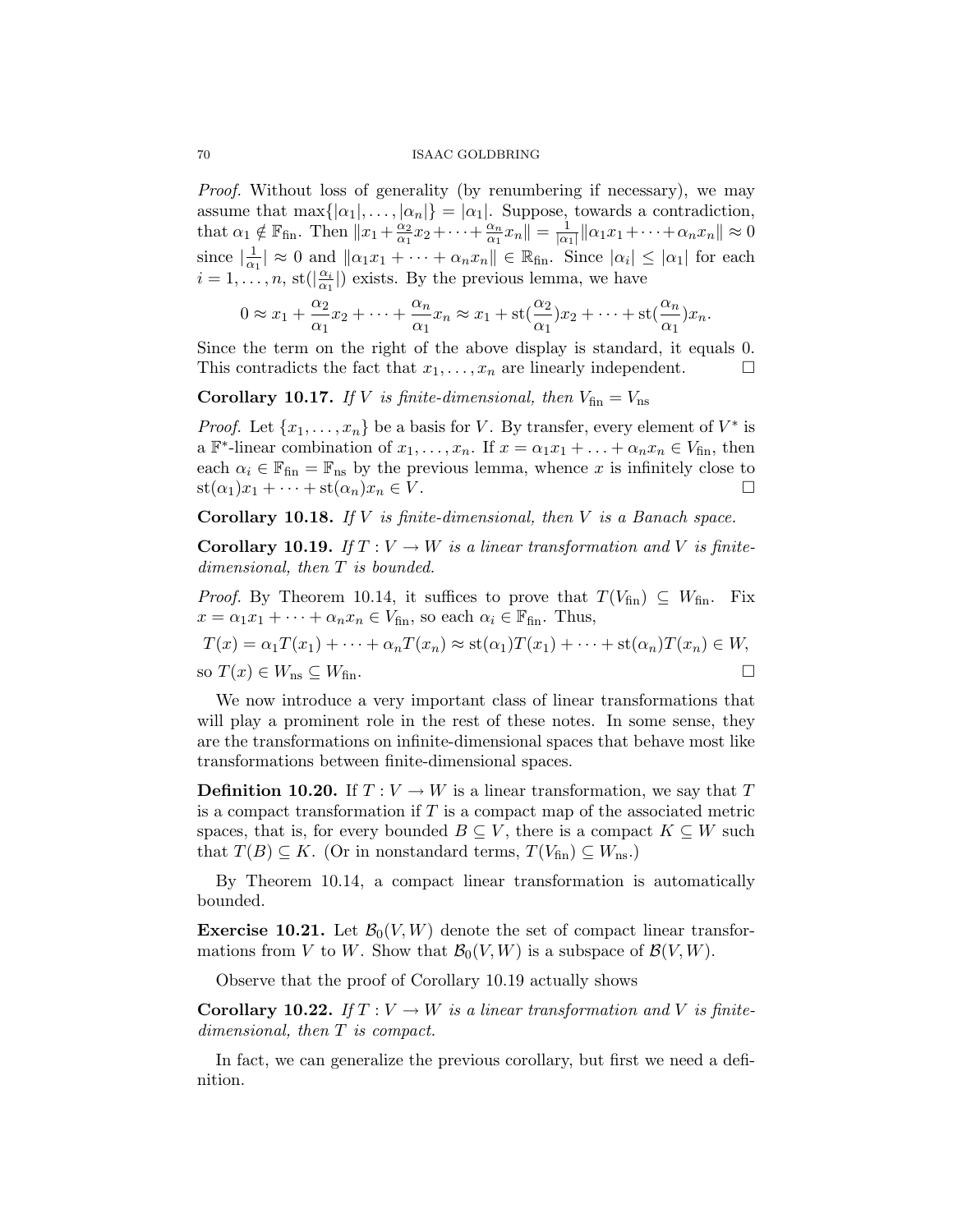**Definition 10.23.** If  $T: V \to W$  is a linear transformation, we say that T is finite-rank if  $T(V)$  is a finite-dimensional subspace of W.

Certainly, if V is finite-dimensional, then  $T: V \to W$  is of finite-rank.

**Lemma 10.24.** If  $T: V \to W$  is of finite rank and bounded, then T is compact.

*Proof.* We know that  $T(V_{fin}) \subseteq W_{fin}$ . Set  $W' := T(V)$ . Then  $W'_{fin} =$  $W'_{\text{ns}}$  by Corollary 10.17. Thus  $T(V_{\text{fin}}) \subseteq W'_{\text{fin}} = W'_{\text{ns}} \subseteq W_{\text{ns}}$ , whence T is  $\Box$  compact.  $\Box$ 

**Exercise 10.25.** Let  $\mathcal{B}_{00}(V, W)$  denote the set of finite-rank bounded transformations from V to W. Show that  $\mathcal{B}_{00}(V, W)$  is a subspace of  $\mathcal{B}_0(V, W)$ .

We now consider convergence of transformation.

**Lemma 10.26.** Suppose that  $B \subseteq V$  is a bounded set and  $T_n, T: V \to W$ are all bounded linear transformations. Further assume that  $||T_n - T|| \to 0$ as  $n \to \infty$ . Then  $T_n \to T$  uniformly on B.

*Proof.* Choose  $M \in \mathbb{R}^{>0}$  such that  $||x|| \leq M$  for all  $x \in B$ . We need to show that  $T_N(x) \approx T(x)$  for all  $x \in B^*$  and all  $N \in \mathbb{N}^* \setminus \mathbb{N}$ . Well,  $||T_N(x)-T(x)|| \le ||T_N-T|| ||x|| \le M \cdot ||T_N-T|| \approx 0$  since  $||T_N-T|| \approx 0$ .  $\Box$ 

**Exercise 10.27.** Suppose that  $W$  is a Banach space. Prove that the normed space  $\mathcal{B}(V, W)$  is also a Banach space.

**Proposition 10.28.** Suppose that W is a Banach space,  $T_n, T: V \to W$ are bounded linear operators and each  $T_n$  is compact. Further suppose that  $||T_n - T|| \to 0$  as  $n \to \infty$ . Then T is compact.

*Proof.* Let  $x \in V_{\text{fin}}$ ; we need  $T(x) \in W_{\text{ns}}$ . Let  $B \subseteq V$  be a ball around 0 such that  $x \in B^*$ . Since  $T_n$  converges uniformly to T on B, we know that  $T|B : B \to W$  is compact. Thus,  $T(B)$  is contained in a compact subset of W, whence  $T(B)^* \subseteq W_{\text{ns}}$ . In particular,  $T(x) \in W_{\text{ns}}$ .

The previous proposition can be rephased as saying that, when W is a Banach space, that  $\mathcal{B}_0(V, W)$  is a *closed* subspace of  $\mathcal{B}(V, W)$ , whence also a Banach space. By Exercise 10.25, the closure of  $\mathcal{B}_{00}(V, W)$  is a closed subspace of  $\mathcal{B}_0(V, W)$ , in symbols:  $\mathcal{B}_{00}(V, W) \subseteq \mathcal{B}_0(V, W)$ . In the next section, we will encounter a certain class of Banach spaces where  $\mathcal{B}_{00}(V, W) = \mathcal{B}_{0}(V, W)$ .

10.4. Problems. Throughout,  $V$  denotes a normed space.  $\mathbb F$  denotes either R or  $\mathbb C$ .

**Problem 10.1.** Suppose that  $x \in V^*$  is such that  $x \approx 0$ . Show that there is  $N \in \mathbb{N}^* \setminus \mathbb{N}$  such that  $Nx \approx 0$ .

**Problem 10.2.** Suppose that V is a Banach space and  $(x_n | n \in \mathbb{N})$  is a sequence from V such that  $\sum_{n=1}^{\infty} ||x_n|| < \infty$ . Show that  $\sum_{n=1}^{\infty} x_n$  converges in  $V$ .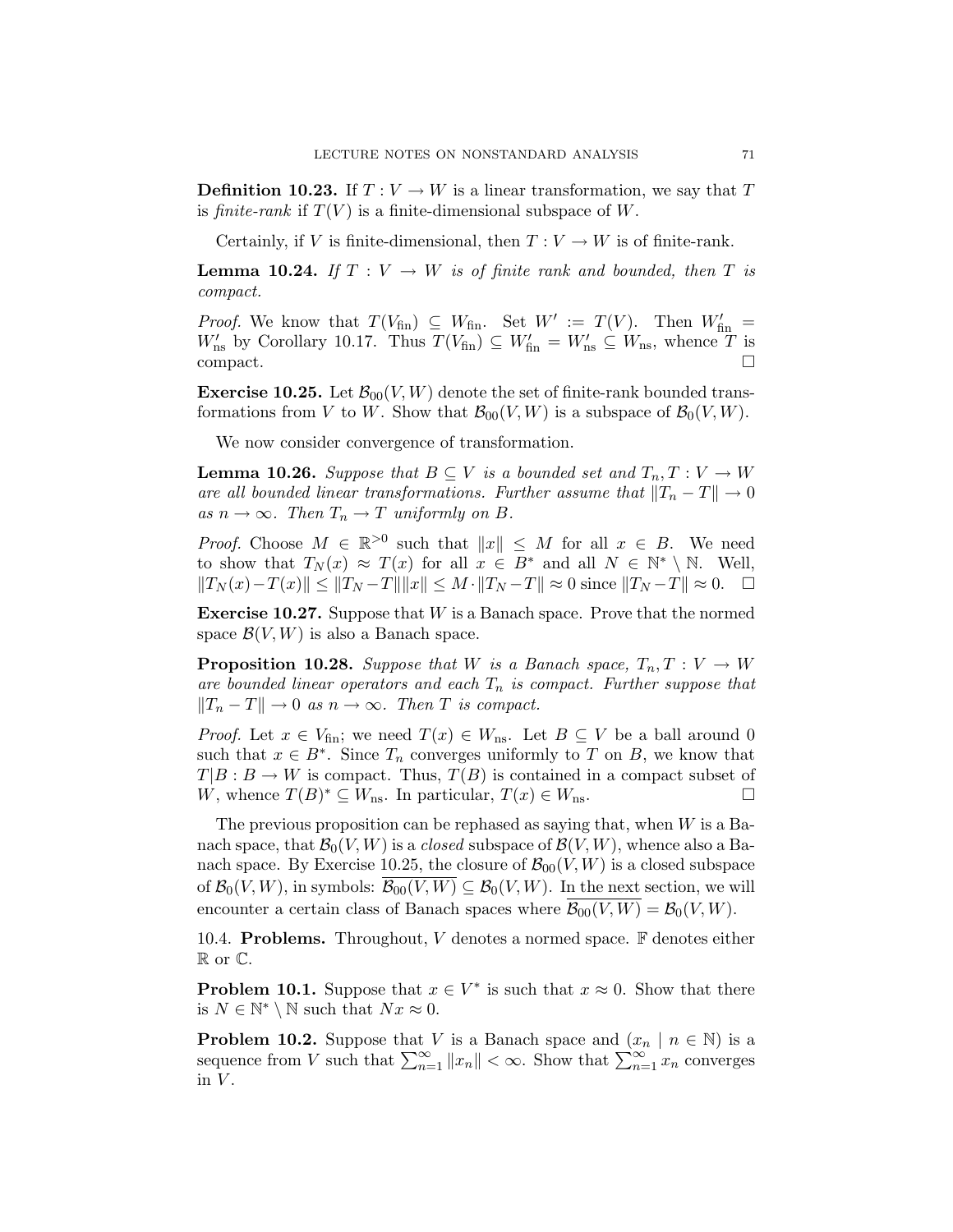For the next problem, you will need to use the following:

**Fact 10.29.** If V is a normed space, then  $\{x \in V \mid ||x|| \leq 1\}$  is compact if and only if V is finite-dimensional.

**Problem 10.3.** Suppose that V is a Banach space and  $T: V \to V$  is a compact linear operator.

- (1) Show that the identity operator  $I: V \to V$  is compact if and only if V is finite-dimensional.
- (2) Suppose that  $U: V \to V$  is any bounded linear operator. Show that  $T \circ U$  and  $U \circ T$  are also compact.
- (3) Suppose that T is invertible. Show that  $T^{-1}$  is compact if and only if V is finite-dimensional.

**Problem 10.4.** Suppose  $K : [0, 1] \times [0, 1] \rightarrow \mathbb{R}$  is a continuous function. Suppose that  $T: C([0,1], \mathbb{R}) \to C([0,1], \mathbb{R})$  is defined by

$$
T(f)(s) := \int_0^1 f(t)K(s, t)dt.
$$

Show that  $T$  is a compact linear operator. (Hint: Use our earlier characterization of  $C([0,1], \mathbb{R})_{\text{ns}}$ .) Such an operator is called a Fredholm Integral Operator.

**Problem 10.5.** Suppose that  $\|\cdot\|_1$  and  $\|\cdot\|_2$  are both norms on a vector space W. We say that  $\|\cdot\|_1$  and  $\|\cdot\|_2$  are *equivalent* if there exist constants  $c, d \in \mathbb{R}^{>0}$  such that, for all  $x \in W$ , we have

$$
c||x||_1 \le ||x||_2 \le d||x||_1.
$$

For  $x, y \in W^*$  and  $i = 1, 2$ , let us write  $x \approx_i y$  to mean  $||x - y||_i \approx 0$ .

- (1) Suppose that, for all  $x \in W^*$ , if  $x \approx_1 0$ , then  $x \approx_2 0$ . Show that  $\{|x\|_2 \mid x \in W, \|x\|_1 \leq 1\}$  is bounded.
- (2) Suppose that  $\{\|\xx\|_2 \mid x \in W, \|x\|_1 \leq 1\}$  is bounded. Let

$$
d := \sup\{\|x\|_2 \mid x \in W, \|x\|_1 \le 1\}.
$$

Show that  $||x||_2 \le d||x||_1$  for all  $x \in W$ .

- (3) Show that  $\|\cdot\|_1$  and  $\|\cdot\|_2$  are equivalent iff for all  $x \in W^*$ , we have  $x \approx_1 0$  iff  $x \approx_2 0$ .
- (4) Show that  $(W, \|\cdot\|_1)$  is a Banach space iff  $(W, \|\cdot\|_2)$  is a Banach space.
- (5) Suppose  $A \subseteq W$ . For  $i = 1, 2$ , say that A is *open*<sub>i</sub> if A is open with respect to the metric associated to  $\|\cdot\|_i$ . Show that  $\|\cdot\|_1$  and  $\|\cdot\|_2$ are equivalent iff for all  $A \subseteq W$ , we have A is open<sub>1</sub> iff A is open<sub>2</sub>. (In fancy language, this exercise says that two norms are equivalent if and only if they induce the same *topology* on  $W$ .)

## Problem 10.6.

(1) Let  $\|\cdot\|$  be any norm on  $\mathbb{R}^n$  (not necessarily the usual norm on  $\mathbb{R}^n$ ). Suppose  $x \in (\mathbb{R}^*)^n$ . Show that  $||x|| \approx 0$  iff  $|x_i| \approx 0$  for  $i = 1, \ldots, n$ .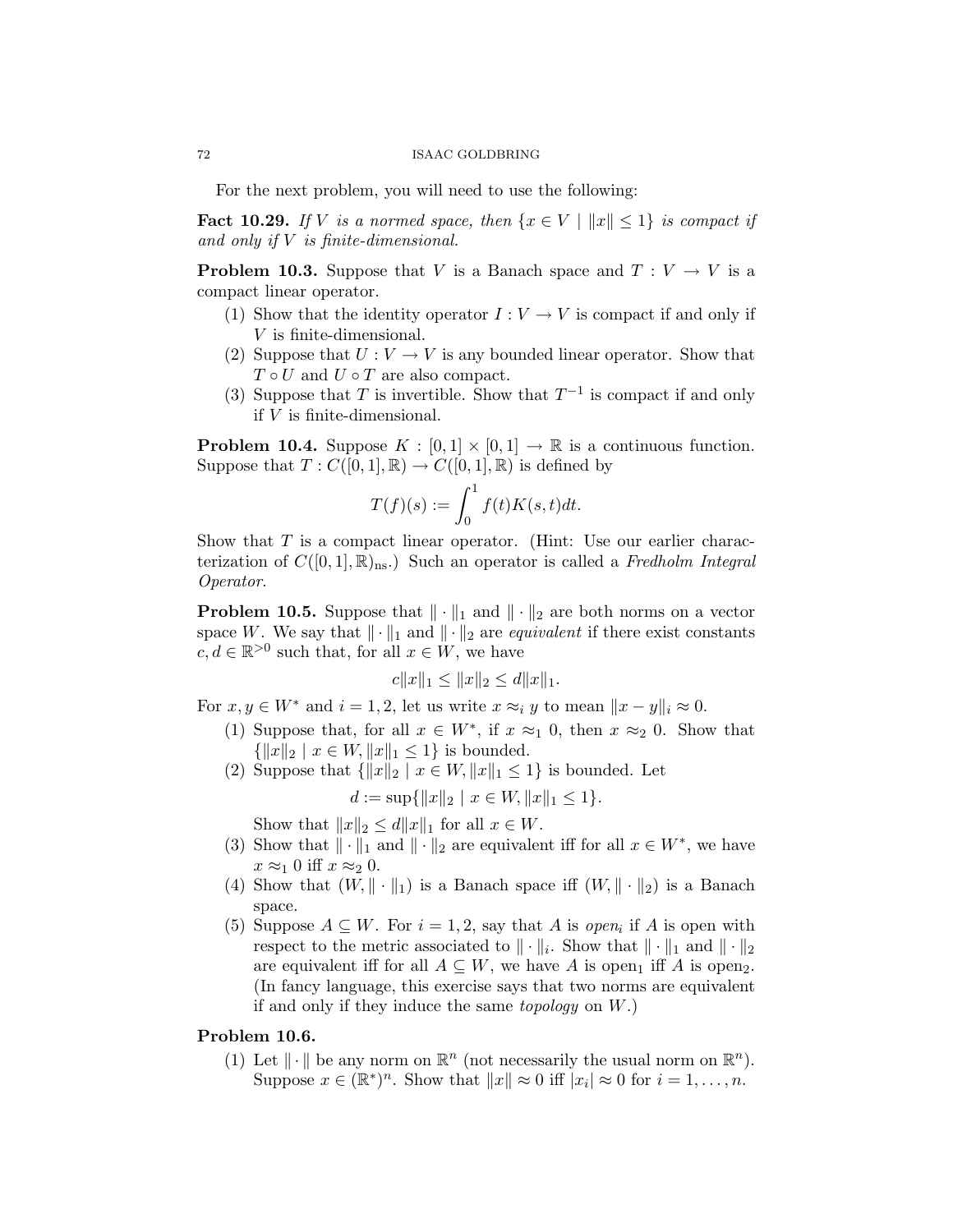- (2) Conclude that any two norms on a finite-dimensional vector space are equivalent.
- (3) For  $f \in C([0,1], \mathbb{R})$ , define  $||f||_1 := \int_0^1 |f(x)| dx$ . Show that  $|| \cdot ||_1$  is a norm on  $C([0,1],\mathbb{R})$ .
- (4) Show that  $(C([0, 1], \mathbb{R}), \|\cdot\|_1)$  is not a Banach space. Thus  $\|\cdot\|_1$  is not equivalent to the norm  $\lVert \cdot \rVert_{\infty}$  on  $C([0, 1], \mathbb{R})$  considered earlier. Hence, for infinite-dimensional vector spaces, there can exist inequivalent norms.
- (5) Give a direct proof that the identity function

$$
I: (C([0,1], \mathbb{R}), ||\cdot||_1) \to (C([0,1], \mathbb{R}), ||\cdot||_{\infty})
$$

is an unbounded linear operator. (This follows from earlier problems, but it would be nice to find  $f \in C([0,1], \mathbb{R})^*$  such that  $||f||_1 \in \mathbb{R}_{fin}$ but  $||f||_{\infty} \notin \mathbb{R}_{fin}$ .)

#### 11. Hilbert Spaces

Once again,  $\mathbb F$  denotes either  $\mathbb R$  or  $\mathbb C$ .

#### 11.1. Inner product spaces.

**Definition 11.1.** An *inner product space* (i.p.s.) is a vector space  $V$  over **F** equipped with an *inner product*, which is a function  $\langle \cdot, \cdot \rangle : V \times V \to \mathbb{F}$ satisfying, for all  $x, y, z \in V$  and  $\alpha \in \mathbb{F}$ :

- $\langle x, x \rangle \in \mathbb{R}$  and  $\langle x, x \rangle \geq 0$ ;
- $\langle x, x \rangle = 0 \Leftrightarrow x = 0;$
- $\langle x, y \rangle = \overline{\langle y, x \rangle}$  (complex conjugate);
- $\langle \alpha x + y, z \rangle = \alpha \langle x, z \rangle + \langle y, z \rangle.$

Throughout,  $(V, \langle \cdot, \cdot \rangle)$  denotes an inner product space over F.

**Exercise 11.2.** Show that, for all  $x, y, z \in V$  and  $\alpha \in \mathbb{F}$ :

(1)  $\langle x, \alpha y + z \rangle = \overline{\alpha} \langle x, y \rangle + \langle x, z \rangle.$ (2)  $\langle x, 0 \rangle = 0.$ 

**Exercise 11.3.** Define  $\|\cdot\| : V \to \mathbb{R}$  by  $\|x\| := \sqrt{\langle x, x \rangle}$ . Show that  $\|\cdot\|$  is a norm on  $V$ .

By the previous exercise, we can consider an i.p.s. over  $\mathbb F$  as a normed space over  $\mathbb{F}$ , and hence as a metric space as well. We will often consider V as an i.p.s., normed space, and metric space all at the same time. (In fact, it is the interplay between these three structures on  $V$  that is what is most interesting.)

The following is encountered in a first course in linear algebra:

**Theorem 11.4** (Cauchy-Schwarz Inequality). For all  $x, y \in V$ , we have  $|\langle x, y \rangle| \leq ||x|| \cdot ||y||.$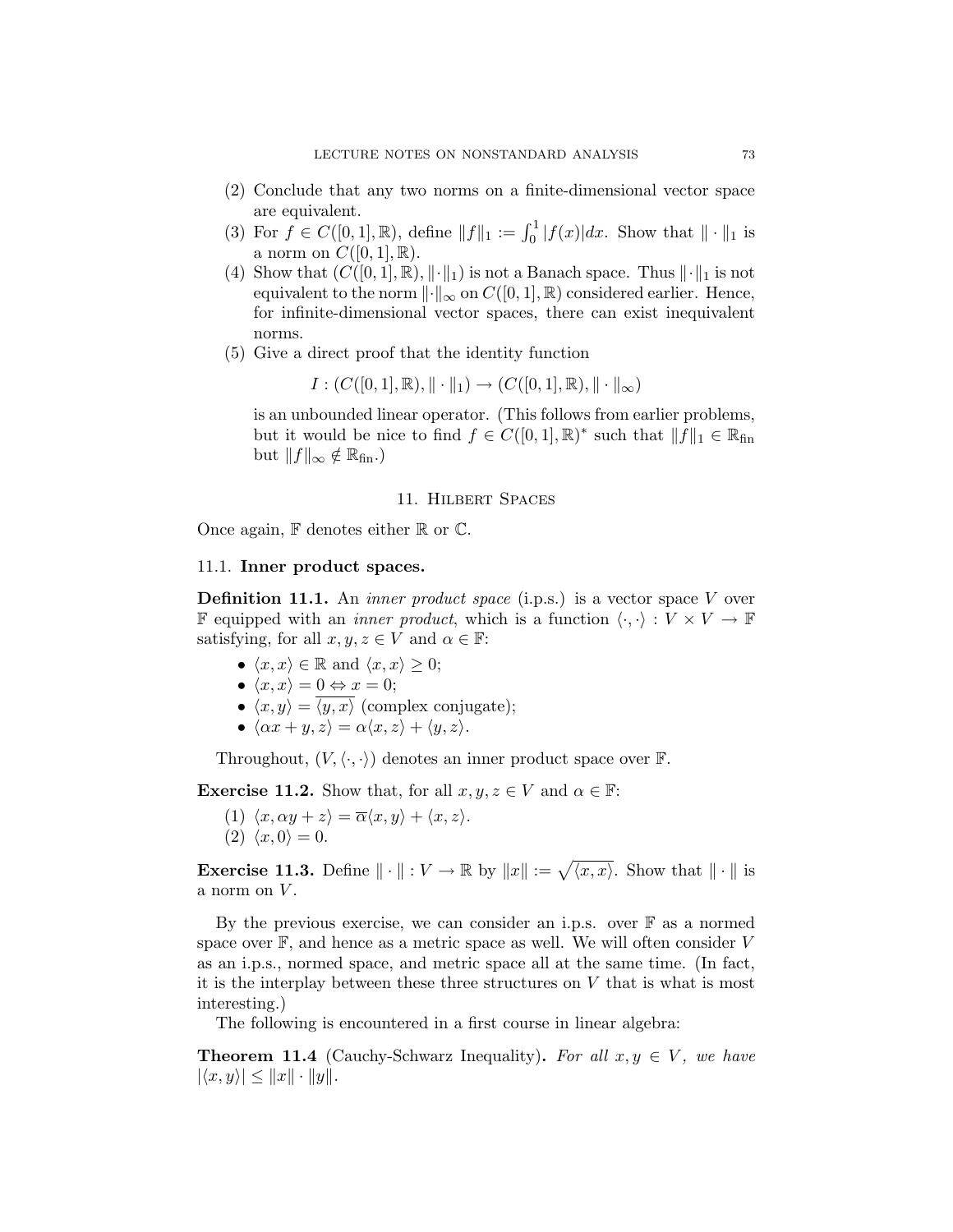**Corollary 11.5.** Equip  $V \times V$  with the metric d given by

$$
d((x_1,x_2),(y_1,y_2)) := \max\{\|x_1 - y_1\|, \|x_2 - y_2\|\}.
$$

Then the inner product  $\langle \cdot, \cdot \rangle : V \times V \to \mathbb{F}$  is continuous.

*Proof.* Fix  $x, y, u, v \in V$ . Then

$$
\begin{aligned} \|\langle x, y \rangle - \langle u, v \rangle\| &= \|\langle x, y \rangle - \langle x, v \rangle + \langle x, v \rangle - \langle u, v \rangle\| \\ &\le \|\langle x, y - v \rangle\| + \|\langle x - u, v \rangle\| \\ &\le \|x\| \cdot \|y - v\| + \|x - u\| \cdot \|v\|. \end{aligned}
$$

Now suppose that  $(x, y) \in V \times V$  and  $(u, v) \in \mu((x, y))$ . Then  $x \approx u$  and  $y \approx v$ . Since  $||x||, ||v|| \in \mathbb{R}_{fin}$ , it follows from the transfer of the above inequality that  $\langle x, y \rangle \approx \langle u, v \rangle$ .

Example 11.6. The main example of an i.p.s. encountered in a first course on linear algebra is  $\mathbb{F}^n$ , equipped with the *standard inner product*  $\langle \vec{x}, \vec{y} \rangle :=$  $\sum_{i=1}^{n} x_i \overline{y_i}$ . Observe that this induces the norm on  $\mathbb{F}^n$  introduced in the previous section.

Example 11.7. The infinite-dimensional analogue of the previous example is  $\ell^2$  as defined in the previous section. The inner product on  $\ell^2$  is given by  $\langle (x_n), (y_n) \rangle := \sum_{n=1}^{\infty} x_n \overline{y_n}$ . To see that this sum converges, use Cauchy-Schwarz for  $\mathbb{F}^m$  (applied to  $(|x_1|, \ldots, |x_m|)$  and  $(|y_1|, \ldots, |y_m|)$ ) to see that

$$
\sum_{n=1}^{m} |x_n y_n| \le \sqrt{\sum_{n=1}^{m} |x_n|^2 \cdot \sum_{n=1}^{m} |y_n|^2} \le \sqrt{\sum_{n=1}^{\infty} |x_n|^2 \cdot \sum_{n=1}^{\infty} |y_n|^2}.
$$

Now let  $m \to \infty$ . It is now easy to verify that the axioms for an i.p.s. hold. We should remark that of all the  $\ell^p$  spaces,  $\ell^2$  is the only one that carries the structure of an i.p.s. and the above inner product on  $\ell^2$  induces the norm on  $\ell^2$  introduced in the previous section.

**Example 11.8.** Let  $V = C([0,1], \mathbb{F})$ . Then V becomes an i.p.s. when equipped with the inner product given by  $\langle f, g \rangle := \int_0^1 f(x) \overline{g(x)} dx$ . How does the norm on V induced by the inner product compare with the norm placed on  $V$  in the previous section?

**Definition 11.9.** *V* is called a *Hilbert space* if the metric associated to *V* is complete.

In other words, an i.p.s. is a Hilbert space if the associated normed space is a Banach space.

# Exercise 11.10.

- (1) Prove that the inner product spaces in Exercises 11.6 and 11.7 are Hilbert spaces. (Your proof for  $\ell^2$  should probably be standard as we have yet to characterize  $\ell_{\rm ns}^2$ .)
- (2) Prove that the inner product space in Exercise 11.8 is not a Hilbert space.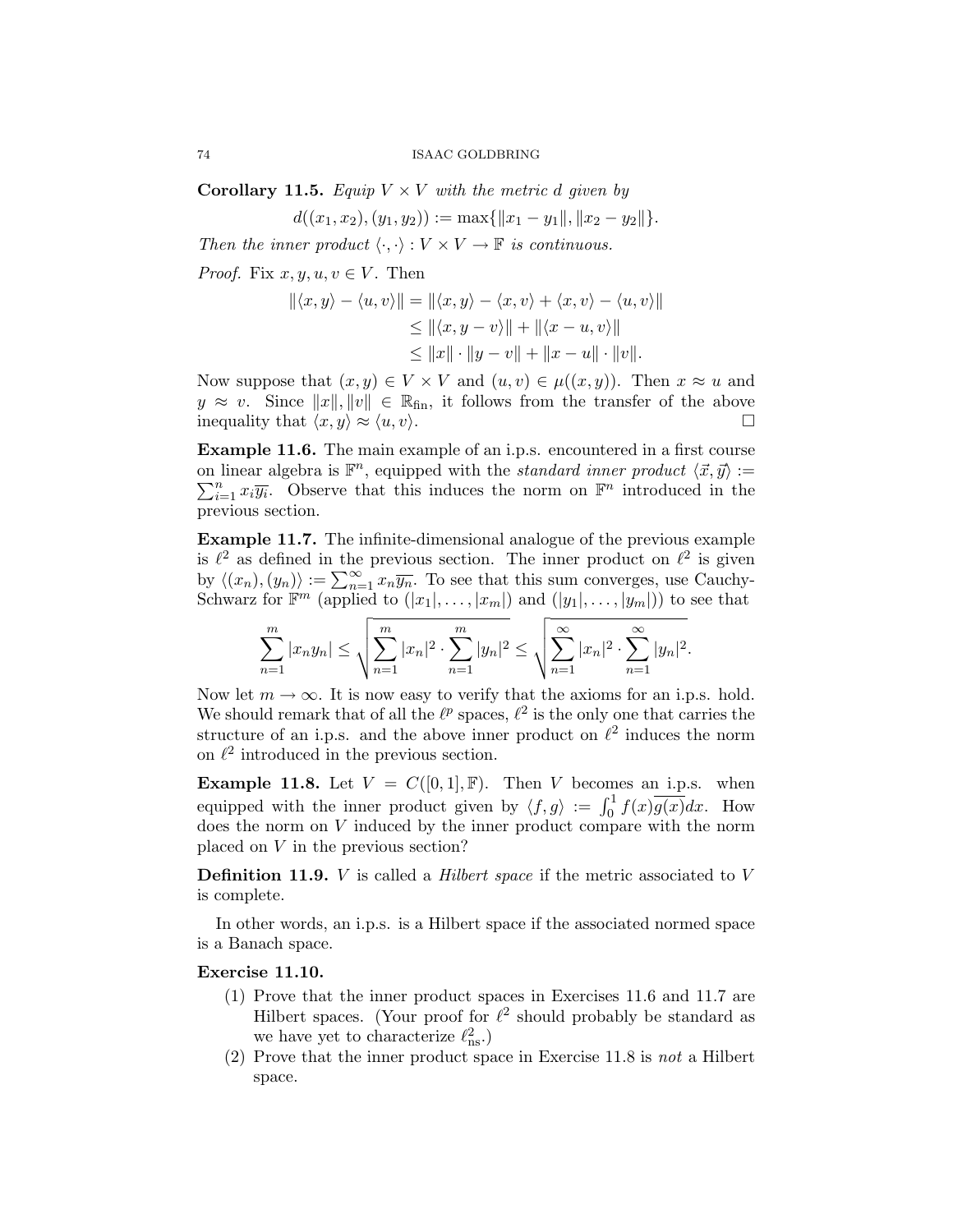# 11.2. Orthonormal bases and  $\ell^2$ .

#### Definition 11.11.

(1) If  $x, y \in V$ , we say that x and y are perpendicular or orthogonal if  $\langle x, y \rangle = 0$ . We sometimes write  $x \perp y$  to indicate that x and y are orthogonal.

(2) A set 
$$
\{e_i \mid i \in I\}
$$
 from V is called orthonormal if

- $||e_i|| = 1$  for each  $i \in I$ , and
- $e_i, e_j$  are orthogonal for all  $i \neq j$ .

**Lemma 11.12.** If  $\{e_i \mid i \in I\}$  is orthonormal, then it is also linearly independent.

*Proof.* Suppose  $\sum_{n=1}^{m} c_n e_{i_n} = 0$ . Then

$$
c_k = \sum_{n=1}^m c_n \langle e_{i_n}, e_{i_k} \rangle = \langle \sum_{n=1}^m c_n e_{i_n}, e_{i_k} \rangle = \langle 0, e_{i_k} \rangle = 0.
$$

 $\Box$ 

Definition 11.13. An *orthonormal basis for V* is a maximal orthonormal sequence of vectors for  $V$ .

By Zorn's lemma, every inner product space has an orthonormal basis. One must be careful with the word basis here: while in finite-dimensional inner product spaces, an orthonormal basis is a basis (in the usual linear algebra sense), for infinite-dimensional inner product spaces, an orthonormal basis is never a basis. (In this setting, the usual notion of "basis" is called "Hamel basis" to help make the distinction.)

**Fact 11.14.** Let  $(e_n \mid n \in \mathbb{N})$  be an orthonormal set of vectors for the Hilbert space H. Then the following are equivalent:

- (1)  $(e_n)$  is an orthonormal basis for V;
- (2) If  $v \in V$  is such that  $v \perp e_n$  for each n, then  $v = 0$ ;
- (3) For all  $v \in V$ , there is a sequence  $(\alpha_n)$  from  $\mathbb F$  such that  $\sum_{n=0}^m \alpha_n e_n$ converges to v as  $m \to \infty$ .

You will prove the previous fact in the exercises. In (3) of the previous fact, we write  $v = \sum_{n=0}^{\infty} \alpha_n e_n$ .

**Example 11.15.** For  $n \in \mathbb{N}$ , let  $b_n \in \ell^2$  be defined by

$$
b_n := (0, 0, \ldots, 0, 1, 0, \ldots, 0),
$$

where the 1 is in the  $n<sup>th</sup>$  spot. Then certainly  $(b_n)$  is an orthonormal sequence. Fix  $a = (a_1, a_2, \ldots) \in \ell^2$ . Then

$$
||a - \sum_{n=1}^{m} a_n b_n||^2 = \sum_{n=m+1}^{\infty} ||a_n||^2 \to 0
$$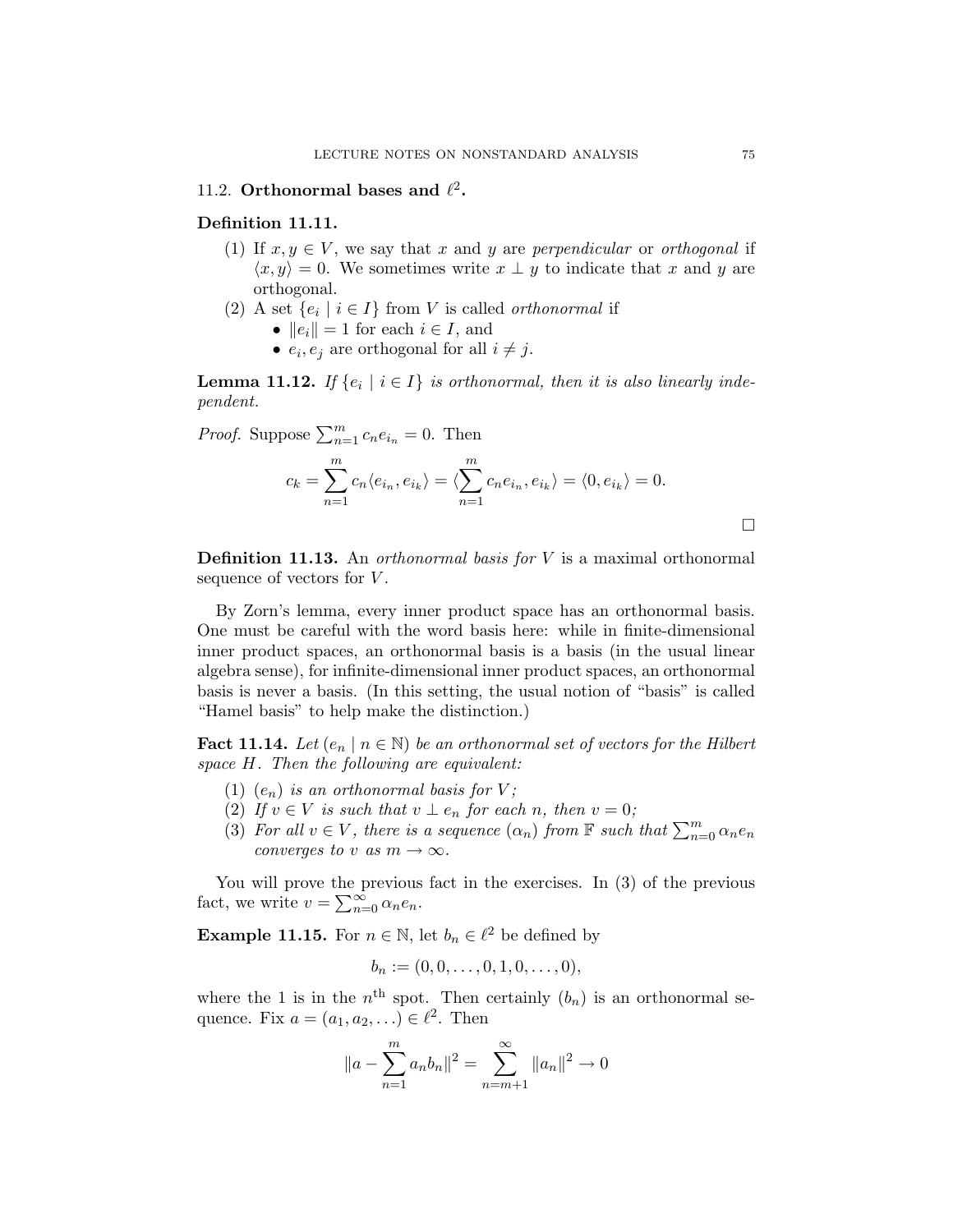#### 76 ISAAC GOLDBRING

as  $m \to \infty$  since  $a \in \ell^2$ . It follows that  $(b_n)$  is an orthonormal basis for  $\ell^2$ , often referred to as the *standard orthonormal basis for*  $\ell^2$ . Observe that  $(b_n)$  is not a Hamel basis as the vector  $(\frac{1}{n^2})$  is not in the span of  $(b_n)$ .

Fact 11.16. Every orthonormal basis for  $\ell^2$  is countable.

More generally, for any inner product space  $V$ , every two orthonormal bases for V have the same cardinality. We will often refer to an inner product space as being separable when its orthonormal bases are countable. (It is a fact that all separable Hilbert spaces are isomorphic to  $\ell^2$ , but we will not need this fact.)

Until further notice, let us fix a separable Hilbert space  $H$  (which you may think of as  $\ell^2$ ). We also fix an orthonormal basis  $(e_n | n \in \mathbb{N})$  for H.

**Lemma 11.17.** For  $a = \sum_{n=0}^{\infty} \alpha_n e_n$  and  $b = \sum_{n=0}^{\infty} \beta_n e_n$ , we have  $\langle a, b \rangle =$  $\sum_{n=0}^{\infty} \alpha_n \overline{\beta_n}.$ 

*Proof.* Fix  $m \in \mathbb{N}$ . Then it is straightforward to verify that

$$
\langle \sum_{n=0}^{m} \alpha_n e_n, \sum_{n=0}^{m} \beta_n e_n \rangle = \sum_{n=0}^{m} \alpha_n \overline{\beta_n}.
$$

It remains to let  $m \to \infty$  and use the fact that the inner product is contin- $\Box$ 

Corollary 11.18. For  $a = \sum_{n=0}^{\infty} \alpha_n e_n$ , we have  $||a||^2 = \sum_{n=0}^{\infty} |\alpha_n|^2$ .

**Corollary 11.19.** For  $a \in H$ , there is a unique sequence  $(\alpha_n)$  from  $\mathbb F$  such that  $a = \sum_{n=0}^{\infty} \alpha_n e_n$ .

*Proof.* Suppose that 
$$
\sum_{n=0}^{\infty} \alpha_n e_n = a = \sum_{n=0}^{\infty} \alpha'_n e_n
$$
. Then  $\sum_{n=0}^{\infty} (\alpha_n - \alpha'_n) e_n = 0$ , whence  $\sum_{n=0}^{\infty} |\alpha_n - \alpha'_n|^2 = ||0||^2 = 0$ .

Let's bring the nonstandard description into the picture: We get a nonstandard extension of the orthonormal basis  $(e_n \mid n \in \mathbb{N}^*)$ ; this set is still orthonormal by transfer. Also, for every  $a \in H^*$ , there is a unique sequence  $(\alpha_n \mid n \in \mathbb{N}^*)$  from  $\mathbb{F}^*$  such that  $a = \sum_{n \in \mathbb{N}^*} \alpha_n e_n$  in the sense that, for every  $\epsilon \in (\mathbb{R}^{>0})^*$ , there is  $m_0 \in \mathbb{N}^*$  such that, for all  $m \in \mathbb{N}^*$  with  $m \geq m_0$ , we have  $\|\alpha - \sum_{n=0}^m \alpha_n e_n\| < \epsilon$ . But what do we mean by  $\sum_{n=1}^m \alpha_n e_n$  if  $m > N$ ? Well, we have the set  $\text{FinSeq}(V)$  of finite sequences from V, which is a subset of  $\mathcal{P}(\mathbb{N} \times V)$ , and the corresponding function  $\Sigma$ : FinSeq $(V) \to V$ given by adding the elements of the finite sequence. Consequently, we get a function  $\Sigma$ : FinSeq $(V)^* \to V^*$ , given by "adding" the elements of the hyperfinite sequence.

In a similar vein, we have  $||a||^2 = \sum_{n \in \mathbb{N}^*} |\alpha_n|^2$ , with the interpretation of the sum as in the previous paragraph. We have thus proven:

**Proposition 11.20.** For  $a = \sum_{n \in \mathbb{N}^*} \alpha_n e_n \in H^*$ , we have  $a \in H_{\text{fin}}$  if and only if  $\sum_{n\in\mathbb{N}^*}|\alpha_n|^2 \in \mathbb{R}_{\text{fin}}$ .

Characterizing the nearstandard points is a bit more subtle: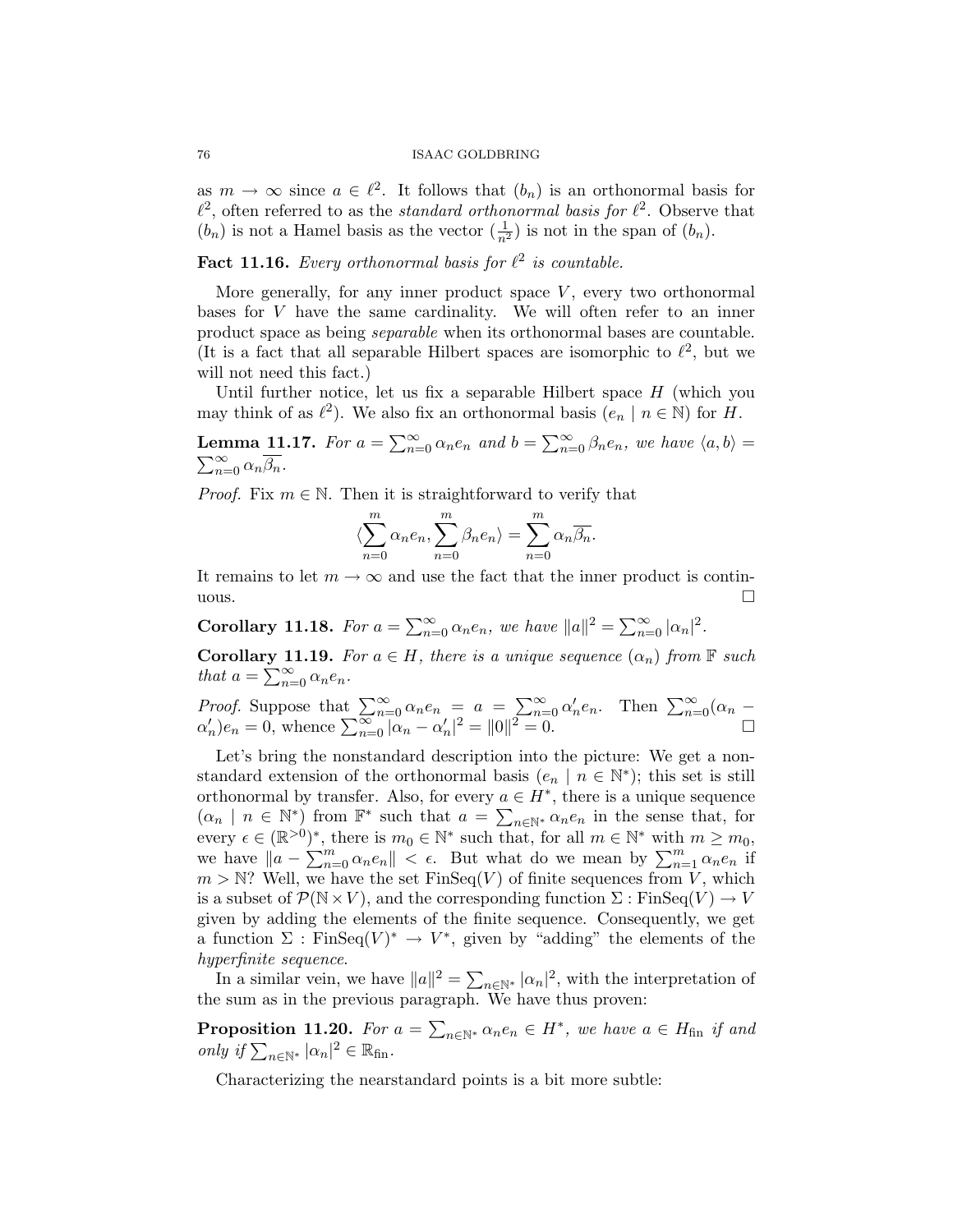**Theorem 11.21.** Suppose that  $a = \sum_{n \in \mathbb{N}^*} \alpha_n e_n$  is in  $H_{\text{fin}}$ . Then  $a \in H_{\text{ns}}$ if and only if, for every  $k > \mathbb{N}$ , we have  $\sum_{n > k} |\alpha_n|^2 \approx 0$ . In this case,  $\operatorname{st}(a) = \sum_{n \in \mathbb{N}} \operatorname{st}(\alpha_n) e_n.$ 

*Proof.* First suppose that  $a \in H$ , so  $a = \sum_{n \in \mathbb{N}} \alpha_n e_n$ . For  $k \in \mathbb{N}$ , set  $r_k = \sum_{n=k+1}^{\infty} |\alpha_n|^2$ . Thus,  $r_k \to 0$  as  $k \to \infty$  and hence  $r_k \approx 0$  if  $k > \mathbb{N}$ ; this proves the result for  $a \in H$ . Now suppose that  $a \in H_{\text{ns}}$ , say  $a \approx b \in H$ . Write  $b = \sum_{n=1}^{\infty} \beta_n e_n$ . Fix  $k > \mathbb{N}$ . Then, by the transfer of the triangle inequality for  $\ell^2$ , we have

$$
\sqrt{\sum_{n>k} |\alpha_n|^2} \le \sqrt{\sum_{n>k} |\alpha_n - \beta_n|^2} + \sqrt{\sum_{n>k} |\beta_n|^2} = (\dagger) + (\dagger \dagger).
$$

Since  $a \approx b$ , we have that  $||a - b||^2 = \sum_{n \in \mathbb{N}^*} |\alpha_n - \beta_n|^2 \approx 0$ , whence  $(\dagger) \approx 0$ . It remains to prove that (††)  $\approx 0$ . However, since  $b \in H$ , by the first part of the proof, we know that  $(\dagger\dagger) \approx 0$ .

Now suppose that  $\sum_{n>k} |\alpha_n|^2 \approx 0$  for every  $k > \mathbb{N}$ ; we must show that  $a \in \mathbb{N}$  $H_{\text{ns}}$ . Since  $a \in H_{\text{fin}}$ , we know that  $\sum_{n \in \mathbb{N}^*} |\alpha_n|^2 \in \mathbb{R}_{\text{fin}}$ ; say  $\sum_{n \in \mathbb{N}^*} |\alpha_n|^2 \le$  $M \in \mathbb{R}^{>0}$ . In particular,  $\alpha_n \in \mathbb{F}_{fin}$  for each  $n \in \mathbb{N}^*$ . For  $n \in \mathbb{N}$ , set  $\beta_n := \text{st}(\alpha_n)$ . We claim that  $b := \sum_{n \in \mathbb{N}} \beta_n e_n$  defines an element of H. For  $m \in \mathbb{N}$ , define  $s_m := \sum_{n=0}^m |\beta_n|^2$ . Then  $s_m \approx \sum_{n=0}^m |\alpha_n|^2 \leq M$ . Hence,  $(s_m)$  is a bounded, nondecreasing sequence in  $\mathbb{R}$ , whence convergent. For  $m, k \in \mathbb{N}$  with  $m \leq k$ , we have

$$
\|\sum_{n=0}^{m}\beta_n e_n - \sum_{n=0}^{k}\beta_n e_n\|^2 \le \sum_{n=m+1}^{k}|\beta_n|^2.
$$

Since  $(s_m)$  is Cauchy, it follows that the partial sums of  $\sum_{n=0}^{\infty} \beta_n e_n$  are Cauchy, whence, by completeness,  $\sum_{n=0}^{\infty} \beta_n e_n$  defines an element of H.

It remains to verify that  $a \approx b$ . To see this, observe that, for any  $k \in \mathbb{N}^*$ , we have

$$
||a - b||^2 = \sum_{n \in \mathbb{N}^*} |\alpha_n - \beta_n|^2 = \sum_{n \le k} |\alpha_n - \beta_n|^2 + \sum_{n > k} |\alpha_n - \beta_n|^2.
$$

If  $k \in \mathbb{N}$ , then  $\sum_{n \leq k} |\alpha_n - \beta_n|^2 \approx 0$ ; thus, by the Infinitesimal Prolongation Theorem, there is  $\bar{k} > \mathbb{N}$  such that  $\sum_{n \leq k} |\alpha_n - \beta_n|^2 \approx 0$ . On the other hand,

$$
\sum_{n>k} |\alpha_n - \beta_n|^2 \le \sum_{n>k} |\alpha_n|^2 + \sum_{n>k} |\beta_n|^2.
$$

By assumption,  $\sum_{n>k} |\alpha_n|^2 \approx 0$ , whilst  $\sum_{n>k} |\beta_n|^2 \approx 0$  by the forward direction of the theorem and the fact that  $b$  is standard. Consequently,  $||a - b||^2 \approx 0.$  $2 \approx 0$ .

For  $a = \sum_{n=0}^{\infty} \alpha_n e_n \in H$  and  $m \in \mathbb{N}$ , set  $P(m, a) := P_m(a) = \sum_{n=0}^m \alpha_n e_n \in H$ H. We thus have maps  $P : \mathbb{N} \times H \to H$  and, for  $n \in \mathbb{N}, P_n : H \to H$ .

**Exercise 11.22.** For  $n \in \mathbb{N}$ ,  $P_n$  is a bounded linear transformation with  $||P_n|| = 1.$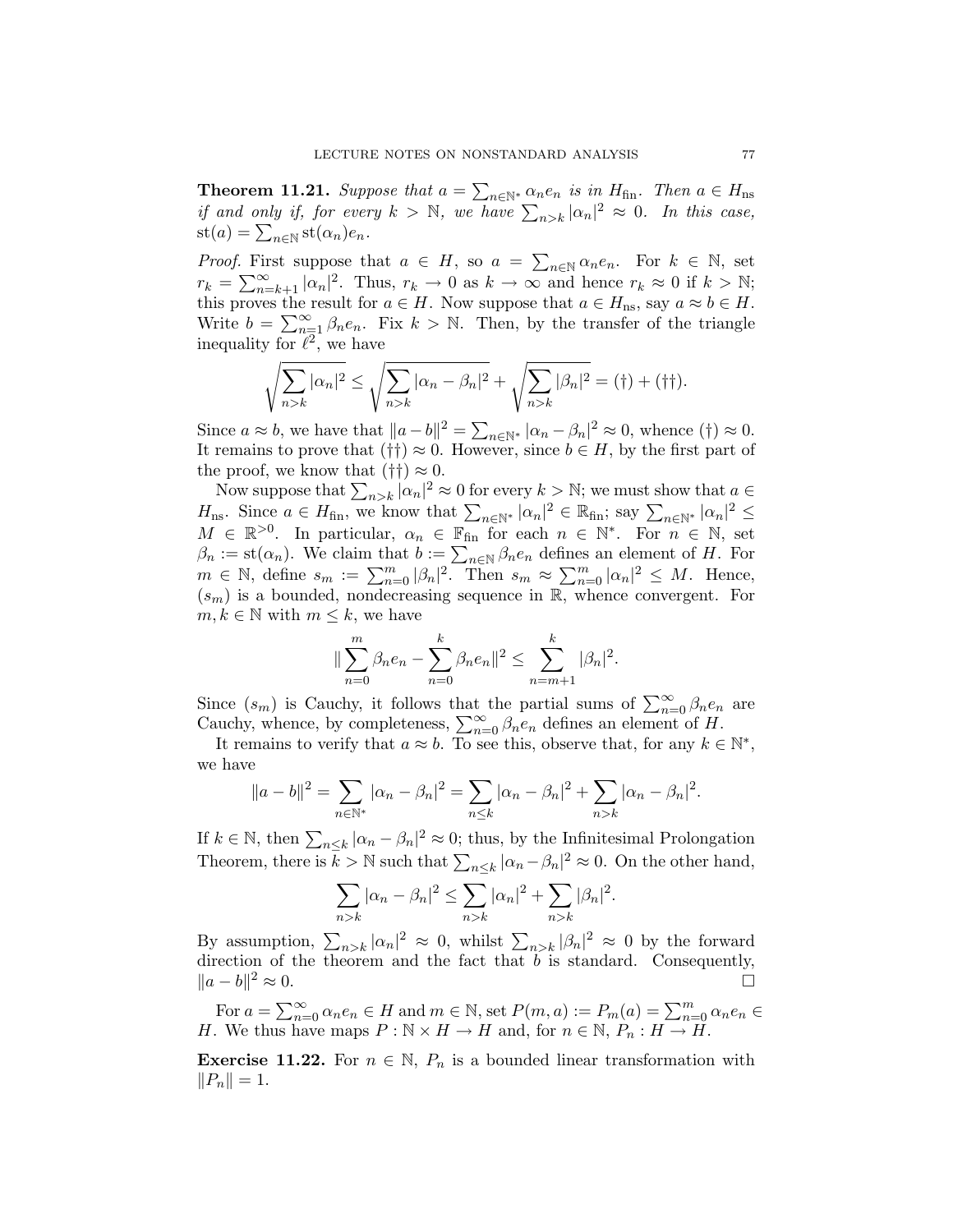78 ISAAC GOLDBRING

Extending to the nonstandard universe, we get a map  $P : \mathbb{N}^* \times H^* \to H^*$ . For  $N \in \mathbb{N}^*$ , we define  $P_N : H^* \to H^*$  by  $P_N(a) = P(N, a)$ . For  $a =$  $\sum_{n\in \mathbb{N}^*} \alpha_n e_n \in H^*$ , we may view  $P_N(a)$  as the hyperfinite sum  $\sum_{n=0}^N \alpha_n e_n \in$  $\overline{H}^*$ .

**Theorem 11.23.** Suppose  $N > N$  and  $a \in H_{ns}$ . Then  $P_N(a) \approx a$ .

*Proof.* Write  $a = \sum_{n \in \mathbb{N}^*} \alpha_n e_n$ . Then, by Theorem 11.21, we have

$$
||a - \sum_{n=0}^{N} \alpha_n e_n||^2 = ||\sum_{n>N} \alpha_n e_n||^2 = \sum_{n>N} |\alpha_n|^2 \approx 0.
$$

Recall that we have a norm  $\|\cdot\|$  on  $\mathcal{B}(H)$ . Going to the nonstandard universe, we get an internal norm  $\|\cdot\| : \mathcal{B}(H)^* \to \mathbb{R}^*$ . By transfer, for  $T \in \mathcal{B}(H)^*$ , we have  $||T||$  is the internal suprememum of the set  $\{||T(x)|| \mid x \in$  $H^*$ ,  $\|\hat{x}\| = 1$ . By the transfer of Exercise 11.22, for  $N > N$ , we have  $P_N \in \mathcal{B}(H)^*$  and  $||P_N|| = 1$ .

**Corollary 11.24.** Suppose that  $T : H \to H$  is a compact operator and  $N > \mathbb{N}$ . Then  $||T - P_N T|| \approx 0$ .

*Proof.* Suppose  $a \in H^*$  and  $||a|| = 1$ . Then  $a \in H_{fin}$ , whence  $T(a) \in$  $H_{\text{ns}}$  by the compactness of T. Thus, by Theorem 11.23,  $T(a) \approx P_N T(a)$ . Since the internal supremum of an internal set of infinitesimals is once again infinitesimal, this shows that  $||T - P_N T|| \approx 0$ .

The following lemma will be crucial in the proof of the Bernstein-Robinson Theorem in Section 14.

**Lemma 11.25.** Suppose that  $T \in \mathcal{B}(H)$  is compact,  $\{e_1, e_2, ...\}$  is an orthonormal basis for  $H$ , and  $[a_{jk}]$  is the "matrix" for  $T$  with respect to this basis, that is, for all  $k \geq 1$ , we have  $T(e_k) = \sum_{j \in \mathbb{N}} a_{jk} e_j$ . Then  $a_{jk} \approx 0$  for all  $j \in \mathbb{N}^* \setminus \mathbb{N}$  and  $k \in (\mathbb{N}^*)^{>0}$ . (So the "infinite" rows of the matrix for T consist entirely of infinitesimals.)

*Proof.* Fix  $k \in (\mathbb{N}^*)^{>0}$ . Since T is compact and  $e_k$  is finite,  $T(e_k) \in H_{\text{ns}}$ , say  $T(e_k) \approx y$ . Write  $y = \sum_{i \in \mathbb{N}^*} y_i e_i$ . Set

$$
\eta := \|T(e_k) - y\|^2 = \|\sum_{i \in \mathbb{N}^*} (a_{ik} - y_i)e_i\|^2 = \sum_{i \in \mathbb{N}^*} |a_{ik} - y_i|^2.
$$

Since  $T(e_k) \approx y$ , we have  $\eta \approx 0$ . Now suppose  $j \in \mathbb{N}^* \setminus \mathbb{N}$ . Then  $|a_{jk} - y_j|^2 \leq$  $\eta$ , whence  $|a_{jk} - y_j| \approx 0$ . Since  $y \in H$ ,  $y_j \approx 0$ . Since  $|a_{jk}| \leq |a_{jk} - y_j| + |y_j|$ , we get that  $a_{jk} \approx 0$ .

 $\Box$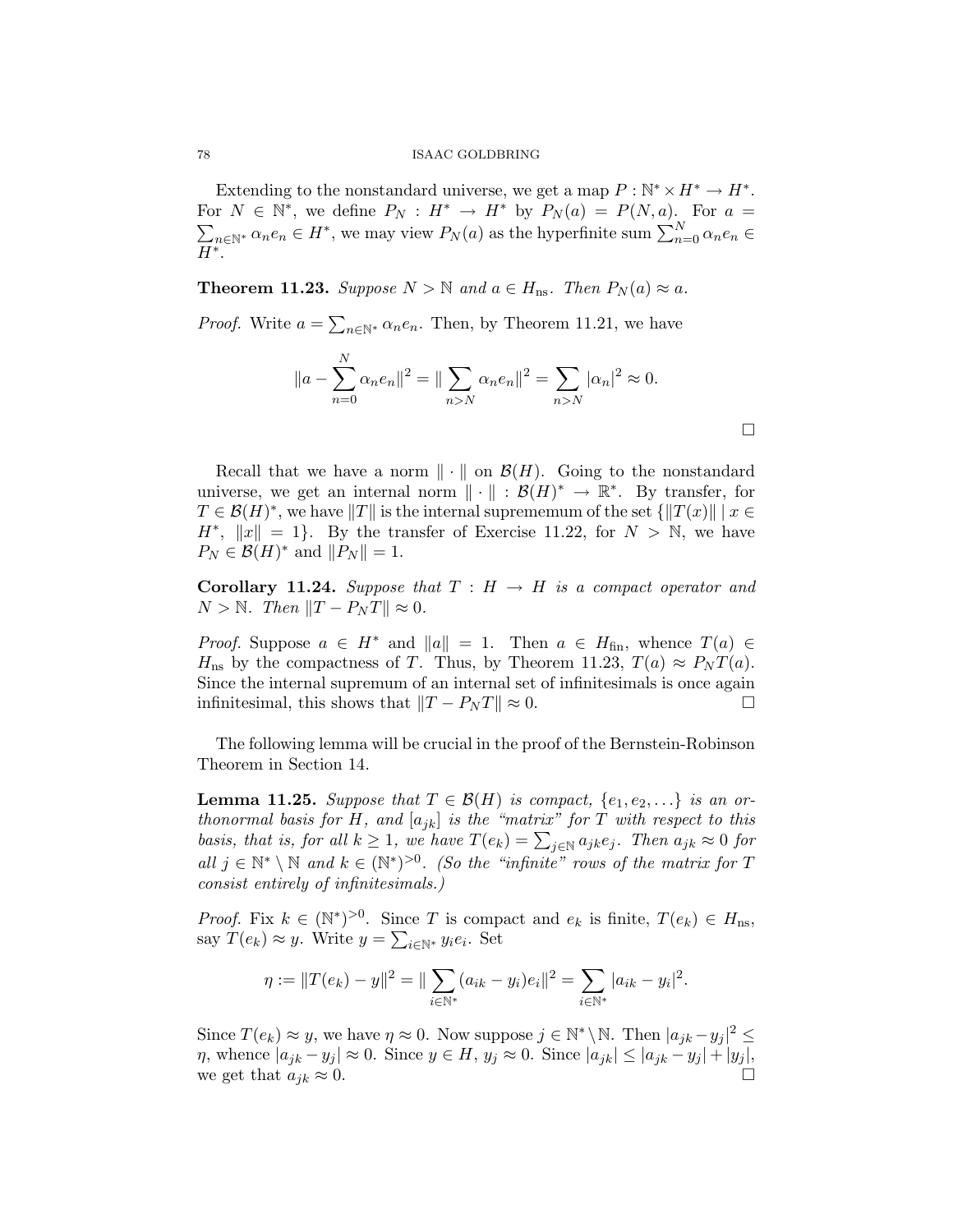11.3. Orthogonal projections. In this subsection, we assume that  $H$  is an arbitrary Hilbert space. For  $u, v \in H$ , we have the *Parallelogram Identity*:

$$
||u + v||2 + ||u - v||2 = 2(||u||2 + ||v||2).
$$

If, in addition,  $u$  and  $v$  are orthogonal, we have the *Pythagorean Theorem*:  $||u + v||^2 = ||u||^2 + ||v||^2$ . By induction, we see that whenever  $u_1, \ldots, u_n$  are mutually orthogonal, then  $||u_1 + \cdots + u_n||^2 = ||u_1||^2 + \cdots + ||u_n||^2$ .

**Lemma 11.26.** If  $\{t_1, \ldots, t_k\}$  is an orthonormal set in H, then  $sp(t_1, \ldots, t_k)$ is a closed subspace of H.

Later we will be able to remove the "orthonormal" assumption.

*Proof.* Set  $E := sp(t_1, \ldots, t_k)$ . Suppose  $x \in E^*$  and  $y \in H$  are such that  $x \approx y$ ; we need  $y \in E$ . By transfer, there are  $\alpha_1, \ldots, \alpha_k \in \mathbb{F}^*$  such that  $x = \alpha_1 t_1 + \cdots + \alpha_k t_k$ . By the (transfer of the) Pythagorean theorem, we see that  $||x||^2 = ||\alpha_1 t_1||^2 + \cdots + ||\alpha_k t_k||^2 = |\alpha_1|^2 + \cdots + |\alpha_k|^2$ . Since  $x \in H_{\text{ns}}$ , we see that  $||x|| \in \mathbb{R}_{fin}$ , whence each  $\alpha_i \in \mathbb{F}_{fin}$ . Set  $z := \text{st}(\alpha_1)t_1+\cdots+\text{st}(\alpha_k)t_k \in E$ . By the Pythagorean theorem again, we see that

$$
||x - z||2 = |\alpha_1 - st(\alpha_1)|2 + \dots + |\alpha_k - st(\alpha_k)|2 \approx 0.
$$

By uniqueness of standard part, we see that  $y = z \in E$ .

$$
\overline{\Box}
$$

The next result is crucial in the study of Hilbert spaces.

**Theorem 11.27** (Existence of Orthogonal Projection). Suppose that E is a closed subspace of H. Then for each  $x \in H$ , there is a unique  $y \in E$  such that  $||x - y|| \le ||x - z||$  for all  $z \in E$ .

*Proof.* The result is obvious if  $x \in E$  (take  $y = x$ ). Thus, we may assume that  $x \notin E$ . Set  $\alpha := \inf\{||x - z|| \mid z \in E\}$ ; note that  $\alpha > 0$  since E is closed and  $x \notin E$ . Fix  $\epsilon \in \mu^{>0}$ . By transfer, there is  $z \in E^*$  such that  $\alpha \leq ||x - z|| < \alpha + \epsilon$ ; in particular,  $||x - z|| \approx \alpha$ .

Claim:  $z \in E_{\text{ns}}$ .

**Proof of Claim:** Suppose, towards a contradiction,  $z \notin E_{\text{ns}}$ . Since H is complete and  $E$  is closed in  $H$ , we have that  $E$  is complete. Consequently, since  $z \notin E_{\text{ns}}$ , we have that  $z \notin E_{\text{pns}}$ , whence there is  $r \in \mathbb{R}^{>0}$  such that  $||z-w|| \geq r$  for all  $w \in E$ . Since  $\alpha < \sqrt{\alpha^2 + \frac{r^2}{4}}$  $\frac{d^2}{4}$ , we have  $w \in E$  such that  $||x - w|| < \sqrt{\alpha^2 + \frac{r^2}{4}}$  $\frac{1}{4}$ . By the Parallelogram Identity, we have:

$$
||(x-w)+(x-z)||^2 + ||w-z||^2 = 2(||x-w||^2 + ||x-z||^2).
$$

Now  $||(x - w) + (x - z)|| = 2||x - \frac{1}{2}||$  $\frac{1}{2}(w+z)\| \geq 2\alpha$  by transfer and the fact that  $\frac{1}{2}(w+z) \in E^*$ . Since  $||x-z|| \approx \alpha$ , we have that  $2||x-z||^2 < 2\alpha^2 + \frac{r^2}{2}$  $\frac{1}{2}$ .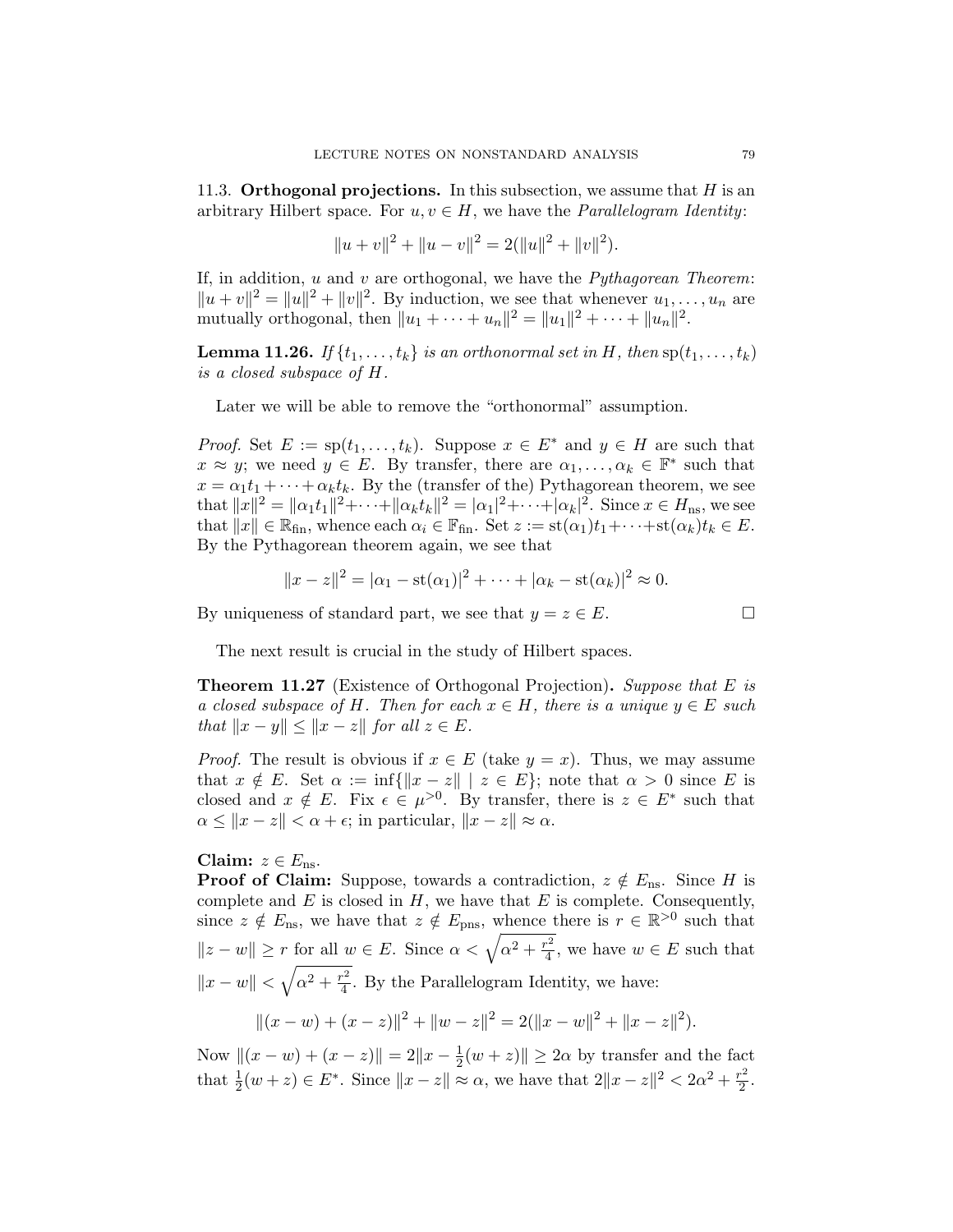Thus:

$$
||w - z||2 = 2(||x - w||2 + ||x - z||2) - ||(x - w) + (x - z)||2
$$
  
< 
$$
< 2(\alpha^{2} + \frac{r^{2}}{4}) + 2||x - z||^{2} - 4\alpha^{2}
$$
  
< 
$$
< 2(\alpha^{2} + \frac{r^{2}}{4}) + 2\alpha^{2} + \frac{r^{2}}{2} - 4\alpha^{2}
$$
  
< 
$$
< r^{2}.
$$

This contradicts the fact that  $||z - w|| \geq r$ .

Set  $y := st(z) \in E$ . Since  $x - z \approx x - y$ , we see that  $||x - y|| = \alpha$ , whence  $||x - y|| \le ||x - z||$  for all  $z \in E$ .

To prove uniqueness: suppose that  $y' \in E$  also satisfies the conclusion of the theorem. In particular,  $||x - y|| = ||x - y'|| = \alpha$ . Then

$$
||y - y'||^2 = 2||x - y||^2 + 2||x - y'||^2 - 4||x - \frac{1}{2}(y + y')||^2 \le 4\alpha^2 - 4\alpha^2 = 0,
$$
  
whence  $y = y'$ .

**Definition 11.28.** If E is a closed subspace of H and  $x \in E$ , we let  $P_E(x)$ denote the unique element of  $y$  fulfilling the conclusion of the previous theorem; we refer to  $P_E(x)$  as the *orthogonal projection of x onto E*.

**Definition 11.29.** For  $E$  a closed subspace of  $H$ , we set

 $E^{\perp} := \{x \in H \mid x \perp z \text{ for all } z \in E\}.$ 

Until further notice,  $E$  denotes a closed subspace of  $H$ .

**Lemma 11.30.**  $E^{\perp}$  is a closed subspace of H.

*Proof.* We leave it to the reader to check that  $E^{\perp}$  is a subspace of H. To check that  $E^{\perp}$  is closed, suppose that  $x \in (E^{\perp})^*$  and  $y \in H$  are such that  $x \approx y$ ; we need to show that  $y \in E^{\perp}$ . Fix  $z \in E$ ; we need  $\langle y, z \rangle = 0$ . Well, by continuity of the inner product,  $\langle y, z \rangle \approx \langle x, z \rangle = 0$  by transfer. Since  $\langle y, z \rangle \in \mathbb{R}$ , it follows that  $\langle y, z \rangle = 0$ .

Much of what follows is easy and standard but will be needed in the next sections. We will thus omit many proofs.

Lemma 11.31. For any  $x \in H$ ,  $x - P_E(x) \in E^{\perp}$ .

**Lemma 11.32.** For  $x, y \in H$ , we have  $y = P_E(x)$  if and only if  $y \in E$  and  $x - y \in E^{\perp}$ . Thus, if  $x \in E^{\perp}$ , then  $P_E(x) = 0$ .

**Theorem 11.33** (Gram-Schmidt Process). Let  $(u_n \mid n \in I)$  be a sequence of linearly independent vectors in H, where  $I = \{1, \ldots, m\}$  for some  $m \in \mathbb{N}$ or  $I = \mathbb{N}$ . Then there is an orthonormal sequence  $(w_n \mid n \in I)$  such that, for each  $k \in I$ ,  $sp(u_1, ..., u_k) = sp(t_1, ..., t_k)$ .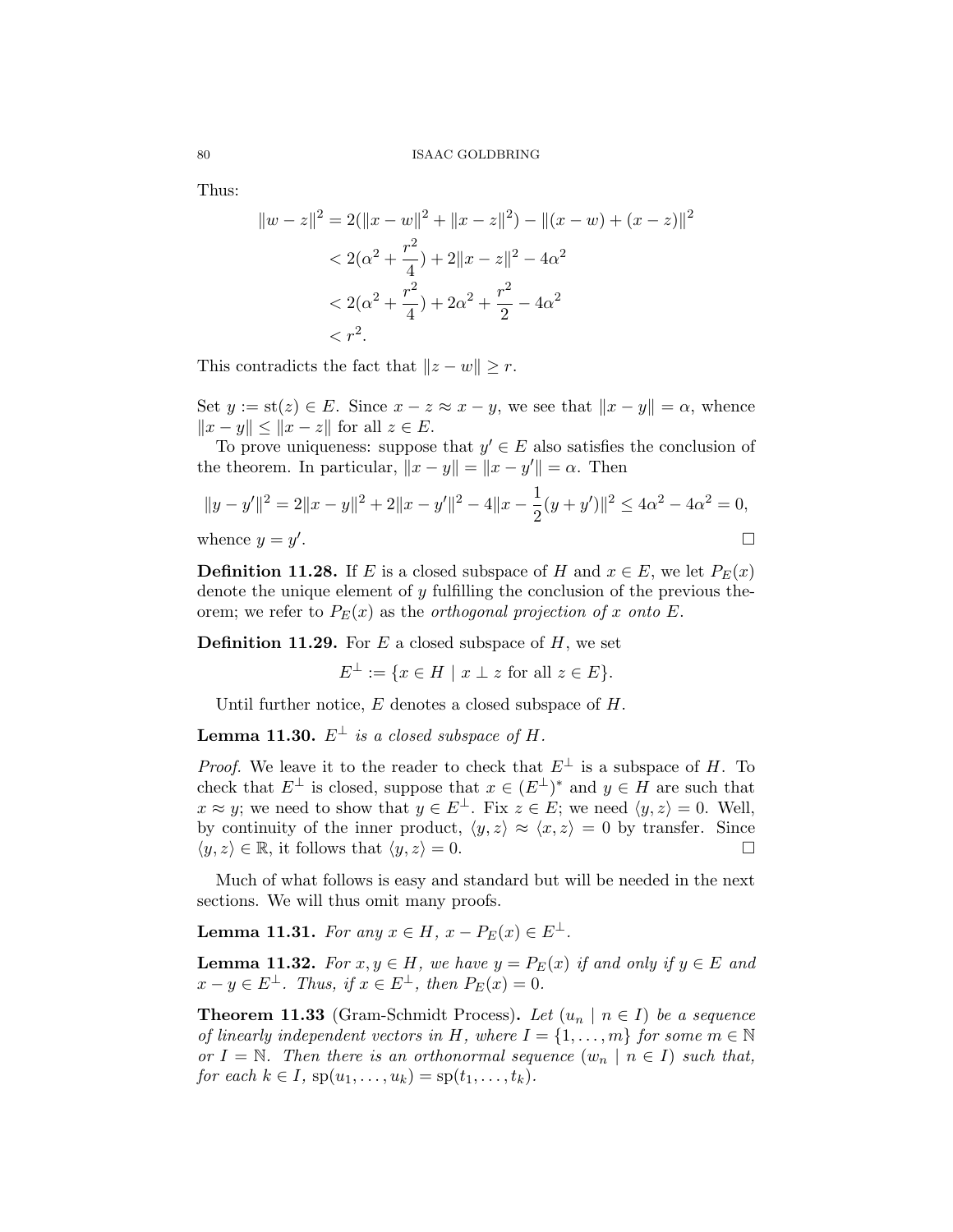*Proof.* Set  $w_1 := \frac{u_1}{\|u_1\|}$ . Inductively, suppose that  $w_1, \ldots, w_k$  have been constructed. Set  $v_{k+1} := u_{k+1} - P_E(u_{k+1}),$  where  $E := sp(w_1, \ldots, w_k),$  a closed subspace of H by Lemma 11.26. Set  $w_{k+1} := \frac{v_{k+1}}{||v_{k+1}||}$  $\frac{v_{k+1}}{\|v_{k+1}\|}$ . Then  $w_{k+1} \in E^{\perp}$ , whence  $\{w_1, \ldots, w_{k+1}\}\$ is orthonormal.

Corollary 11.34. Any finite-dimensional subspace of H is closed.

Proof. By the Gram-Schmidt process, any finite-dimensional subspace of H has an orthonormal basis that is also a Hamel basis; thus, the subspace is closed by Lemma 11.26.

**Exercise 11.35.** Suppose that  $u_1, \ldots, u_k$  are orthonormal and  $E = sp(u_1, \ldots, u_k)$ . Then, for all  $x \in H$ , we have  $P_E(x) = \sum_{i=1}^k \langle x, u_i \rangle u_i$ .

Let us momentarily return to the discussion of the previous subsection. Suppose that H is separable and that  $(e_n \mid n \geq 1)$  is an orthonormal basis for H. Set  $P_m$ :  $H \to H$  as before, namely  $P_m(a) = \sum_{n=1}^m \alpha_n e_n$ , where  $a = \sum_{n=1}^{\infty} \alpha_n e_n$ . Set  $E_m := \text{sp}(e_1, \ldots, e_m)$ , a closed subspace of H. Then, for  $a = \sum_{n=1}^{\infty} \alpha_n e_n$ , we have:

$$
P_{E_m}(a) = \sum_{n=1}^{m} \langle a, e_n \rangle e_n
$$
  
= 
$$
\sum_{n=1}^{m} \langle \lim_{k \to \infty} (\sum_{j=1}^{k} \alpha_j e_j), e_n \rangle e_n
$$
  
= 
$$
\sum_{n=1}^{m} \lim_{k \to \infty} \langle \sum_{j=1}^{k} \alpha_j e_j, e_n \rangle e_n
$$
  
= 
$$
\lim_{k \to \infty} \sum_{n=1}^{m} \sum_{j=1}^{k} \alpha_j \langle e_j, e_n \rangle e_n
$$
  
= 
$$
\sum_{j=1}^{m} \alpha_j e_j = P_m(a).
$$

**Lemma 11.36.**  $P_E$  is a bounded linear operator. If  $E \neq \{0\}$ , then  $||P_E|| =$ 1.

**Lemma 11.37.** Suppose that F is also a closed subspace of H and  $E \perp F$ , that is,  $x \perp y$  for all  $x \in E$  and  $y \in F$ . Set

$$
G := E + F := \{ x + y \mid x \in E, y \in F \}.
$$

Then G is a closed subspace of H and for all  $z \in G$ , there are unique  $x \in E$ and  $y \in F$  such that  $z = x + y$ .

In the situation of the previous lemma, we write  $G = E \oplus F$ , the direct sum of  $E$  and  $F$ .

Lemma 11.38.  $H = E \oplus E^{\perp}$ .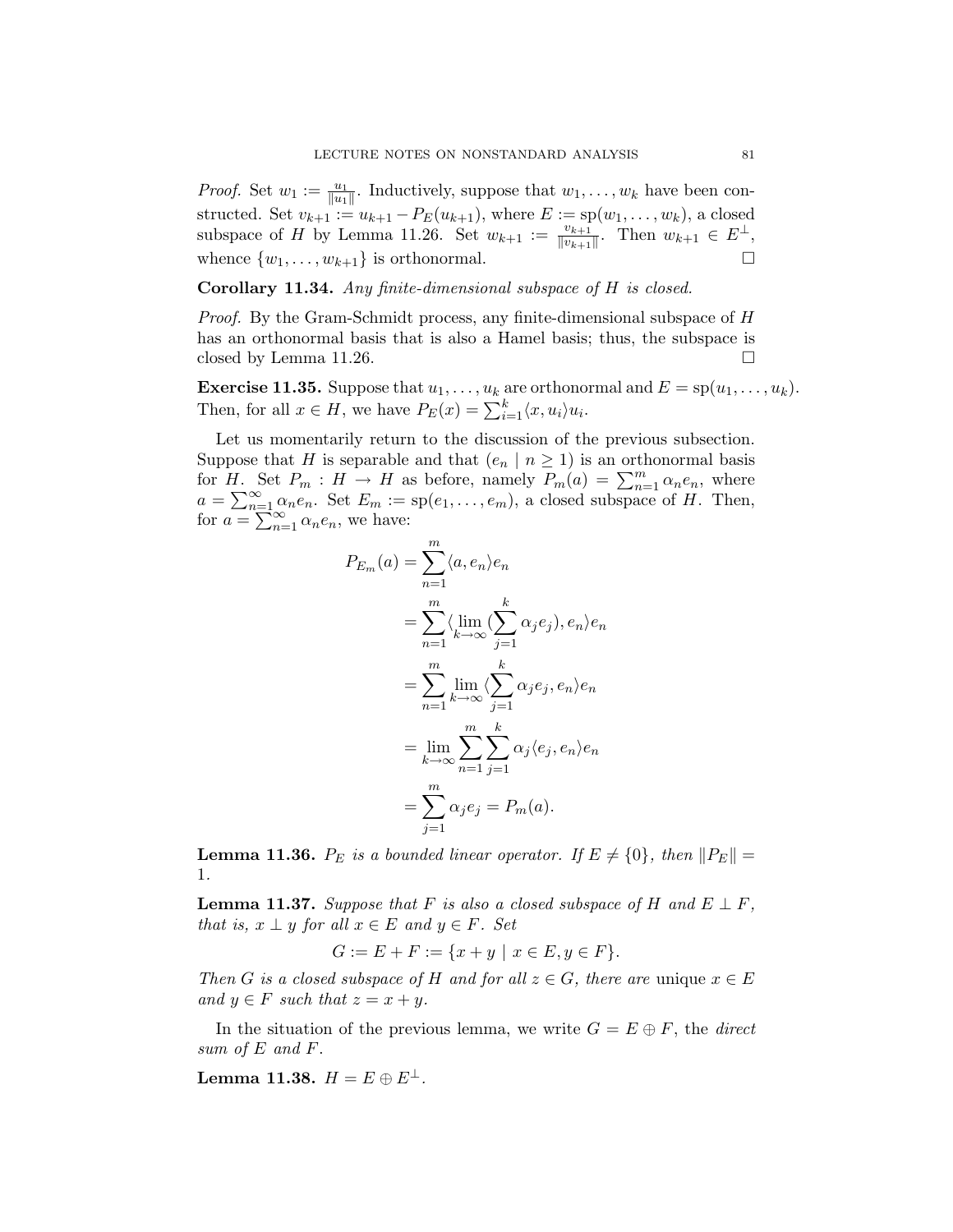Lemma 11.39.  $(E^{\perp})^{\perp}=E.$ 

**Lemma 11.40.** Suppose that  $G = E \oplus F$ . Then  $P_G = P_E + P_F$ . Consequently,  $I = P_E + P_{E^{\perp}}$ .

Now suppose that  $E_1, E_2, E_3$  are closed subspaces such that  $E_1 \perp E_2$ ,  $E_2 \perp E_3$  and  $E_1 \perp E_3$ . Then  $E_1 \perp (E_2 \oplus E_3)$ ,  $(E_1 \oplus E_2) \perp E_3$ , and  $E_1 \oplus (E_2 \oplus E_3) = (E_1 \oplus E_2) \oplus E_3$ . We may thus unambiguously write  $E_1 \oplus E_2 \oplus E_3$ . Ditto for any finite number of mutually perpendicular closed subspaces  $E_1, \ldots, E_n$  of H; we often write the direct sum in the compact notation  $\bigoplus_{i=1}^n E_i$ .

Corollary 11.41. If  $G = \bigoplus_{i=1}^{n} E_i$ , then  $P_G = P_{E_1} + \cdots + P_{E_n}$ .

Now suppose that we have countably many mutually perpendicular subspaces  $(E_n \mid n \geq 1)$ . How should we define their direct sum? First, two lemmas, the second of which we give a short nonstandard proof.

**Lemma 11.42.** Suppose that  $(G_n \mid n \geq 1)$  is a sequence of subspaces of H with  $G_n \subseteq G_{n+1}$  for all  $n \geq 1$ . Then  $G = \bigcup_{n \geq 1} G_n$  is a subspace of H.

**Lemma 11.43.** Suppose that G is a subspace of H. Then  $\overline{G}$  is also a subspace of H.

*Proof.* Suppose that  $x, y \in \overline{G}$ ; we show that  $x + y \in \overline{G}$ . (The proof for closure under scalar multiplication is similar.) Since  $x \in \overline{G}$ , there is  $x' \in G^*$ such that  $x \approx x'$ . Similarly, there is  $y' \in G^*$  such that  $y \approx y'$ . Thus,  $x + y \approx x' + y' \in G^*$  (by transfer), whence  $x + y \in \overline{G}$ .

Returning to the situation preceding the lemmas, suppose that  $(E_n \mid n \geq$ 1) are mutually perpendicular closed subspaces of H. Set  $G_n := \bigoplus_{i=1}^n E_i$ , a closed subspace of H. We then define  $\bigoplus_{n=1}^{\infty} E_i := \overline{\bigcup_{n \geq 1} G_n}$ , a closed subspace of  $H$  by the previous two lemmas.

**Lemma 11.44.** Suppose that  $(G_n \mid n \geq 1)$  is a sequence of subspaces of H with  $G_n \subseteq G_{n+1}$  for all  $n \ge 1$  and  $G = \bigcup_{n \ge 1} G_n$ . Then, for all  $x \in H$ , we have  $P_{G_n}(x) \to P_G(x)$  as  $n \to \infty$ .

**Corollary 11.45.** Suppose that  $E = \bigoplus_{i=1}^{\infty} E_i$ . Then, for all  $x \in H$ , we have  $\sum_{i=1}^n P_{E_i}(x) \to \widehat{P_E}(x)$  as  $n \to \infty$ .

11.4. Hyperfinite-dimensional subspaces. Once again,  $H$  denotes an arbitrary Hilbert space. Let  $\mathcal E$  denote the set of finite-dimensional subspaces of H, whence  $\mathcal{E} \subseteq \mathcal{P}(H)$ . We will refer to elements of  $\mathcal{E}^*$  as hyperfinitedimensional subspaces of  $H^*$ . We have a map  $P : \mathcal{E} \times H \to H$  given by  $P(E, x) := P_E(x)$ . We thus get a nonstandard extension  $P: \mathcal{E}^* \times H^* \to H^*$ , whence it makes sense to speak of the orthogonal projection map  $P_E : H^* \to$  $H^*$  for  $E \in \mathcal{E}^*$ . Similary, we have a map dim :  $\mathcal{E} \to \mathbb{N}$ , whence we get a map dim :  $\mathcal{E}^* \to \mathbb{N}^*$ .

If H is separable and  $(e_n \mid n \geq 1)$  is an orthonormal basis for H, then by transfer, for  $N \in \mathbb{N}^*$ , we have  $H_N := sp(e_1, \ldots, e_N) \in \mathcal{E}^*$ , the *internal*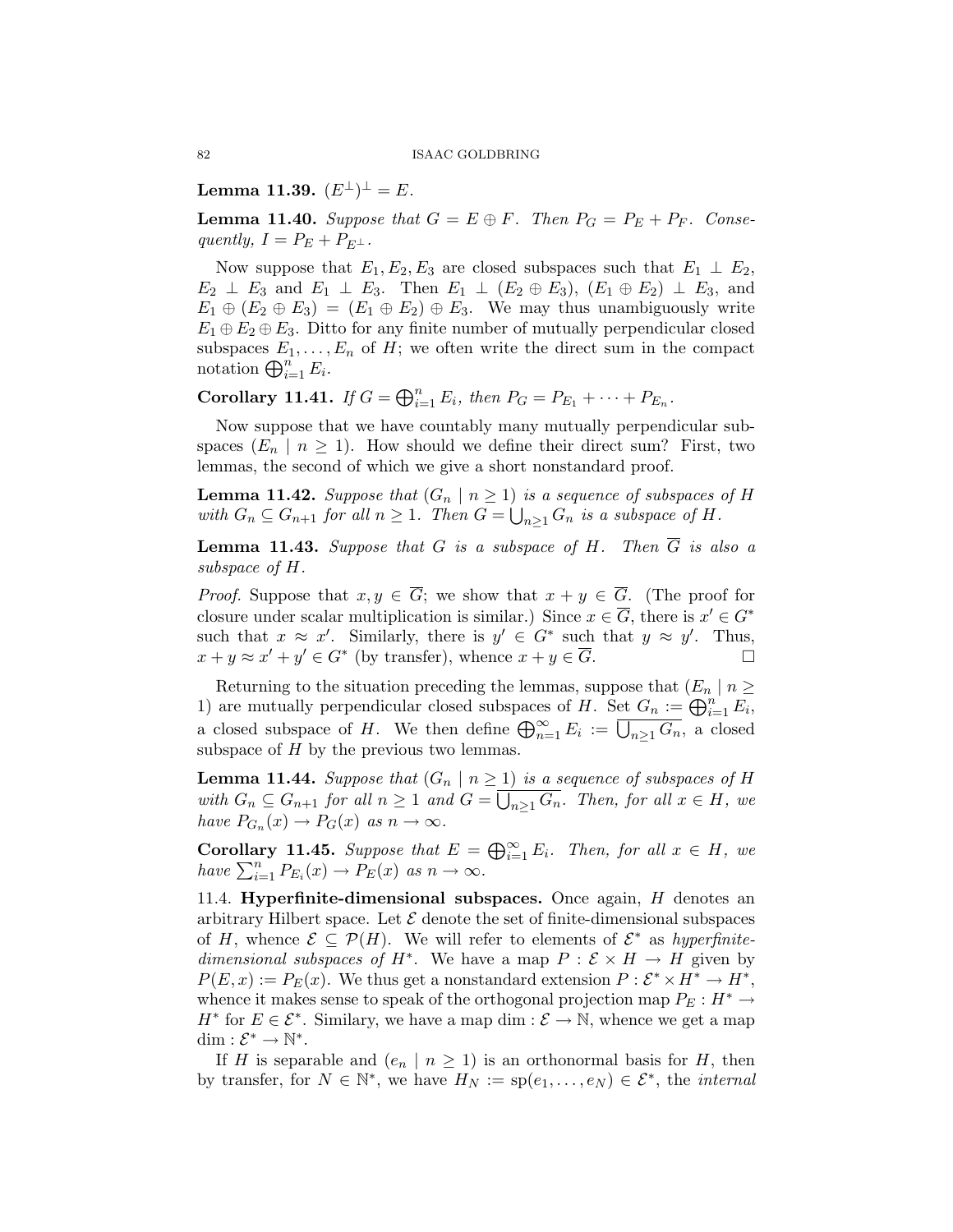subspace of  $H^*$  spanned by  $e_1, \ldots, e_N$ . The elements of  $H_N$  are internal linear combinations (with coefficients in  $\mathbb{F}^*$ ) of  $e_1, \ldots, e_N$ . By transfer,  $\dim(H_N) =$  $\cal N.$ 

The following theorem is crucial in applications of nonstandard methods to the study of infinite-dimensional linear algebra:

**Theorem 11.46.** If  $H$  is an infinite-dimensional Hilbert space, then there is  $E \in \mathcal{E}^*$  such that  $H \subseteq E$ .

Proof. Exercise. □

Recall from Problem 9.5 the notion of the standard part of an internal set.

**Exercise 11.47.** Suppose that  $E \in \mathcal{E}^*$  and  $x \in H$ . Then  $x \in \text{st}(E)$  if and only if  $P_{E}x \approx x$ .

**Lemma 11.48.** If  $E \in \mathcal{E}^*$ , then  $\text{st}(E)$  is a closed linear subspace of H.

*Proof.* st( $E$ ) is closed by Problem 9.5. It is straightforward to verify that  $\text{st}(E)$  is a subspace of H.

# 11.5. Problems.

**Problem 11.1.** Suppose  $(\lambda_n | n \ge 1)$  is a sequence from  $\mathbb{C}$ . Consider the function  $D: \mathbb{C}^{\mathbb{N}} \to \mathbb{C}^{\mathbb{N}}$  given by  $D((x_n)) := (\lambda_n x_n)$ .

- (1) Show that  $D \in B(\ell^2)$  if and only if the sequence  $(\lambda_n)$  is bounded. (We are sort of abusing notation and letting  $D$  denote its restriction to  $\ell^2$ .)
- (2) Show that  $D \in B_o(\ell^2)$  if and only if  $\lim_{n\to\infty} \lambda_n = 0$ .

**Problem 11.2.** Consider the function  $T : \ell^2 \to \ell^2$  given by

$$
T(x_1, x_2, x_3, \ldots) = (x_2, x_3, \ldots).
$$

Show that  $T \in B(\ell^2)$  and  $T \notin B_o(\ell^2)$ . What is ||T||? (T is called the *left* shift operator.)

**Problem 11.3.** Suppose that  $T$  is a compact operator on the separable Hilbert space H. Let  $\epsilon \in \mathbb{R}^{>0}$ . Show that there is a bounded finite-rank linear operator T' on  $\ell^2$  such that  $||T - T'|| < \epsilon$ . In fancier language, we are showing that the set of finite-rank linear operators on  $\ell^2$ ,  $B_{\infty}(\ell^2)$ , is dense in the set of compact linear operators on  $\ell^2$ ,  $B_\circ(\ell^2)$ . (Hint: The desired T' will be of the form  $P_kT$  for some  $k \in \mathbb{N}$ . Consider  $k > \mathbb{N}$  and use underflow.)

**Problem 11.4.** Suppose that H is a separable Hilbert space and  $x \in H_{\text{ns}}$ . Suppose that  $(e_n)$  is an orthonormal basis for  $\ell^2$  and  $x = \sum_{n \in \mathbb{N}^*} x_n e_n$ . Further suppose that  $x_n \approx 0$  for all  $n \in \mathbb{N}$ . Show that  $x \approx 0$ .

**Problem 11.5.** Suppose  $P: H \to H$  is an idempotent bounded operator on a Hilbert space  $H$ . Show that  $P$  is compact if and only if  $P$  is a finite-rank operator.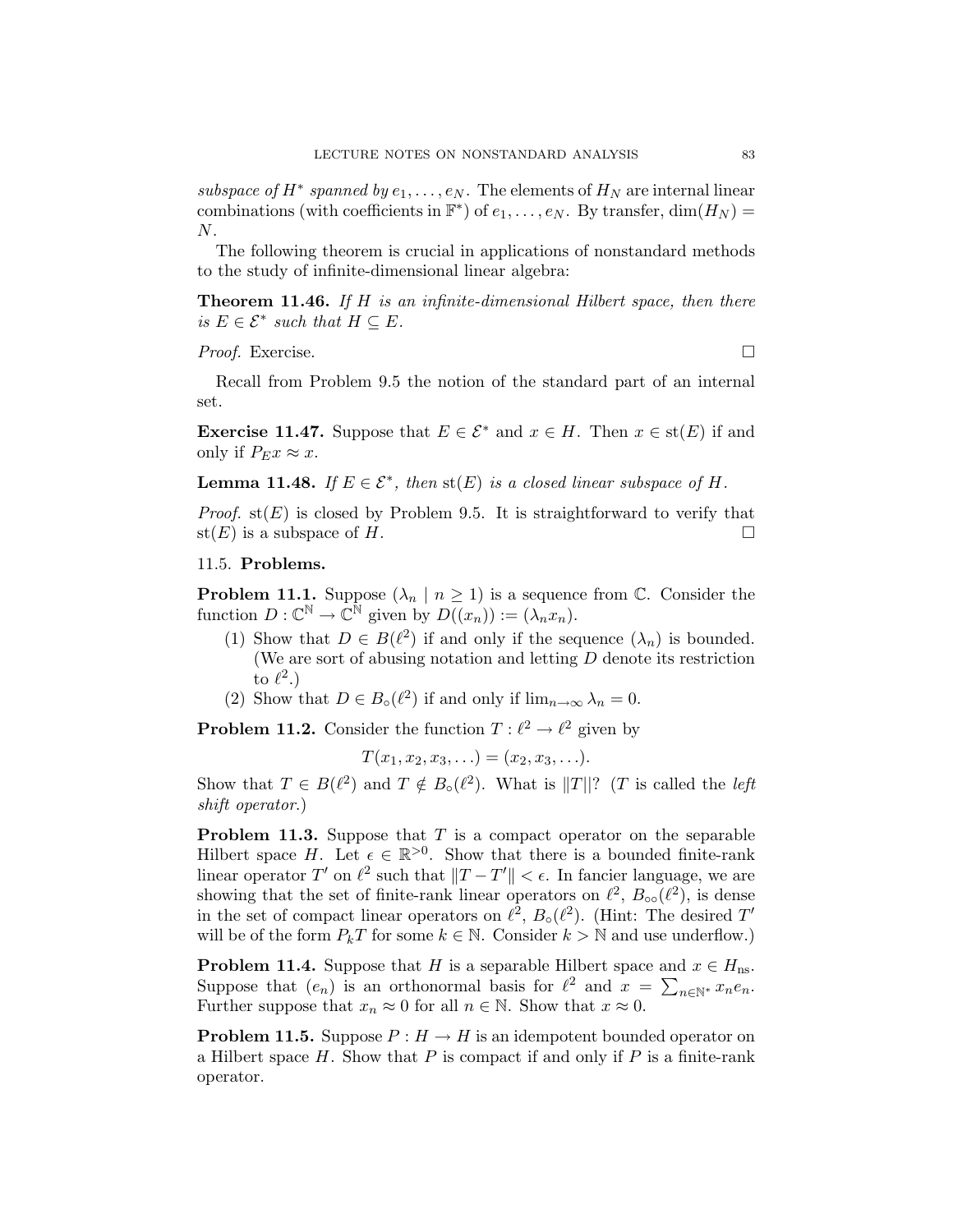**Problem 11.6.** Suppose that  $E$  is any linear subspace of any unitary space U. Show that  $E^{\perp}$  is a linear subspace of U.

We will need the following notation for the next problem. If  $w = a + bi \in \mathbb{R}$  $\mathbb{C}$ , then  $\text{Re}(w) := a$  and  $\text{Im}(w) := b$ .

**Problem 11.7.** Suppose that  $E$  is a closed linear subspace of the Hilbert space H. Suppose  $x \notin E$ . We aim to show that  $x - P_E(x) \in E^{\perp}$ . Set  $\alpha := \|x - P_E(x)\| > 0.$  Fix  $z \in E \setminus \{0\}.$ 

(1) Fix  $\lambda \in \mathbb{R} \setminus \{0\}$ . Show that  $\lambda^2 ||z||^2 - 2\lambda \operatorname{Re}(\langle x - P_E(x), z \rangle) > 0$ . (Hint: Start with  $\alpha^2 < ||x - (P_E(x) + \lambda z)||^2$ .)

(2) Considering

$$
\lambda := \frac{\operatorname{Re}(\langle x - P_E(x), z \rangle)}{\|z\|^2},
$$

conclude that Re( $\langle x - P_E(x), z \rangle$ ) = 0.

(3) Show that  $\langle x - P_E(x), z \rangle = 0$ , and thus  $x - P_E(x) \in E^{\perp}$ .

**Problem 11.8.** Suppose  $(e_1, \ldots, e_k)$  is an orthonormal sequence of vectors in the Hilbert space H. Suppose  $E = \text{span}(e_1, \ldots, e_k)$ . Show that, for all  $v \in H$ , we have

$$
P_E(x) = \sum_{i=1}^k \langle v, e_i \rangle e_i.
$$

**Problem 11.9.** Suppose that  $(e_n)$  is an orthonormal sequence from the Hilbert space H. Fix  $v \in H$ . Prove Bessel's inequality:

$$
\sum_{n=1}^{\infty} |\langle v, e_n \rangle|^2 \le ||v||^2.
$$

(Hint: Use the last problem and the fact that a projection  $P_n$  has norm 1.)

**Problem 11.10.** Suppose that  $(e_n)$  is an orthonormal sequence from the Hilbert space  $H$ . Show that the following are equivalent:

- (1)  $(e_n)$  is an orthonormal basis for  $\ell^2$ ;
- (2) For every  $v \in \ell^2$ , if  $\langle v, e_n \rangle = 0$  for all  $n \ge 1$ , then  $v = 0$ .
- (3) For every  $v \in \ell^2$ , there is a sequence  $(\alpha_n)$  such that

$$
v = \sum_{n=1}^{\infty} \alpha_n e_n.
$$

**Problem 11.11.** Suppose that  $H$  is a finite-dimensional Hilbert space. Show that an orthonormal basis for  $H$  is also a Hamel basis.

**Problem 11.12.** Show that the orthonormal basis  $(b_n)$  for  $\ell^2$  defined in lecture is not a Hamel basis.

It can be shown that any orthonormal basis for an infinite dimensional Hilbert space is not a Hamel basis. We outline the proof of this here for  $\ell^2$ . We first need a definition. If X is a metric space and  $A \subseteq X$ , we say that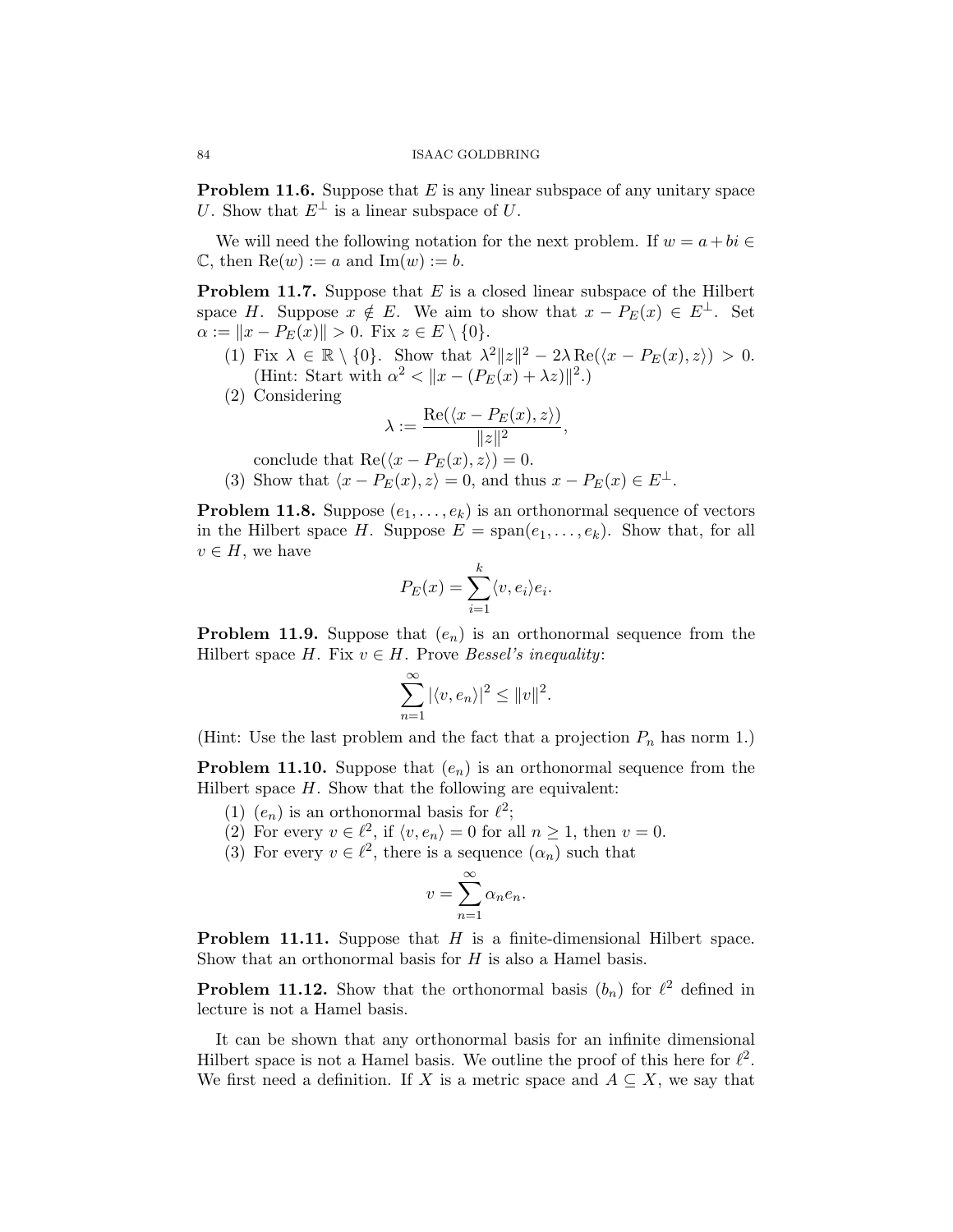A is nowhere dense if  $(\overline{A})^{\circ} = \emptyset$ ; in English, if the interior of the closure of A is empty.

**Problem 11.13.** Suppose that H is a Hilbert space and  $(e_n \mid n \geq 1)$  is a linearly independent set of vectors. For  $n \geq 1$ , set

$$
E_n := \mathrm{span}(e_1, \ldots, e_n).
$$

Show that each  $E_n$  is a nowhere dense subset of V. (Hint: We already know that each  $E_n$  is closed. (Why?) It remains to show that each  $E_n$  has empty interior. Use the nonstandard characterization of the interior to do this.)

The Baire Category Theorem states that in a complete metric space, the union of a countable number of nowhere dense sets is nowhere dense.

Problem 11.14. Use the Baire category theorem and the previous problem to show that a Hamel basis of an infinite dimensional Hilbert space must be uncountable. Conclude that no orthonormal basis for  $\ell^2$  can be a Hamel basis.

In working with Hilbert spaces, orthonormal bases are more useful than Hamel bases. One can show that any two orthonormal bases for a Hilbert space have the same cardinality, called the *dimension* of the Hilbert space. One can then show that two Hilbert spaces are isomorphic (that is, there is a bijective linear transformation between them preserving the inner product) if and only if they have the same dimension. This is not true if we use dimension to mean the cardinality of a Hamel basis (which is well-defined). Indeed, for  $s \in \mathbb{R}$ , let  $u_s : \mathbb{R} \to \mathbb{C}$  be defined by  $u_s(t) := e^{ist}$ . Let V be the vector space consisting of all finite linear combinations of the  $u_s$ . For  $f, g \in H$ , one can show that

$$
\langle f, g \rangle := \lim_{N \to \infty} \frac{1}{2N} \int_{-N}^{N} f(t) \overline{g(t)} dt
$$

exists and defines an inner product on  $V$ . Let  $H$  denote the completion of V. Then H is naturally a Hilbert space. One can show that  $\ell^2$  and H both have Hamel dimension  $2^{\aleph_0}$ . However,  $(u_s | s \in \mathbb{R})$  is an orthornormal basis for H, so H has dimension  $2^{\aleph_0}$  and cannot be isomorphic to  $\ell^2$  as a Hilbert space.

#### 12. Weekend Problem Set #2

**Problem 12.1.** Assume the nonstandard extension is  $\aleph_1$ -saturated. Let A be an internal set and  $B$  a (not necessarily internal) subset of  $A$ . We say that B is  $\Sigma_1^0$  if there is a sequence  $(C_k | k \in \mathbb{N})$  of internal subsets of A such that  $B = \bigcup_k C_k$ . We say that B is  $\Pi_1^0$  if there exists a sequence  $(C_k | k \in \mathbb{N})$ of internal subsets of A such that  $B = \bigcap_k C_k$ .

(1) Show that  $\mathbb{R}_{\text{fin}}$  is a  $\Sigma_1^0$  subset of  $\mathbb{R}^*$  and  $\mu$  is a  $\Pi_1^0$  subset of  $\mathbb{R}^*$ . (This is why  $\Sigma_1^0$  sets are sometimes called *galaxies* and  $\Pi_1^0$  sets are sometimes called *monads*.)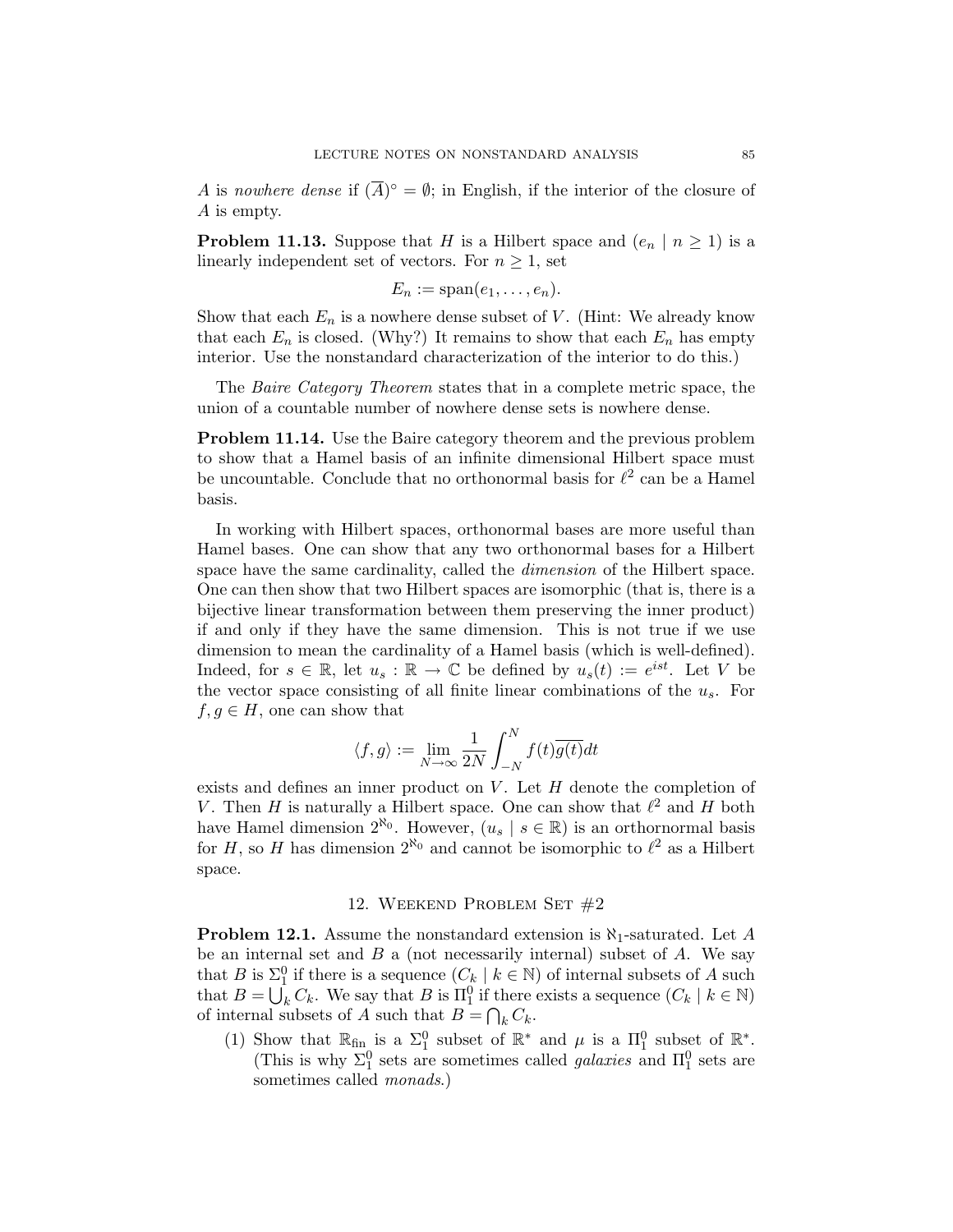#### 86 ISAAC GOLDBRING

- (2) Suppose  $(C_k | k \in \mathbb{N})$  is a sequence of internal subsets of an internal set A. Let  $B = \bigcup_k C_k$ . Suppose that B is internal. Show that there is  $n \in \mathbb{N}$  such that  $B = C_1 \cup \cdots \cup C_n$ . (Hint: Reduce to the case that  $C_n \subseteq C_{n+1}$  for all  $n \in \mathbb{N}$ . Use the Countable Comprehension Principle and Underflow.)
- (3) Suppose  $(C_k | k \in \mathbb{N})$  is a sequence of internal subsets of an internal set A. Let  $B = \bigcap_k C_k$ . Suppose that B is internal. Show that there is  $n \in \mathbb{N}$  such that  $B = C_1 \cap \cdots \cap C_n$ .
- (4) Suppose that  $B_1$  is a  $\Sigma_1^0$  subset of the internal set A and  $B_2$  is a  $\Pi_1^0$ subset of A. Suppose that  $B_1 \subseteq B_2$ . Show that there is an internal subset E of A such that  $B_1 \subseteq E \subseteq B_2$ . Conclude that any subset of A which is both  $\Sigma_1^0$  and  $\Pi_1^0$  must be internal. (This is a handy way of showing that certain sets are internal.)

We should remark that (2) from the previous exercise is the key observation behind the Loeb measure concept, which will be discussed later in these notes. This concept is one of the central ideas in applications of nonstandard analysis to probability theory, stochastic analysis, and mathematical finance (to name a few).

There is an ultrapower construction for our more general nonstandard framework. If  $\mathcal U$  is a nonprincipal ultrafilter on  $\mathbb N$ , then one can set  $X^* :=$  $X^{\mathcal{U}}$ , where  $X^{\mathcal{U}}$  is defined just as  $\mathbb{R}^{\mathcal{U}}$ . This construction has the usual advantage of being "concrete." In particular, we can identify the internal sets in a concrete fashion as follows.

Suppose that we have a family  $(X_n | n \in \mathbb{N})$  of sets. Then we can define their *ultraproduct*  $\prod_{\mathcal{U}} X_n$  to be  $\prod_n X_n / \sim_{\mathcal{U}}$ . (Thus, the ultrapower is the special case of the ultraproduct where all  $X_n$ 's are equal.)

**Problem 12.2.** Prove that  $A \subseteq X^{\mathcal{U}}$  is internal if and only if there are subsets  $A_n \subseteq X$  for  $n \in \mathbb{N}$  such that  $A = \prod_{\mathcal{U}} A_n$ . (So the internal subsets of  $X^{\mathcal{U}}$  are the ones that are almost everywhere given coordinatewise by subsets of  $X.$ )

**Problem 12.3.** Show that  $A \subseteq X^{\mathcal{U}}$  is hyperfinite if and only if there are finite subsets  $A_n \subseteq X$  such that  $A = \prod_{\mathcal{U}} A_n$ . Use this fact to explain how to define the internal cardinality |A| of a hyperfinite subset A of  $X^{\mathcal{U}}$ .

Problem 12.4. Prove that a nonstandard extension constructed using a nonprincipal ultrafilter  $U$  on N is automatically  $\aleph_1$ -saturated. (Hint: this is essentially a diagonal argument.)

Problem 12.5. (Assume as much saturation as you like) Suppose that G is a group. Then G is said to be nilpotent if there exists a finite sequence of subgroups  $G_1, \ldots, G_n$  of G such that

$$
\{1\} \le G_1 \le G_2 \le \ldots \le G_n = G
$$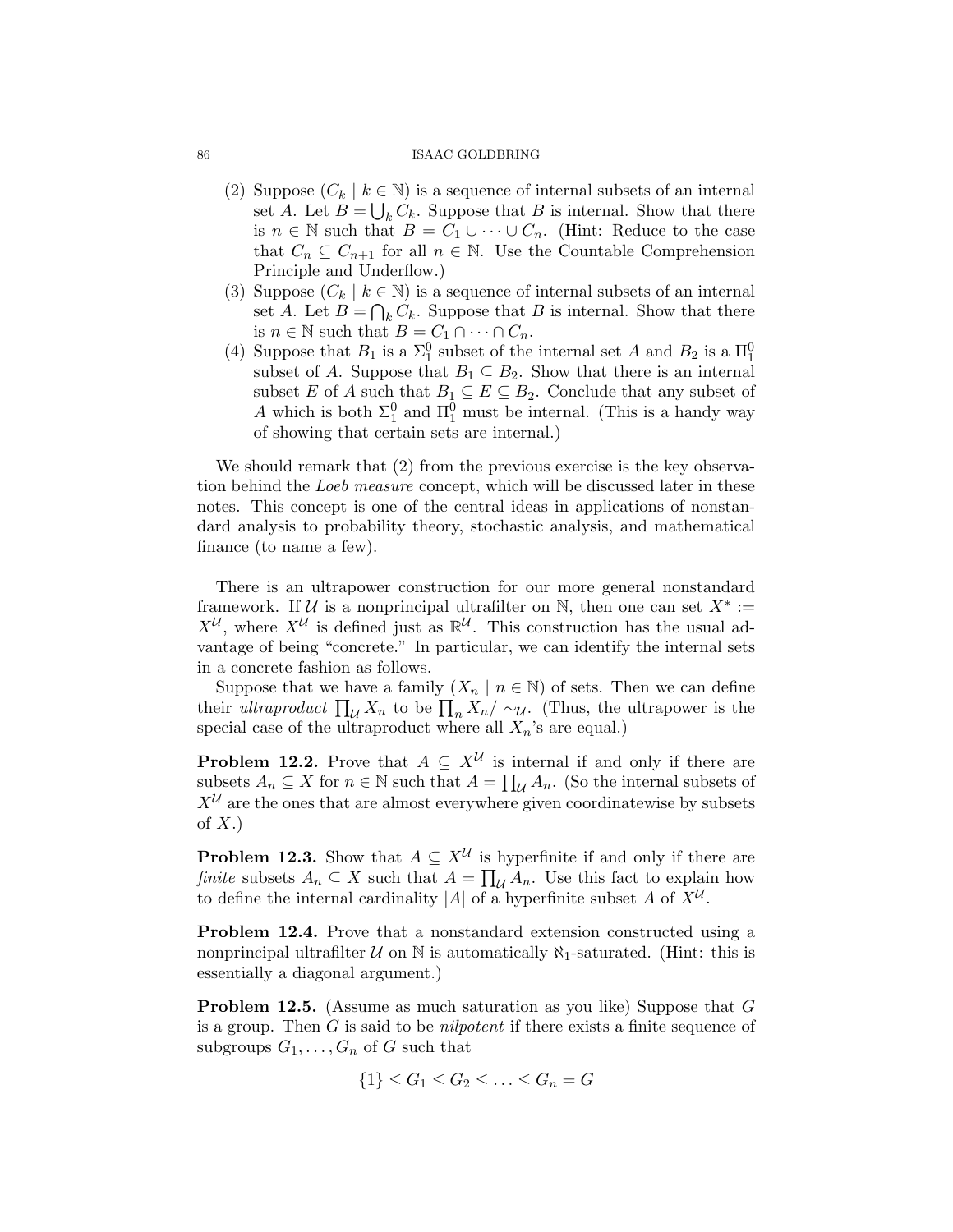and such that for all  $i \in \{1, ..., n\}$ , all  $g \in G$ , and all  $h \in G_i$ , we have  $ghg^{-1}h^{-1} \in G_{i-1}$ . If n is the smallest length of such a sequence of subgroups for  $G$ , we call  $n$  the *nilpotency class* of  $G$ .

- (1)  $G$  is nilpotent of nilpotency class 1 if and only if  $G$  is nontrivial (i.e.  $G \neq \{1\}$  and abelian (i.e.  $xy = yx$  for all  $x, y \in G$ .)
- (2) Show that  $G^*$  is a group, as is any subset of  $G^*$  closed under the extension of the group operations.
- (3) Suppose  $A \subseteq G$ . The subgroup of G generated by A, denoted  $\langle A \rangle$ , is

$$
\langle A \rangle := \bigcap \{ H \mid H \le G \text{ and } A \subseteq H \}.
$$

A subgroup H of G is called *finitely generated* if  $H = \langle A \rangle$  for some finite  $A \subseteq G$ . Discuss how the nonstandard extension of the set of finitely generated subgroups of  $G$  is the set of hyperfinitely generated subgroups of  $G^*$ .

- (4) Show that there is a hyperfinitely generated subgroup  $H$  of  $G^*$  such that  $G \leq H$ .
- (5) Suppose that G is *locally nilpotent*, that is, suppose that every finitely generated subgroup of  $G$  is nilpotent. Further suppose that the nilpotency class of any finitely generated subgroup of  $G$  is less than or equal to n. Show that  $G$  is nilpotent of nilpotency class less than or equal to n. (You will have to use the fact that a subgroup of a nilpotent group of nilpotency class  $\leq n$  is itself a nilpotent group of nilpotency class  $\leq n$ . Try proving this fact!)
- (6) Why doesn't your proof in (5) work if G is locally nilpotent with unbounded nilpotency class? (There are some difficult open problems about locally nilpotent groups of unbounded nilpotency class that some group theorists hope might be solved by nonstandard methods.)

**Problem 12.6.** (Assume  $\aleph_1$ -saturation) Suppose that X is a normed space over F and  $E \subseteq X^*$  is an *internal subspace*, that is, E is internal,  $0 \in E$ , E is closed under addition, and  $E$  is closed under multiplication by elements of  $\mathbb{F}^*$ . For example,  $E := X^*$  is an internal subspace of  $X^*$ . Define

$$
E_{\text{fin}} := \{ x \in E \mid ||x|| \in \mathbb{F}_{\text{fin}} \}
$$

and

$$
\mu_E := \{ x \in E \mid ||x|| \in \mu(0) \}.
$$

- (1) Show that  $E_{fin}$  is a vector space over  $\mathbb F$  and that  $\mu_E$  is a subspace of  $E_{\text{fin}}$ . We set  $E := E_{\text{fin}}/\mu_E$  and call it the nonstandard hull of E. For  $x \in E_{\text{fin}}$ , we often write  $\hat{x}$  instead of  $x + \mu_E$ .
- (2) For  $\hat{x} \in \hat{E}$ , define  $\|\hat{x}\| := \text{st}(\|x\|)$ . Show that this definition is independent of the coset representative and that  $\|\cdot\| : E \to \mathbb{R}$  is a norm on  $\hat{E}$ .
- (3) Show that  $\hat{E}$  is a *Banach* space. (Notice as a consequence that even if X was incomplete,  $\widehat{X}^*$  is automatically complete.)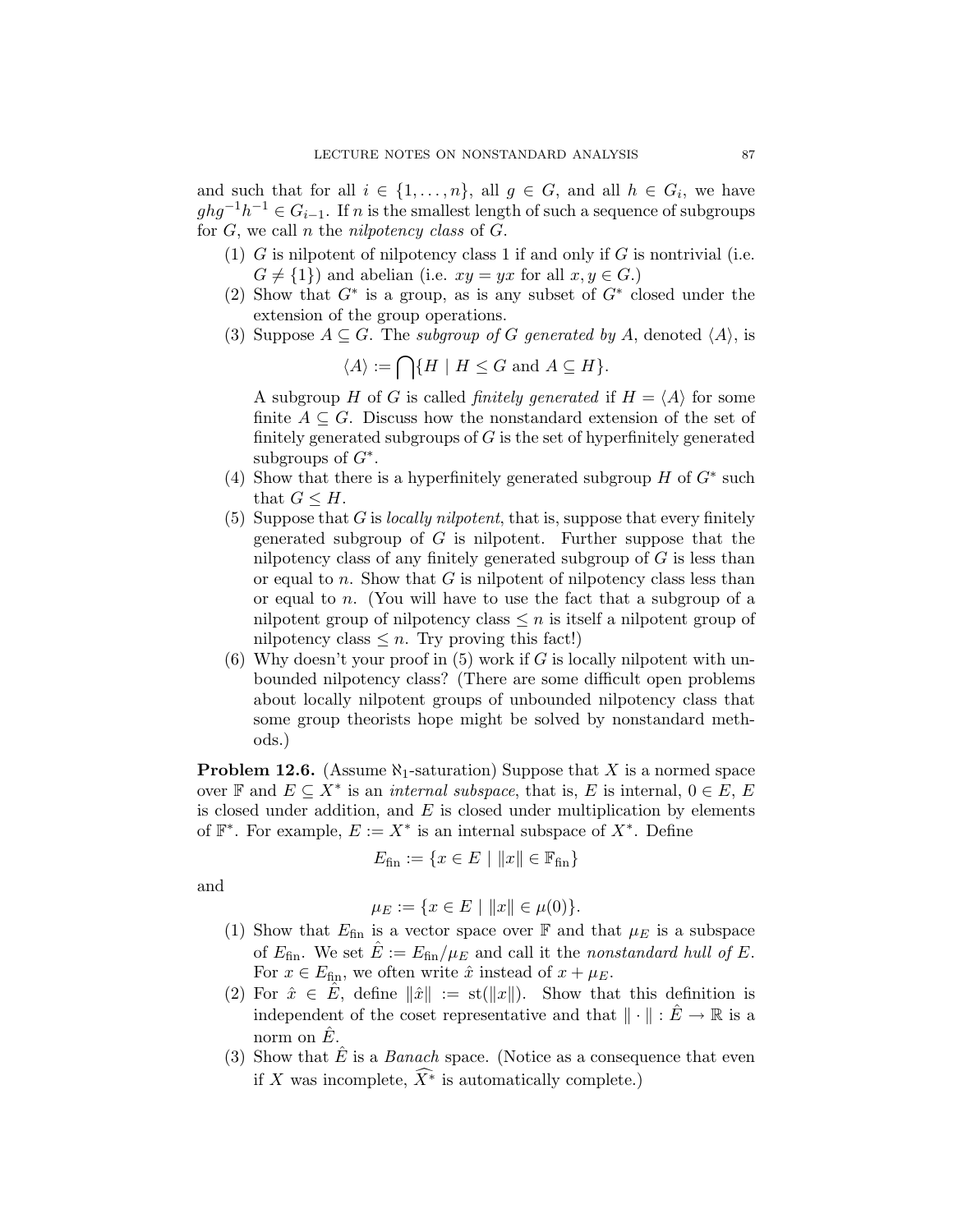#### 88 ISAAC GOLDBRING

(4) Show that there is a map  $\iota : \hat{E} \to \widehat{X}^*$  given by  $\iota(x + \mu_E) = x + \mu_{X^*}$ . Show that  $\iota$  is a norm-preserving linear map whose image is closed in  $\hat{X}^*$ . (This exercise allows us to treat  $\hat{E}$  as a Banach subspace of  $\widehat{X^*}$ .)

The nonstandard hull construction is extremely useful in applications of nonstandard methods to functional analysis. Of particular interest is when E is a hyperfinite-dimensional subspace of  $X^*$  containing X, for then one can often apply facts about finite-dimensional normed spaces to  $\hat{E}$  and then have these facts "trickle down" to  $X$ .

#### 13. The Spectral Theorem for compact hermitian operators

In this section,  $H$  denotes an arbitrary Hilbert space over  $\mathbb{C}$ .

**Definition 13.1.** If  $T : H \to H$  is linear, then  $\lambda \in \mathbb{C}$  is called an *eigenvalue* for T if there is a nonzero  $x \in H$  such that  $Tx = \lambda x$ ; such an x will be called an *eigenvector* for T corresponding to  $\lambda$ .

If  $\lambda$  is an eigenvalue for T, then  $\{x \in H \mid Tx = \lambda x\}$  is called the *eigenspace* of T corresponding to  $\lambda$ ; as the name indicates, it is a subspace of H. It is also easy to verify that eigenspaces are closed in H.

**Definition 13.2.**  $T : H \to H$  is *Hermitian* if  $\langle Tx, y \rangle = \langle x, Ty \rangle$  for all  $x, y \in H$ .

**Exercise 13.3.** Suppose that E is a closed subspace of H. Prove that  $P_E$ is a Hermitian operator.

The following theorem is standard fare for a first undergraduate course in linear algebra:

Theorem 13.4 (Spectral Theorem for Hermitian Operators on Finite-Dimensional Hilbert Spaces). Suppose  $T : H \to H$  is a Hermitian operator and H is finite-dimensional. Then there is an orthonormal basis for H consisting of eigenvectors of T. Moreover, if  $\lambda_1, \ldots, \lambda_k \in \mathbb{C}$  are the distinct eigenvalues of T with corresponding eigenspaces  $W_1, \ldots, W_k$ , then  $W_i \perp W_j$ for all  $i \neq j$ ,  $H = W_1 \oplus \cdots \oplus W_k$ , and  $T = \lambda_1 P_{W_1} + \cdots + \lambda_k P_{W_k}$ , the so-called spectral resolution of T.

*Proof.* (Sketch) Set  $n := \dim(H)$ .

- Step 1: Show that T has an eigenvalue  $\lambda_1$  with corresponding eigenvector  $x_1$ ; we may further assume  $||x_1|| = 1$ . (This part does not use the fact that T is Hermitian, but only that we are working over  $\mathbb C$  so the characteristic polynomial of T splits.)
- Step 2: Let  $W := sp(x_1)$ . If  $H = W$ , we are done. Otherwise,  $W^{\perp}$  is a Hilbert space of dimension  $n-1$ . Furthermore, since T is Hermitian, one can easily verify that  $T(W^{\perp}) \subseteq W^{\perp}$ , whence we can consider the Hermitian operator  $T|W^{\perp} : W^{\perp} \to W^{\perp}$ . By induction,  $W^{\perp}$  has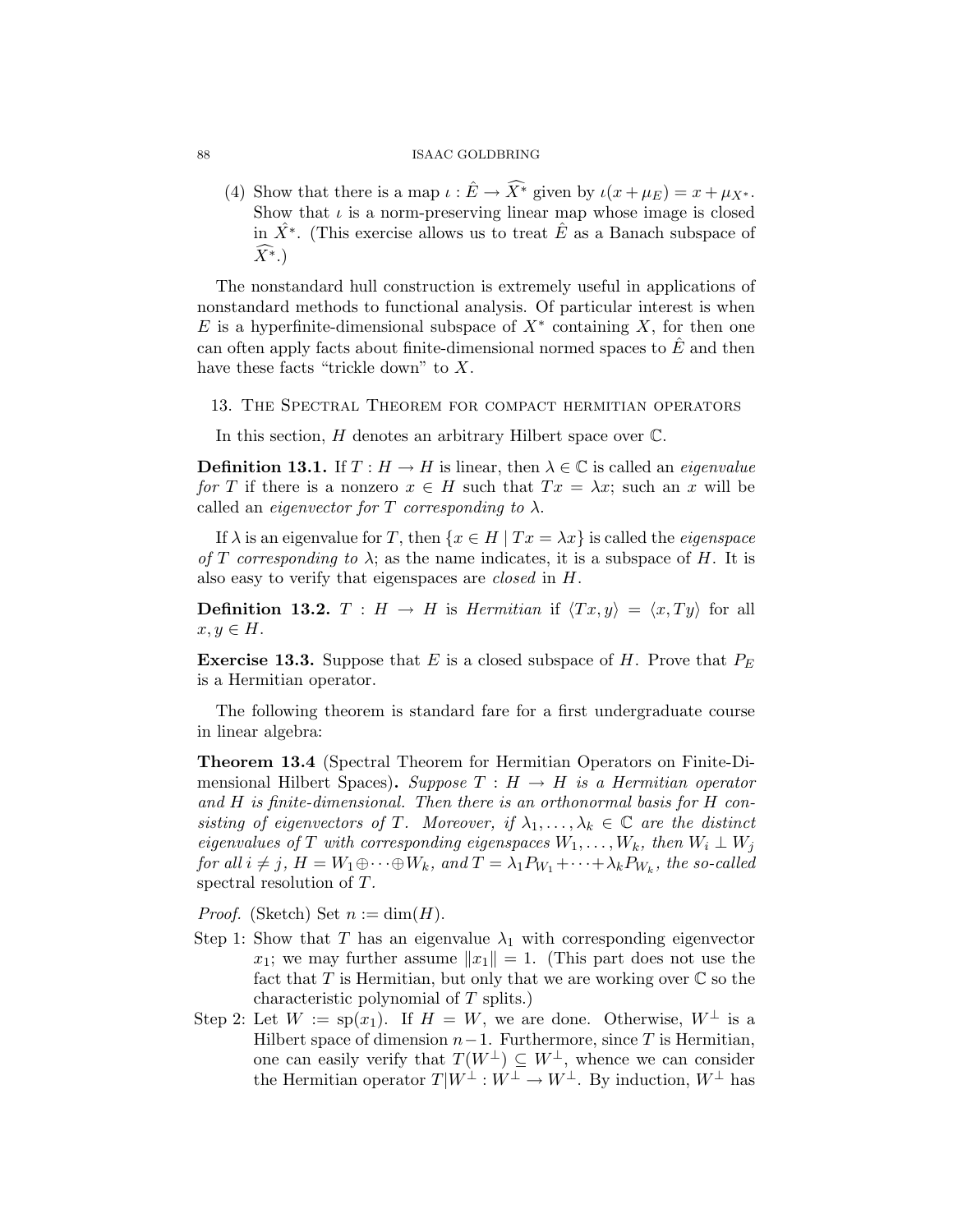an orthonormal basis  $x_2, \ldots, x_n$  consiting of eigenvectors of T. Since  $W \perp W^{\perp}, \{x_1, \ldots, x_n\}$  is an orthonormal basis for H consisting of eigenvectors of T.

- Step 3: Show that each  $\lambda_i$  is a real number. We leave this as an exercise for the reader.
- Step 4: Show that  $W_i \perp W_j$  for  $i \neq j$ .

Step 5: Since we have a basis of eigenvectors,  $H = W_1 \oplus \cdots \oplus W_k$ .

Step 6: Just compute

$$
T = TI = T(P_{W_1} + \dots + P_{W_k}) = TP_{W_1} + \dots + TP_{W_k} = \lambda_1 P_{W_1} + \dots + \lambda_k P_{W_k}.
$$

What about Hermitian operators on infinite-dimensional Hilbert spaces? We immediately run into problems:

**Exercise 13.5.** Let  $H = C([0, 1], \mathbb{C})$  with the inner product

$$
\langle f, g \rangle := \int_0^1 f(t) \overline{g(t)} dt.
$$

Define  $T : H \to H$  by  $T(f) = t \cdot f$ . Show that T is a bounded operator on H that is not compact and does not have any eigenvalues.

In order to obtain eigenvalues, we will need to study *compact* Hermitian operators. For such operators, there is a suitable version of the Spectral Theorem that is a rather straightforward generalization of the finite-dimensional case. In fact, we will use the method of hyperfinite approximation and the transfer of the finite-dimensional spectral theorem to obtain the spectral theorem for compact Hermitian operators. We should mention that there are a plethora of spectral theorems for other sorts of operators on Hilbert spaces, but the functional analysis needed to study them (e.g. spectral measures) is beyond the scope of these notes.

For the rest of this section, we assume that  $H$  is an infinite-dimensional Hilbert space. Moreover, we fix a hyperfinite-dimensional subspace  $E$  of  $H^*$ (that is,  $E \in \mathcal{E}^*$ ) such that  $H \subseteq E$ ; see Theorem 11.46. We let P denote  $P_E$ .

**Lemma 13.6.** If  $x \in H_{ns}$ , then  $Px \approx x$ .

*Proof.* Write  $x = y + \epsilon$ , where  $y \in H$  and  $\epsilon \approx 0$ . Then  $Px = Py + P\epsilon$ ; since  $||P|| = 1, Pe \approx 0.$  Since  $y \in H \subseteq E$ ,  $Py = y$ . Thus,  $Px \approx Py = y \approx x$ .

If  $T \in \mathcal{B}(H)$ , we define  $T' : E \to E$  by  $T'(x) = PT(x)$ . It is straightforward to check that  $||T'|| \le ||T||$  and  $T'x = Tx$  for  $x \in H$ . A slightly less trivial observation is:

Lemma 13.7. If  $T$  is Hermitian, so is  $T'$ .

*Proof.* For  $x, y \in E$ , we calculate:

$$
\langle T'x, y \rangle = \langle Tx, Py \rangle = \langle Tx, y \rangle = \langle x, Ty \rangle = \langle Px, Ty \rangle = \langle x, PTy \rangle = \langle x, T'y \rangle.
$$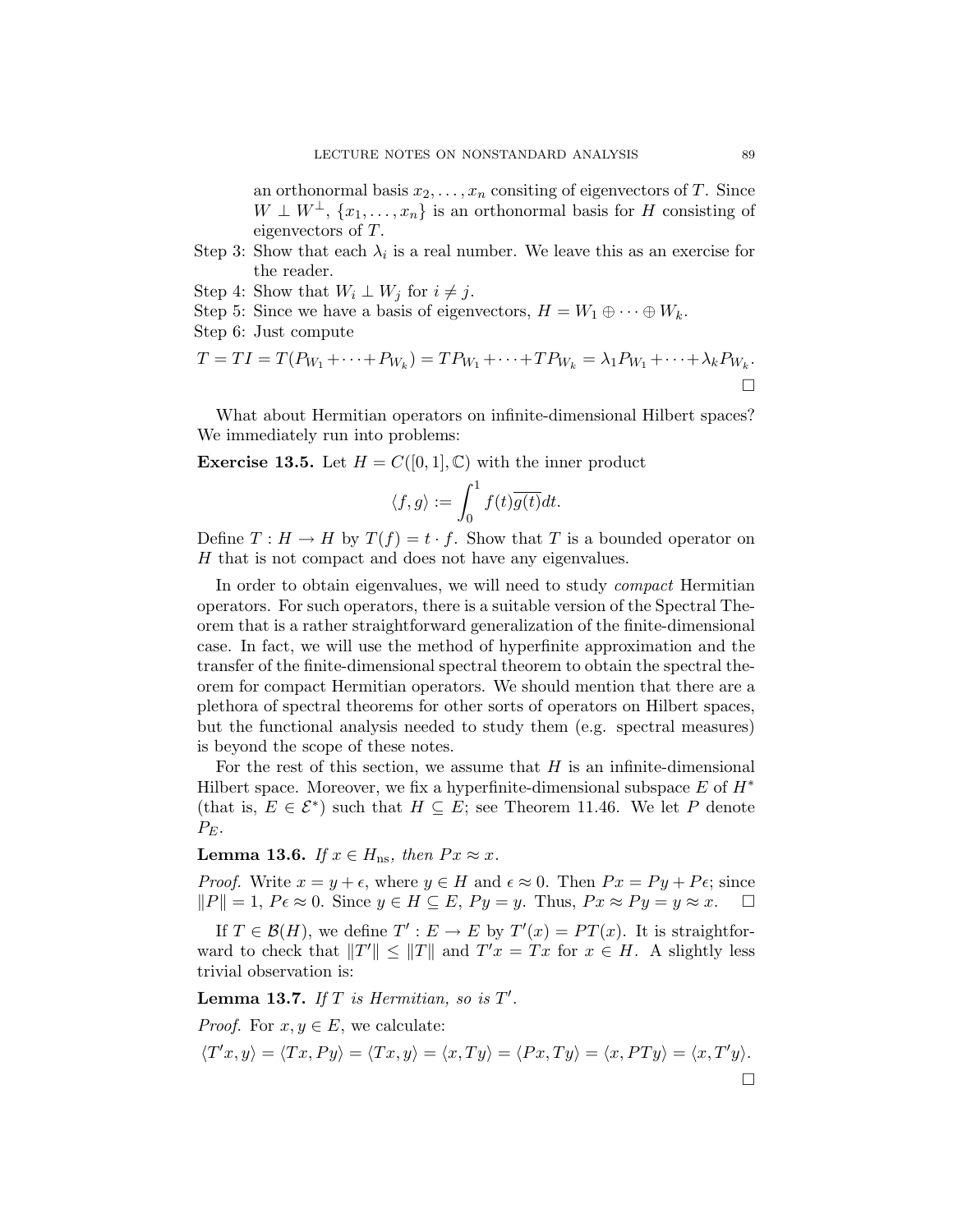**Lemma 13.8.** If  $x \in H_{\text{ns}}$ , then  $T'Px \approx Tx$ .

*Proof.* By Lemma 13.6,  $Px \approx x$ . Since T is continuous, we have  $TPx \approx Tx$ . Since  $Tx \in H_{ns}$  (again, by continuity of T), we have  $PTx \approx Tx$ . Thus,  $T'Px = PTPx \approx PTx \approx Tx.$ 

For the rest of this section, we assume that  $T \in \mathcal{B}(H)$  is a nonzero, compact Hermitian operator and  $T': E \to E$  is defined as above. In this case,  $T'$  is *internally compact* in the following precise sense:

**Lemma 13.9.** If  $x \in E \cap H_{\text{fin}}$ , then  $T'x \in H_{\text{ns}}$ .

*Proof.* Since T is compact,  $Tx \in H_{ns}$ . By Lemma 13.6,  $T'x = PTx \approx Tx$ , whence  $T'x \in H_{\text{ns}}$  as well.

**Exercise 13.10.** Suppose that  $\lambda \in \mathbb{C}^*$  is an eigenvalue of T'. Show that  $|\lambda| \leq ||T'||$ , whence  $\lambda \in \mathbb{C}_{fin}$ .

**Lemma 13.11.** Suppose that  $\lambda \in \mathbb{C}^*$  is an eigenvalue of T' with corresponding eigenvector  $x \in E$  of norm 1. Further suppose that  $\lambda \not\approx 0$ . Then  $x \in H_{ns}$ and  $\text{st}(x)$  is an eigenvector of T of norm 1 corresponding to the eigenvalue  $st(\lambda)$ .

*Proof.* By the internal compactness of T', we know that  $T'x \in H_{ns}$ . But  $T'x = \lambda x$ , so since  $\frac{1}{\lambda} \in \mathbb{C}_{\text{fin}}$ , we have  $x = \frac{1}{\lambda}$  $\frac{1}{\lambda}T'x \in H_{\text{ns}}$ . Also, by Lemma 13.8, we have

$$
T(\operatorname{st}(x)) \approx Tx \approx T'Px = T'x = \lambda x \approx \operatorname{st}(\lambda)\operatorname{st}(x).
$$

Consequently,  $T(\text{st}(x)) = \text{st}(\lambda)\,\text{st}(x)$ . It remains to observe that  $\text{st}(x)$  has norm 1; however, this follows from the fact that x has norm 1 and  $\Vert$  st(x) is a real number.  $\Box$ 

At this point, we apply the (transfer of the) finite-dimensional Spectral Theorem to  $T'$ ; in particular, we get a hyperfinite sequence of eigenvalues  $\lambda_1, \ldots, \lambda_{\nu}$  (perhaps with repetitions), where  $\nu := \dim(E)$ . Without loss of generality (by reordering if necessary), we may assume that

$$
|\lambda_1| \geq |\lambda_2| \geq \cdots \geq |\lambda_\nu|.
$$

We let  $\{x_1, \ldots, x_\nu\}$  be an orthonormal basis for E, where  $x_i$  is an eigenvalue for  $T'$  corresponding to  $\lambda_i$ .

We now worry about how many repetitions we might have amongst the eigenvalues. We show that a noninfinitesimal eigenvalues can only be repeated a finite number of times. First, we need:

# **Lemma 13.12.** Suppose  $\epsilon \in \mathbb{R}^{>0}$  and  $|\lambda_k| \geq \epsilon$ . Then  $k \in \mathbb{N}$ .

*Proof.* By the Pythagorean Theorem,  $||x_i - x_j||$  = √ 2 for  $i, j = 1, ..., k$ . We define the internal sequence  $(s_i : i \in \mathbb{N}^*)$  by  $s_i = x_i$  for  $i = 1, ..., k$ , while  $s_i = 0$  for  $i > k$ . Suppose, towards a contradiction, that  $k > N$ . Then  $||s_i - s_j|| = \sqrt{2}$  for distinct  $i, j \in \mathbb{N}$ , whence, by Theorem 9.36,  $s_i = x_i \notin H_{ns}$ for some  $i \in \mathbb{N}^*$ , contradicting Lemma 13.11.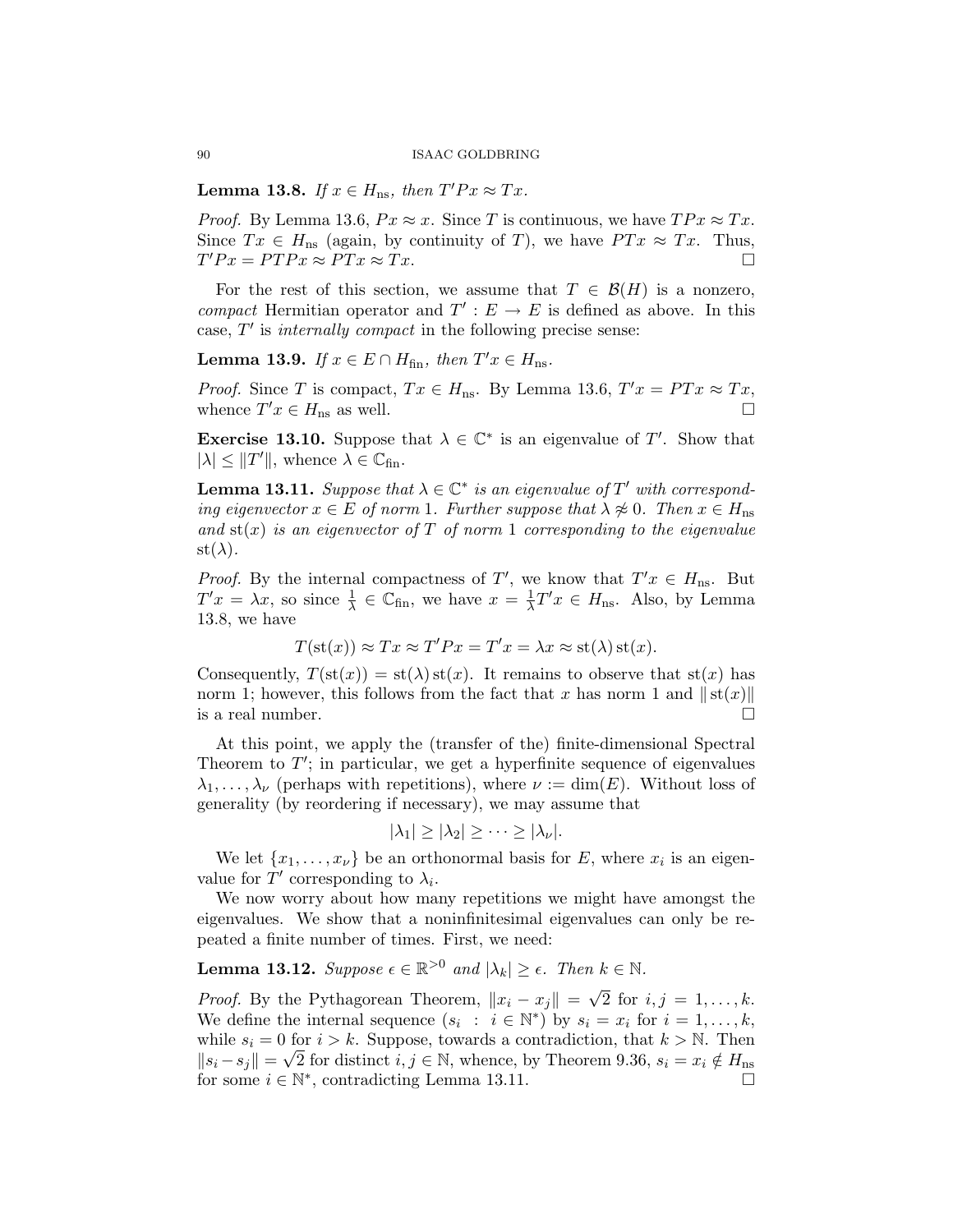Corollary 13.13. Suppose that  $\lambda_{l+1} = \lambda_{l+2} = \cdots = \lambda_{l+k} \not\approx 0$ . Then  $k \in \mathbb{N}$ . *Proof.* By the previous lemma,  $l + k \in \mathbb{N}$ , whence  $k \in \mathbb{N}$ .

We now remove repetitions: let  $\kappa_1, \ldots, \kappa_n$  enumerate all the distinct eigenvalues of T', again ordered so that  $|\kappa_1| \geq |\kappa_2| \geq \cdots \geq |\kappa_\eta|$ . For  $i = 1, \ldots, \eta$ , we let  $\{x_1^i, \ldots, x_{m_i}^i\}$  be an orthonormal basis for the eigenspace  $W_i$  corresponding to  $\kappa_i$ . By the previous corollary, we know that  $m_i \in \mathbb{N}$  for each  $i \in \{1, \ldots, \eta\}$  with  $\kappa_i \not\approx 0$ . Moreover, we have  $E = W_1 \oplus \cdots \oplus W_n$ ,  $P = P_{W_1} + \cdots + P_{W_n}$ , and  $T' = \kappa_1 P_{W_1} + \cdots + \kappa_n P_{W_n}$ .

Which of the  $\kappa_i$ 's are noninfinitesimal? To answer this question, we set  $X := \{i \in \mathbb{N}^* \mid 1 \le i \le \eta \text{ and } \kappa_i \not\approx 0\}.$ 

# Lemma 13.14.  $X \neq \emptyset$ .

*Proof.* Suppose, toward a contradiction, that  $X = \emptyset$ . Fix  $b \in H$  such that  $Tb \neq 0$ , this is possible since  $T \neq 0$ . Write  $b = b_1 + \cdots + b_n$ , with  $b_i \in W_i$ for each *i*. Then  $Tb = T'b = T'b_1 + \cdots + T'b_\eta = \kappa_1b_1 + \cdots + \kappa_\eta b_\eta$ . However, by the Pythagorean Theorem,

$$
\|\kappa_1 b_1 + \dots + \kappa_\eta b_\eta\|^2 = \sum_{i=1}^\eta |\kappa_i|^2 \|b_i\|^2 \le |\kappa_1|^2 \sum_{i=1}^\eta \|b_i\|^2 = |\kappa_1|^2 \|b\|^2 \approx 0,
$$
  
a contradiction.

#### Lemma 13.15.  $X \subseteq \mathbb{N}$ .

*Proof.* Fix  $n \in X$  and choose  $\epsilon > 0$  such that  $|\kappa_n| \geq \epsilon$ . Recall that  $\kappa_n = \lambda_m$ for some  $m \in \{1, \ldots, \nu\}$ . By Lemma 13.12,  $m \in \mathbb{N}$ . Since  $n \leq m$ , we have  $n \in \mathbb{N}$ .

We now know that one of the two situations occurs: either  $X = \mathbb{N}^{>0}$  or  $X = \{1, \ldots, k\}$  for some  $k \in \mathbb{N}$ . Both situations are in fact possible and must be treated slightly differently.

We set  $y_i^j$  $i^j := \overline{\operatorname{st}}(x_i^j)$  $i_j$  for  $j \in X$  and  $i \in \{1, \ldots, m_j\}$ . If  $i \neq i'$ , then by continuity of the inner product, we know that  $\langle y_i^j \rangle$  $_i^j, y_i^j$  $\langle x_i^j\rangle \approx \langle x_i^j\rangle$  $\frac{j}{i}, x_i^j$  $\langle \psi_i^j \rangle = 0,$ whence the  $y_i^j$  $i$ 's are pairwise perpendicular. We set  $\tilde{W}_j := sp(y_1^j)$  $j_1^j,\ldots,y_{m_j}^j),$ so  $\dim(\tilde{W}_j) = m_j$ . In an analogous fashion, one shows that  $\tilde{W}_j \perp \tilde{W_j}$  for distinct  $j, j' \in X$ .

**Lemma 13.16.** For  $x \in H$  and  $j \in X$ , we have  $P_{\tilde{W}_j}(x) \approx P_{W_j}(x)$ .

Proof.

$$
P_{\tilde{W}_j}(x) = \sum_{i=1}^{m_j} \langle x, y_i^j \rangle y_i^j \approx \sum_{i=1}^{m_j} \langle x, x_i^j \rangle x_i^j = P_{W_j}(x).
$$

We now set  $K := \bigoplus_{j \in X} \tilde{W}_j$ ; this is either a finite or infinite direct sum, depending on whether X is finite or infinite. We set  $\tilde{W}_0 := K^{\perp}$ .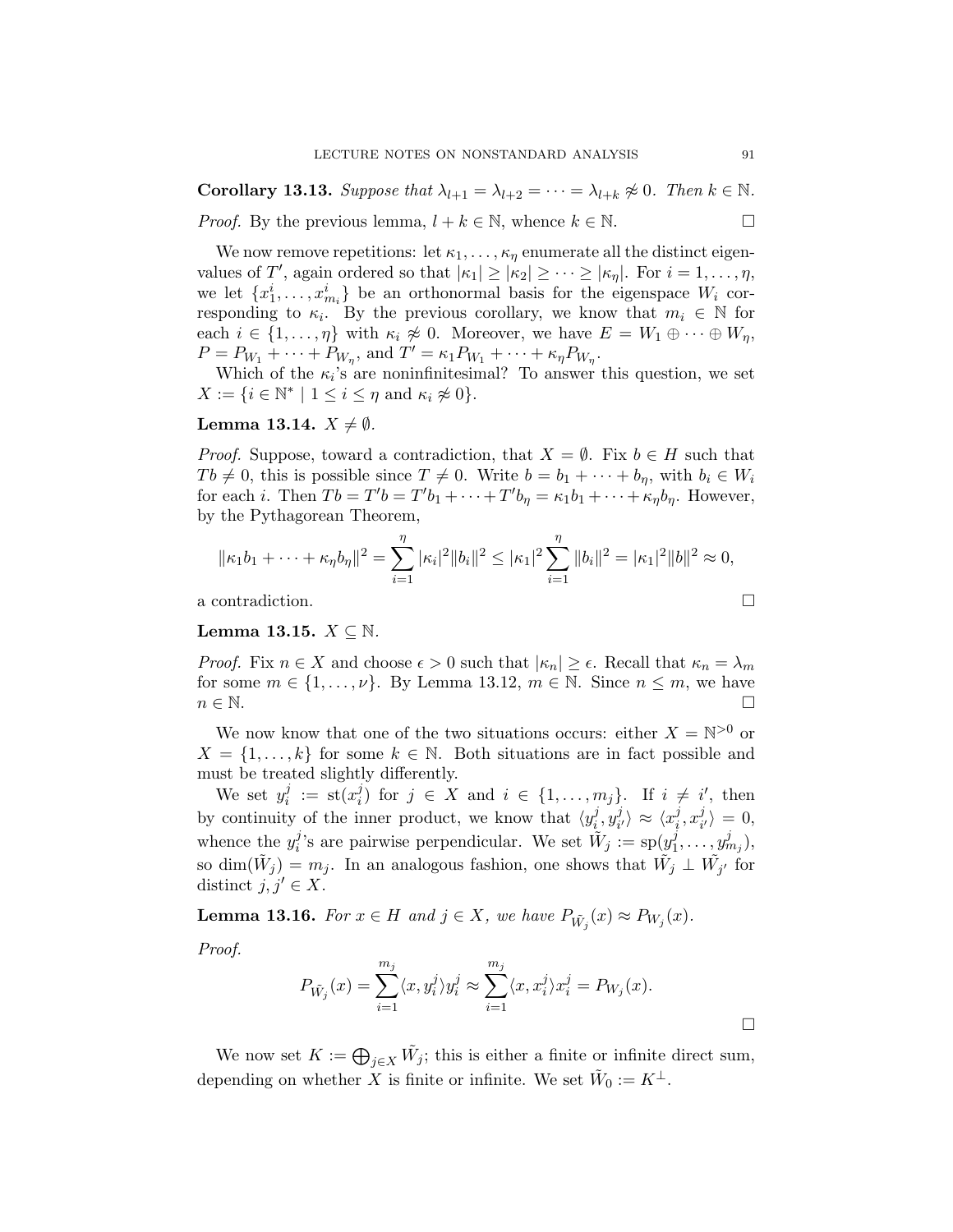For simplicity, set  $\alpha_i := \text{st}(\kappa_i)$ . We can now state the Spectral Theorem in case  $W$  is finite.

**Theorem 13.17** (Spectral Theorem- Case 1). If  $X = \{1, \ldots, k\}$  for some  $k \in \mathbb{N}$ , then the eigenvalues of T are  $0, \alpha_1, \ldots, \alpha_k$  and

$$
T = \alpha_1 P_{\tilde{W}_1} + \dots + \alpha_k T_{\tilde{W}_k}
$$

is the spectral resolution of T.

*Proof.* Fix  $x \in H$ ; then  $T(x) = T'(x)$ . Consequently,

$$
T(x) = T'(x) \sum_{i=1}^{n} \kappa_j P_{W_j} = \sum_{j=1}^{k} \kappa_j P_{W_j}(x) + \sum_{j=k+1}^{n} \kappa_j P_{W_j}(x) = (\dagger) + (\dagger \dagger).
$$

By the previous lemma,  $(\dagger) \approx \sum_{j=1}^{k} \alpha_j P_{\tilde{W}_j}(x) \in H$ . We need to show that  $(\dagger\dagger) \approx 0$ . This again follows from a Pythagorean Theorem calculation, as  $||(+\dagger)||^2 \leq |\kappa_{k+1}|^2 ||x||^2 \approx 0$ . This proves the Spectral Resolution part of the Theorem. We next show that  $0$  is an eigenvalue. First, since  $K$  is finitedimensional while H is infinite-dimensional, we have  $\tilde{W}_0 \neq \{0\}$ . If  $x \in \tilde{W}_0 \setminus$ {0}, then by the Spectral Resolution, we have  $T(x) = \sum_{j=1}^{k} \alpha_j P_{W_j}(x) = 0$ , whence  $x$  is an eigenvector of  $T$  corresponding to 0. It remains to show that  $\{0, \alpha_1, \ldots, \alpha_k\}$  are all of the eigenvalues of T; this will again follow from the Spectral Resolution of T. To see this, suppose that  $\alpha \neq 0$  is an eigenvalue of  $T$  with corresponding eigenvector  $x$ . Then

$$
\sum_{j=0}^{k} \alpha P_{\tilde{W}_j}(x) = \alpha x = Tx = \sum_{i=1}^{k} \alpha_i P_{\tilde{W}_i}(x).
$$

Thus,  $\alpha P_{\tilde{W}_0}(x) = 0$  and  $\alpha P_{\tilde{W}_j}(x) = \alpha_j P_{\tilde{W}_j}(x)$  for  $j = 1, \ldots, k$  (since elements of  $\tilde{W_0}, \tilde{W_1}, \ldots, \tilde{W_k}$  are pairwise perpendicular and thus linearly independent). Since  $x \neq 0$ , there is  $j \in \{1, \ldots, k\}$  such that  $P_{\tilde{W}_j}(x) \neq 0$ ; for this j, we have  $\alpha = \alpha_j$ .

In order to deal with the case that  $X = \mathbb{N}^{>0}$ , we need one final lemma.

**Lemma 13.18.** If  $X = \mathbb{N}^{>0}$ , then  $\lim_{j\to\infty} \alpha_j = 0$ .

*Proof.* Since  $|\alpha_n|$  is nonincreasing and bounded below, it suffices to prove that 0 is a limit point of  $|\alpha_n|$ . We consider the extension of the sequence  $(\alpha_n \mid n \in \mathbb{N}^{>0})$  to a sequence  $(\alpha_n \mid n \in (\mathbb{N}^{>0})^*)$ . By the Infinitesimal Prolongation Theorem, there is  $N \in \mathbb{N}^* \setminus \mathbb{N}, N \leq \eta$  such that  $\alpha_N \approx \kappa_N$ . But  $\kappa_N \approx 0$  since  $N \notin X$ . Thus,  $\alpha_N \approx 0$  and hence 0 is a limit point of  $(\alpha_n)$ .

We are now ready to state:

**Theorem 13.19** (Spectral Theorem-Case 2). If  $X = \mathbb{N}^{>0}$ , then the nonzero eigenvalues are  $\alpha_1, \alpha_2, \ldots$  and  $T = \sum_{j=1}^{\infty} \alpha_j P_{\tilde{W}_j}$  is the spectral resolution of T, that is,  $T(x) = \sum_{i=1}^{\infty} \alpha_j P_{\tilde{W}_j}(x)$  for all  $x \in H$ .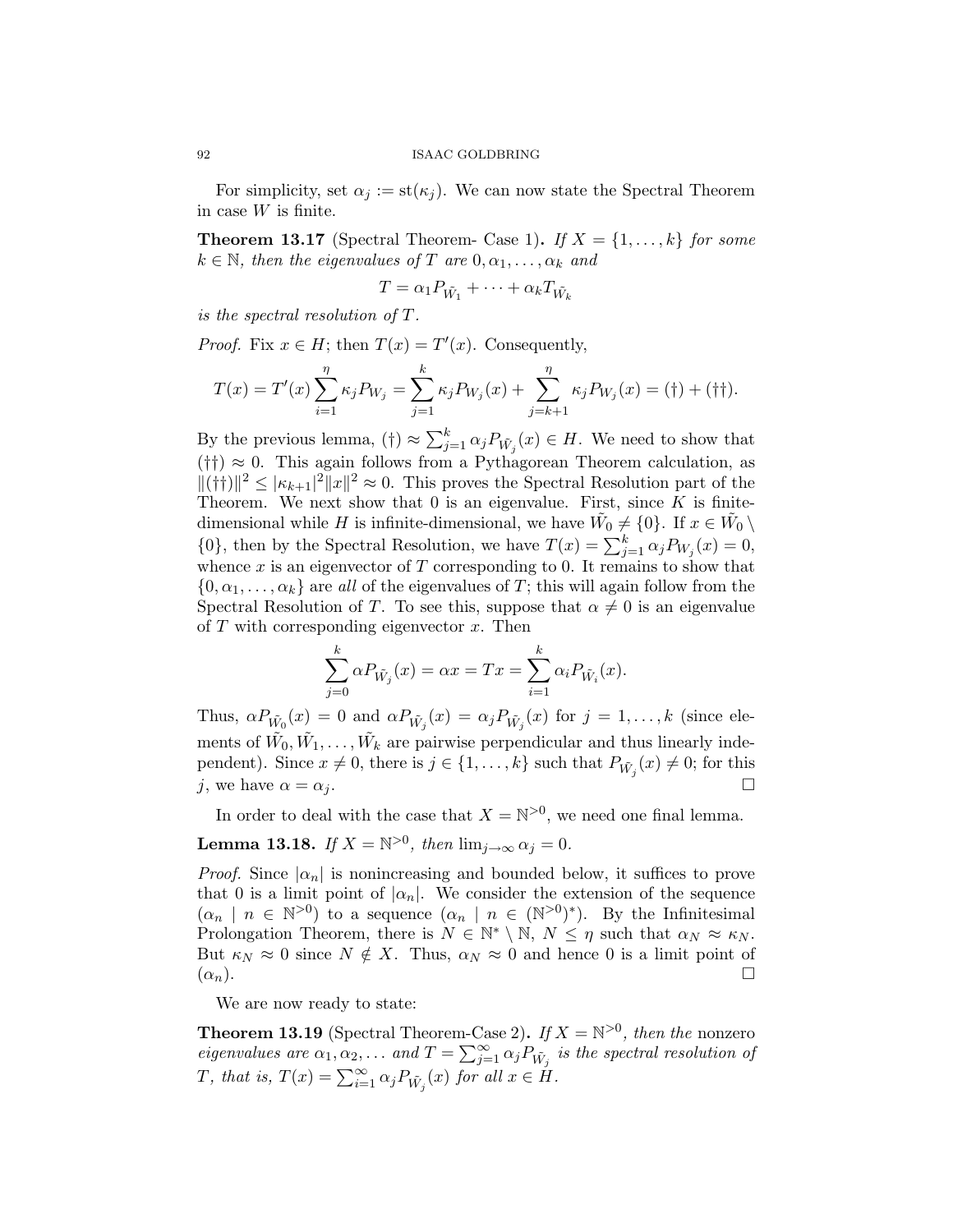*Proof.* Fix  $x \in H$ . Set  $r_n := ||T(x) - \sum_{j=1}^n \alpha_j P_{\tilde{W}_j}(x)||$ ; we need to show that  $r_n \to 0$  as  $n \to \infty$ . Again, we know that  $\sum_{j=1}^n \alpha_j P_{\tilde{W}_j}(x) \approx \sum_{j=1}^n \kappa_j P_{W_j}(x)$ and  $T(x) = T'(x) = \sum_{j=1}^{n} \kappa_j P_{W_j}(x)$ . Thus,  $r_n \approx ||\sum_{j=n+1}^{n} \kappa_j P_{W_j}(x)||$  for all  $n \in \mathbb{N}$ . We play a Pythagorean game again:

$$
\|\sum_{j=n+1}^{\eta}\kappa_j P_{W_j}(x)\|^2=\sum_{j=n+1}^{\eta}|\kappa_j|^2\|P_{W_j}(x)\|^2\leq |\kappa_{n+1}|^2\sum_{j=1}^{\eta}\|P_{W_j}(x)\|^2=|\kappa_{n+1}|^2\|x\|^2.
$$

Thus  $r_n \leq |\alpha_{n+1}|^2 ||x||^2$  for all  $n \in \mathbb{N}$ . Since  $\alpha_n \to 0$  as  $n \to \infty$ , we see that  $r_n \to 0$  as  $n \to \infty$ . The claim about the nonzero eigenvalues of T being  $\{\alpha_1, \alpha_2, \ldots\}$  follows from the Spectral Resolution of T in a manner similar to Case 1 and is left as an exercise.

#### 13.1. Problems.

**Problem 13.1.** Suppose that  $T$  is a Hermitian operator on a unitary space V. Show that every eigenvalue of  $T$  is a real number.

**Problem 13.2.** Let V be the unitary space  $C([0,1],\mathbb{C})$  endowed with the inner product

$$
\langle f,g\rangle:=\int_0^1f(t)\overline{g(t)}dt.
$$

Define  $T: V \to V$  by  $T(f) := tf$ , i.e.  $T(f)(t) := tf(t)$ .

- (1) Show that  $T$  is a bounded Hermitian operator on  $V$ .
- (2) Show that  $T$  has no eigenvalues.
- (3) Show that  $T$  is not compact. (Don't just say if it were compact, it would have eigenvalues by the Spectral Theorem. Show directly that  $T$  is not compact.)

**Problem 13.3.** For each of the following bounded linear operators  $T$  given below, explain why they are compact and Hermitian. Then find the eigenvalues, eigenspaces, and projections, yielding the spectral decomposition for T.

(1) Let A be the matrix

$$
\left(\begin{array}{rr} 3 & -4 \\ -4 & 3 \end{array}\right).
$$

Define 
$$
T: \mathbb{C}^2 \to \mathbb{C}^2
$$
 by  $T(x) = Ax$ .  
(2) Define  $T: \ell^2 \to \ell^2$  by  $T((x_k | k \ge 1)) = (\frac{x_k}{k} | k \ge 1)$ .

There is a Spectral Theorem for Hermitian operators which need not be compact. The statement of the spectral theorem is more involved (and a little less satisfying), so we will not give it here. However, the results in the remaining problems are ingredients towards proving this more general Spectral Theorem. The interested reader can find a complete discussion of this in Chapter 5, Section 5 of [1].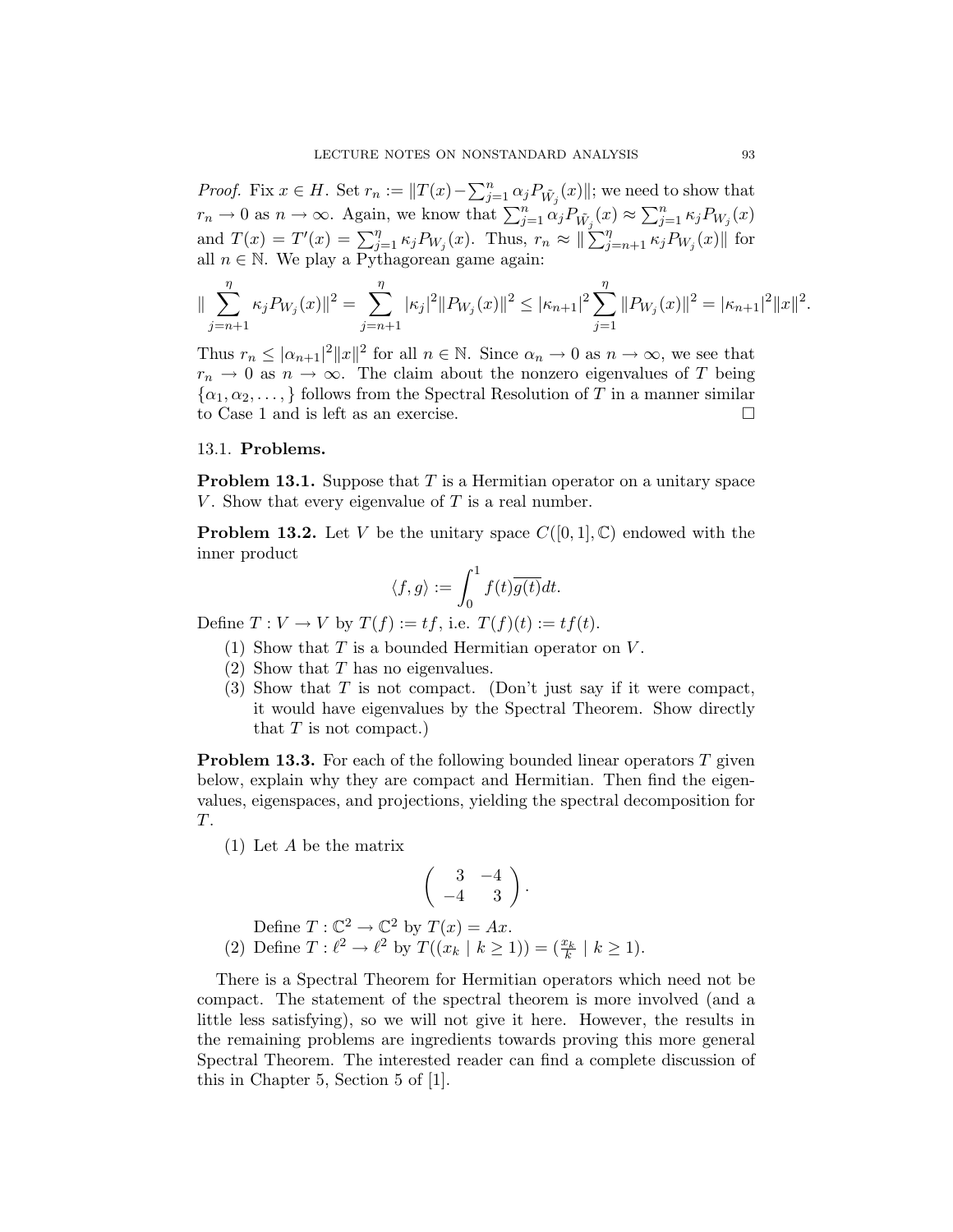We let  $H$  be a Hilbert space and  $T$  a (not necessarily compact) Hermitian operator on H. E, P, T' and the sequence  $(\lambda_i | i \leq \nu)$  are defined exactly as they are in the notes. We also set  $J := [-||T||, ||T||]$ .

**Problem 13.4.** For  $n \geq 0$ , show that  $(T')^n = \sum_{i=1}^{\nu} \lambda_i^n P_i$ . Conclude that for any polynomial  $p(z) \in \mathbb{R}^*[z]$ , we have  $p(T') = \sum_{i=1}^{\infty} p(\lambda_i) P_i$ .

For any internal function  $f: J^* \to \mathbb{R}^*$ , set  $f(T') = \sum_{i=1}^{\nu} f(\lambda_i) P_i$ .

**Problem 13.5.** For any internal  $f: J^* \to \mathbb{R}^*$ , show that  $f(T')$  is Hermitian.

**Problem 13.6.** Suppose  $f, g: J^* \to \mathbb{R}^*$  are internal. Show that:

- (1)  $(f+g)(T') = f(T') + g(T');$
- (2)  $(f \cdot g)(T') = f(T') \cdot g(T')$ ;
- (3)  $(cf)(T) = cf(T)$  for any  $c \in \mathbb{R}^*$ .

These properties are often referred to as the Operational Calculus.

**Problem 13.7.** Suppose that  $f, g: J^* \to \mathbb{R}^*$  are internal functions and  $f(c) \leq g(c)$  for all  $c \in J^*$ . Show that  $f(T') \leq g(T')$ .

We call an internally bounded linear operator (what does this mean?)  $U$ on E nearstandard if for every  $x \in E \cap H_{\text{ns}}$ , we have  $U(x) \in H_{\text{ns}}$ .

**Problem 13.8.** Suppose that U is nearstandard. Show that  $||U|| \in \mathbb{R}_{fin}$ . (Careful: This is not immediate from the definition)

If U is nearstandard, define  $st(U): H \to H$  by  $st(U)(x) = st(U(x))$  for all  $x \in H$ .

**Problem 13.9.** Suppose that U is nearstandard. Show that  $st(U)$  is a bounded linear operator on H and  $\|\operatorname{st}(U)\| \leq \operatorname{st}(\|U\|).$ 

**Problem 13.10.** Show that, for any  $n \in \mathbb{N}$ ,  $(T')^n$  is nearstandard. Conclude that for any  $p(z) \in \mathbb{R}[z]$ , we have  $p(T')$  is nearstandard.

**Problem 13.11.** Suppose that  $f: J \to \mathbb{R}$  is continuous.

- (1) Show that  $f(T')$  is nearstandard. (Hint: Suppose, towards a contradiction, that  $x \in E \cap H_{ns}$  is such that  $f(T')(x) \notin H_{ns}$ . Thus, there is  $r \in \mathbb{R}^{\geq 0}$  such that  $|| f(T')(x) - b || > r$  for all  $b \in H$ . By the Weierstrauss Approximation Theorem, there is a polynomial  $p(z) \in \mathbb{R}[z]$ such that  $|f(c) - p(c)| < r$  for all  $c \in J$ .
- (2) Show that  $st((f(T')))$  is Hermitian.
- (3) Suppose that  $f(c) \geq 0$  for all  $c \in J$ . Show that  $st(f(T')) \geq 0$ , that is,  $\langle \text{st}(f(T'))x, x \rangle \geq 0$  for all  $x \in H$ .

#### 14. The Bernstein-Robinson Theorem

In this section, we will prove a theorem which was the first serious theorem proven using nonstandard methods. Before we can state this theorem, we need some background. Throughout this section, all normed spaces are over  $\mathbb{C}.$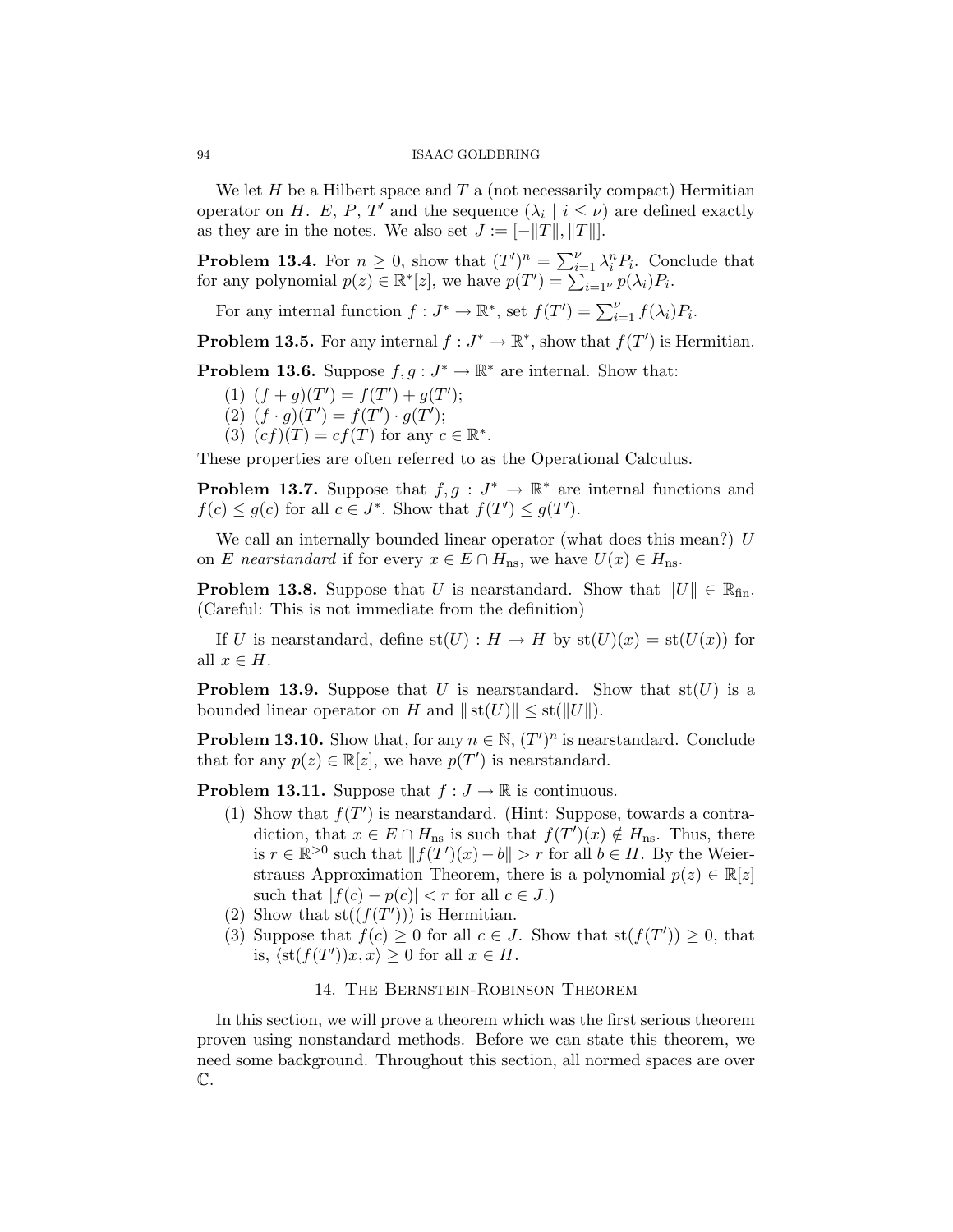**Definition 14.1.** Suppose that X is a Banach space,  $T \in \mathcal{B}(X)$ , and  $Y \subseteq X$ is a subspace. We say that Y is T-invariant if  $T(Y) \subseteq Y$ .

If X is a Banach space and  $T \in \mathcal{B}(X)$ , then clearly  $\{0\}$  and X are Tinvariant; these are said to be the trivial T-invariant subspaces. Clearly, if  $dim(X) = 1$ , then X has no nontrivial T-invariant subspaces.

**Theorem 14.2.** If X is a finite-dimensional Banach space with  $\dim(X) \geq 2$ and  $T \in \mathcal{B}(X)$ , then X has a nontrivial T-invariant subspace.

*Proof.* Set  $n := \dim(X) \geq 2$ . Fix  $x \in X \setminus \{0\}$ . Since  $\{x, Tx, \ldots, T^n x\}$  has  $n + 1$  vectors, it must be linearly dependent, whence we can find scalars  $\alpha_0, \ldots, \alpha_n \in \mathbb{C}$ , not all 0, such that  $\alpha_0 x + \alpha_1 Tx + \ldots + \alpha_n T^n x = 0$ . Factor the polynomial  $\alpha_0 + \alpha_1 z + \ldots + \alpha_n z^n = \alpha(z - \lambda_1) \cdots (z - \lambda_n)$ , where  $\alpha, \lambda_i \in \mathbb{C}$ . Then  $\alpha(T - \lambda_1 I) \cdots (T - \lambda_n I)x = 0$ . It follows that there is  $i \in \{1, \ldots, n\}$ such that ker $(T - \lambda_i I) \neq \{0\}$ . Observe that ker $(T - \lambda_i I) = \{x \in X \mid T(x) =$  $\lambda_i x$  is T-invariant. If ker(T –  $\lambda_i I$ )  $\neq X$ , then it is a nontrivial T-invariant subspace. Otherwise,  $Tx = \lambda_i x$  for all  $x \in X$ , whence it follows that  $T = \lambda_i I$ . But then, every subspace is T-invariant, so any 1-dimensional subspace will be a nontrivial T-invariant subspace.  $\Box$ 

Thus, for "small" Banach spaces, non-trivial  $T$ -invariant subspaces always exist. At the opposite extreme, if  $X$  is a non-separable Banach space, then for any  $x \in X \setminus \{0\}$ , the closed linear span of  $\{x, Tx, T^2x, \ldots\}$  is a nontrival T-invariant subspace. What about separable, infinite-dimensional Banach spaces? Well, it was first shown by Enflo that there are quite exotic separable Banach spaces that possess bounded linear operators without any nontrivial, closed invariant subspaces. But what about the least exotic Banach spaces: Hilbert spaces? Well, the following is still open:

The Invariant Subspace Problem: Suppose that  $H$  is a separable, infinite-dimensional Hilbert space and  $T \in \mathcal{B}(H)$ . Does H have a nontrivial, closed T-invariant subspace?

In the rest of this section,  $H$  will denote a separable, infinite-dimensional Hilbert space.

**Theorem 14.3.** If  $T \in \mathcal{B}(H)$  is a compact, Hermitian operator, then H has a nontrivial, closed T-invariant subspace.

*Proof.* By the Spectral Theorem, there is an eigenvalue  $\lambda$  for T. The associated eigenspace is a closed, T-invariant subspace that is not  $\{0\}$ . If the associated eigenspace were all of H, then  $T = \lambda I$  and once again any 1-dimensional subspace is a nontrivial, closed T-invariant subspace.  $\Box$ 

Notice that the proofs of the preceding theorems utilized eigenvalues in an essential way. Even so, the next example and exercises show that eigenvalues are not necessary for invariant subspaces.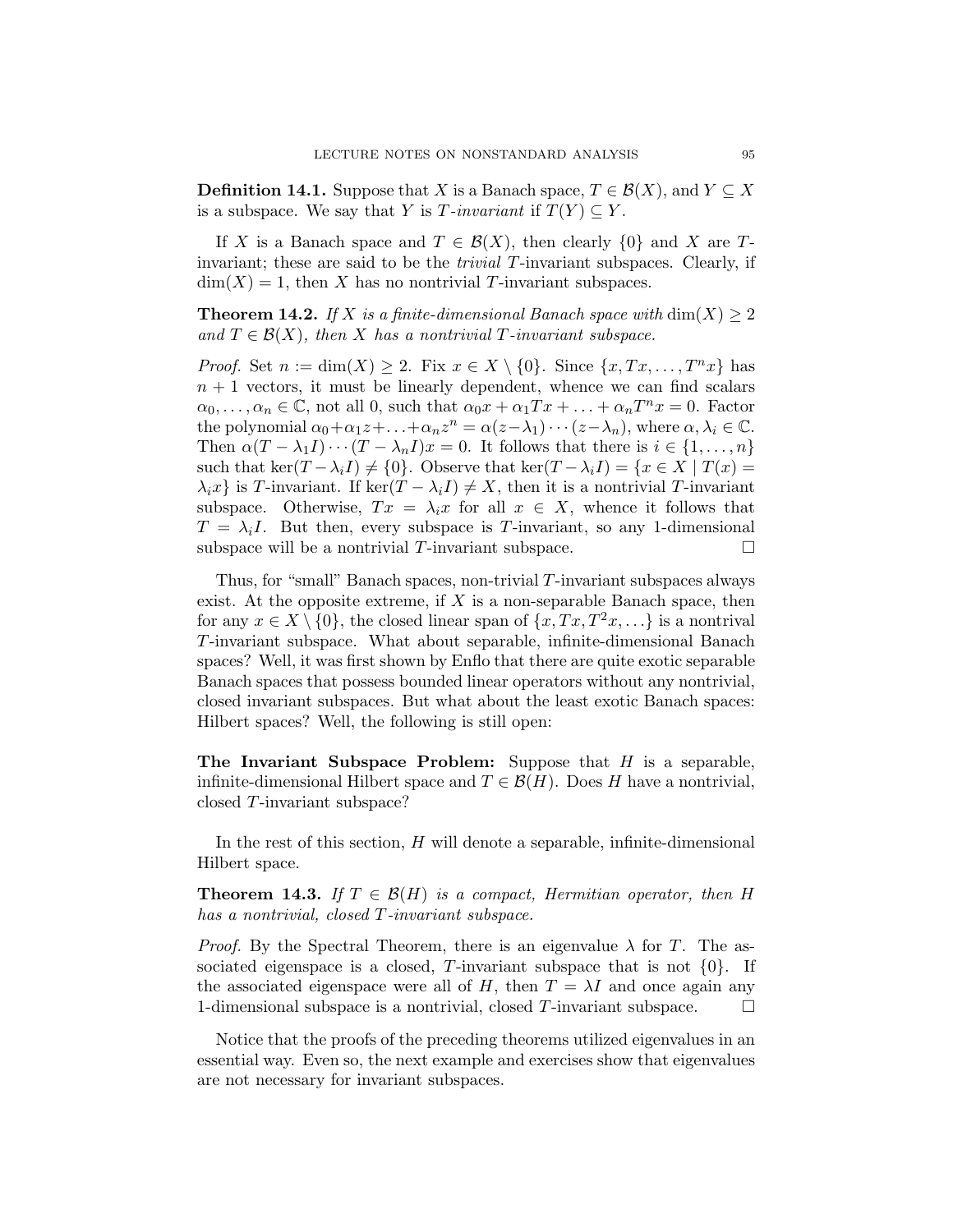**Example 14.4.** Let  $S : \ell^2 \to \ell^2$  be the "right-shift" operator, that is,  $S(x_1, x_2, ...) = (0, x_1, x_2, ...).$  Notice  $||S|| = 1$ , so  $S \in \mathcal{B}(\ell^2)$ . For  $n > 0$ , set  $M_n := \{(x_1, x_2, \ldots) \in \ell^2 \mid x_k = 0 \text{ for } k = 1, 2, \ldots, n\}.$  Then  $M_n$  is a nontrivial, closed S-invariant subspace.

**Exercise 14.5.** For S as in the previous example, show that S is not compact and has no eigenvalues.

**Exercise 14.6.** Let  $W: \ell^2 \to \ell^2$  be given by

$$
W(x_1, x_2,...) = (0, x_1, \frac{1}{2}x_2, \frac{1}{3}x_3,...).
$$

Show that  $W$  is compact but does not have any eigenvalues. Once again, the various  $M_n$  are nontrivial W-invariant subspaces.

Before nonstandard methods, the state-of-the-art result was the following strengthening of Theorem 14.3:

**Theorem 14.7** (von Neumann, 1930s). If  $T \in \mathcal{B}(H)$  is compact, then H has a nontrivial, closed T-invariant subspace.

**Definition 14.8.**  $T \in \mathcal{B}(H)$  is said to be *polynomially compact* if there is a nonzero polynomial  $p(z) \in \mathbb{C}[z]$  such that  $p(T)$  is compact.

Our goal is to prove the following:

**Theorem 14.9** (Bernstein-Robinson 1966). If  $T \in \mathcal{B}(H)$  is polynomially compact, then H has a nontrivial, closed T-invariant subspace.

To be fair, we should say that after the Bernstein-Robinson theorem, a more general theorem was proven whose proof is much more elementary (modulo some standard facts from a first graduate course in functional analysis):

**Theorem 14.10** (Lomonosov, 1973). If  $T \in \mathcal{B}(H)$  is such that there is a nonzero  $K \in \mathcal{B}(H)$  such that K is compact and  $TK = KT$ , then H has a nontrivial, closed T-invariant subspace.

(To see how Lomonosov implies Bernstein-Robinson, observe that  $T$  commutes with  $p(T)$ .)

The main idea behind the proof of the Bernstein-Robinson Theorem is fairly easy to explain. Once again, it is an instance of the method of Hyperfinite Approximation. Fix an orthonormal basis  $\{e_1, e_2, \ldots\}$  for H and  $f(x \nu \in \mathbb{N}^* \setminus \mathbb{N}$ . Set  $H_{\nu} := sp(e_1, \ldots, e_{\nu})$ . Let  $P_{\nu} : H^* \to H_{\nu}$  be the orthogonal projection onto  $H_{\nu}$ . Set  $T_{\nu} : H^* \to H^*$  by  $T_{\nu} = P_{\nu} T P_{\nu}$ ; observe that  $T_{\nu}(H^*)\subseteq H_{\nu}$ . We also set  $\tilde{T}:=T_{\nu}|H_{\nu}=(P_{\nu}T)|H_{\nu}$ , so  $\tilde{T}$  is an internally linear operator on  $H_{\nu}$ . Observe also that

$$
\|\tilde{T}\| \le \|T_{\nu}\| = \|P_{\nu}TP_{\nu}\| \le \|P_{\nu}\| \|T\| \|P_{\nu}\| = \|T\|.
$$

We recall the following standard fact from linear algebra (whose proof we include for the sake of completeness).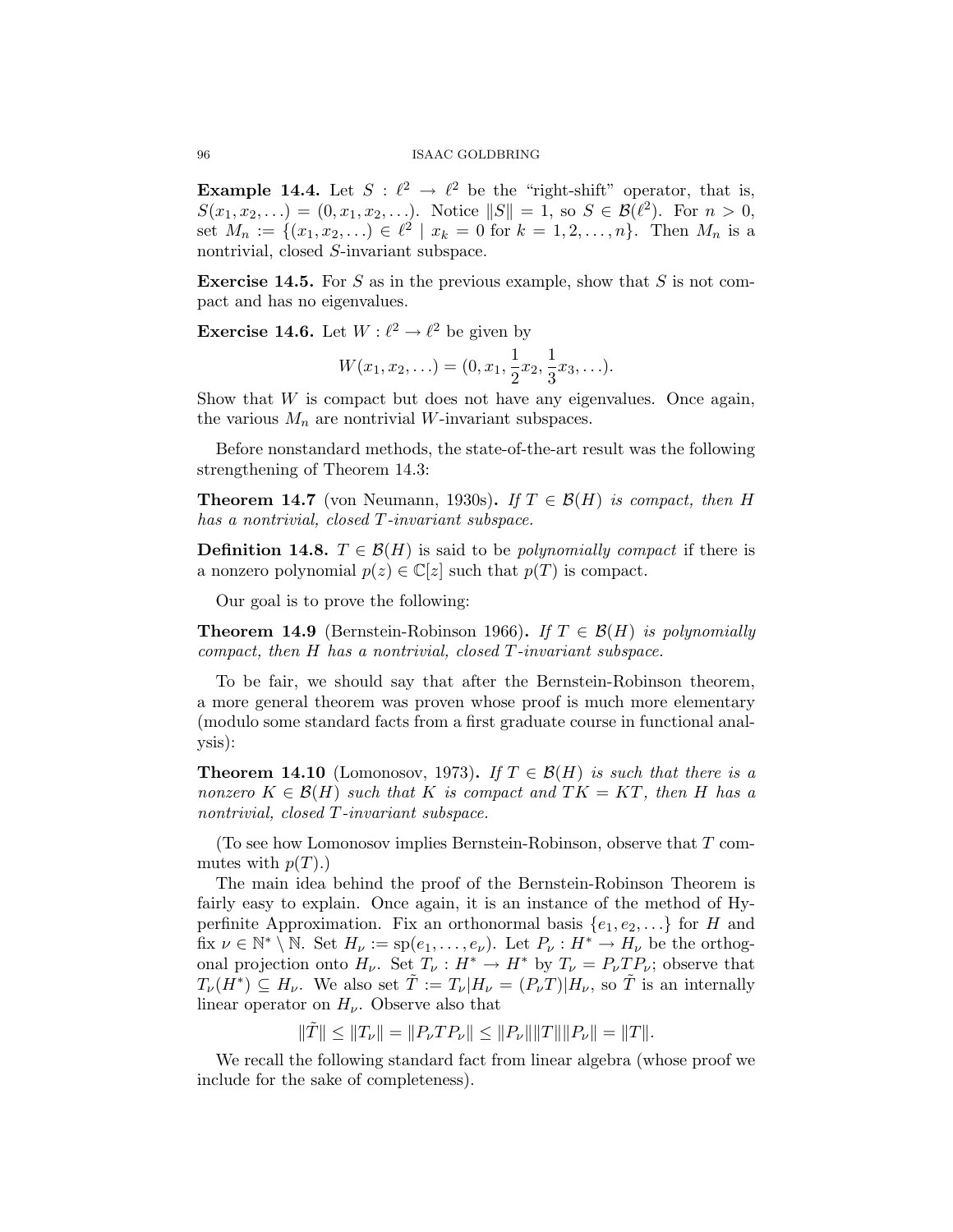Theorem 14.11 (Existence of Upper Triangular Representations). Suppose that V is a finite-dimensional vector space of dimension m and  $T: V \to V$ is linear. Then there is a chain  $\{0\} = V_0 \subseteq V_1 \subset \cdots \subset V_m = V$  such that  $\dim(V_i) = i$  and such that each  $V_i$  is T-invariant.

*Proof.* We prove the theorem by induction on m, the case  $m = 0$  being trivial. Assume now that  $m \geq 1$  and the theorem is true for vector spaces of dimension  $m-1$ . Suppose  $\dim(V) = m$  and  $T: V \to V$  is linear. Since we are working over  $\mathbb{C}$ , we can find an eigenvector u of T. Consider a basis  $\{u, w_1, \ldots, w_{m-1}\}$  of V. Set  $U = sp(u)$ ,  $W = sp(w_1, \ldots, w_{m-1})$  and  $P: V \to W$  the projection onto W. Define  $S: W \to W$  by  $S(w) = P(T(w))$ . By the induction hypothesis, we have a basis  $\{z_1, \ldots, z_{m-1}\}$  for W such that, for each  $i \in \{1, ..., m-1\}$ ,  $S(sp(z_1, ..., z_i)) \subseteq sp(z_1, ..., z_i)$ . We leave it to the reader to check that  $T(\text{sp}(u, z_1, \ldots, z_i)) \subseteq \text{sp}(u, z_1, \ldots, z_i)$  for each  $i \in \{1, \ldots, m-1\}$ . Set  $V_1 := U$  and, for  $i = 1, \ldots, m-1$ ,  $V_{i+1} :=$  $\mathrm{sp}(u,z_1,\ldots,z_i).$ 

We now apply the (transfer of the) previous theorem to  $H_{\nu}$  and T, yielding a chain

$$
\{0\} = E_0 \subset E_1 \subset \cdots \subset E_{\nu} = H_{\nu},
$$

where each  $E_i \in \mathcal{E}^*$ ,  $\dim(E_i) = i$ , and each  $E_i$  is  $\tilde{T}$ -invariant. For appropriately chosen  $\{e_1, e_2, \ldots\}$  and  $\nu \in \mathbb{N}^* \setminus \mathbb{N}$ , we will have that each  $st(E_i)$  is T-invariant. Since each  $st(E_i)$  is closed, it will remain to find some  $i \in \{1, \ldots, \nu\}$  such that  $\text{st}(E_i)$  is nontrivial.

Let's get started: fix  $v \in H$ ,  $||v|| = 1$ . Let  $A = \{v, Tv, T^2v, ...\}$ . Let's eliminate some trivial cases early on. First, suppose that  $A$  is linearly dependent. Then there are  $\alpha_0, \alpha_1, \ldots, \alpha_{k-1} \in \mathbb{C}$ , not all 0, such that  $T^k v = \alpha_0 v + \alpha_1 T v + \cdots + \alpha_{k-1} T^{k-1} v$ . Set  $Y := sp(v, Tv, \ldots, T^{k-1} v)$ . Then Y is finite-dimensional (hence closed), nontrivial since  $v \in Y$  and H is infinite-dimensional, and T-invariant.

We may thus assume that  $A$  is linearly independent. Let  $F$  be the closed linear span of A. Suppose that  $F \neq H$ . We claim that F is T-invariant, whence  $F$  is a nontrivial T-invariant subspace of  $H$ . First, suppose that  $w \in sp(A)$ , so  $w = \alpha_0 v + \alpha_1 Tv + \cdots + \alpha_k T^{\overline{k}} v$  for some  $\alpha_0, \ldots, \alpha_k \in \mathbb{C}$ . But then  $Tw = \alpha_0 Tv + \alpha_1 T^2 v + \cdots + \alpha_k T^{k+1} v \in sp(A)$ . For the more general situation,  $w = \lim_{n \to \infty} w_n$  with each  $w_n \in sp(A)$ . But then, since T is continuous,  $Tw = \lim_{n \to \infty} Tw_n \in F$  since  $Tw_n \in sp(A)$  for each n.

We may thus suppose  $F = H$ . In this case, we apply the Gram-Schmidt process to A to get an orthonormal basis  $\{e_1, e_2, \ldots\}$  of H with the property that  $sp(x, Tx, ..., T^{n-1}x) = sp(e_1, e_2, ..., e_n)$  for each  $n \ge 1$ .

Let's observe something interesting about the "matrix representation" of T with respect to the basis  $\{e_1, e_2, \ldots\}$ . For  $k \in \mathbb{N}^{>0}$ , we have  $e_k \in$  $sp(x, Tx, \ldots, Tx^{k-1}x), so T(e_k) \in sp(Tx, T^2x, \ldots, T^kx) \subseteq sp(e_1, \ldots, e_{k+1}).$ Thus, if we write  $T(e_k) = \sum_{j=1}^{\infty} a_{jk}e_k$ , we see that  $a_{jk} = 0$  for  $j > k+1$ . We then say that the matrix  $[a_{ik}]$  for T is almost superdiagonal.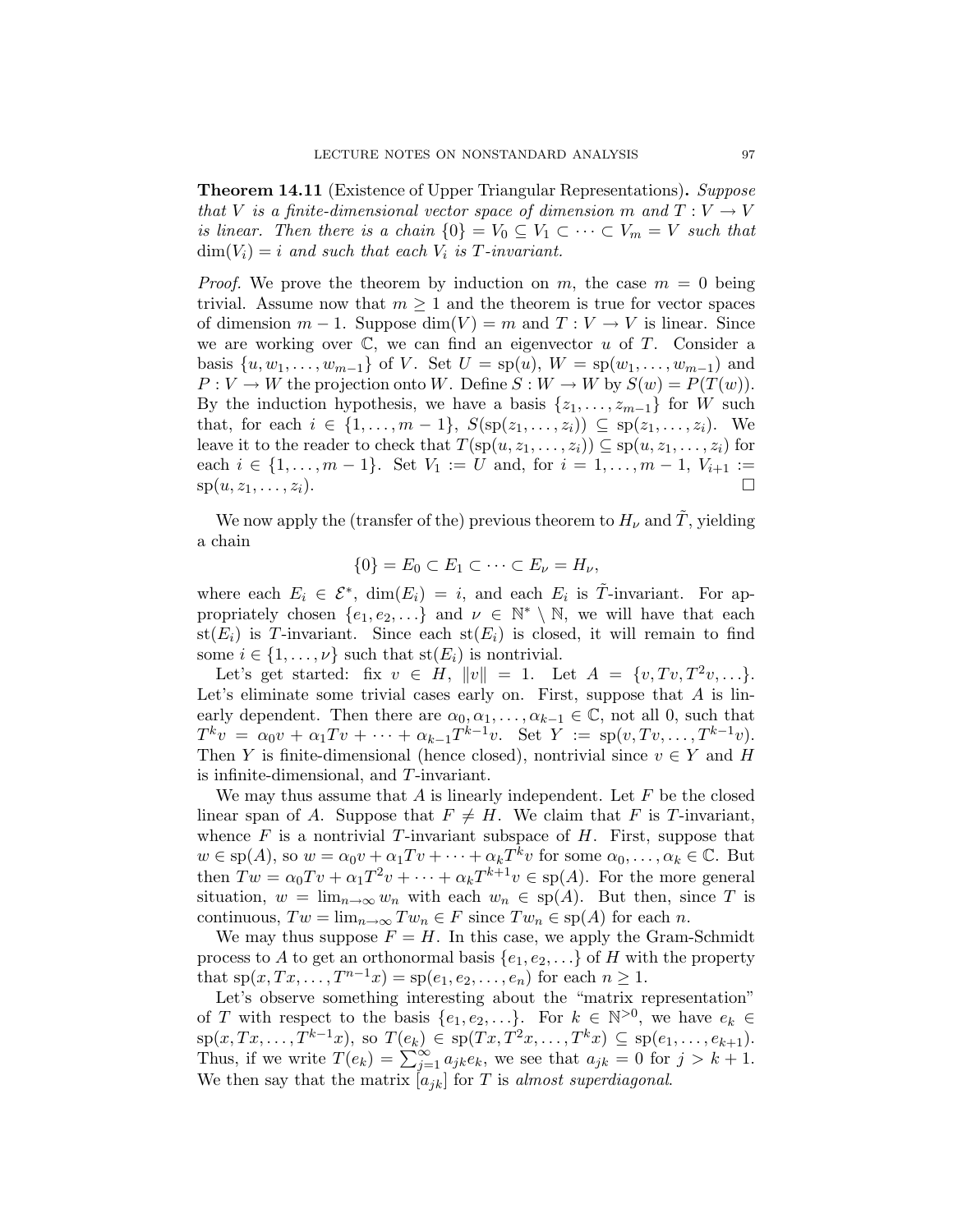#### 98 ISAAC GOLDBRING

It will prove desirable later on to know that T and  $\tilde{T}$  are "close." More precisely, we will want to know that, for  $y \in H_{\nu} \cap H_{\text{fin}}$ ,  $T(y) \approx \tilde{T}(y)$ . We can achieve this goal by choosing  $\nu$  appropriately, as we proceed to show now.

First, we would like to know a predictable form for the matrix representation of  $T^n$  with respect to our basis  $\{e_1, e_2, \ldots\}$ . Usually, this is not possible, but thankfully,  $[a_{jk}]$  is almost superdiagonal. Recursively define  $a_{jk}^{(n)}$  as follows: Set  $a_{jk}^{(1)} := a_{jk}$  and  $a_{jk}^{(n+1)} := \sum_{i=1}^{\infty} a_{ji}^{(n)} a_{ik} = \sum_{i=1}^{k+1} a_{ji}^{(n)} a_{ik}$ .

**Exercise 14.12.** For  $n, j, k > 0$ , we have:

(1)  $a_{j+k,j}^{(n)} = 0$  if  $n < k$ , and (2)  $a_{j+k,j}^{(k)} = \prod_{i=0}^{k-1} a_{j+i+1,j+i}.$ 

For the rest of this section, fix a polynomial  $p(z) = \alpha_0 + \alpha_1 z + \cdots + \alpha_k z^k$ with coefficients from C such that  $\alpha_k \neq 0$  and  $p(T)$  is compact. We can now choose the "appropriate"  $\nu \in \mathbb{N}^* \setminus \mathbb{N}$ .

**Lemma 14.13.** There is  $\nu \in \mathbb{N}^* \setminus \mathbb{N}$  such that  $a_{\nu+1,\nu} \approx 0$ .

*Proof.* Let  $[b_{jk}]$  be the matrix for  $p(T)$ . Then by the previous two exercises,

$$
b_{j+k,j} = 0 + \alpha_1 a_{j+k,j}^{(1)} + \alpha_2 a_{j+k,j}^{(2)} + \dots + \alpha_k a_{j+k,j}^{(k)}
$$
  
=  $\alpha_k a_{j+k,j}^{(k)}$   
=  $\alpha_k \prod_{i=0}^{k-1} a_{j+i+1,j+i}.$ 

By Lemma 11.25,  $b_{N+k,N} \approx 0$  for all  $N > N$ . Thus, there is  $i \in \{0, \ldots, k-1\}$ such that  $a_{N+i+1,N+i} \approx 0$ . Set  $\nu = N+i$  for this *i*.

For the remainder of this section, we fix  $\nu$  as in the previous lemma. Let us show how this  $\nu$  has the promised property.

**Lemma 14.14.** If  $y \in H_{\nu} \cap H_{\text{fin}}$ , then  $T(y) \approx \tilde{T}(y)$ .

*Proof.* Write  $y = \sum_{k=1}^{k} \alpha_k e_k$  with each  $\alpha_k \in \mathbb{C}^*$ . By the Pythagorean Theorem,  $||y||^2 = \sum_{k=1}^{n} |\alpha_k|^2 \ge |\alpha_k|^2$ , whence  $\alpha_{\nu} \in \mathbb{C}_{fin}$  since  $y \in H_{fin}$ . Using that  $[a_{jk}]$  is almost superdiagonal, we have

$$
T(y) = \sum_{k=1}^{\nu} \alpha_k T(e_k) = \sum_{k=1}^{\nu} \alpha_k \sum_{j=1}^{k+1} a_{jk} e_j
$$
  
= 
$$
\sum_{k=1}^{\nu} \alpha_k \sum_{j=1}^{\nu+1} a_{jk} e_j
$$
  
= 
$$
\sum_{j=1}^{\nu+1} (\sum_{k=1}^{\nu} \alpha_k a_{jk}) e_j.
$$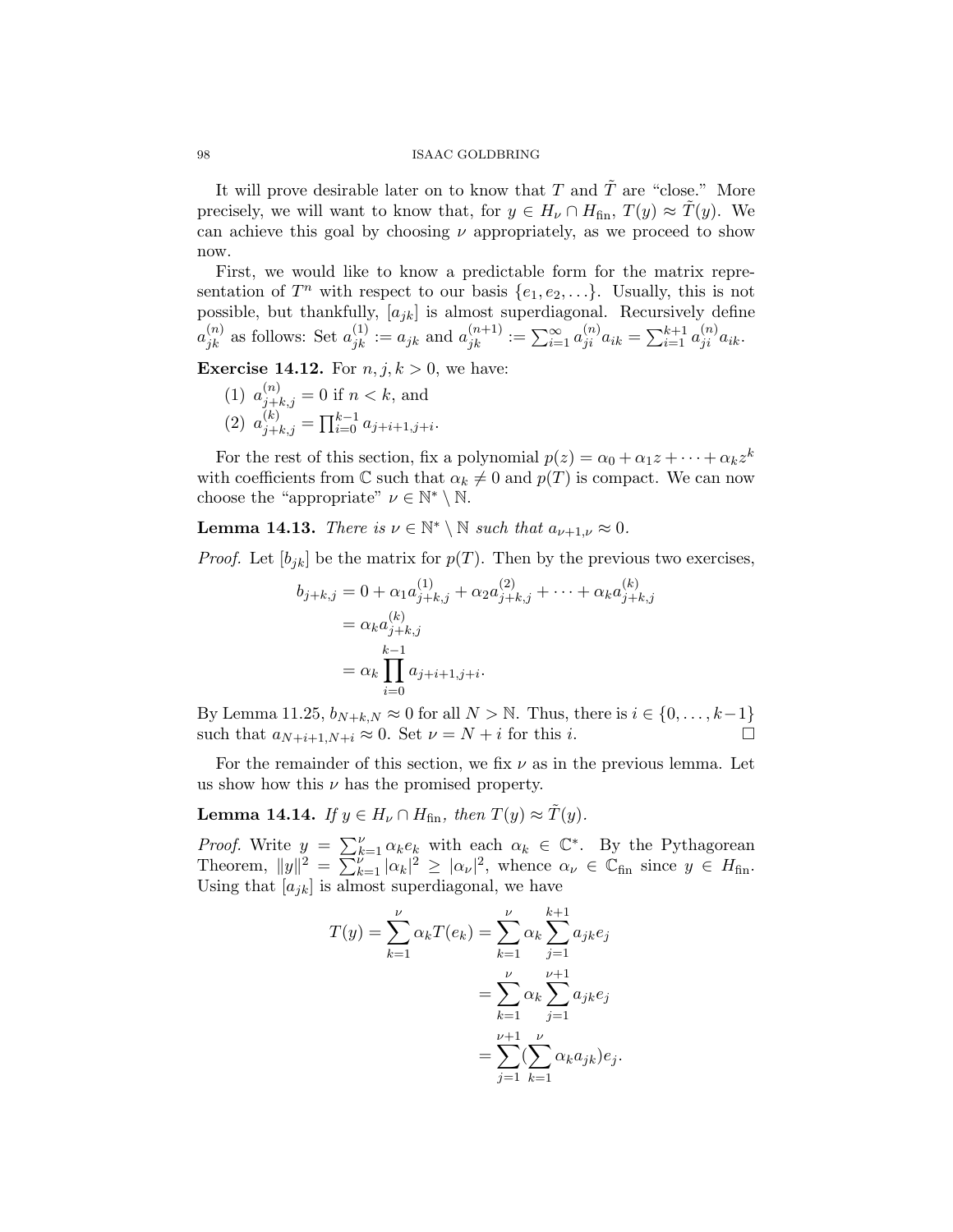Thus, 
$$
\tilde{T}(y) = P_{\nu}T(y) = \sum_{j=1}^{\nu} (\sum_{k=1}^{\nu} \alpha_k a_{jk})e_j
$$
, whence  
\n
$$
T(y) = P_{\nu}T(y) + \sum_{k=1}^{\nu} \alpha_k a_{\nu+1,k}e_{\nu+1}
$$
\n
$$
= P_{\nu}T(y) + \alpha_{\nu} a_{\nu+1,\nu}e_{\nu+1}
$$
\n
$$
\approx P_{\nu}T(y),
$$

since  $a_{\nu+1,\nu} \approx 0$  and  $\alpha_{\nu} \in \mathbb{C}_{fin}$ .

**Corollary 14.15.** For any  $n \in \mathbb{N}^{>0}$  and  $y \in H_{\nu} \cap H_{\text{fin}}$ , we have  $T^{n}(y) \approx$  $\tilde{T}^n(y)$ . Consequently, for any polynomial  $q(z)$  and any  $y \in H_{\nu} \cap H_{\text{fin}}$ ,  $q(T)y \approx q(T)(y)$ .

*Proof.* The proof is by induction on n, the case  $n = 1$  being the content of the previous lemma. For the induction step, assume that  $n > 1$  and that the corollary holds for  $n-1$ . Since  $\tilde{T}$  is internally bounded and  $y \in H_{fin}$ , we have that  $\tilde{T}^{n-1}(y) \in H_{\text{fin}}$ . Consequently,

$$
T^{n}(y) = T(T^{n-1}(y)) \approx T(\tilde{T}^{n-1}(y)) \approx \tilde{T}(\tilde{T}^{n-1}(y)) = \tilde{T}^{n}(y),
$$

where the first  $\approx$  holds by the continuity of T and the inductive assumption that  $T^{n-1}(y) \approx \tilde{T}^{n-1}(y)$ , while the second  $\approx$  holds by the base case of the induction applied to the vector  $\tilde{T}^{n-1}(y)$ .  $(y).$ 

**Lemma 14.16.** For  $i = 0, 1, \ldots, \nu$ , we have  $T(\text{st}(E_i)) \subseteq \text{st}(E_i)$ .

*Proof.* Fix  $i \in \{0, 1, \ldots, \nu\}$  and set  $E := E_i$ . Fix  $x \in \text{st}(E)$ ; we need  $T(x) \in \text{st}(E)$ . By Exercise 11.47, we have  $P_E(x) \approx x$ . Since T is continuous,  $TP_E(x) \approx Tx$ . Consequently,  $TP_E(x) \in H_{ns}$ . Thus, by Lemma 13.6,  $P_{\nu}(TP_E(x)) \approx TP_E(x)$ . Consequently, we have  $T_{\nu}P_E(x) = P_{\nu}TP_{\nu}P_E(x) =$  $P_{\nu}TP_{E}(x) \approx TP_{E}(x) \approx Tx$ . Since  $T_{\nu}(E) = T(E) \subseteq E$ , it follows that  $T(x) \in \text{st}(E)$ .

It thus remains to find some i such that  $\operatorname{st}(E_i)$  is nontrivial. To achieve this goal, we define the internal sequence  $r_0, r_1, \ldots, r_{\nu}$  of numbers from  $\mathbb{R}^*$  by  $r_j := ||p(T_\nu)(v) - p(T_\nu)P_{E_j}(v)||.$  (Recall that we have fixed a vector  $v \in H$ of norm 1.) We first show that  $r_0 \not\approx 0$  while  $r_\nu \approx 0$ . To do this, we first prove:

**Lemma 14.17.**  $p(T_{\nu})$  is *S*-continuous.

Proof. Observe that

$$
||p(T_{\nu})|| \leq \sum_{i=0}^{k} |\alpha_i| ||T_{\nu}||^i \leq \sum_{i=0}^{k} |\alpha_i| ||T||^i,
$$

whence  $||p(T_\nu)|| \in \mathbb{R}_{fin}$ . Now suppose that  $x, y \in H^*$  and  $x \approx y$ . Then  $||p(T_\nu)x - p(T_\nu)y|| \le ||p(T_\nu)|| ||x - y|| \approx 0.$ 

For simplicity, we write  $P_j$  instead of  $P_{E_j}$ .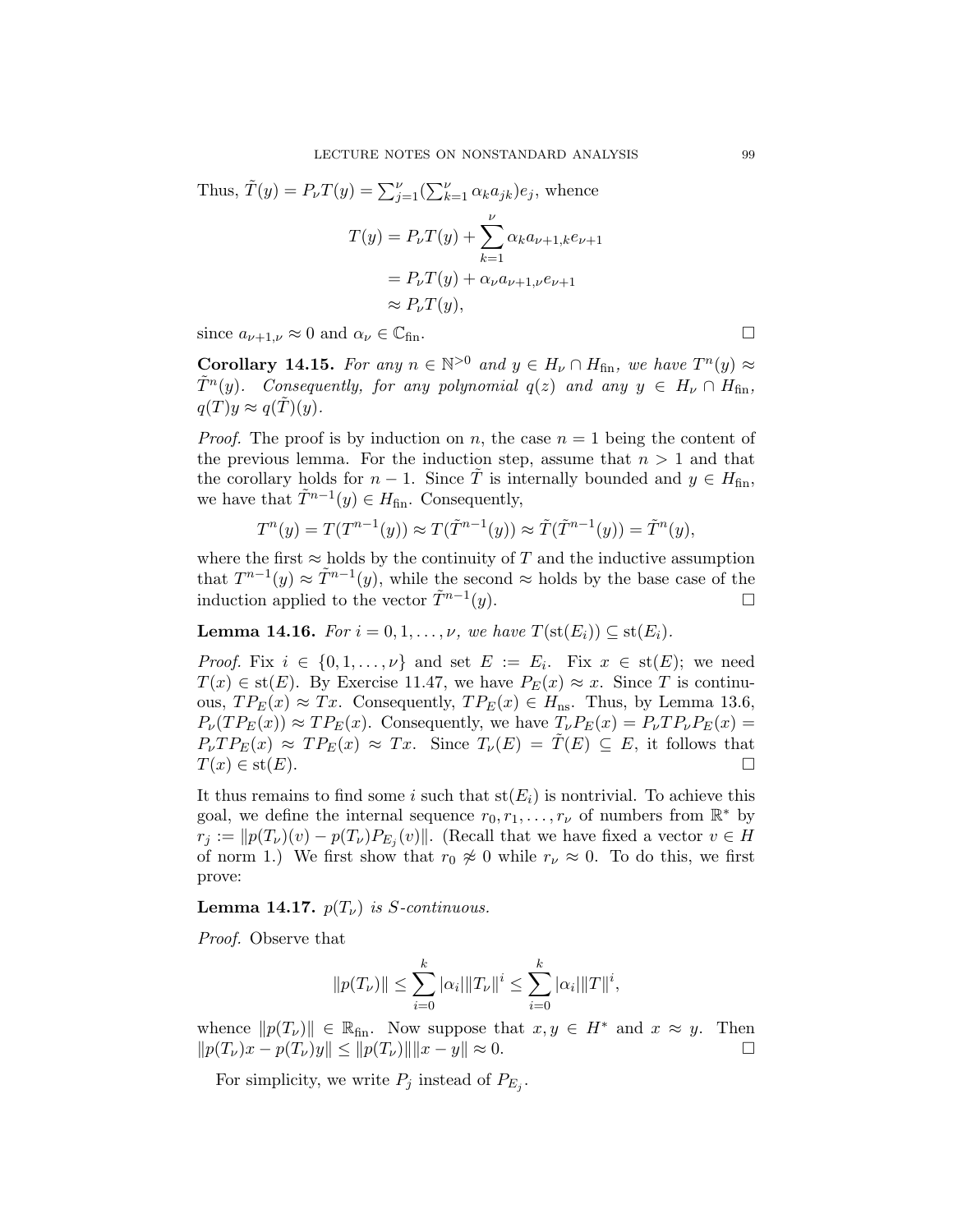Corollary 14.18.  $r_0 \not\approx 0$  and  $r_\nu \approx 0$ .

*Proof.* By Lemma 13.6,  $P_{\nu}(v) \approx v$ . Since  $p(T)$  is continuous,  $p(T)(P_{\nu}(v)) \approx$  $p(T)(v)$ . However, since  $P_{\nu}(v) \in H_{\nu}$ , we have

$$
p(T)(P_{\nu}(v)) \approx p(\tilde{T})(P_{\nu}(v)) = p(T_{\nu})(P_{\nu}(v)) \approx p(T_{\nu})(v).
$$

Thus,  $p(T_\nu)(v) \approx p(T)(v) \neq 0$  since  $\{v, Tv, T^2v, \ldots\}$  is linearly independent. Since  $E_0 = \{0\}$ ,  $r_0 = ||p(T_\nu(v))|| \not\approx 0$ . On the other hand,

 $r_{\nu} = ||p(T_{\nu})(v) - p(T_{\nu})P_{\nu}(v)|| \approx 0$ 

since  $P_{\nu}(v) \approx v$  and  $p(T_{\nu})$  is S-continuous.

Observe that in the previous two results, we did not use the fact that  $p(T)$ is compact, that is, the previous two results are valid for any polynomial  $q(z)$ .

Choose  $r \in \mathbb{R}^{>0}$  such that  $r < r_0$ . Set  $\eta$  to be the least  $k \in \{0, 1, ..., \nu\}$ such that  $r_k < \frac{1}{2}$  $\frac{1}{2}r$ ; since  $r_{\nu} \approx 0$ ,  $r_{\nu} < \frac{1}{2}$  $\frac{1}{2}r$ , so  $0 < \eta \leq \nu$ . We will now show that either st( $E_{n-1}$ ) is nontrivial or st( $E_n$ ) is nontrivial.

Lemma 14.19.  $v \notin \text{st}(E_{\eta-1})$  (whence  $\text{st}(E_{\eta-1}) \neq H$ ).

*Proof.* Suppose that  $v \in st(E_{\eta-1})$ . Then by Exercise 11.47,  $v \approx P_{\eta-1}v$ . But then, by Lemma 14.17,  $p(T_\nu)v \approx p(T_\nu)P_{\eta-1}(v)$ , whence  $r_{\eta-1} \approx 0$ . But  $r_{\eta-1} \geq \frac{1}{2}$  $\frac{1}{2}r$ , a contradiction.

**Lemma 14.20.** st $(E_n) \neq \{0\}.$ 

*Proof.* Set  $y := p(T_\nu)P_\eta(v)$ . Since  $E_\eta$  is  $\tilde{T}$ -invariant, it is also  $p(\tilde{T})$ -invariant, whence  $y \in E_{\eta}$ . By Lemma 14.15,  $y = p(T_{\nu})P_{\eta}(v) \approx p(T)P_{\eta}(v)$ . Since  $p(T)$ is compact and  $P_{\eta}(v) \in H_{\text{fin}}$ , we have that  $p(T)P_{\eta}(v) \in H_{\text{ns}}$ , whence  $y \in$  $H_{\text{ns}}$ . Let  $z := \text{st}(y) \in H$ , whence  $z \in \text{st}(E_{\eta})$ . If  $z = 0$ , then  $y \approx 0$ , whence  $r_{\eta} \approx ||p(T_{\nu})(v)|| = r_0 > r$ . This contradicts the fact that  $r_{\eta} < \frac{1}{2}$  $\frac{1}{2}r$ .  $\Box$ 

Thus, the only way for both  $st(E_{\eta-1})$  and  $st(E_{\eta})$  to both be trivial is for  $st(E_{\eta-1}) = \{0\}$  and  $st(E_{\eta}) = H$ . We now show that this cannot happen for "dimension reasons."

**Lemma 14.21.** Suppose that  $E, F \in \mathcal{E}^*, E \subseteq F$ , and  $\dim(F) = \dim(E) + 1$ . Then for any  $x, y \in \text{st}(F)$ , there is  $\lambda \in \mathbb{C}$  and  $z \in \text{st}(E)$  such that  $x = \lambda y + z$ or  $y = \lambda x + z$ .

*Proof.* Fix  $x', y' \in F$  such that  $x \approx x'$  and  $y \approx y'$ . By the transfer principle, there is  $\lambda \in \mathbb{C}^*$  and  $z \in E$  such that either  $y' = \lambda x' + z$  or  $x' = \lambda y' + z$ . Without loss of generality, we assume  $y' = \lambda x' + z$ . If  $\lambda \in \mathbb{C}_{fin}$ , then since  $z = y' - \lambda x' \in \overline{E}$ , we have  $z \in H_{\text{ns}}$  and  $\text{st}(z) \in \text{st}(E)$ . If  $\lambda \notin \mathbb{C}_{\text{fin}}$ , then 1  $\frac{1}{\lambda}y' = x' + \frac{1}{\lambda}$  $\frac{1}{\lambda}z$ , reverting us back to the previous case.

Suppose, towards a contradiction, that  $st(E_{\eta-1}) = \{0\}$  and  $st(E_{\eta}) = H$ . By the previous lemma, for any  $x, y \in H$ , there is  $\lambda \in \mathbb{C}$  such that  $x = \lambda y$ or  $y = \lambda x$ , that is,  $\dim(H) = 1$ , a serious contradiction.

 $\Box$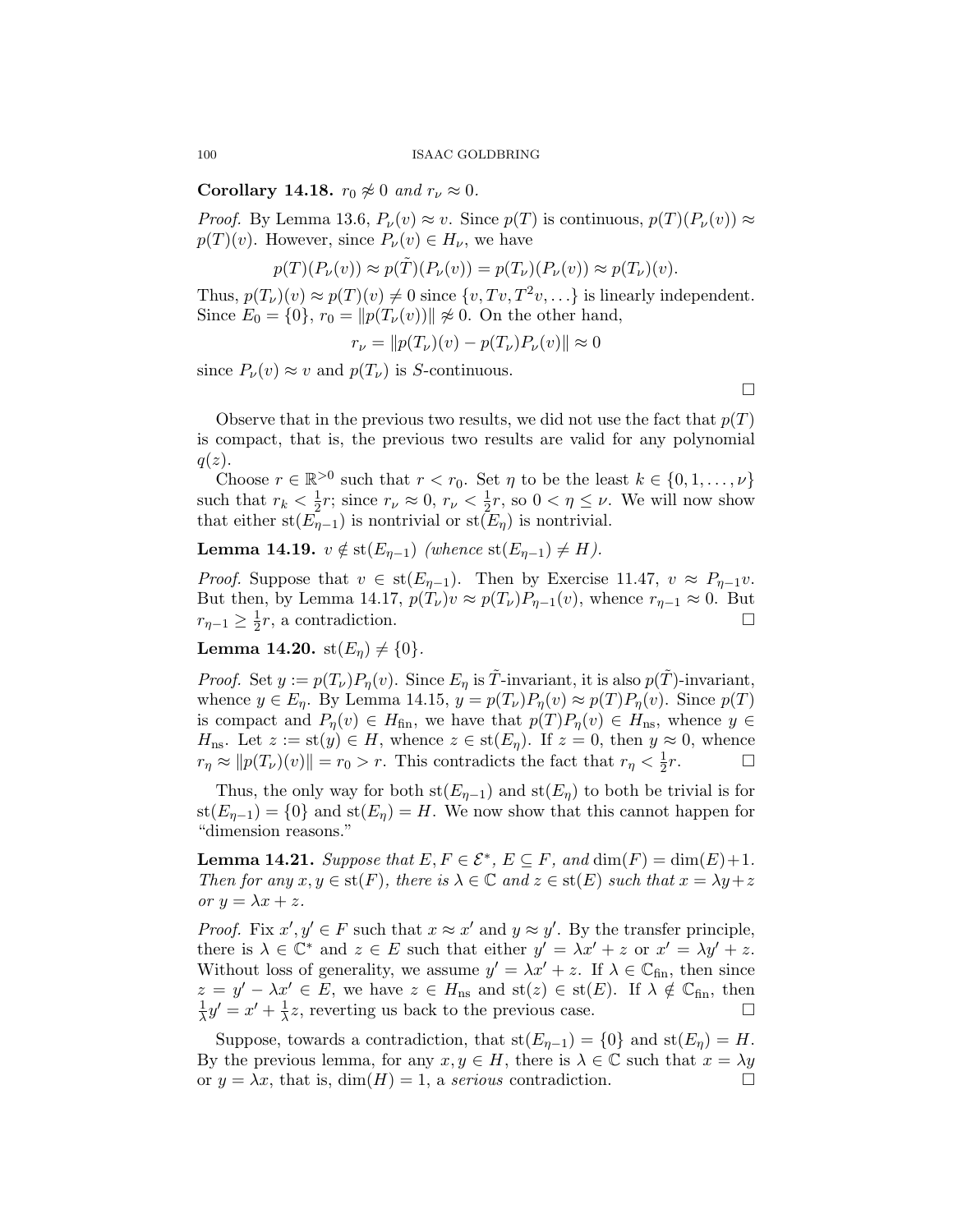# 15. Measure Theory

In this section, we will describe the Loeb measure construction. There is a lot to say here, but we will cover only enough to discuss the application to combinatorics in the final section.

15.1. General measure theory. Fix a set X. A nonempty set  $\Omega \subseteq \mathcal{P}(X)$ is an algebra if it is closed under unions, intersections, and complements, that is, if  $A, B \in \Omega$ , then  $A \cup B, A \cap B$ , and  $X \setminus A$  all belong to  $\Omega$ . If  $\Omega$  is an algebra of subsets of X, then  $\emptyset, X \in \Omega$ . An algebra  $\Omega$  on X is said to be a  $\sigma$ -algebra if it is also closed under countable unions, that is, if  $A_1, A_2, \ldots$ all belong to  $\Omega$ , then so does  $\bigcup_{n=1}^{\infty} A_n$ . A  $\sigma$ -algebra is then automatically closed under countable intersections.

**Exercise 15.1.** Suppose that X is a set and  $\mathcal{O} \subseteq \mathcal{P}(X)$  is an arbitrary collection of subsets of X. Prove that there is a smallest  $\sigma$ -algebra  $\Omega$  containing O. We call this  $\sigma$ -algebra the  $\sigma$ -algebra generated by O and denote it by  $\sigma(\mathcal{O})$ .

Remark. When trying to prove that every element of  $\sigma(\mathcal{O})$  has a certain property, one just needs to show that the set of elements having that property contains  $\mathcal O$  and is a  $\sigma$ -algebra.

Suppose that  $\Omega$  is an algebra on X. A pre-measure on  $\Omega$  is a function  $\mu : \Omega \to [0, +\infty]$  satisfying the following two axioms:

- $\mu(\emptyset) = 0$ ;
- (Countable Additivity) If  $A_1, A_2, \ldots$ , all belong to  $\Omega$ , are pairwise disjoint, and  $\bigcup_{n=1}^{\infty} A_n$  belongs to  $\Omega$ , then  $\mu(\bigcup_{n=1}^{\infty} A_n) = \sum_{n=1}^{\infty} \mu(A_n)$ .

If  $\Omega$  is a  $\sigma$ -algebra, then a pre-measure is called a *measure*. If  $\mu$  is a measure on X and  $\mu(X) = 1$ , then we call  $\mu$  a probability measure on X.

**Example 15.2.** Fix  $n \in \mathbb{N}$  and suppose that  $X = \{1, 2, ..., n\}$ . Let  $\Omega :=$  $\mathcal{P}(X)$ . Then  $\Omega$  is an algebra of subsets of X that is actually a  $\sigma$ -algebra for trivial reasons. Define the function  $\mu : \Omega \to [0,1]$  by  $\mu(A) = \frac{|A|}{n}$ . Then  $\mu$  is a probability measure on  $\Omega$ , called the *normalized counting measure*.

**Exercise 15.3.** Suppose that  $\mu : \Omega \to [0, +\infty]$  is a pre-measure. Prove that  $\mu(A) \leq \mu(B)$  for all  $A, B \in \Omega$  with  $A \subseteq B$ .

For subsets  $A, B$  of  $X$ , we define the *symmetric difference of*  $A$  and  $B$  to be  $A \triangle B := (A \setminus B) \cup (B \setminus A).$ 

**Exercise 15.4.** Suppose that  $\Omega$  is an algebra and  $\mu : \sigma(\Omega) \to [0, \infty]$  is a measure. Prove that, for any  $A \in \sigma(\Omega)$  with  $\mu(A) < \infty$  and any  $\epsilon \in \mathbb{R}^{>0}$ , there is  $B \in \Omega$  such that  $\mu(A \triangle B) < \epsilon$ .

For our purposes, it will be of vital importance to know that a pre-measure  $\mu$  on an algebra Ω can be extended to a measure on a  $\sigma$ -algebra Ω' extending  $\Omega$ . We briefly outline how this is done; the interested reader can consult any good book on measure theory for all the glorious details.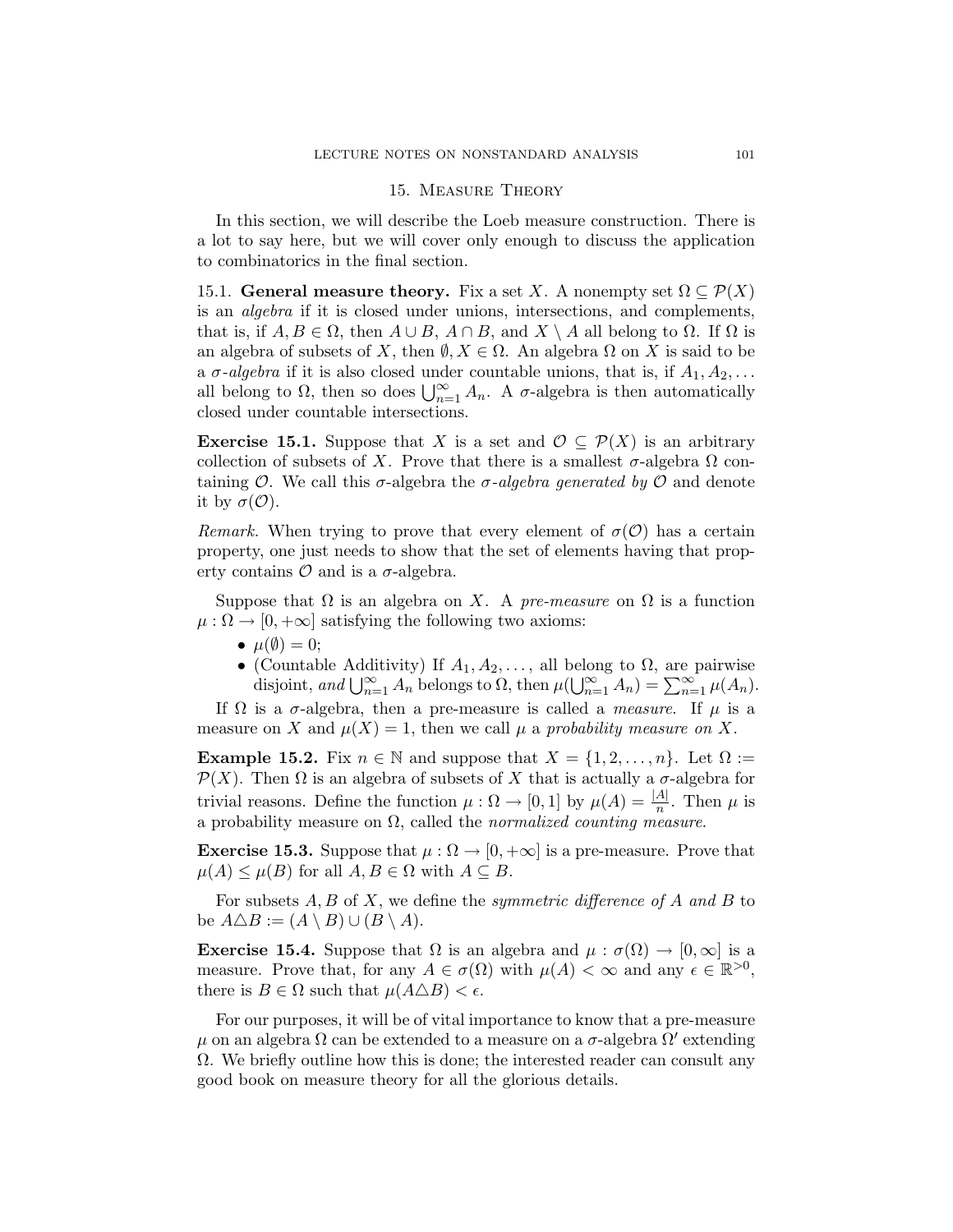Fix an algebra  $\Omega$  of subsets of X and a pre-measure  $\mu$  on  $\Omega$ . For arbitrary  $A \subseteq X$ , we define the *outer measure of* A to be

$$
\mu^+(A) := \inf \{ \sum_{n \in \mathbb{N}} \mu(B_n) \mid A \subseteq \bigcup_{n \in \mathbb{N}} B_n, \text{ each } B_n \in \Omega \}.
$$

Note that  $\mu^+(A) = \mu(A)$  for all  $A \in \Omega$ .

Now although  $\mu^+$  is defined on all of  $\mathcal{P}(X)$  (which is certainly a  $\sigma$ -algebra), it need not be a measure. However, there is a canonical  $\sigma$ -sub-algebra  $\Omega_m$  of  $\mathcal{P}(X)$ , the so-called  $\mu^+$ -measurable subsets of X, on which  $\mu^+$  is a measure. (The precise definition of  $\mu^+$ -measurable is not important here; again, any standard measure theory text will have the details.) Let us collect the relevant facts here:

**Fact 15.5.** Let X be a set,  $\Omega$  an algebra of subsets of X, and  $\mu : \Omega \to [0, \infty]$ a pre-measure on  $\Omega$  with associated outer measure  $\mu^+$  and  $\sigma$ -algebra of  $\mu^+$ measurable sets  $\Omega_m$ . Further suppose that  $\mu$  is  $\sigma$ -finite, meaning that we can write  $X = \bigcup_{n \in \mathbb{N}} X_n$  with each  $X_n \in \Omega$  and  $\mu(X_n) < \infty$ .

- (1)  $\sigma(\Omega) \subseteq \Omega_m$  and  $\mu^+|\Omega = \mu$ .
- (2) (Uniqueness) If  $\Omega'$  is another  $\sigma$ -algebra on X extending  $\Omega$  and  $\mu'$ :  $\Omega' \to [0,\infty]$  is a measure on  $\Omega'$  extending  $\mu$ , then  $\mu^+$  and  $\mu'$  agree on  $\Omega_m \cap \Omega'$  (and, in particular, on  $\sigma(\Omega)$ ).
- (3) (Completeness) If  $A \subseteq B \subseteq X$  are such that  $B \in \Omega_m$  and  $\mu^+(B) =$ 0, then  $A \in \Omega_m$  and  $\mu^+(A) = 0$ .
- (4) (Approximation Results)
	- (a) If  $A \in \Omega_m$ , then there is  $B \in \sigma(\Omega)$  containing A such that  $\mu^+(B \setminus A) = 0.$  (So  $\Omega_m$  is the completion of  $\sigma(\Omega)$ .)
	- (b) If  $A \in \Omega_m$  is such that  $\mu^+(A) < \infty$ , then for every  $\epsilon \in \mathbb{R}^{>0}$ , there is  $B \in \Omega$  such that  $\mu(A \triangle B) < \epsilon$ .
	- (c) Suppose that  $A \subseteq X$  is such that, for every  $\epsilon \in \mathbb{R}^{>0}$ , there is  $B \in \Omega$  such that  $\mu(A \triangle B) < \epsilon$ . Then  $A \in \Omega_m$ .

**Example 15.6** (Lebesgue measure). Suppose that  $X = \mathbb{R}$  and  $\Omega$  is the collection of *elementary sets*, namely the finite unions of intervals. Define  $\mu$ :  $\Omega \to [0,\infty]$  by declaring  $\mu(I) = \text{length}(I)$  and  $\mu(I_1 \cup \cdots \cup I_n) = \sum_{i=1}^n \mu(I_i)$ whenever  $I_1, \ldots, I_n$  are pairwise disjoint. The above outer-measure procedure yields the  $\sigma$ -algebra  $\Omega_m$ , which is known as the  $\sigma$ -algebra of Lebesgue *measurable subsets of*  $\mathbb R$  and usually denoted by  $\mathfrak{M}$ . The measure  $\mu^+$  is often denoted by  $\lambda$  and is referred to as *Lebesque measure*. The  $\sigma$ -algebra  $\sigma(\Omega)$ in this case is known as the  $\sigma$ -algebra of *Borel subsets of* R. It can also be seen to be the  $\sigma$ -algebra generated by the open intervals.

15.2. Loeb measure. How do we obtain pre-measures in the nonstandard context? Well, we obtain them by looking at normalized counting measures on hyperfinite sets. Suppose that X is a hyperfinite set. We set  $\Omega$  to be the set of *internal* subsets of X. Then  $\Omega$  is an algebra of subsets of X that is not (in general) a  $\sigma$ -algebra. For example, if  $X = \{0, 1, \ldots, N\}$  for some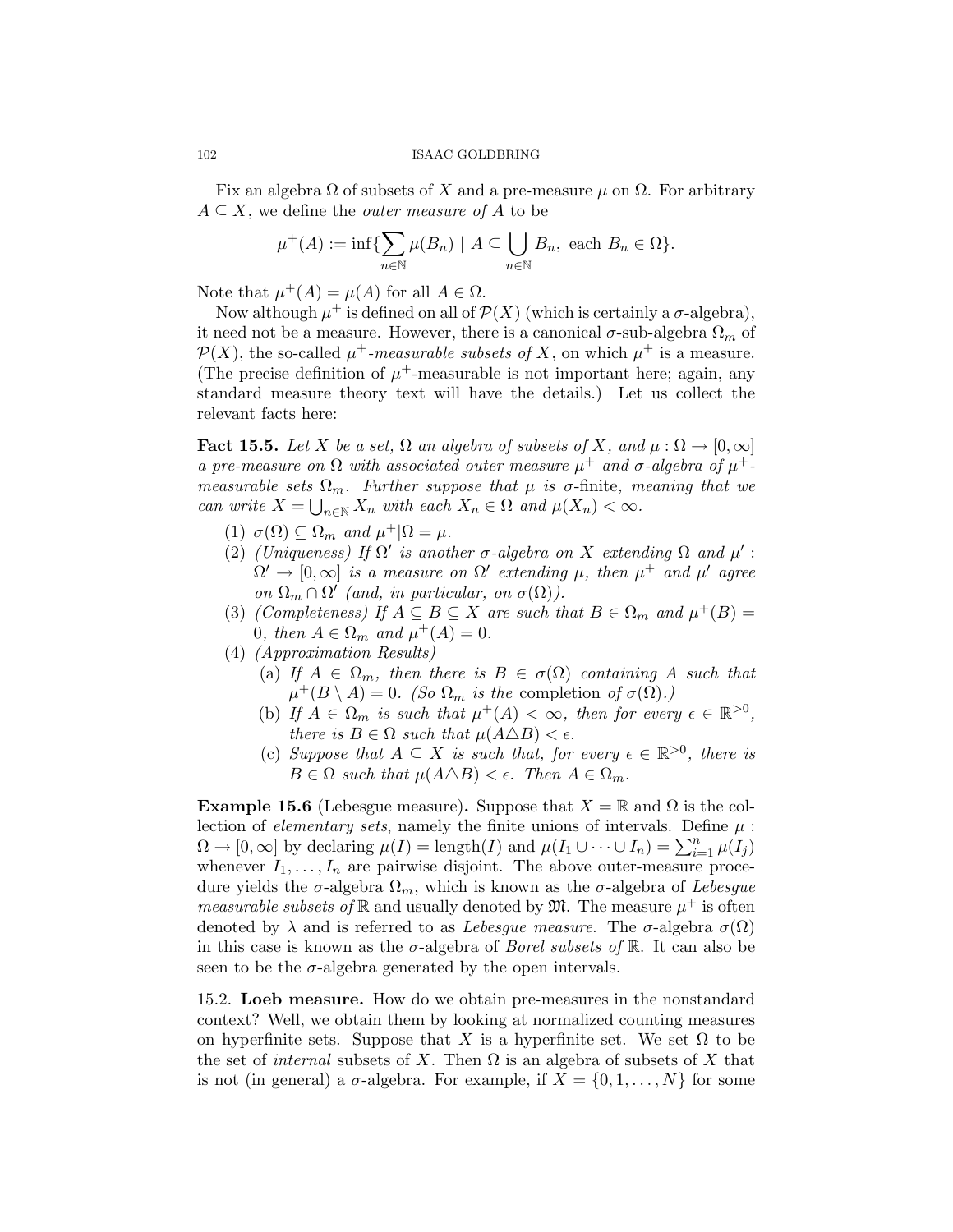$N > \mathbb{N}$ , then for each  $n \in \mathbb{N}$ ,  $A_n := \{n\}$  belongs to  $\Omega$ , but  $\bigcup_n A_n = \mathbb{N}$  does not belong to  $\Omega$  as  $\mathbb N$  is not internal.

If  $A \in \Omega$ , then A is also hyperfinite. We thus define a function  $\mu : \Omega \to$ [0, 1] by  $\mu(A) := \operatorname{st}(\frac{|A|}{|X|})$ . We claim that  $\mu$  is a pre-measure. It is easily seen to be *finitely additive*, that is,  $\mu(A_1 \cup \cdots \cup A_n) = \sum_{i=1}^n \mu(A_i)$  whenever  $A_1, \ldots, A_n \in \Omega$  are disjoint. But how do we verify countable additivity?

**Exercise 15.7.** If  $A_1, A_2, \ldots$  all belong to  $\Omega$  and  $\bigcup_{n=1}^{\infty} A_n$  also belongs to  $\Omega$ , then there is  $k \in \mathbb{N}$  such that  $\bigcup_{n=1}^{\infty} A_n = \bigcup_{n=1}^{k} A_n$ .

Thus, by the exercise, countable additivity is a trivial consequence of finite additivity in this context. We may thus apply the outer measure procedure in the previous section to obtain a probability measure  $\mu^+$ :  $\Omega_m \to [0,1]$ extending  $\mu$ .  $\mu^+$  is called the *Loeb measure on* X and is often denoted  $\mu_L$ . The elements of  $\Omega_m$  are referred to as the *Loeb measurable subsets of* X and this set is usually denoted by  $\Omega_L$ .

There are many interesting things to say about Loeb measure. It is crucial for applications of nonstandard analysis to many different areas of mathematics. Let us just mention its connection to Lebesgue measure. We will prove the following theorem in the exercises.

**Theorem 15.8.** Suppose that  $N > N$  and  $X = \{0, \frac{1}{N}\}$  $\frac{1}{N}, \frac{2}{N}$  $\frac{2}{N}, \ldots, \frac{N}{N} = 1$ , a hyperfinite set. Consider st :  $X \to [0,1]$ . Define a  $\sigma$ -algebra  $\Omega$  on  $[0,1]$  by  $A \in \Omega$  if and only if  $st^{-1}(A) \in \Omega_L$ . For  $A \in \Omega$ , define  $\nu(A) := \mu_L(st^{-1}(A))$ . Then  $\Omega = \mathfrak{M}$  and  $\nu = \lambda$ . (In other words, Lebesque measure can be constructed nonstandardly from a hyperfinite normalized counting measure.)

15.3. Product measure. Suppose that  $(X, \Omega_X, \mu_X)$  and  $(Y, \Omega_Y, \mu_Y)$  are two probability measure spaces. We can then form their product as follows: first, set  $\Omega$  to be the set of finite unions of rectangles of the form  $A \times B$ , where  $A \in \Omega_X$  and  $B \in \Omega_Y$ . It is an exercise to show that  $\Omega$  is an algebra of subsets of  $X \times Y$  and that every element of  $\Omega$  can be written as a finite union of *disjoint* such rectangles. We can then define a pre-measure  $\mu$  on  $\Omega$ by  $\mu(\bigcup_{i=1}^n (A_i \times B_i)) := \sum_{i=1}^n (\mu_X(A_i) \cdot \mu_Y(B_i))$ . Applying the outer measure procedure, we get a measure  $\mu_X \otimes \mu_Y : \Omega_m \to [0,1]$  extending  $\mu$ . We denote  $\Omega_m$  by  $\Omega_X \otimes \Omega_Y$ .

The following situation will come up in the final section: suppose that X and Y are hyperfinite sets and we construct the Loeb measure spaces  $(X, \Omega_{X,L}, \mu_{X,L})$  and  $(Y, \Omega_{Y,L}, \mu_{Y,L})$ . We are thus entitled to consider the product measure space  $(X \times Y, \Omega_{X,L} \otimes \Omega_{Y,L}, \mu_{X,L} \otimes \mu_{Y,L})$ . However,  $X \times Y$ is itself a hyperfinite set, whence we can consider its Loeb measure space  $(X \times Y, \Omega_{X \times Y, L}, \mu_{X \times Y, L})$ . There is a connection:

**Exercise 15.9.** Show that  $\Omega_{X,L} \otimes \Omega_{Y,L}$  is a sub- $\sigma$ -algebra of  $\Omega_{X\times Y,L}$  and that  $\mu_{X\times Y,L}|(\Omega_{X,L}\otimes \Omega_{Y,L})=\mu_{X,L}\otimes \mu_{Y,L}.$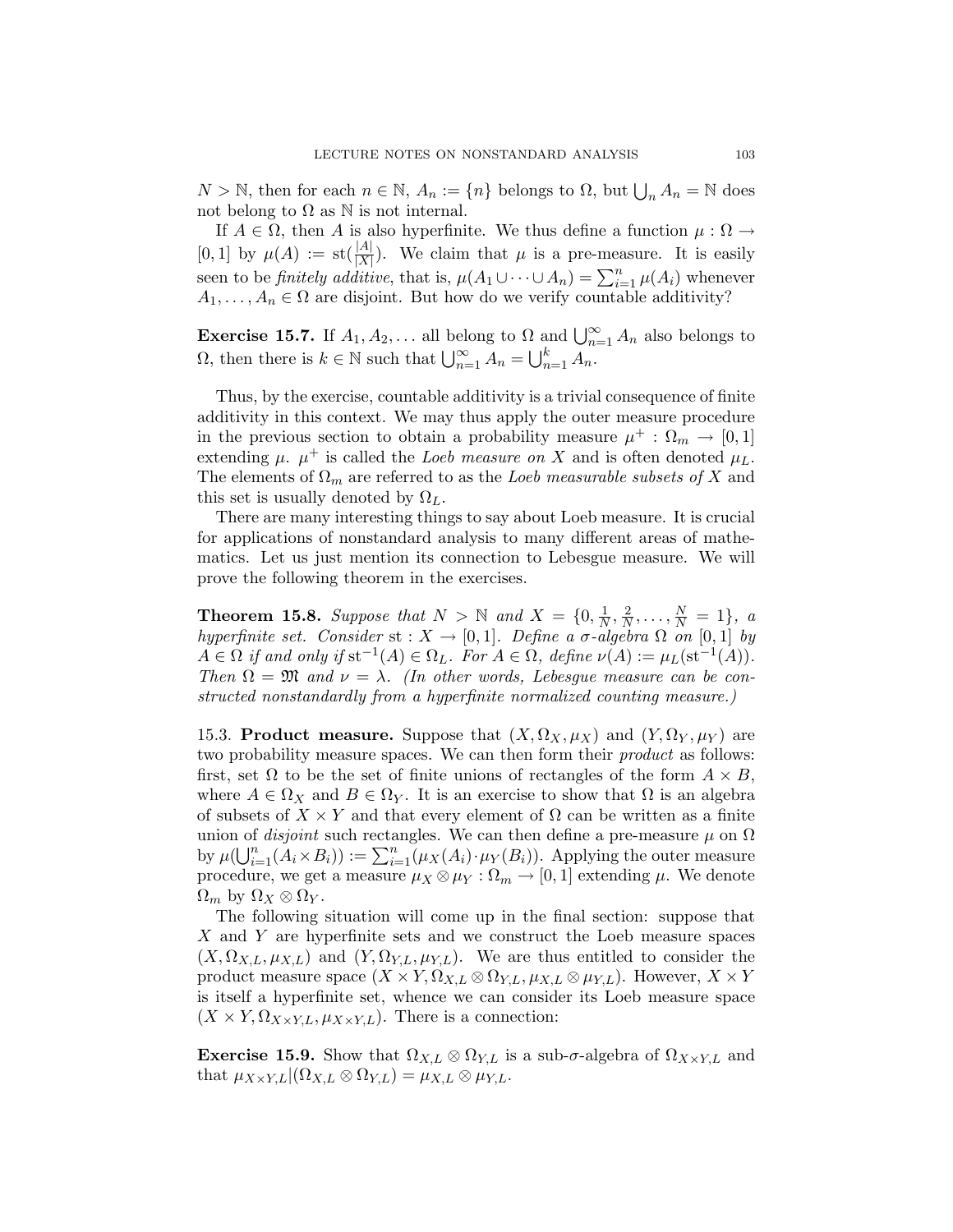15.4. Integration. Once one has a measure space  $(X, \Omega, \mu)$ , one can integrate as follows. First, for a function  $f: X \to \mathbb{R}$ , we say that f is measurable if  $f^{-1}(U) \in \Omega$  for any open  $U \subseteq \mathbb{R}$ .

Next, define a *simple* function  $g: X \to \mathbb{R}$  to be a measurable function with finite range. Given a set  $A \subseteq X$ , we define  $1_A : X \to \mathbb{R}$  by  $1_A(x) = 1$  if  $x \in A$  and 0 otherwise. If  $A \in \Omega$ , then  $1_A$  is measurable. Any simple function g can be written as  $g = \sum_{i=1}^n r_i 1_{A_i}$  with  $r_i \in \mathbb{R}$  and  $A_i \in \Omega$ . For such a simple function g, we define the *integral of g* to be  $\int g d\mu := \sum_{i=1}^n r_i \mu(A_i)$ . For an arbitrary *positive* measurable function  $f : X \to \mathbb{R}$ , we define the integral of f to be  $\int f d\mu := \sup \{ \int g d\mu \mid g \leq f, g$  a simple function $\}.$  f is said to be *integrable* if  $\int f d\mu < \infty$ . For an arbitrary function f, we set  $f^+ := \max(f, 0)$  and  $f^- := \max(-f, 0)$ . We say that f is integrable if both  $f^+$  and  $f^-$  are integrable, in which case we define  $\int f d\mu = \int f^+ d\mu - \int f^- d\mu$ .

If  $A \in \Omega$ , then we write  $\int_A f d\mu$  to indicate  $\int f \cdot 1_A d\mu$  and call this the integral of  $f$  on  $A$ .

15.5. Conditional expectation. Let  $(X, \Omega, \mu)$  be a measure space. We define an inner-product space  $L^2(X, \Omega, \mu)$  as follows: the set of vectors is the set of measurable functions  $f: X \to \mathbb{R}$  such that  $\int |f|^2 d\mu < \infty$ . We add vectors and multiply by scalars in the usual way. We define the inner product to be  $\langle f, g \rangle := \int f g d\mu$ . Of course, one has to check that this integral is finite and this satisfies the requirements of an inner product, but this follows from the appropriate properties of the integral. (O.K. We are telling a bit of a lie. Technically speaking, we should be considering equivalence classes of measurable functions with respect to the equivalence relation  $f \equiv q$  if  ${x \in X \mid f(x) \neq g(x)}$  is contained in a set in  $\Omega$  of measure 0. We will ignore this important subtlety.)

**Theorem 15.10** (Riesz-Fisher Theorem).  $L^2(X, \Omega, \mu)$  is a Hilbert space.

The proof of the Riesz-Fisher Theorem requires some basic convergence theorems for integrals, but we will not get into this now.

Now suppose that  $\Omega'$  is a sub-σ-algebra of  $\Omega$ . We then get a subspace  $L^2(X, \Omega', \mu)$  of  $L^2(X, \Omega, \mu)$  consisting of the  $\Omega'$ -measurable functions.

**Exercise 15.11.**  $L^2(X, \Omega', \mu)$  is a closed subspace of  $L^2(X, \Omega, \mu)$ .

We thus have the orthogonal projection  $P: L^2(X, \Omega, \mu) \to L^2(X, \Omega', \mu)$ . Consider  $A \in \Omega'$  with  $\mu(A) < \infty$ , so  $1_A \in L^2(X, \Omega', \mu)$ . Then for any  $g \in L^2(X, \Omega, \mu)$ , we have  $\langle g, 1_A \rangle = \langle P(g), 1_A \rangle$ , or, in integral notation:

$$
\int_A g d\mu = \int_A P(g) d\mu.
$$

In other words,  $P(g)$  is an  $\Omega'$ -measurable function which has the same integral as g over subsets of  $\Omega'$ . For probability reasons,  $P(g)$  is called the conditional expectation of g with respect to  $\Omega'$  and is often denoted  $\mathbb{E}[g|\Omega']$ .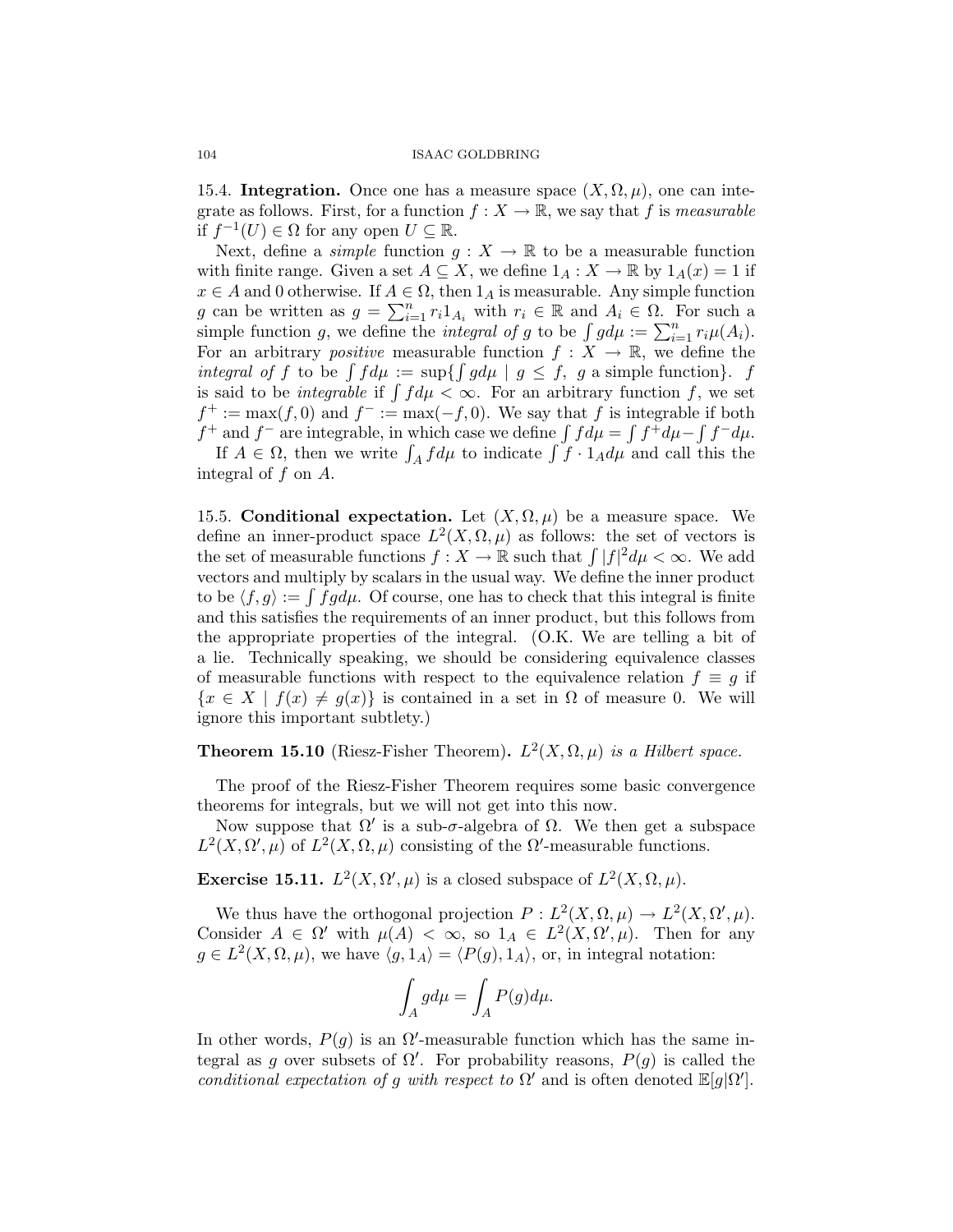15.6. Problems. We are aiming to prove the following:

**Theorem:** Suppose that  $N > N$  and  $X = \{0, \frac{1}{N}\}$  $\frac{1}{N}$ ,  $\frac{2}{N}$  $\frac{2}{N}, \ldots, \frac{N}{N} = 1$ , a hyperfinite set. Consider st :  $X \to [0, 1]$ . Define a  $\sigma$ -algebra  $\Omega$  on  $[0, 1]$  by  $A \in \Omega$ if and only if  $st^{-1}(A) \in \Omega_L$ . For  $A \in \Omega$ , define  $\nu(A) := \mu_L(st^{-1}(A))$ . Then  $\Omega = \mathfrak{M}$  and  $\nu = \lambda$ .

We will do this in steps.

**Problem 15.1.** Prove that  $\Omega$  is a  $\sigma$ -algebra and  $\nu$  is a measure on  $\Omega$ .

**Problem 15.2.** Fix  $a, b \in [0, 1]$  with  $a < b$ .

(1) Prove that  $X \cap (a, b)^* \in \Omega_L$  and  $\mu_L(X \cap (a, b)^*) = b - a$ .

(2) Prove that  $st^{-1}((a, b)) = \bigcup_{n \in \mathbb{N}} (X \cap (a + \frac{1}{n}))$  $\frac{1}{n}, b - \frac{1}{n}$  $(\frac{1}{n})^*$ ).

(3) Prove that  $(a, b) \in \Omega$  and  $\nu((a, b)) = b - a$ .

Let B denote the  $\sigma$ -algebra of Borel subsets of [0, 1]. We now use the fact that  $\lambda$  is the only measure on B satisfying  $\lambda(a, b) = b - a$  to conclude that  $\mathcal{B} \subseteq \Omega$  and  $\nu|\mathcal{B} = \lambda|\mathcal{B}$ .

**Problem 15.3.** Conclude that  $\mathfrak{M} \subseteq \Omega$  and  $\nu | \mathfrak{M} = \lambda | \mathfrak{M}$ . (Hint: Use Fact 15.5.)

It remains to show that  $\Omega \subseteq \mathfrak{M}$ . We will need the following fact, whose proof we will return to after we finish the Lebesgue measure business:

**Fact 15.12.** If  $B \in \Omega_X$ , then, for every  $\epsilon \in \mathbb{R}^{>0}$ , there are internal subsets  $C, D \text{ of } X \text{ such that } C \subseteq B \subseteq D \text{ and } \mu(D \setminus C) < \epsilon.$ 

Now suppose that  $B \in \Omega$ . Fix  $\epsilon \in \mathbb{R}^{>0}$ . By the previous fact, there are internal  $C, D \subseteq X$  such that  $C \subseteq \text{st}^{-1}(B) \subseteq D$  and  $\mu(D \setminus C) < \epsilon$ . Set  $C' := \text{st}(C)$  and  $D' := [0, 1] \setminus \text{st}(X \setminus D)$ . Notice that  $C'$  is closed and  $D'$  is open (why?), whence  $C', D' \in \mathcal{B} \subseteq \Omega$ .

**Problem 15.4.** Prove that  $C \subseteq \text{st}^{-1}(C')$  and  $\text{st}^{-1}(D') \subseteq D$ . Conclude that  $B \in \mathfrak{M}.$ 

We now explain how to prove Fact 15.12. Recall that the outer measure procedure yields the following formula for  $\mu_L$ :

$$
\mu_L(B) = \inf \{ \sum_{n \in \mathbb{N}} \mu(A_n) \mid \text{ each } A_n \text{ is internal and } B \subseteq \bigcup_{n \in \mathbb{N}} A_n \}.
$$

**Problem 15.5.** In this problem, we aim to prove, if  $B \in \Omega_L$ , then

 $\mu_L(B) = \inf \{ \mu_L(A) \mid A \text{ is internal and } B \subseteq A \}.$ 

The inequality  $\leq$  is clear. Fix  $\epsilon \in \mathbb{R}^{>0}$ ; we need to find internal A such that  $B \subseteq A$  and  $\mu_L(A) \leq \mu_L(B) + \epsilon$ . Fix internal sets  $(A_n \mid n \in \mathbb{N})$  such that  $B \subseteq \bigcup_{n \in \mathbb{N}} A_n$  and  $\mu_L(\bigcup_{n \in \mathbb{N}} A_n) < \mu_L(B) + \epsilon$ . Without loss of generality, we may assume that  $A_n \subseteq A_{n+1}$  for all n. By countable comprehension, we extend this sequence to an internal sequence  $(A_n \mid n \in \mathbb{N}^*)$ .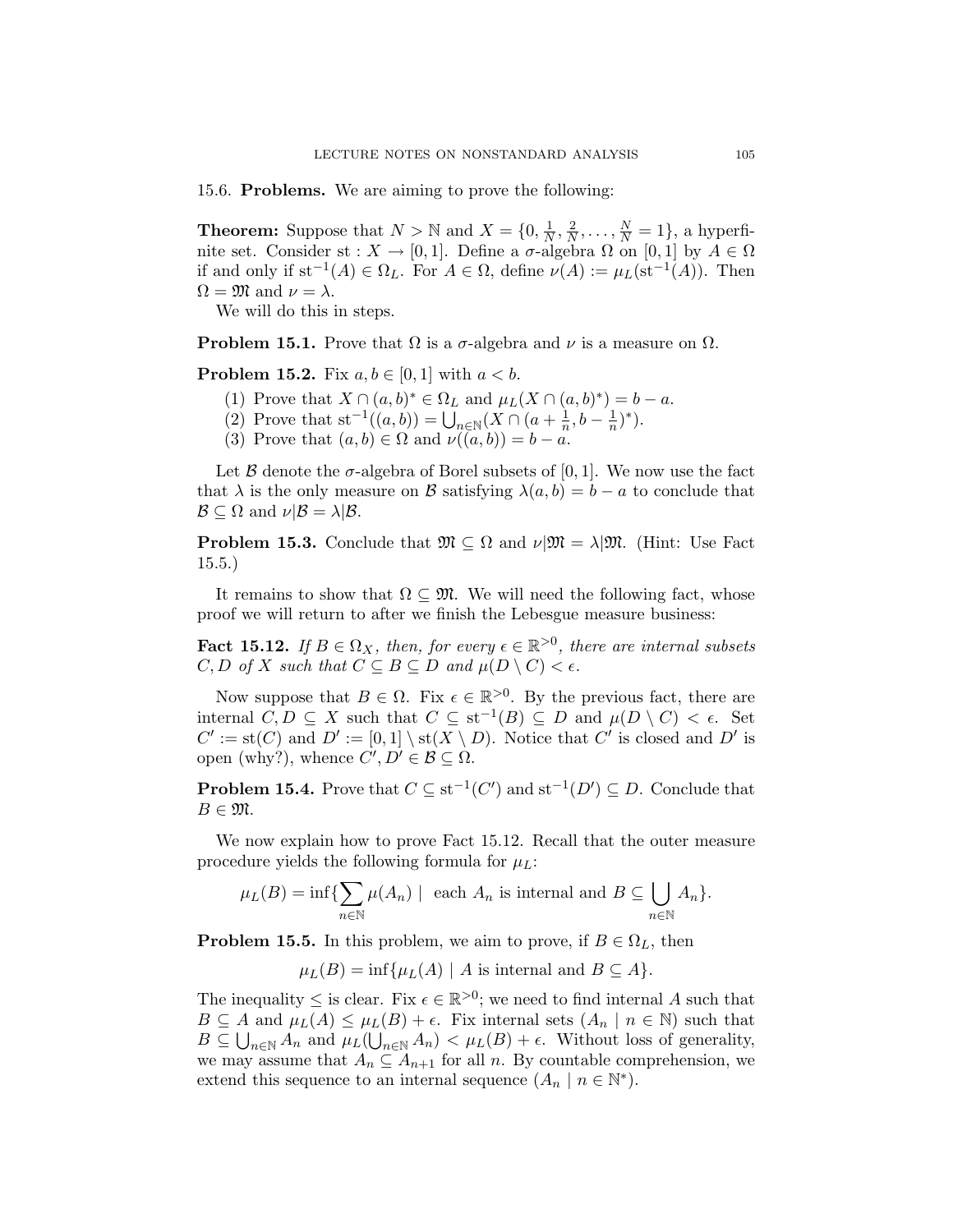#### 106 ISAAC GOLDBRING

- (1) Prove that, for each  $k \in \mathbb{N}$ , we have
	- $(\forall n \in \mathbb{N}^*)(n \leq k \rightarrow (A_n \subseteq A_k \text{ and } \mu(A_n) < \mu_L(B) + \epsilon)).$
- (2) Prove that there is  $K > N$  such that  $\mu_L(A_K) \leq \mu_L(B) + \epsilon$ , finishing the proof.

Problem 15.6. Prove a dual version of the previous problem, namely, if  $B \in \Omega_L$ , then

$$
\mu_L(B) = \sup \{ \mu_L(A) \mid A \text{ is internal and } A \subseteq B \}.
$$

**Problem 15.7.** Use the previous two problems to prove Fact 15.12.

#### 16. SZEMERÉDI REGULARITY LEMMA

A nice recent application of nonstandard methods is a slick proof of the celebrated Szemerédi Regularity Lemma for graphs. To state this result, we need to introduce some terminology. Suppose that  $(V, E)$  is a finite graph. For two disjoint, nonempty subsets  $X, Y$  of  $V$ , we define the *density of* arrows between  $X$  and  $Y$  to be the quantity

$$
\delta(X,Y) := \frac{|E \cap (X \times Y)|}{|X||Y|}.
$$

For example, if every element of  $X$  is connected to every element of  $Y$  by an edge, then  $\delta(X, Y) = 1$ . Fix  $\epsilon \in \mathbb{R}^{>0}$ . We say that X and Y as above are  $\epsilon$ -pseudorandom if whenever  $A \subseteq X$  and  $B \subseteq Y$  are such that  $|A| \geq \epsilon |X|$ and  $|B| \geq \epsilon |Y|$ , then  $|\delta(A, B) - \delta(X, Y)| < \epsilon$ . In other words, as long as A and B contain at least an  $\epsilon$  proportion of the elements of X and Y, then  $\delta(A, B)$  is essentially the same as  $\delta(X, Y)$ , so the edges between X and Y are distributed in a sort of random fashion.

If  $X = \{x\}$  and  $Y = \{y\}$  are singletons, then clearly X and Y are  $\epsilon$ pseudorandom for any  $\epsilon$ . Thus, any finite graph can trivially be partitioned into a finite number of  $\epsilon$ -pseudorandom pairs by partitioning the graph into singletons. Szemerédi's Regularity Lemma essentially says that one can do much better in the sense that there is a constant  $C(\epsilon)$  such that any finite graph has an " $\epsilon$ -pseudorandom partition" into at most  $C(\epsilon)$  pieces. Unfortunately, the previous sentence isn't 100% accurate; there's a bit of error that we need to account for.

Suppose that  $V_1, \ldots, V_m$  is a partition of V into m pieces. Set

 $R := \{(i, j) \mid 1 \leq i, j \leq m, V_i \text{ and } V_j \text{ are } \epsilon \text{-pseudorandom}\}.$ 

We say that the partition is  $\epsilon$ -regular if  $\sum_{(i,j)\in R}$  $|V_i||V_j|$  $\frac{\langle i||V_j|}{|V|^2} > (1 - \epsilon)$ . This says that, in some sense, almost all of the pairs of points are in  $\epsilon$ -pseudorandom pairs. We can now state

**Theorem 16.1** (Szemerédi's Regularity Lemma). For any  $\epsilon \in \mathbb{R}^{>0}$ , there is a constant  $C(\epsilon)$  such that any graph  $(V, E)$  admits an  $\epsilon$ -regular partition into  $m \leq C(\epsilon)$  pieces.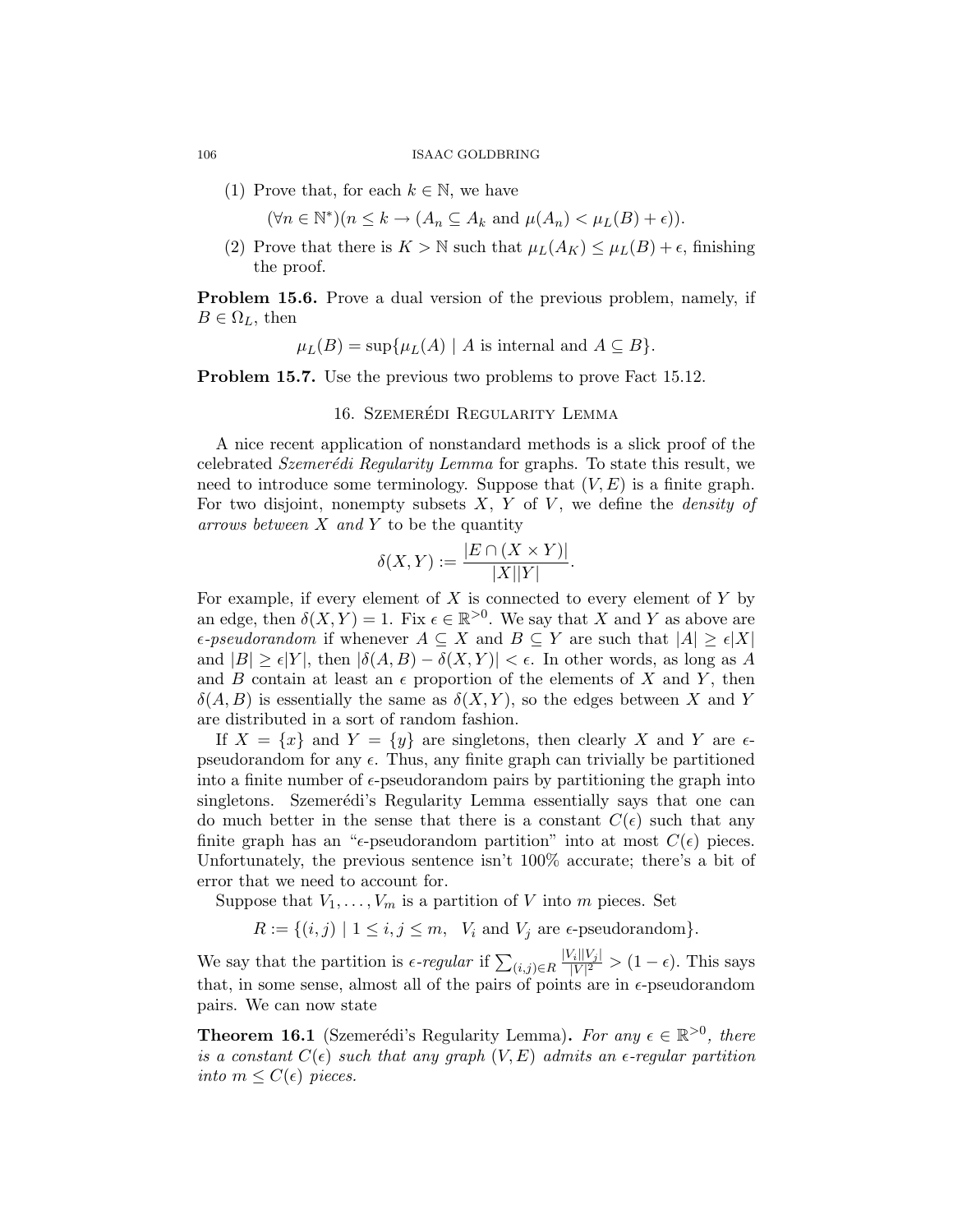**Exercise 16.2.** Prove that Szemerédi's Regularity Lemma is equivalent to the following statement: for any  $\epsilon \in \mathbb{R}^{>0}$  and any hyperfinite graph  $(V, E)$ , there is a *finite* partition  $V_1, \ldots, V_m$  of V into internal sets and a subset  $R \subseteq \{1, \ldots, m\}^2$  such that:

- for  $(i, j) \in R$ ,  $V_i$  and  $V_j$  are *internally*  $\epsilon$ -pseudorandom: for all *internal*  $A \subseteq V_i$  and  $B \subseteq V_j$  with  $|A| \geq \epsilon |V_i|$  and  $|B| \geq \epsilon |V_j|$ , we have  $|\delta(A, B) - \delta(V_i, V_j)| < \epsilon$ ; and  $|V_i||V_j|$
- $\bullet \sum_{(i,j)\in R}$  $\frac{\gamma_i ||V_j|}{|V|^2} > (1-\epsilon).$

We will thus prove the above nonstandard equivalent of the Szemerédi Regularity Lemma. Fix  $\epsilon \in \mathbb{R}^{>0}$  and hyperfinite graph  $(V, E)$ . We consider three different probability spaces:

- The Loeb measure space  $(V, \Omega_{V,L}, \mu_{V,L});$
- The product measure space  $(V \times V, \Omega_{V,L} \otimes \Omega_{V,L}, \mu_{V,L} \otimes \mu_{V,L});$
- The Loeb measure space  $(V \times V, \Omega_{V \times V, L}, \mu_{V \times V, L}).$

For ease of notation, we will write  $\Omega_V$  for  $\Omega_{V,L}$ ,  $\Omega_{V\times V}$  for  $\Omega_{V\times V,L}$ ,  $\mu_V$  for  $\mu_{V,L}$ , and  $\mu_{V\times V}$  for  $\mu_{V\times V,L}$ .

As mentioned in the previous section,  $\Omega_V \otimes \Omega_V$  is a  $\sigma$ -subalgebra of  $\Omega_{V \times V}$ and  $\mu_V \otimes \mu_V$  is the restriction of  $\mu_{V \times V}$  to  $\Omega_V \otimes \Omega_V$ . Since  $E \subseteq V \times V$ , we can consider  $f := \mathbb{E}[1_E|\Omega_V \otimes \Omega_V]$ . The following calculation will prove useful: Suppose that  $A, B \subseteq V$  are internal and  $\frac{|A|}{|V|}$  and  $\frac{|B|}{|V|}$  are noninfinitesimal. Then (†):

$$
\int_{A\times B} f d(\mu_V \otimes \mu_V) = \int_{A\times B} 1_E d\mu_{V\times V} \quad \text{by the definition of } f
$$

$$
= \text{st}(\frac{|E \cap (A \times B)|}{|V|^2})
$$

$$
= \text{st}(\frac{|E \cap (A \times B)|}{|A||B|}) \text{st}(\frac{|A||B|}{|V|^2})
$$

$$
= \text{st}(\delta(A, B)) \text{st}(\frac{|A||B|}{|V|^2}).
$$

Fix  $\eta \in \mathbb{R}^{>0}$ , to be determined later. Now, since f is  $\mu_V \otimes \mu_V$ -integrable, there is a  $\mu_V \otimes \mu_V$ -simple function  $g \leq f$  such that  $\int (f - g)d(\mu_V \otimes \mu_V) < \eta$ . Set  $C := {\omega \in V \times V | f(\omega) - g(\omega) \ge \sqrt{\eta}} \in \Omega_V \otimes \Omega_V$ . Then  $(\mu_V \otimes \mu_V)(C) <$  $\sqrt{\eta}$ , for otherwise

$$
\int (f-g)d(\mu_V \otimes \mu_V) \ge \int_C (f-g)d(\mu_V \otimes \mu_V) \ge \int_C \sqrt{\eta}d(\mu_V \otimes \mu_V) \ge \sqrt{\eta}\sqrt{\eta} = \eta.
$$

By Fact 15.12, there is a set  $D \in \Omega_V \otimes \Omega_V$  that is a finite, disjoint union of rectangles of the form  $V' \times V''$ , with  $V'$ ,  $V'' \subseteq V$  internal sets, such that  $C \subseteq D$  and  $(\mu_V \otimes \mu_V)(D) < \sqrt{\eta}$ . In a similar way, we may assume that the level sets of  $g$  (that is, the sets on which  $g$  takes constant values) are finite disjoint unions of rectangles (Exercise). We now take a finite partition  $V_1, \ldots, V_m$  of V into internal sets such that g and  $1_D$  are constant on each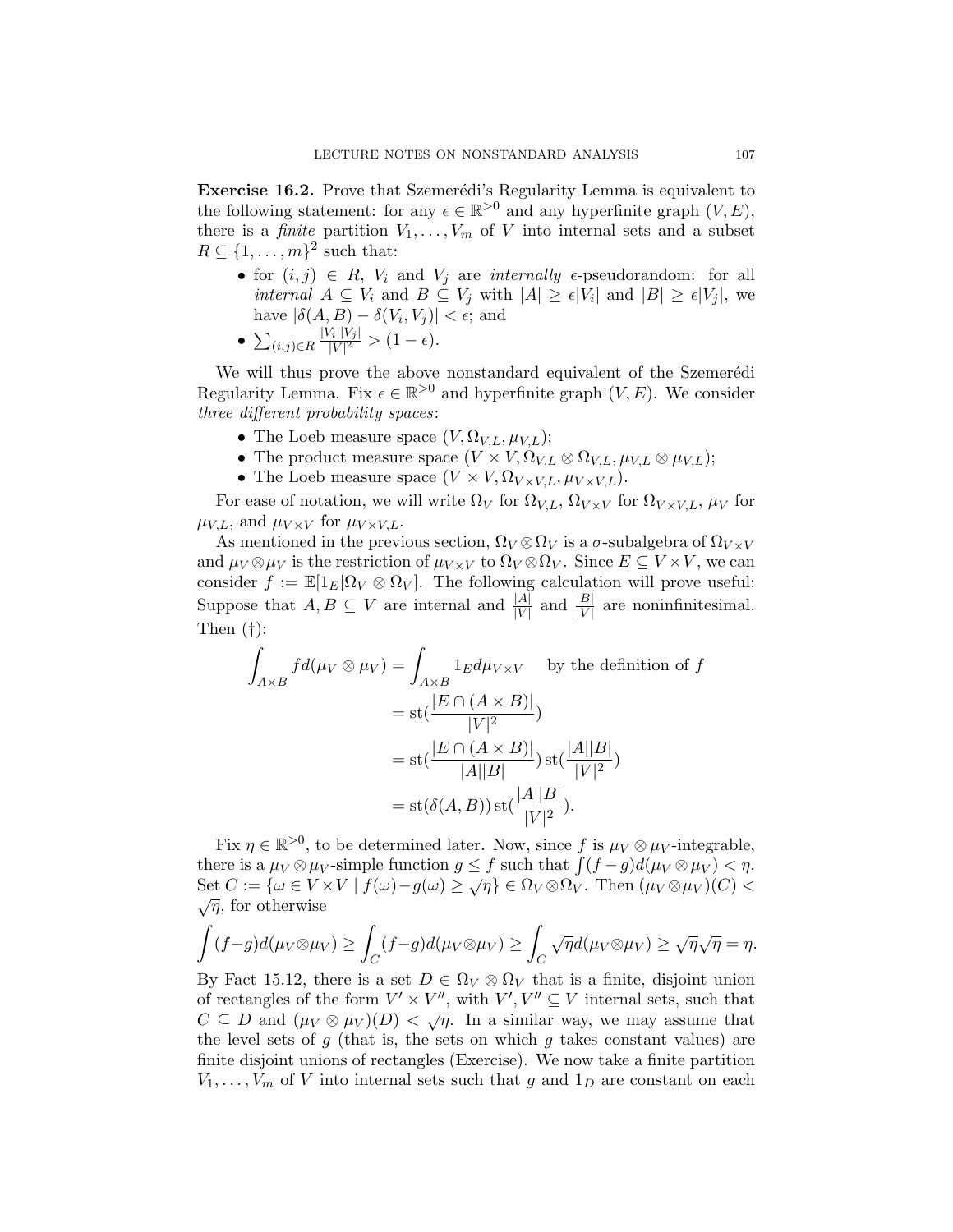rectangle  $V_i \times V_j$ . For ease of notation, set  $d_{ij}$  to be the constant value of g on  $V_i \times V_j$ .

**Claim:** If  $\mu_V(V_i), \mu_V(V_j) \neq 0$  and  $(V_i \times V_j) \cap D = \emptyset$ , then  $V_i$  and  $V_j$  are internally  $2\sqrt{\eta}$ -pseudorandom.

**Proof of Claim:** Since  $C \subseteq D$ , we have that  $(V_i \times V_j) \cap C = \emptyset$ , whence  $d_{ij} \leq f(\omega) < d_{ij} + \sqrt{\eta}$  for  $\omega \in V_i \times V_j$ . (††).

Now suppose that  $A \subseteq V_i$  and  $B \subseteq V_j$  are such that  $|A| \geq 2\sqrt{\eta}|V_i|$  and  $|B| \ge 2\sqrt{\eta}|V_j|$ . In particular,  $\frac{|A|}{|V_i|}$  and  $\frac{|B|}{|V_j|}$  are noninfinitesimal. Since  $\mu_V(V_i), \mu_V(V_j) > 0$ , it follows that  $\frac{|A|}{|V|}$  and  $\frac{|B|}{|V|}$  are noninfinitesimal and the calculation (†) applies. Integrating the inequalities (††) on  $A \times B$  yields:

$$
d_{ij}
$$
 st $(\frac{|A||B|}{|V|^2}) \le$  st $(\delta(A, B))$  st $(\frac{|A||B|}{|V|^2}) < (d_{ij} + \sqrt{\eta})$  st $(\frac{|A||B|}{|V|^2}).$ 

We thus get:

$$
|\delta(A,B)-\delta(V_i,V_j)|\leq |\delta(A,B)-d_{ij}|+|\delta(V_i,V_j)-d_{ij}|<2\sqrt{\eta}.
$$

By the Claim, we see that we should choose  $\eta < (\frac{\epsilon}{2})$  $(\frac{\epsilon}{2})^2$ , so  $V_i$  and  $V_j$  are internally  $\epsilon$ -pseudorandom when  $V_i$  and  $V_j$  are non-null and satisfy  $(V_i \times$  $V_i$ )  $\cap$   $D = \emptyset$ . It remains to observe that the  $\epsilon$ -pseudorandom pairs almost cover all pairs of vertices. Let  $R := \{(i, j) | V_i \text{ and } V_j \text{ are } \epsilon\text{-pseudorandom}\}.$ Then

$$
\operatorname{st}(\sum_{(i,j)\in R} \frac{|V_i||V_j|}{|V|^2}) = \mu_{V\times V}(\bigcup_{(i,j)\in R} (V_i \times V_j))
$$
  
\n
$$
\geq \mu_{V\times V}((V\times V)\setminus D)
$$
  
\n
$$
> 1 - \sqrt{\eta}
$$
  
\n
$$
> 1 - \epsilon.
$$

16.1. Problems. The Szemerédi Regularity Lemma proven above was integral in Szemerédi's 1975 proof of the following theorem (henceforth referred to as *Szemerédi's Theorem*), which was originally conjectured by Erdős and Turán in 1936:

**Theorem 16.3.** If  $A \subseteq \mathbb{Z}$  has positive upper Banach density (to be defined below), then A contains arbitrary long nontrivial arithmetric progressions, that is, for every  $k \in \mathbb{N}^{>0}$ , there is  $n, m \in \mathbb{Z}$  with  $m > 0$  such that  $n, n +$  $m, \ldots, n + (k-1)m \in A$ .

In 1977, Furstenberg gave a different proof of the Szemerédi's Theorem. Rather than using difficult combinatorics a la Szemerédi, Furstenberg translated the question into a question about *ergodic theory* (roughly defined as

 $\Box$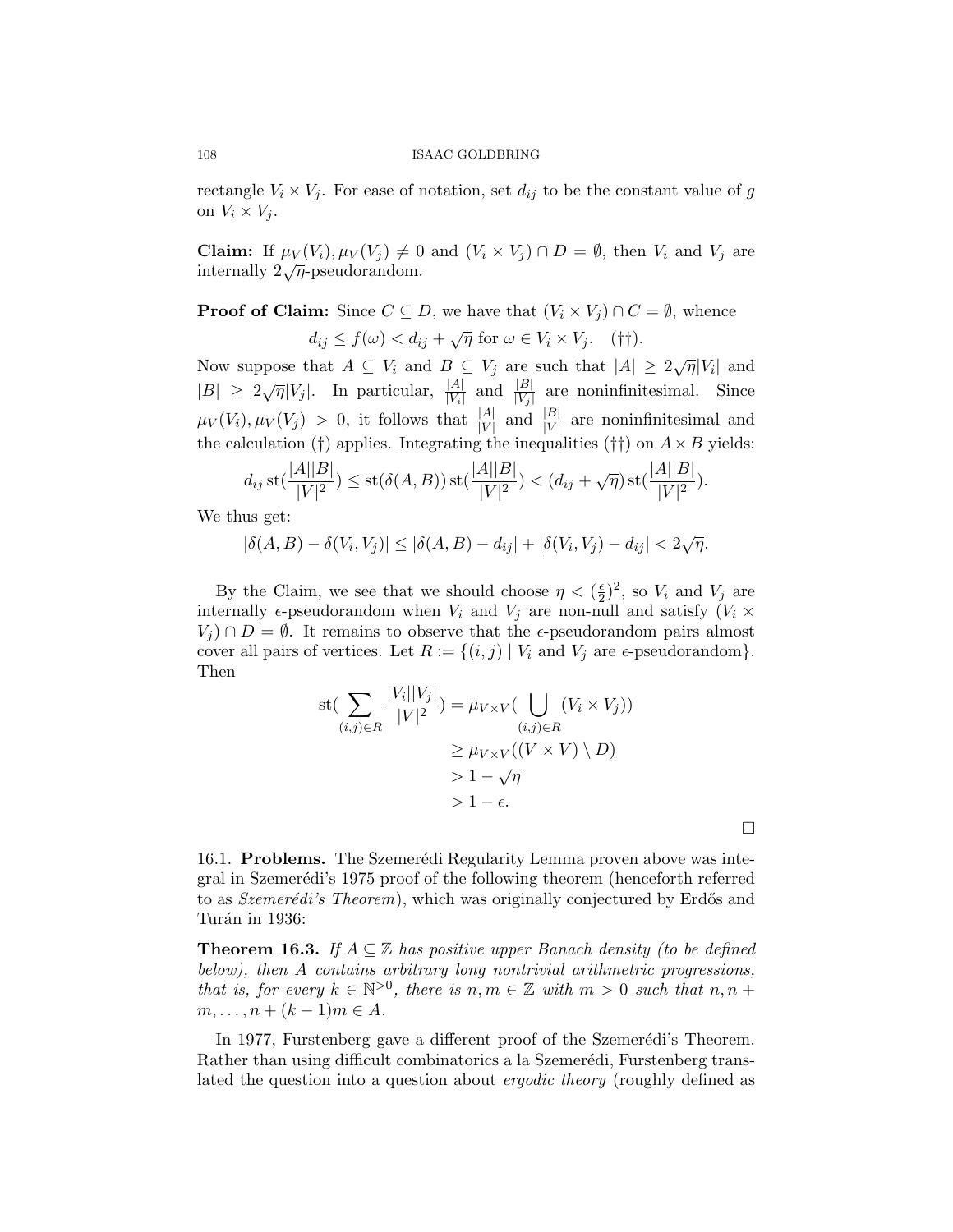the study of measure preserving transformations of a probabilty space) and then proved the ergodic version of Szemerdi's Theorem. This translation is now known as the Furstenberg Correspondence Principle. In these problems, we will outline a nonstandard proof of the Furtstenburg Correspondence Principle. First, some terminology:

**Definition 16.4.** If  $A \subseteq \mathbb{Z}$ , the upper Banach density of A is

$$
d(A) = \limsup_{m-n \to \infty} \frac{|[n,m] \cap A|}{m-n}.
$$

**Definition 16.5.** If  $(X, \mathcal{B}, \mu)$  is a probability space, we say that  $T : X \to X$ is a *measure-preserving transformation* if, for all  $A \in \mathcal{B}$ , both  $T(A)$  and  $T^{-1}(A)$  belong to B and  $\mu(T(A)) = \mu(T^{-1}(A)) = \mu(A)$ .

Here is the theorem:

**Theorem 16.6** (Furstenburg Correspondence Principle). Suppose that  $A \subseteq$ Z has positive upper Banach density. Then there is a probability space  $(X, \mathcal{B}, \mu)$ , a measure-preserving transformation  $T : X \to X$ , and a measurable set  $A_0 \in \mathcal{B}$  such that  $\mu(A_0) = d(A)$  and such that, for any finite set  $U \subseteq \mathbb{Z}$ , we have:

$$
d(\bigcap_{i\in U} (A-i)) \ge \mu(\bigcap_{i\in U} T^{-i}(A_0)).
$$

Before proving the Furstenberg Correspondence Princple, let us mention the ergodic-theoretic fact that Furstenburg proved:

**Theorem 16.7.** Suppose that  $T : X \to X$  is a measure preserving transformation on the probability space X,  $\mu(A) > 0$ , and  $k \in \mathbb{N}$ . Then there exists  $n \in \mathbb{N}$  such that  $\mu(A \cap T^{-n}(A) \cap T^{-2n}(A) \cap \cdots \cap T^{-(k-1)n}(A)) > 0.$ 

Notice that the above theorem, coupled with the Furstenberg Correspondence Principle, yields a proof of the Szemerédi Theorem.

**Problem 16.1.** If  $A \subseteq \mathbb{Z}$ , prove that

$$
d(A) = \max\{\text{st}(\frac{|A^* \cap I|}{|I|}) \mid I \subseteq \mathbb{Z}^* \text{ is an interval of hyperfinite length}\}.
$$

(Here, when we say "hyperfinite," we mean "hyperfinite, but not finite".)

**Problem 16.2.** Fix  $A \subseteq \mathbb{Z}$  with positive upper Banach density. Fix  $I \subseteq \mathbb{Z}^*$ , an interval of hyperfinite length such that  $\frac{|\tilde{A}^*\cap I|}{|I|} \approx d(A)$ . Show that:

- the Loeb measure space  $(I, \Omega_I, \mu_I)$ ,
- the map  $T : E \to E$  given by  $T(x) = x + 1 \pmod{I}$ , and
- the set  $A_0 := A^* \cap I$

satisfy the conclusion of the Furstenberg Correspondence Princple.